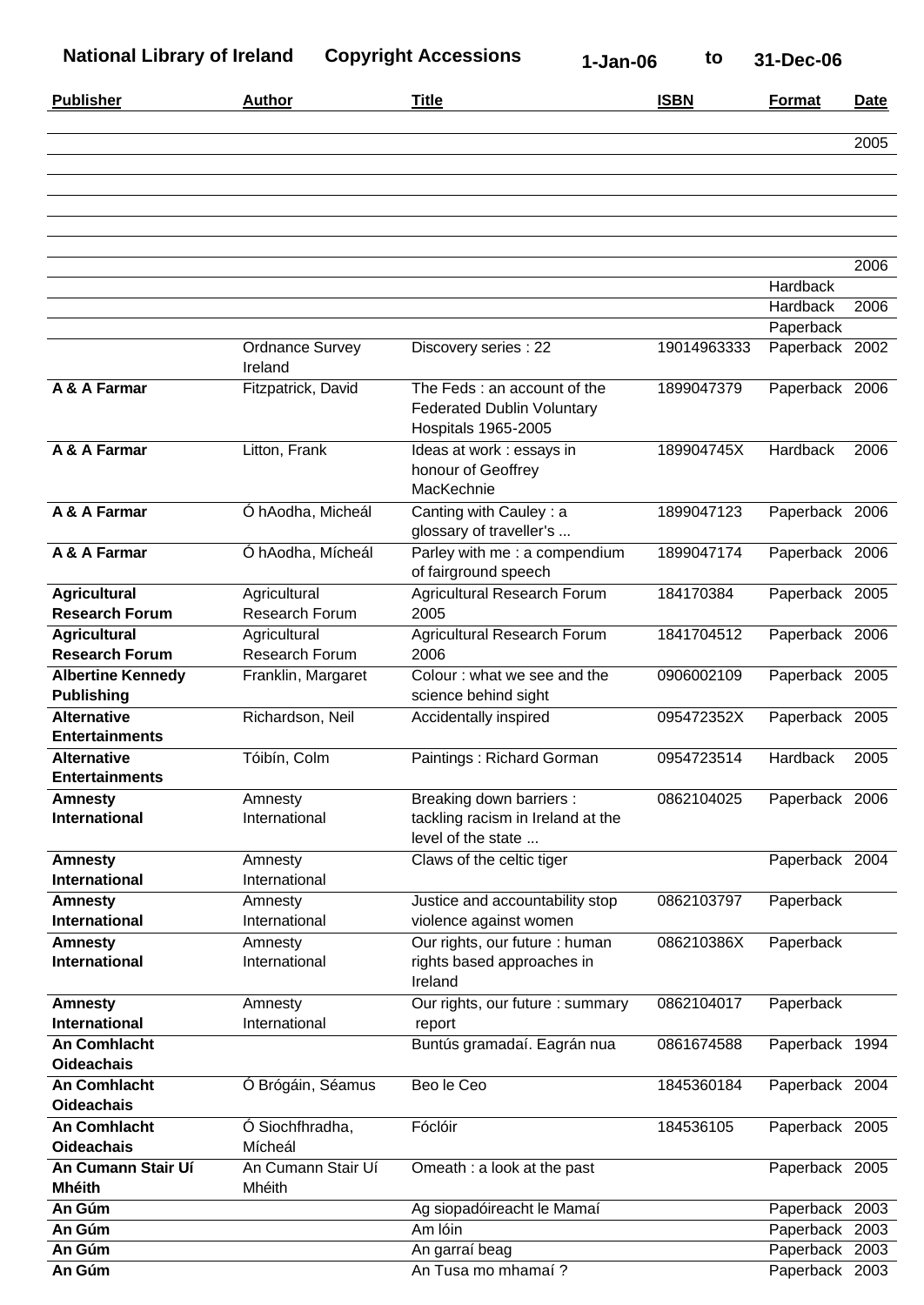| <b>Publisher</b>    | <b>Author</b>       | <b>Title</b>                                                   | <b>ISBN</b> | <b>Format</b>    | <b>Date</b> |
|---------------------|---------------------|----------------------------------------------------------------|-------------|------------------|-------------|
| An Gúm              |                     | Ar mhaith imirt liom?                                          |             | Paperback        | 2003        |
| An Gúm              |                     | Cad atá uait ?                                                 |             | Paperback 2003   |             |
| An Gúm              |                     | Cad é atá ort ?                                                |             | Paperback 2003   |             |
| An Gúm              |                     | Céard atá agat ?                                               |             | Paperback 2003   |             |
| An Gúm              |                     | Éadaí Liam                                                     |             | Paperback        | 2003        |
| An Gúm              |                     | Féach ar theidí                                                |             | Paperback 2003   |             |
| An Gúm              |                     | Gug ag siopadóireacht                                          |             | Paperback        | 2003        |
| An Gúm              |                     | Is maith liom                                                  |             | Paperback 2003   |             |
| An Gúm              |                     | Mise                                                           |             | Paperback 2003   |             |
| An Gúm              |                     | Mo leabhar bia                                                 |             | Paperback 2003   |             |
| An Gúm              |                     | Mo Thigh                                                       |             | Paperback 2003   |             |
| An Gúm              |                     | Nach mise atá go deas!                                         |             | Paperback 2003   |             |
| An Gúm              |                     | Ní féidir liom é a fháil                                       |             | Paperback 2003   |             |
| An Gúm              |                     | Rírá i seomra na naíonán                                       |             | Paperback 2003   |             |
| An Gúm              |                     | Tá an geimhreadh ann!                                          |             | Paperback        | 2003        |
| An Gúm              |                     | Tá mise mór anois                                              |             | Paperback        | 2003        |
| An Gúm              |                     | Tabhair dom                                                    |             | Paperback        | 2003        |
| An Gúm              | Abedi, Isabel       | Alberta so tóir ar an ngrá                                     | 1857916158  | Hardback         | 2006        |
| An Gúm              | Barry, Johnathan    | Áille ague brúid                                               | 1857915208  | Hardback         | 2006        |
| An Gúm              | Beattie, Seán       | Bandraoi loch an dúin                                          | 185791581X  | Paperback        |             |
| An Gúm              | Gavin, Florence     | An tlolrú                                                      | 1857915046  | Paperback        | 2004        |
| An Gúm              | Gavin, Florence     | Mata le chéile 4                                               | 1857914781  | Hardback         | 2005        |
| An Gúm              | Harrison, Cora      | Dhá chorp                                                      | 1857916204  | Paperback 2006   |             |
| An Gúm              | Lawlor, Úna         | Gaschaint : Irish phrases                                      | 1857915577  | Paperback 2005   |             |
|                     |                     | throughout the day                                             |             |                  |             |
| An Gúm              | Petty, Kate         | Am spraoi                                                      | 1857916271  | Paperback        | 2006        |
| An Gúm              | Petty, Kate         | Gruaig                                                         | 1857916239  | Hardback         | 2006        |
| An Gúm              | Petty, Kate         | Rothair                                                        | 1857916247  | Hardback         | 2006        |
| An Gúm              | Petty, Kate         | Sa bhaile                                                      | 1857916263  | Paperback        | 2006        |
| An Gúm              | Tazi, Karen         | <b>Bliain sa Fhrainc</b>                                       | 1857916182  | <b>Hardback</b>  | 2006        |
| An Post             | An Post             | Easter Sunday, 16th April 2006                                 |             | Paperback 2006   |             |
|                     |                     | : Ceremony at the General Post                                 |             |                  |             |
|                     |                     | Office and                                                     |             |                  |             |
| <b>An Ríocht</b>    | O'Connor, Mary      | Our roots under the rock                                       | 095562507   | Hardback         | 2006        |
|                     |                     | 1833-2006                                                      |             |                  |             |
| <b>An Sagart</b>    | Ó Catháin, Brian    | Scoláirí léinn: Léachtaí Cholm                                 |             | Hardback         | 2005        |
|                     |                     | Cille XXXV                                                     |             |                  |             |
| <b>An Sagart</b>    | Ó Fiannachta,       | Leabhar Aifrinn an Domhnaigh                                   |             | Hardback         | 2006        |
|                     | Pádraig ed.         |                                                                |             |                  |             |
| <b>Ariel Press</b>  | Duggan, lain        | Face the music: poems                                          | 0953436934  | Paperback 2005   |             |
|                     |                     | 2003-2005                                                      |             |                  |             |
| <b>Arlen House</b>  | Begnal, Michael S.  | Honeysuckle, honeyjuice                                        | 1903631718  | Paperback        | 2006        |
| <b>Arlen House</b>  | Liddy, James        | On the raft with Fr. Roseliep                                  | 1903631831  | Paperback 2006   |             |
| <b>Arlen House</b>  | Nic Aodha, Colette  | Sundial                                                        | 1903631785  | Paperback 2005   |             |
| <b>Arts Council</b> | Arts Council        | A guide for individuals to Arts                                |             | Paperback 2006   |             |
|                     |                     | Council awards, July to<br>December 2006                       |             |                  |             |
|                     |                     |                                                                |             |                  |             |
| <b>Arts Council</b> | Arts Council        | A guide for individuals to Arts                                |             | Paperback 2006   |             |
|                     |                     | Council bursaries January to                                   |             |                  |             |
|                     |                     | <b>June 2006</b>                                               |             |                  |             |
| <b>Arts Council</b> | <b>Arts Council</b> | A practical guide for board                                    | 1904291344  | Paperback 2006   |             |
|                     |                     | members of arts organisations                                  |             |                  |             |
| <b>Arts Council</b> | Arts Council        | Guidelines : for the protection<br>and welfare of children and | 190429121X  | Paperback [2006] |             |
|                     |                     | young people                                                   |             |                  |             |
| <b>Arts Council</b> | <b>Arts Council</b> | Partnership for the arts: Arts                                 | 1904291171  | Paperback 2005   |             |
|                     |                     | Council goals 2006-2010                                        |             |                  |             |
| <b>Arts Council</b> | Arts Council        | Partnership for the arts : in                                  | 190429118X  | Paperback 2005   |             |
|                     |                     | practice 2006-2008                                             |             |                  |             |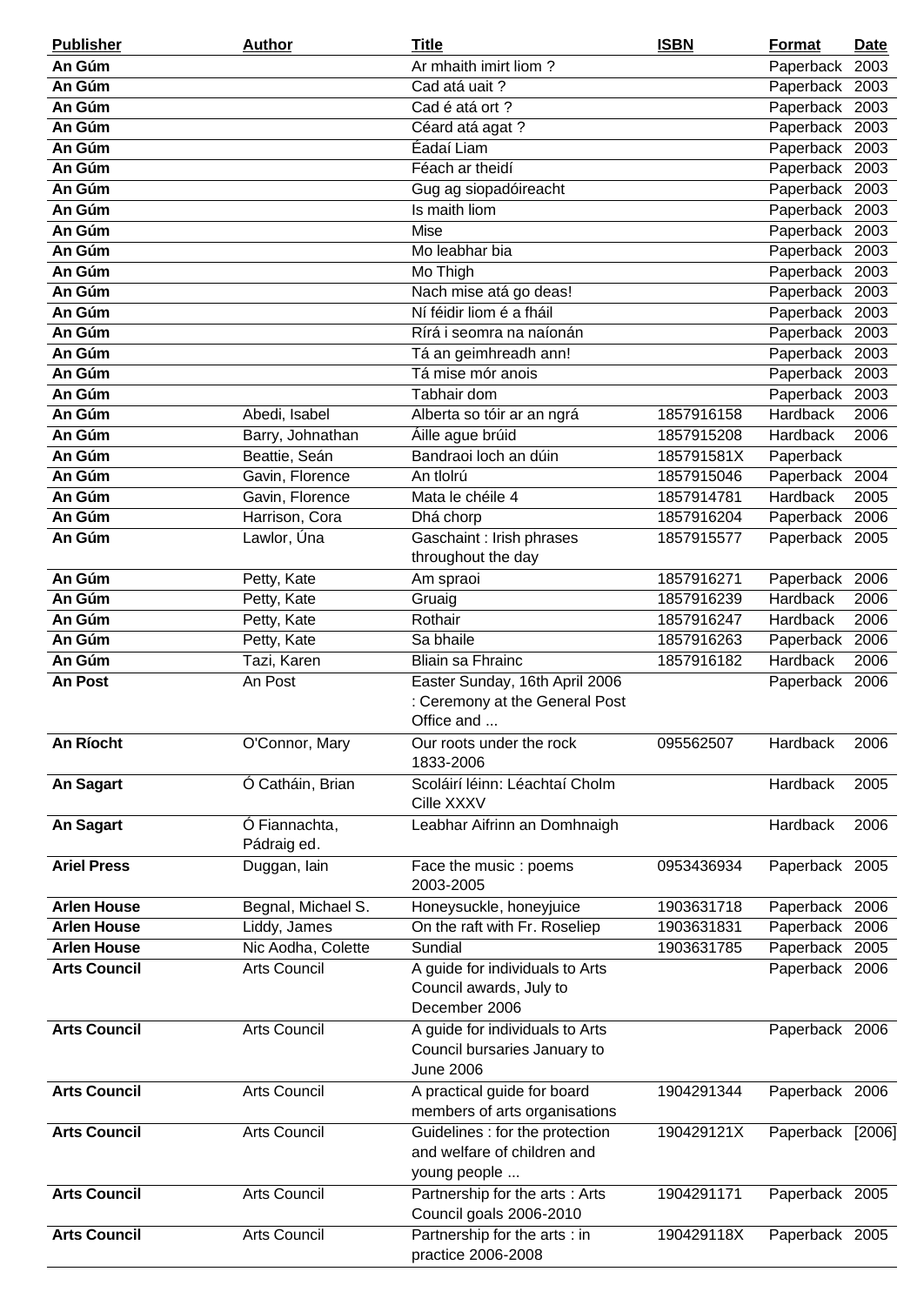| <b>Publisher</b>                                         | <b>Author</b>                                            | <b>Title</b>                                                                    | <b>ISBN</b> | <b>Format</b>   | Date   |
|----------------------------------------------------------|----------------------------------------------------------|---------------------------------------------------------------------------------|-------------|-----------------|--------|
| <b>Arts Council</b>                                      | <b>Arts Council</b>                                      | Treoir do dhaoine aonair i<br>dtaobh Sparánachtaí na<br>Comhairle Ealaíon       |             | Paperback 2006  |        |
| <b>Aubane Historical</b><br><b>Society</b>               | <b>Aubane Historical</b><br>Society                      | Was 1916 a crime? : a<br>discussion from Village<br>Magazine July-December 2005 | 1903349256  | Paperback 2006  |        |
| <b>Aubane Historical</b><br><b>Society</b>               | Murphy, Brian P.                                         | The origins and organisation of<br>British propaganda in Ireland<br>1920        | 1903497248  | Paperback 2006  |        |
| <b>Aubane Historical</b><br><b>Society</b>               | O'Riordan, Manus                                         | James Connolly re-assessed :<br>the Irish and European context                  | 1903497264  | Paperback 2006  |        |
| <b>Ballina Killaloe Print</b>                            | Griffin, Kevin M.                                        | The Renihan diaries (c. 1882-<br>1927)                                          | 095393201X  | Hardback        | 2005   |
| <b>Ballinakella Press</b>                                | Atthill, Lombe                                           | Recollections of an Irish doctor                                                | 0946538484  | Hardback        | 2007   |
| <b>Ballinakella Press</b>                                | Bickerdyke, John                                         | Wild sports in Ireland                                                          | 0946538476  | Hardback        | 2007   |
| <b>Ballycogley Heritage</b><br>Group                     | Keane, Jimmy                                             | Landmarks of my youth                                                           |             | Paperback 2006  |        |
| <b>Ballyhoura</b><br><b>Architectural Survey</b>         | Barry, Peggy                                             | A walk through hospital                                                         |             | Paperback 2005  |        |
| <b>Ballymun</b><br><b>Community Law</b><br><b>Centre</b> | Gogan, Susan                                             | Law from a community<br>perspective : unmet legal need<br>in Ballymun           |             | Paperback 2005  |        |
| <b>Bantry Studio</b><br><b>Publications</b>              | Carroll, Michael J.                                      | The Knights Templar and Ireland                                                 | 0955203902  | Paperback 2006  |        |
| <b>Barnardos</b>                                         | <b>Barnardos</b>                                         | Guide to games and activities :<br>0-5 year olds                                |             | Paperback 2005  |        |
| Barr, James                                              | Barr, James                                              | Gola, the real treasure island                                                  |             | Paperback 2004  |        |
| Barr, James                                              | Barr, James                                              | The lost Spanish galleons and<br>treasure in Donegal                            |             | Paperback 2006? |        |
| <b>Bayleaf Publications</b>                              | Power, Brian                                             | Lighthouse blinking                                                             | 0952792214  | Paperback 2006  |        |
| <b>Belvedere Museum</b>                                  | Murphy, Oliver                                           | Belvedere's rugby heroes: The<br>history of rugby in Belvedere<br>College and   | 0954693515  | Paperback 2006  |        |
| <b>Bhí Mé Anseo</b><br><b>Publications</b>               | McGivern, Eugene                                         | Notions emotions and devotions                                                  | 0955401305  | Paperback 2006  |        |
| <b>Bird Watch Ireland</b>                                | Crowe, Olivia                                            | Ireland's wetlands and their<br>waterbirds: status and<br>distribution          | 1899204172  | Paperback       |        |
| <b>Bird Watch Ireland</b>                                | Lovatt, J. K.                                            | <b>Birds in County Cavan</b>                                                    | 0955407702  | Paperback 2006  |        |
| <b>Blackhall Publishing</b>                              |                                                          |                                                                                 |             |                 |        |
|                                                          | Farry, Michael                                           | Concise contract law                                                            | 1842180975  | Paperback 2006  |        |
| <b>Blackrock Education</b><br><b>Centre</b>              | Mac Mahon, Tom                                           | First steps with your computer                                                  | 0954790111  | Paperback 2006  |        |
| <b>Blackwater Press</b>                                  | Cahill, Jackie                                           | Passion and pride : the official<br>biography of Davy Fitzgerald                | 1841316474  | Paperback 2005  |        |
| <b>Blackwater Press</b>                                  | Cullen, Margot                                           | Knot sure : the life and work of<br>Irish fashion designer Cyril<br>Cullen      | 1841317020  | Paperback 2005  |        |
| <b>Blackwater Press</b>                                  | Deegan, Sarah                                            | Sums, not sticks                                                                | 1841312843  | Paperback 2005  |        |
| <b>Blackwater Press</b>                                  | McEvoy, Enda                                             | Triumph and troubles: the<br>official biography of Charlie<br>Carter            | 1841317993  | Paperback 2005  |        |
| <b>Blackwater Press</b>                                  | O'Donohoe,<br>Jacqueline                                 | It's me! It's me!                                                               | 1841312835  | Hardback        | 2005   |
| <b>Blackwater Press</b>                                  | O'Sullivan, Michael                                      | Le Coq Hardi: the story of John<br>Howard and his restaurant                    | 1841316350  | Hardback        | 2003   |
| <b>Blarney and District</b><br><b>Historical Society</b> | <b>Blarney and District</b><br><b>Historical Society</b> | Old Blarney: through the lens<br>A guide to combined heat and                   |             | Hardback        | [2005] |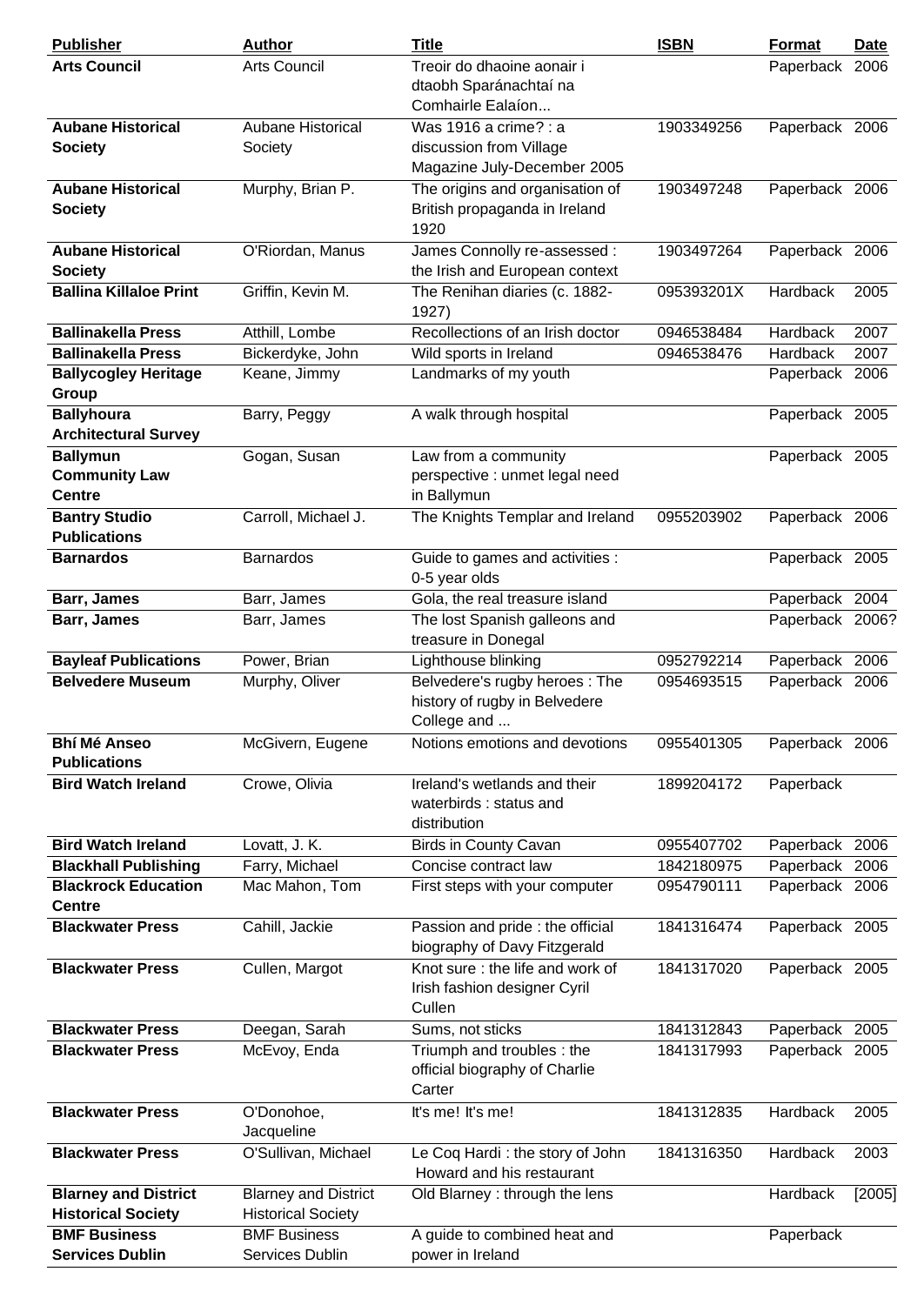| <b>Publisher</b>          | Author                   | <b>Title</b>                      | <b>ISBN</b> | <b>Format</b>   | Date   |
|---------------------------|--------------------------|-----------------------------------|-------------|-----------------|--------|
| Boland, C.                | Wilson, Rosy             | Under the Sugarloaf               | 0954387872  | Paperback 2006  |        |
| <b>Boland, Carol</b>      | Kenny, Bernie            | Isle of thorns: A collection of   | 0954387864  | Paperback 2006  |        |
|                           |                          | poems                             |             |                 |        |
| <b>Booklink</b>           | de Vál, Séamas S.        | Churches of the diocese of        |             | Hardback        |        |
|                           |                          | Ferns: Symbols of a living faith  |             |                 |        |
| <b>Bookmarx</b>           | Allen, Kieran            | James Connolly: socialist         |             | Paperback 2006  |        |
|                           |                          | revolutionary                     |             |                 |        |
| <b>Bradshaw Books</b>     | Barron, Declan           | Euro child                        | 1905374012  | Paperback 2006  |        |
| <b>Bradshaw Books</b>     | Schools Integration      | Enabling technologies :           |             | Paperback 2001  |        |
|                           | Project                  | guidelines for the use of         |             |                 |        |
|                           |                          | assistive technology in           |             |                 |        |
| <b>Brandon Press</b>      |                          |                                   | 0863223540  |                 |        |
|                           | Barry, Jack              | Miss Katie regrets : a Dublin     |             | Paperback 2006  |        |
|                           |                          | murder mystery                    |             |                 |        |
| <b>Brandon Press</b>      | Bruen, Ken               | Dublin noir: the Celtic Tiger vs. | 0863223532  | Pasperback 2006 |        |
|                           |                          | the Ugly American                 |             |                 |        |
| <b>Brandon Press</b>      | Curtis, P.J.             | The lightning tree                | 0863223478  | Paperback       | 2006   |
| <b>Brandon Press</b>      | Magan, Manchán           | Angels and rabies                 | 0863223494  | Hardback        | 2006   |
| <b>Brandon Press</b>      | Millar, Sam              | The darkness of bones             | 0863223508  | <b>Hardback</b> | 2006   |
| <b>Bray Town Council</b>  | <b>Bray Town Council</b> | Bray development plan 2005 to     |             | Paperback 2005  |        |
|                           |                          | 2010                              |             |                 |        |
| <b>Brennan, Philip</b>    | Brennan, Philip          | Wanderings : a County Clare       | 1905487053  | Paperback 2006  |        |
|                           |                          | artist's year                     |             |                 |        |
| <b>Briscoe, George</b>    | Briscoe, George          | The best of times: memoirs of a   | 095524630X  | Paperback 2005  |        |
|                           |                          | countryman                        |             |                 |        |
| <b>Browne Books</b>       | Browne, Juanita          | Ireland's mammals                 | 09550549402 | Hardback        | 2005   |
| <b>Caring and Sharing</b> | Caring and Sharing       | More than words can say: a        |             | Paperback 2006  |        |
| <b>Association</b>        | Association              | celebration of 25 years of        |             |                 |        |
|                           |                          | friendship                        |             |                 |        |
| <b>Carroll Education</b>  | Murphy, Regina           | Upbeat : music fifth + sixth      | 1844500527  | Paperback 2006  |        |
|                           |                          | class                             |             |                 |        |
| <b>Carroll Education</b>  | Murphy, Regina           | Upbeat: music first class         | 1844500489  | Paperback 2006  |        |
| <b>Carroll Education</b>  | Murphy, Regina           | Upbeat : music fourth class       | 1844500519  | Paperback       |        |
| <b>Carroll Education</b>  | Murphy, Regina           | Upbeat: music infants             | 1844500470  | Paperback 2006  |        |
| <b>Carroll Education</b>  | Murphy, Regina           | Upbeat: music second class        | 1844500497  | Paperback 2006  |        |
| <b>Carroll Education</b>  | Murphy, Rigina           | Upbeat : music third class        | 1844500500  | Paperback       | 2006   |
| <b>Carroll Education</b>  | Ní Liain, Caitríona      | Bualadh bos 6                     | 1844500446  | Paperback       | 2006   |
| Carter, J. W. H.          | Carter, J. W. H.         | Murder in the midlands:           | 0955192900  | Paperback       | [2006] |
|                           |                          | 1862-1915                         |             |                 |        |
| <b>Carthage Duffy</b>     | Duffy, Carthage          | The bronze moon : a writer's      | 0954885112  | Paperback 2006  |        |
|                           |                          |                                   |             |                 |        |
| <b>Publishing</b>         | John                     | recovery                          |             |                 |        |
| <b>Carysfort Press</b>    | Byrne, Lorraine          | Goethe : musical poet musical     | 1904505104  | Paperback 2004  |        |
|                           |                          | catalyst                          |             |                 |        |
| <b>Carysfort Press</b>    | Byrne, Lorraine          | Goethe and Schubert: across       | 190450504X  | Paperback 2003  |        |
|                           |                          | the divide                        |             |                 |        |
| <b>Carysfort Press</b>    | Byrne, Lorraine          | Seóirse Bodley, three             | 1904505112  | Paperback 2005  |        |
|                           |                          | congregational masses             |             |                 |        |
| <b>Carysfort Press</b>    | Chambers, Lilian         | The theatre of Martin McDonagh    | 1904505198  | Paperback 2006  |        |
|                           |                          | : a world of savage stories       |             |                 |        |
| <b>Carysfort Press</b>    | Frazier, Adrian          | Playboy of the western world      | 1904505066  | Paperback 2004  |        |
| <b>Carysfort Press</b>    | Hunt Mahony,             | Out of history : essays on the    | 190450518X  | Paperback 2006  |        |
|                           | Christina                | writings of Sebastian Barry       |             |                 |        |
| <b>Carysfort Press</b>    | Jordan, Eamonn           | Theatre stuff : critical essays   | 10953425711 | Paperback 2000  |        |
|                           |                          | on contemporary Irish theatre     |             |                 |        |
| <b>Carysfort Press</b>    | Laing, Kathryn           | Edna O'Brien : new critical       | 1904505201  | Paperback 2006  |        |
|                           |                          | perspectives                      |             |                 |        |
| <b>Carysfort Press</b>    | Larchet Cuthbert,        | The Irish harp book: a tutor and  | 1904505082  | Paperback 2004  |        |
|                           | Sheila                   | companion                         |             |                 |        |
| <b>Carysfort Press</b>    | O'Reilly, Anne F.        | Sacred play : soul-journeys in    | 1904505074  | Paperback 2004  |        |
|                           |                          | contemporary Irish theatre        |             |                 |        |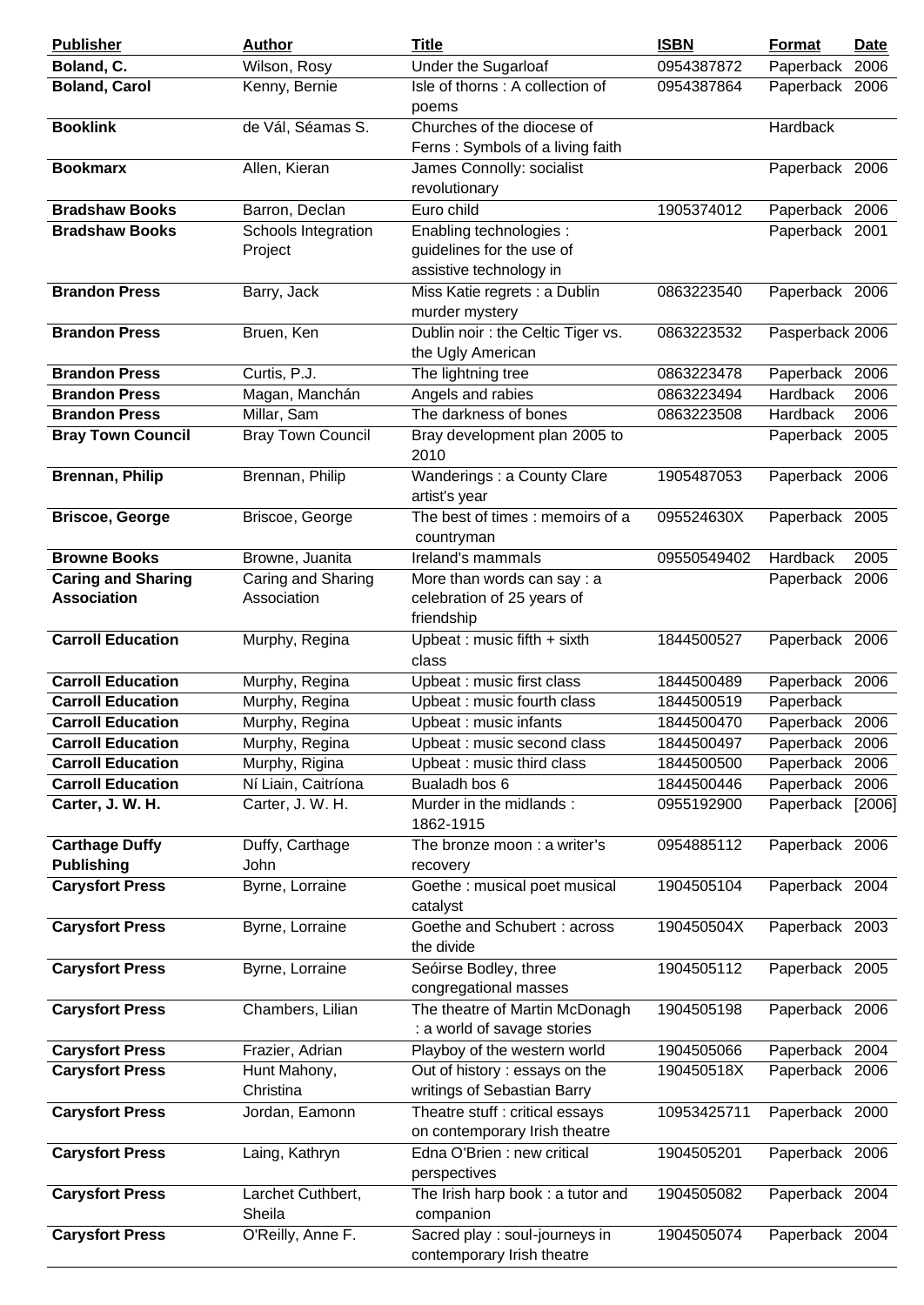| <b>Publisher</b>                                          | <b>Author</b>                 | <b>Title</b>                                                                     | <b>ISBN</b> | Format         | <b>Date</b> |
|-----------------------------------------------------------|-------------------------------|----------------------------------------------------------------------------------|-------------|----------------|-------------|
| <b>Cashel Folk Village</b>                                | O'Dwyer, Martin               | Seventy-seven of mine said<br>Ireland                                            |             | Hardback       | 2006        |
| <b>Celtic Press</b>                                       | MacMonagle, Niall             | Poetry now: Leaving Certificate<br>English poetry higher level<br>2008           | 1872019897  | Paperback 2006 |             |
| <b>Celtic Press</b>                                       | MacMonagle, Niall             | Poetry now: Leaving Certificate<br>English poetry ordinary level<br>2008         | 1872019900  | Paperback 2006 |             |
| <b>Celtic Press</b>                                       | Morris O. D.                  | Core mathematics : Leaving<br>Certificate foundation level                       | 1872019919  | Paperback 2006 |             |
| <b>Celum Publishing</b>                                   | Lankford, Máirín              | The cloth-capped men: the<br>story of a west Cork slate<br>quarry 1841-1962      | 095517080X  | Paperback 2005 |             |
| <b>Centenary</b>                                          | Murphy, Teresa                | Heart of lona : a people a parish                                                |             | Hardback       | 2005        |
| <b>Committee</b>                                          |                               | a place                                                                          |             |                |             |
| <b>Centre for Civil</b><br><b>Engineering</b><br>Heritage | Cox, Ronald                   | Trinity College Dublin School of<br>Engineering: Catalogue of<br>books in School | 0952259737  | Paperback 2006 |             |
| <b>Centre for Early</b>                                   | Centre for Early              | Early assessment and                                                             | 0955189497  | Paperback 2006 |             |
| <b>Childhood</b>                                          | Childhood                     | intervention in educational                                                      |             |                |             |
| Development &<br><b>Education</b>                         | Development &<br>Education    | disadvantage                                                                     |             |                |             |
| <b>Centre for Early</b>                                   | Centre for Early              | Early years provision for                                                        | 0955189454  | Paperback 2006 |             |
| <b>Childhood</b>                                          | Childhood                     | children from birth to six year                                                  |             |                |             |
| Development &<br><b>Education</b>                         | Development &<br>Education    | with special needs                                                               |             |                |             |
| <b>Centre for Early</b><br><b>Childhood</b>               | Centre for Early<br>Childhood | In search of quality: multiple                                                   | 095539371X  | Paperback 2006 |             |
| Development &                                             | Development &                 | perspectives                                                                     |             |                |             |
| <b>Education</b>                                          | Education                     |                                                                                  |             |                |             |
| <b>Centre for Early</b>                                   | Centre for Early              | In-career development                                                            | 0955189489  | Paperback 2006 |             |
| <b>Childhood</b>                                          | Childhood                     | programme for staff and                                                          |             |                |             |
| Development &                                             | Development &                 | management of traveller                                                          |             |                |             |
| <b>Education</b>                                          | Education                     |                                                                                  |             |                |             |
| <b>Centre for Early</b>                                   | Centre for Early              | Synergy - an exploration of high                                                 | 0955189462  | Paperback 2006 |             |
| <b>Childhood</b>                                          | Childhood                     | quality early intervention for                                                   |             |                |             |
| Development &                                             | Development &                 | childern with                                                                    |             |                |             |
| <b>Education</b>                                          | Education                     |                                                                                  |             |                |             |
| <b>Centre for Early</b><br><b>Childhood</b>               | Fallon, Jacqueline            | Early childhood in Ireland:<br>evidence and perspectives                         | 095458158X  | Paperback 2005 |             |
| Development &                                             |                               |                                                                                  |             |                |             |
| <b>Education</b>                                          |                               |                                                                                  |             |                |             |
| <b>Centre for Early</b><br><b>Childhood</b>               | Síolta                        | Childminding: user manual                                                        | 0955104831  | Paperback 2006 |             |
| Development &<br><b>Education</b>                         |                               |                                                                                  |             |                |             |
| <b>Centre for Early</b>                                   | Síolta                        | Full and part-time daycare:                                                      | 095510484X  | Paperback 2006 |             |
| <b>Childhood</b><br>Development &                         |                               | user manual                                                                      |             |                |             |
| <b>Education</b>                                          |                               |                                                                                  |             |                |             |
| <b>Centre for Early</b>                                   | Síolta                        | Handbook                                                                         | 095510487   | Paperback 2006 |             |
| <b>Childhood</b>                                          |                               |                                                                                  |             |                |             |
| Development &                                             |                               |                                                                                  |             |                |             |
| <b>Education</b>                                          |                               |                                                                                  |             |                |             |
| <b>Centre for Early</b><br><b>Childhood</b>               | Síolta                        | Infant classes : user manual                                                     | 0955104858  | Paperback 2006 |             |
| Development &<br><b>Education</b>                         |                               |                                                                                  |             |                |             |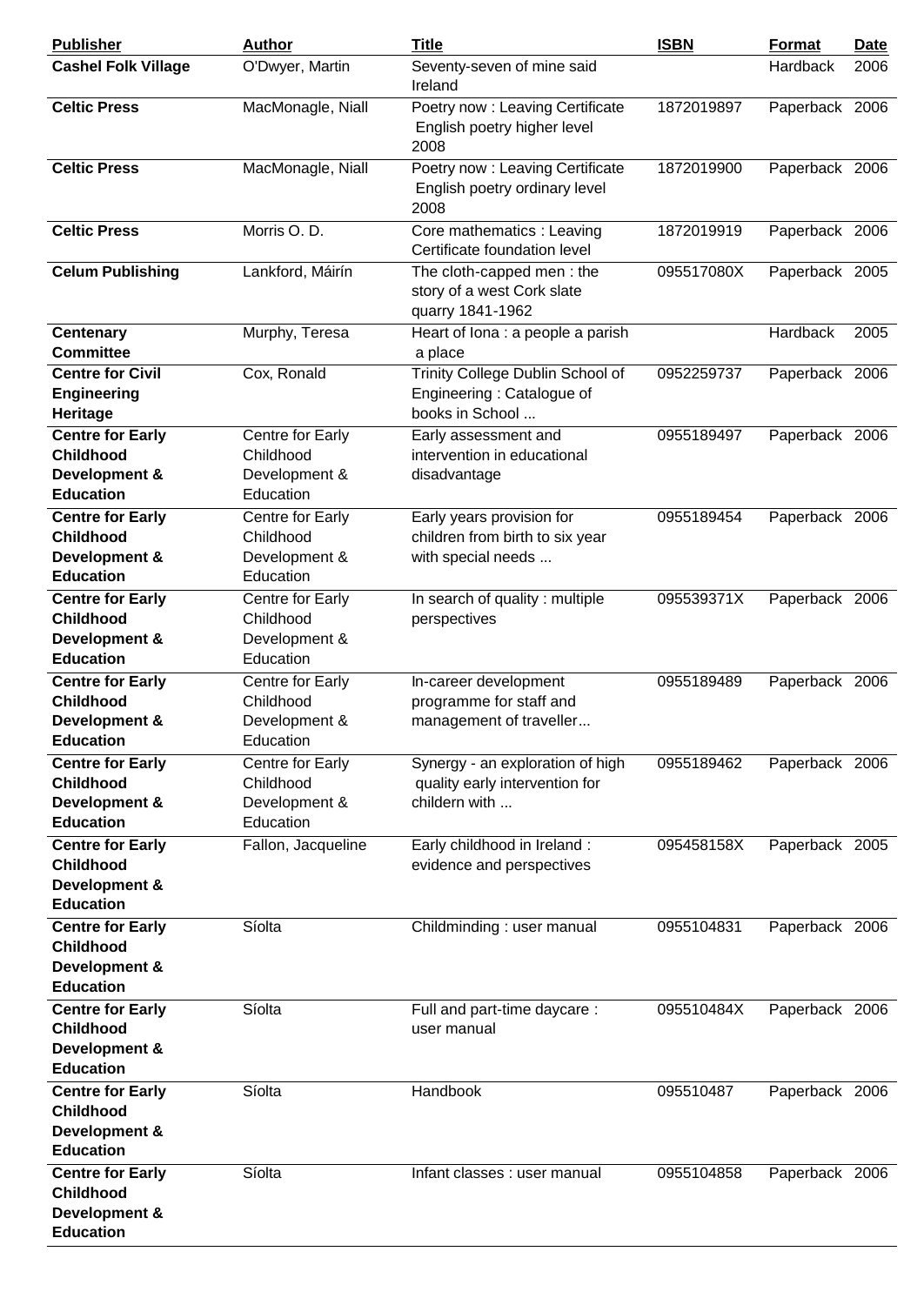| <b>Publisher</b>                                                             | <b>Author</b>                          | <b>Title</b>                                                                      | <b>ISBN</b> | Format         | <b>Date</b> |
|------------------------------------------------------------------------------|----------------------------------------|-----------------------------------------------------------------------------------|-------------|----------------|-------------|
| <b>Centre for Early</b><br><b>Childhood</b>                                  | Síolta                                 | Sessional services : user<br>manual                                               | 0955104823  | Paperback      | 2006        |
| Development &<br><b>Education</b>                                            |                                        |                                                                                   |             |                |             |
| <b>Centre for</b>                                                            | Centre for                             | Intensive course on planning                                                      |             | Paperback 2006 |             |
| <b>Environmental Law</b><br>and Policy                                       | <b>Environmental Law</b><br>and Policy | law                                                                               |             |                |             |
| <b>Centre for Housing</b>                                                    | Centre for Housing                     | Supplementary welfare                                                             | 1903848091  | Paperback 2006 |             |
| <b>Research</b>                                                              | Research                               | allowance, rent supplement :<br>implications for the                              |             |                |             |
| <b>Centre for Housing</b><br><b>Research</b>                                 | Treadwell-Shine,<br>Kasey              | Good practice in housing<br>management : guidelines for<br>local authorities      | 1903848075  | Paperback 2006 |             |
| <b>Centre for Housing</b>                                                    | Treadwell-Shine,                       | Regenerating local authority                                                      | 1903848075  | Paperback      |             |
| <b>Research</b>                                                              | Kasey                                  | housing estates : review of<br>policy and practice                                |             |                |             |
| <b>Chapelstown Press</b>                                                     | Conry, Michael J.                      | Corn stacks on stilts                                                             | 0953587630  | Hardback       | 2004        |
| <b>Chapelstown Press</b>                                                     | Conry, Michael J.                      | Culm crushers                                                                     | 0953587606  | Paperback      | 1999        |
| <b>Chapelstown Press</b>                                                     | Conry, Michael J.                      | The Carlow fence                                                                  | 0953587616  | Hardback       | 2000        |
| <b>Charleston House</b>                                                      | West, Trevor                           | Malting the barley: John H.<br>Bennett the man and his firm                       | 0955409209  | Hardback       | 2006        |
| <b>Childnames.net</b>                                                        | Diamond, Eithne                        | My name is Adam                                                                   | 0954591720  | Paperback      | 2004        |
| childnames.net                                                               | Diamond, Eithne                        | My name is Aoife                                                                  | 0954591712  | Paperback      | 2004        |
| <b>Childnames.net</b>                                                        | Diamond, Eithne                        | My name is Chloe                                                                  | 0954591739  | Paperback      | 2004        |
| <b>Childnames.net</b>                                                        | Diamond, Eithne                        | My name is Ciara                                                                  | 095459178X  | Paperback      | 2005        |
| <b>Childnames.net</b>                                                        | Diamond, Eithne                        | My name is Conor                                                                  | 0954591747  | Paperback      | 2004        |
| <b>Childnames.net</b>                                                        | Diamond, Eithne                        | My name is Jack                                                                   | 0954591755  | Paperback      | 2004        |
| <b>Childnames.net</b>                                                        | Diamond, Eithne                        | My name is James                                                                  | 0954591763  | Paperback      | 2004        |
| <b>Childnames.net</b>                                                        | Diamond, Eithne                        | My name is Katie                                                                  | 0954591704  | Paperback      | 2004        |
| <b>Childnames.net</b>                                                        | Diamond, Eithne                        | My name is Sarah                                                                  | 0954591771  | Paperback      | 2004        |
| <b>Childnames.net</b>                                                        | Diamond, Eithne                        | My name is Sean                                                                   | 0954591798  | Paperback 2005 |             |
| <b>Children's Press</b>                                                      | Moore, Tessa                           | Dad and the mad cow<br>roundabout                                                 | 1901737543  | Paperback 2005 |             |
| <b>Children's Press</b>                                                      | Regan, Peter                           | Riverside: the movie                                                              | 1901737550  | Paperback 2005 |             |
| <b>Children's Press</b>                                                      | Regan, Peter                           | Riverside: the spy                                                                | 1901737535  | Paperback 2005 |             |
| <b>Children's Research</b><br><b>Centre Trinity</b><br><b>College Dublin</b> | Daly, Fiona                            | Lives in foster care: the<br>educational and social support<br>experiences of     | 1902230272  | Paperback 2005 |             |
| <b>Children's Research</b><br><b>Centre Trinity</b><br><b>College Dublin</b> | Smyth, Karen                           | Making a new life in Ireland :<br>lone refugee and<br>asylum-seeking mother and   | 1902230264  | Paperback 2005 |             |
| <b>Children's Rights</b><br><b>Alliance</b>                                  | Children's Rights<br>Alliance          | From rhetoric to rights: second<br>shadow report to the Uniter<br>Nations         | 0955300509  | Paperback 2006 |             |
| <b>Children's Rights</b><br><b>Alliance</b>                                  | Children's Rights<br>Alliance          | Our voices, our realities : a<br>report to the United Nations<br>Committee on the | 095291424   | Paperback 2006 |             |
| <b>Choice Publishing</b>                                                     | Carey, Emma                            | Better late then never! : the finer<br>things in life are worth the wait          | 190545113X  | Paperback 2006 |             |
| <b>Choice Publishing</b>                                                     | Crinion, Kathy                         | What will we do today?                                                            | 1905451067  | Paperback 2005 |             |
| <b>Choice Publishing</b>                                                     | Delany, Martin                         | Flying south                                                                      | 1905451105  | Paperback 2006 |             |
| <b>Choice Publishing</b>                                                     | Devin, John                            | Sharing of the living faith in<br>Jesus Christ                                    | 1905451083  | Paperback 2006 |             |
| <b>Choice Publishing</b>                                                     | Duffy, Joan                            | Growing up in the Bond                                                            | 1905451210  | Paperback 2006 |             |
| <b>Choice Publishing</b>                                                     | Durand, Sheila                         | Coming closer to God through                                                      | 1905451091  | Paperback 2006 |             |
| <b>Choice Publishing</b>                                                     | Goodman, Francis                       | the joy of living the rosary<br>The bluebell's mystery                            | 1905451288  | Paperback 2006 |             |
| <b>Choice Publishing</b>                                                     | Hayes Liam                             | AHA my life English heart Irish<br>blood                                          | 1905451199  | Paperback 2006 |             |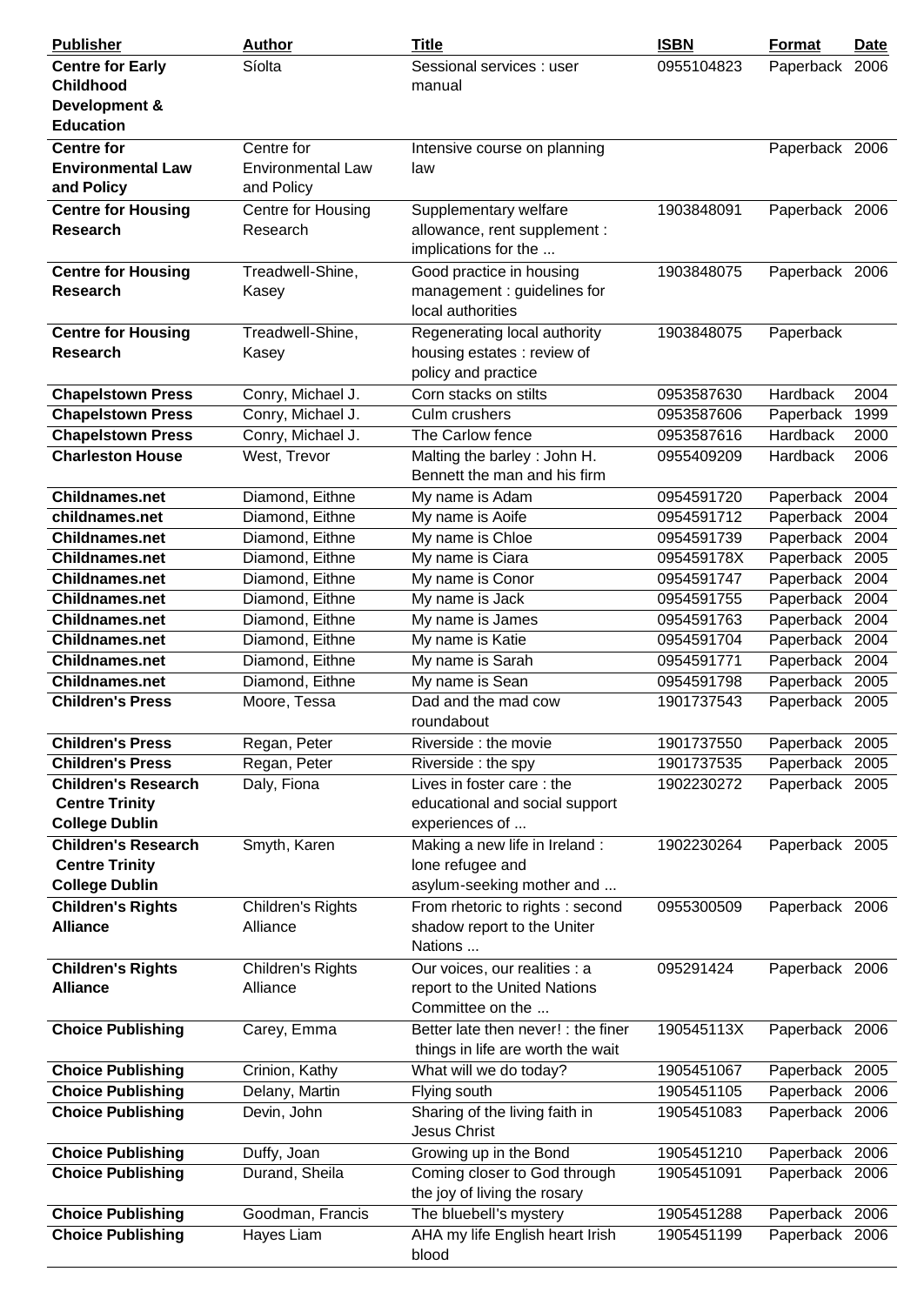| <b>Publisher</b>                                                         | <b>Author</b>                                              | <b>Title</b>                                                                 | <b>ISBN</b> | Format         | <b>Date</b> |
|--------------------------------------------------------------------------|------------------------------------------------------------|------------------------------------------------------------------------------|-------------|----------------|-------------|
| <b>Choice Publishing</b>                                                 | Knowles, Roderic                                           | What the hell am I doing on<br>planet earth? : the story of                  | 1905451016  | Paperback 2005 |             |
|                                                                          |                                                            | creation from the                                                            |             |                |             |
| <b>Choice Publishing</b>                                                 | Leavy, Anita                                               | Heart and soul                                                               | 1905451253  | Paperback 2006 |             |
| <b>Choice Publishing</b>                                                 | Leavy, Anita                                               | Truth serum                                                                  | 1905451148  | Paperback 2006 |             |
| <b>Choice Publishing</b>                                                 | Leonard, Liam                                              | Green nation : the Irish<br>environmental movement from<br>Carnsore Point to | 1905451113  | Paperback 2006 |             |
| <b>Choice Publishing</b>                                                 | Marshall, Stuart W.                                        | The manic link                                                               | 1905451156  | Paperback 2006 |             |
| <b>Choice Publishing</b>                                                 | McDonald, Tom                                              | A baker's dozen : a collection of<br>sonnets about life in general           | 1905451229  | Hardback       | 2006        |
| <b>Choice Publishing</b>                                                 | McElwaine, Alan                                            | It really did happen: the change<br>in farming since the 1940's              | 1905451261  | Paperback 2006 |             |
| <b>Choice Publishing</b>                                                 | Meyler, John                                               | Young spring                                                                 | 1905451121  | Paperback 2006 |             |
| <b>Choice Publishing</b>                                                 | Murphy, Jean                                               | Coning out                                                                   | 1905451245  | Paperback 2006 |             |
| <b>Choice Publishing</b>                                                 | Quealy, John                                               | Seasons in the sun : between<br>the Shannon and the sea                      | 1905451040  | Paperback 2005 |             |
| <b>Choice Publishing</b>                                                 | Scally, Barney                                             | Leah : a story about a very<br>special love                                  | 1905451202  | Paperback 2006 |             |
| <b>Choice Publishing</b>                                                 | Smith, Tracy Lee                                           | Highway of dreams                                                            | 1905451075  | Paperback 2005 |             |
| <b>Choice Publishing</b>                                                 | Spengeman, Celine                                          | The mystery of the Shandon<br>rumblings                                      | 1905451172  | Paperback 2006 |             |
| <b>Choice Publishing</b>                                                 | Woods, Josephine                                           | It happened to me                                                            | 1905451237  | Paperback 2006 |             |
| <b>Church of Ireland</b><br><b>Publishing</b>                            | McClay, David                                              | Go and do likewise: impacting<br>upon our local communities                  | 1904884083  | Paperback 2005 |             |
| <b>Church of Ireland</b><br><b>Publishing</b>                            | Representative<br>Church Body                              | Local partnerships : a<br>theological & pastoral reflection                  | 1904884105  | Paperback 2006 |             |
| <b>Church of Ireland</b><br><b>Publishing</b>                            | Representative<br>Church Body                              | The authority of scripture : a<br>report of the Church of Ireland<br>bishops | 1904884121  | Paperback 2006 |             |
| <b>Churchill House</b><br><b>Press</b>                                   | Laffan, William                                            | Painting Ireland : topographical<br>views from Glin Castle                   | 0955024617  | Hardback       | 2005        |
| <b>CICE Publications</b>                                                 | Willoughby, Karen                                          | Slates up! schools and<br>schooling in the nineteenth<br>century             | 0950928941  | Paperback 2005 |             |
| <b>City of Dublin</b><br><b>Vocational Education</b><br><b>Committee</b> | City of Dublin<br>Vocational<br><b>Education Committee</b> | Adult literacy plan 2004-2007                                                |             | Paperback 2004 |             |
| <b>City of Dublin</b><br><b>Vocational Education</b><br><b>Committee</b> | City of Dublin<br>Vocational<br><b>Education Committee</b> | Study skills for VTOS:<br>student's manual                                   |             | Hardback       |             |
| <b>City of Dublin</b><br><b>Vocational Education</b><br><b>Committee</b> | Lesovitch, Louise                                          | Roma educational needs in<br>Ireland: context and challenges                 |             | Paperback 2005 |             |
| <b>City of Dublin</b><br><b>Vocational Education</b><br><b>Committee</b> | Ward, Tanya                                                | International seminar on ESOL<br>for asylum seekers                          |             | Paperback 2003 |             |
| <b>Clarus Press</b>                                                      | Breen, P. J.                                               | <b>Consolidated Courts and Court</b><br>Officers Acts 1922-2005              | 1905536003  | Paperback 2005 |             |
| <b>Clarus Press</b>                                                      | Kenna, Padraic                                             | Housing law and policy in<br>Ireland                                         | 1905536011  | Paperback 2006 |             |
| Cló Iar Chonnachta                                                       | Ní Chinnéide,<br>Dairena                                   | An trodaí agus dánta eile                                                    | 1905560036  | Paperback 2006 |             |
| Cló Iar Chonnachta                                                       | Ní Nuadháin, Nóirín                                        | Ar maidin moch                                                               | 190556001X  | Paperback 2006 |             |
| Cló Iar-Chonnachta                                                       | Bromell, Tony                                              | Rian mo chos ar ghaineamh an<br>tsaoil                                       | 1905560044  | Paperback 2006 |             |
| Cló Iar-Chonnachta                                                       | De Paor, Louis                                             | Ag greadadh bás sa reilig :<br>Clapping in the cemetery                      | 1902420942  | Paperback 2005 |             |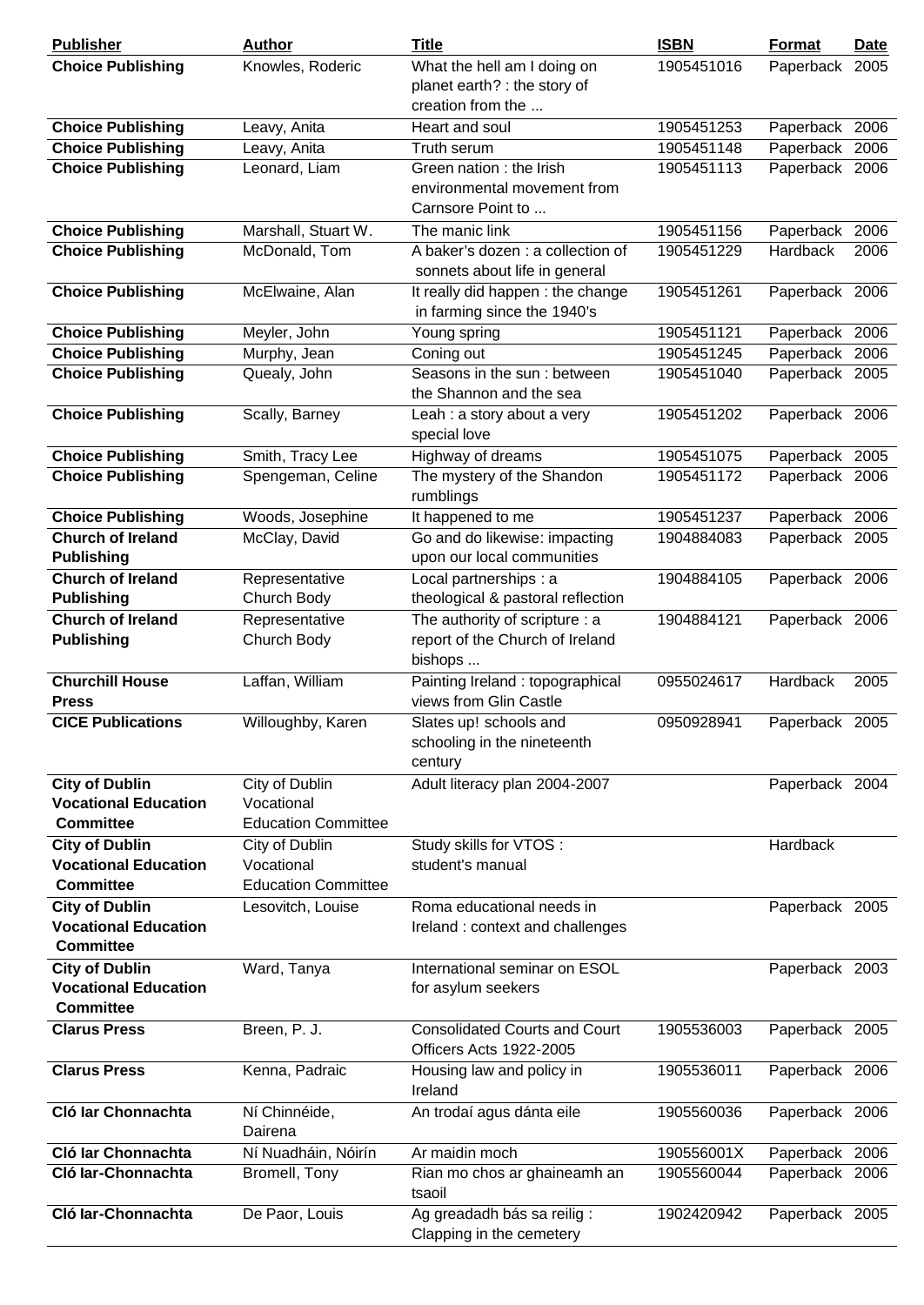| <b>Publisher</b>                                     | <b>Author</b>                    | <b>Title</b>                                                                    | <b>ISBN</b> | <b>Format</b>  | <b>Date</b> |
|------------------------------------------------------|----------------------------------|---------------------------------------------------------------------------------|-------------|----------------|-------------|
| Cló Iar-Chonnachta                                   | Mac Lochlainn,<br>Antáin         | Ruball an éin                                                                   | 1902420993  | Paperback 2005 |             |
| Cló Iar-Chonnachta                                   | Ní Mhóráin, Bríd                 | Síolta an Iomais                                                                | 1905560060  | Paperback 2006 |             |
| Cló Iar-Chonnachta                                   | Ní Mhurchú,<br>Caitríona         | Cailitín                                                                        | 1905560052  | Paperback 2006 |             |
| Cló Iar-Chonnachta                                   | Ní Mhurchú,<br>Caitríona         | Ó lúibíní lú                                                                    | 190242073X  | Paperback 2005 |             |
| Cló Iar-Chonnachta                                   | Ó Conaire, Beairtle              | Fonn na fola                                                                    | 1902420683  | Paperback 2005 |             |
| Cló Iar-Chonnachta                                   | Ó Mainnín, Seán                  | Nuascéalta                                                                      | 1902420691  | Paperback 2005 |             |
| Cló Iar-Chonnachta                                   | Ó Miléadha, Pádraig              | Duanta aneas                                                                    | 1905560028  | Paperback 2006 |             |
| Cló Iar-Chonnachta                                   | Ó Muirí, Daithí                  | Ceolta                                                                          | 1905560001  | Paperback 2006 |             |
| Cló Iar-Chonnachta                                   | Ó Neachtain, Joe<br><b>Steve</b> | In ainm an athar & níor mhaith<br>linn do thrioblóid                            | 1905560095  | Paperback 2006 |             |
| Cló Iar-Chonnachta                                   | Rosenstock, Gabriel              | Rogha dánta : selected poems                                                    | 1902420950  | Paperback 2005 |             |
| Cló Iar-Chonnachta                                   | Maurin, A ed.                    | Versschmuggel véarsaistear                                                      | 1905560044  | Hardback       | 2006        |
| Cló Iar-Chonnachta                                   | Ó Madagáin,<br>Breandán          | Caointe agus seancheolta eile :<br>keening and other old Irish<br>musics        | 1902420977  | Paperback 2005 |             |
| Cló Mhaigh Eo                                        | Henning, Heather                 | Múinteoir Molly : ag an sú le                                                   | 1899922334  | Paperback 2005 |             |
| Cló Mhaigh Eo                                        | Henning, Heather                 | Múinteoir Molly : agus a rang<br>ceoil                                          | 1899922342  | Paperback 2005 |             |
| Cló Mhaigh Eo                                        | Henning, Heather                 | Múinteoir Molly : agus coinín na<br>scoile                                      | 1899922318  | Paperback 2005 |             |
| Cló Mhaigh Eo                                        | Henning, Heather                 | Múinteoir Molly : cois trá le                                                   | 1899922326  | Paperback 2005 |             |
| Cló Mhaigh Eo                                        | Ó Raghallaigh,<br>Colmán         | An Táin                                                                         | 1899922288  | Paperback 2006 |             |
| Cló Mhaigh Eo                                        | Prút, Liam                       | Cara ag crúibín                                                                 | 1899922261  | Hardback       | 2005        |
| Cló na dTiopán                                       | Ó Cadhla, Dónal                  | Smaointe ó Shliabh na Féile                                                     |             | Paperback      | 2006        |
| <b>Coastal and Marine</b><br><b>Resources Centre</b> | Cronin, Michelle                 | Harbour seal population<br>assessment in the Republic of<br>Ireland August 2003 | 13936670    | Paperback 2004 |             |
| <b>COFORD</b>                                        | Black, Kevin G.                  | Carbon sequestration and Irish<br>forest ecosystems                             | 1902696484  | Paperback 2006 |             |
| <b>COFORD</b>                                        | Cregan, Michael                  | A review of forest recreation<br>research need in Ireland                       | 1902696530  | Paperback 2006 |             |
| <b>COFORD</b>                                        | Cunningham,<br>Deirdre           | Brackloon: the story of an Irish<br>oak wood                                    | 1902696395  | Hardback       | 2005        |
| <b>COFORD</b>                                        | Harrington, James                | Handbook on structural timber<br>design to Eurocode 5 (IS EN<br>1995-1-1) rules | 1902696522  | Paperback 2006 |             |
| <b>COFORD</b>                                        | MacLennan, Lauren                | Plant quality : a key to success<br>in forest establishment                     | 1902696514  | Paperback 2006 |             |
| <b>COFORD</b>                                        | Ní Dhubháin, Áine                | The socio-economic<br>contribution of forestry in<br>Ireland                    | 1902696492  | Paperback 2006 |             |
| <b>COFORD</b>                                        | Ryan, Tom                        | Forest road manual : guidelines<br>for the design, construction and<br>$\cdots$ | 1902696476  | Paperback 2005 |             |
| <b>COFORD</b>                                        | Wall, Sarah                      | Small-scale forestry and rural<br>development                                   | 1902696506  | Paperback 2006 |             |
| <b>Cois Life</b>                                     | Cronin, Michael                  | Irish in the new century / an<br>ghaeilge san aois nua                          | 1901176525  | Paperback 2005 |             |
| <b>Cois Life</b>                                     | Doyle, Aidan                     | Aistí ar an Nua-Ghaeilge in<br>ómós do Bhreandán Ó<br><b>Buachalla</b>          | 1901176681  | Hardback       | 2006        |
| <b>Cois Life</b>                                     | Heussaff, Anna                   | Vortex                                                                          | 1901176673  | Paperback 2006 |             |
| <b>Cois Life</b>                                     | Mac Murchaibh,<br>Ciarán         | Cruinnscríbh na Gaeilge                                                         | 1901176657  | Paperback 2006 |             |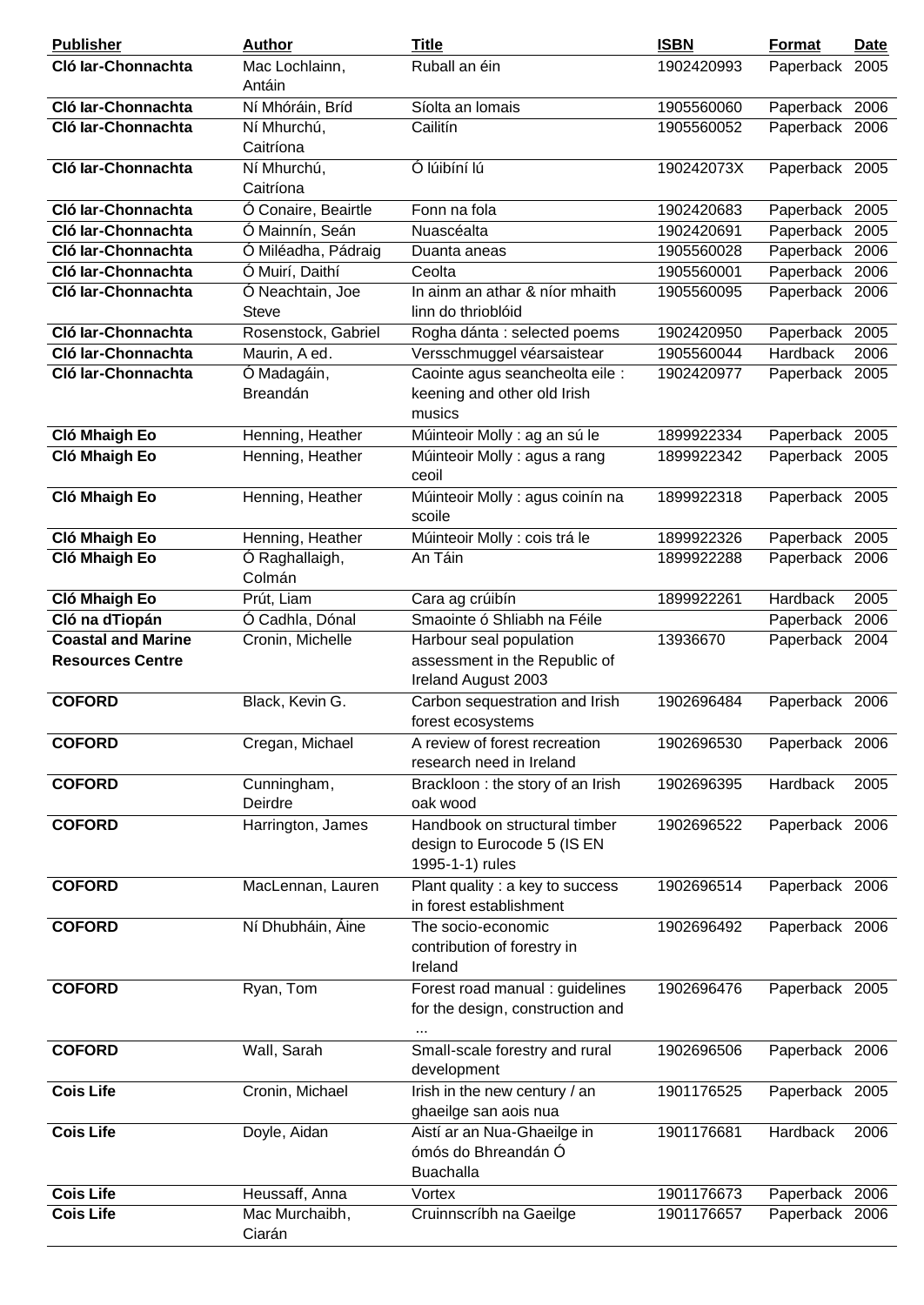| <b>Publisher</b>     | <b>Author</b>         | <b>Title</b>                                            | <b>ISBN</b> | Format                 | <b>Date</b> |
|----------------------|-----------------------|---------------------------------------------------------|-------------|------------------------|-------------|
| <b>Cois Life</b>     | Mac Murchaidh,        | Lón anama : poems for prayer                            | 1901176584  | Hardback               | 2005        |
|                      | Ciarán                | from the Irish tradition                                |             |                        |             |
| <b>Cois Life</b>     | MacGiolliosa,         | Malairt scéil : nuascéalaíocht ó                        | 1901176630  | Paperback 2006         |             |
|                      | Donnchadh             | Albain                                                  |             |                        |             |
| <b>Cois Life</b>     | Ní Dhuibhne, Eilís    | Hurlamaboc                                              | 1901176622  | Paperback 2006         |             |
| <b>Cois Life</b>     | Ó Muirthile, Liam     | Ar an bPeann                                            | 1901176614  | Paperback              | 2006        |
| <b>Cois Life</b>     | Ó Muirthile, Liam     | Dánta déanta                                            | 1901176606  | Paperback              | 2006        |
| <b>Cois Life</b>     | Ó Ruairc,             | Ar thóir gramadach nua                                  | 1901176649  | Paperback 2006         |             |
|                      | Maolmhaodhóg          |                                                         |             |                        |             |
| <b>Cois Life</b>     | Somers, Dermot        | <b>Buaic</b>                                            | 1901176665  | Paperback              | 2006        |
| <b>Collins Press</b> | Chambers, Anne        | Granuaile: sea queen of Ireland                         | 1905172109  | Paperback              | 2006        |
| <b>Collins Press</b> | Cogan, Visnja         | U2: an Irish phenomenon                                 | 1905172222  | Hardback               | 2006        |
| <b>Collins Press</b> | <b>Collins Press</b>  | Guide to evening classes in                             | 1905172265  | Paperback 2006         |             |
|                      |                       | Cork city and county 2006-07                            |             |                        |             |
| <b>Collins Press</b> | <b>Collins Press</b>  | The Phoenix uncovered                                   | 1903464943  | Paperback              | 2005        |
| <b>Collins Press</b> | Cox, Ronald C.        | <b>Engineering Ireland</b>                              | 1905172060  | Hardback               | 2006        |
| <b>Collins Press</b> | Cunnane, Jarlath      | Northabout: Sailing the North                           | 1905172230  | Hardback               | 2006        |
|                      |                       | East and North West passages                            |             |                        |             |
| <b>Collins Press</b> | Daly, Paul            | The last great tour? : travellling                      | 1903464935  | Paperback 2005         |             |
|                      |                       | with the 2005 Lions                                     |             |                        |             |
| <b>Collins Press</b> | Fairbairn, Helen      | Northern Ireland: a walking                             | 1905172214  | Paperback 2006         |             |
| <b>Collins Press</b> |                       | guide                                                   |             | Hardback               | 2005        |
|                      | Flynn, Paul           | Second helpings : further Irish<br>adventures with food | 1903464846  |                        |             |
| <b>Collins Press</b> | Gallagher Mary        | The Snot Gang in Gotcha                                 | 1903464714  |                        | 2005        |
| <b>Collins Press</b> | Gallagher, Mary       | The Mulhern twins                                       | 1905172176  | Paperback<br>Paperback | 2006        |
| <b>Collins Press</b> | Galvin, Tom           | That's Cork                                             | 1903464765  | Paperback              | 2005        |
| <b>Collins Press</b> | Gleeson, Paul         | Little lady, one man, big ocean :                       | 1905172346  | Hardback               | 2006        |
|                      |                       | rowing the Atlantic                                     |             |                        |             |
| <b>Collins Press</b> | Harper, Colin         | Irish folk, trad & blues                                | 1903464900  | Paperback              | 2005        |
| <b>Collins Press</b> | Krieger, Carsten      | The fertile rock: seasons in the                        | 1905172028  | Hardback               | 2006        |
|                      |                       | <b>Burren</b>                                           |             |                        |             |
| <b>Collins Press</b> | MacCoitir, Niall      | Irish wild plants : myths,                              | 190517201X  | Hardback               | 2006        |
|                      |                       | legends and folklore                                    |             |                        |             |
| <b>Collins Press</b> | McDonnell, Vincent    | Can Timmy save Toyland?                                 | 1903464862  | Paperback 2005         |             |
| <b>Collins Press</b> | McDonnell, Vincent    | Children of Stone                                       | 1903464889  | Paperback              | 2005        |
| <b>Collins Press</b> | McDonnell, Vincent    | The Knock Airport mystery                               | 1903464870  | Paperback              | 2005        |
| <b>Collins Press</b> | Meade, Helen          | The Europe quiz book: test                              | 1903464781  | Paperback 2005         |             |
|                      |                       | your knowledge of the EU                                |             |                        |             |
| <b>Collins Press</b> | Ó Drisceoil, Diarmuid | Serving a city: the story of                            | 1903464722  | Hardback               | 2005        |
|                      |                       | Cork's English Market                                   |             |                        |             |
| <b>Collins Press</b> | Ó hÓgain, Dáithí      | The Celts : a chronological                             | 1905172206  | Paperback 2006         |             |
|                      |                       | history                                                 |             |                        |             |
| <b>Collins Press</b> | Ó hÓgáin, Dáithí      | The lore of Ireland: an                                 | 1905172168  | Hardback               | 2006        |
|                      |                       | encyclopaedia of myth, legend                           |             |                        |             |
|                      |                       | and romance                                             |             |                        |             |
| <b>Collins Press</b> | O'Flynn, Diarmuid     | Club, sweat and tears: the                              | 1905172281  | Paperback 2006         |             |
|                      |                       | Newtown story                                           |             |                        |             |
| <b>Collins Press</b> | O'Reilly, Owen        | The book of Best                                        | 1905172249  | Paperback              | 2006        |
| <b>Collins Press</b> | Orlic, Zoran          | The Frames: behind the glass                            | 190517232X  | Hardback               | 2006        |
| <b>Collins Press</b> | Ryan, Vera            | Movers and shapers 2 : Irish                            | 1905172036  | Paperback 2006         |             |
|                      |                       | visual art 1940-2006                                    |             |                        |             |
| <b>Collins Press</b> | Rynne, Colin          | Industrial Ireland 1750-1930 : an                       | 1905172044  | Hardback               | 2006        |
|                      |                       | archaeology                                             |             |                        |             |
| <b>Collins Press</b> | Share, Bernard        | Dublinese: know what I mean?                            | 1905172079  | Hardback               | 2006        |
| <b>Collins Press</b> | Share, Bernard        | In time of civil war: the conflict                      | 1905172117  | Hardback               | 2006        |
|                      |                       | on the railways, 1922-23                                |             |                        |             |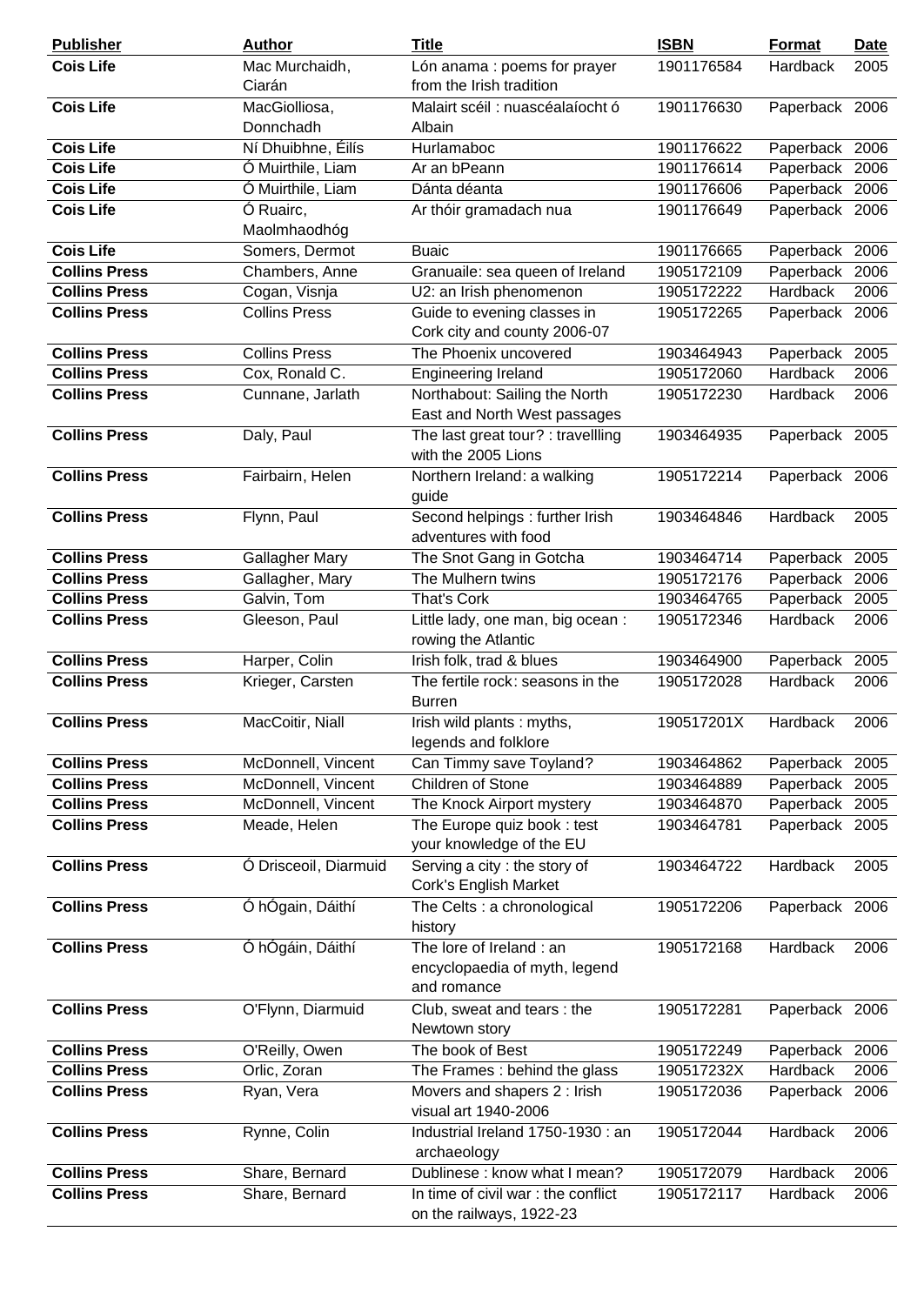| <b>Publisher</b>     | <b>Author</b>             | <b>Title</b>                                                                      | <b>ISBN</b> | Format         | <b>Date</b> |
|----------------------|---------------------------|-----------------------------------------------------------------------------------|-------------|----------------|-------------|
| <b>Collins Press</b> | Sheehan, William          | British voices: from the Irish<br>war of independence<br>1918-1921                | 1903464897  | Hardback       | 2005        |
| <b>Collins Press</b> | Smith, Michael            | Captain Francis Crozier : last<br>man standing?                                   | 1905172095  | Hardback       | 2006        |
| <b>Collins Press</b> | Smith, Michael            | Tom Crean : ice man                                                               | 1905172311  | Paperback      | 2006        |
| <b>Collins Press</b> | Smith, Michael            | Tom Crean: an illustrated life                                                    | 1905172184  | Hardback       | 2006        |
| <b>Columba Press</b> |                           | The book of common prayer:<br>the large print edition                             | 1856074331  | Hardback       |             |
| <b>Columba Press</b> | Boyd, Andrew              | Montgomery and the black man:<br>religion and politics in<br>nineteenth-century   | 1856075176  | Paperback 2006 |             |
| <b>Columba Press</b> | Clarke, Richard           | A whisper of God                                                                  | 1856075362  | Paperback 2006 |             |
| <b>Columba Press</b> | Collins, Pat              | Mind and spirit: psychology and<br>spirituality in dialogue                       | 1856075427  | Paperback 2006 |             |
| <b>Columba Press</b> | de Verteuil, Michel       | Lectio divina with the Sunday<br>gospels : the year of Matthew -<br>year A        | 1856074617  | Paperback 2004 |             |
| <b>Columba Press</b> | Dorr, Donal               | Spirituality of leadership:<br>inspiration, empowerment,<br>intuition and         | 1856075273  | Paperback 2006 |             |
| <b>Columba Press</b> | Fuller, Louise            | Irish and Catholic?                                                               | 1856075389  | Paperback      | 2006        |
| <b>Columba Press</b> | Gallagher, Gerard         | Are we losing the young<br>church? : youth ministry in<br>Ireland from the second | 1856074994  | Hardback       | 2005        |
| <b>Columba Press</b> | Griffin, Eltin            | Celebrating the season of<br>Advent                                               | 1856074684  | Paperback 2004 |             |
| <b>Columba Press</b> | Hanvey, John<br>Michael   | Prayed out : God in dark places                                                   | 1856075052  | Paperback 2005 |             |
| <b>Columba Press</b> | Harrington, Donal         | Prayer reflections for group<br>meetings: a parish and ministry<br>resource       | 1856074412  | Paperback 2004 |             |
| <b>Columba Press</b> | Harrington, Wilfrid       | From the presence of the lord :<br>a God too gracious                             | 1856075168  | Paperback 2006 |             |
| <b>Columba Press</b> | Hederman, Mark<br>Patrick | Walkabout : life as holy spirit                                                   | 1856074765  | Paperback 2005 |             |
| <b>Columba Press</b> | Henderson, Richard        | The jealousy of Jonah                                                             | 1856075222  | Paperback 2006 |             |
| <b>Columba Press</b> | Kent, Karen               | On the journey : a resource<br>book for catechists, chaplains<br>and all who pray | 1856075303  | Paperback 2006 |             |
| <b>Columba Press</b> | Lane, Thomas              | Priesthood: changeless and<br>changing                                            | 185607496X  | Paperback 2005 |             |
| <b>Columba Press</b> | Malone, Mary T.           | Praying with the women<br>mystics                                                 | 1856075575  | Paperback 2006 |             |
| <b>Columba Press</b> | Mayne, Brian              | As we believe so we pray :<br>daily prayer for Lent and Easter                    | 1856074730  | Paperback 2004 |             |
| <b>Columba Press</b> | McArdle, Jack             | At playschool with Mary my<br>mother: simple teachings on the<br>basics           | 1856075206  | Paperback 2006 |             |
| <b>Columba Press</b> | McArdle, Jack             | Look at it this way : different<br>perspectives on Christian living               | 1856074943  | Paperback 2005 |             |
| <b>Columba Press</b> | McGuire, Brendan          | Seeds for the soul: Sunday<br>homilies for cycle B                                | 1856075095  | Paperback 2005 |             |
| <b>Columba Press</b> | Mullan, Don               | A little book of Saint Faustina,<br>apostle of divine mercy                       | 1856074927  | Paperback 2005 |             |
| <b>Columba Press</b> | O'Donnell, Desmond        | God is love : a simplified and<br>abridged version of Deus<br>Caritas Est         | 1856075370  | Paperback 2005 |             |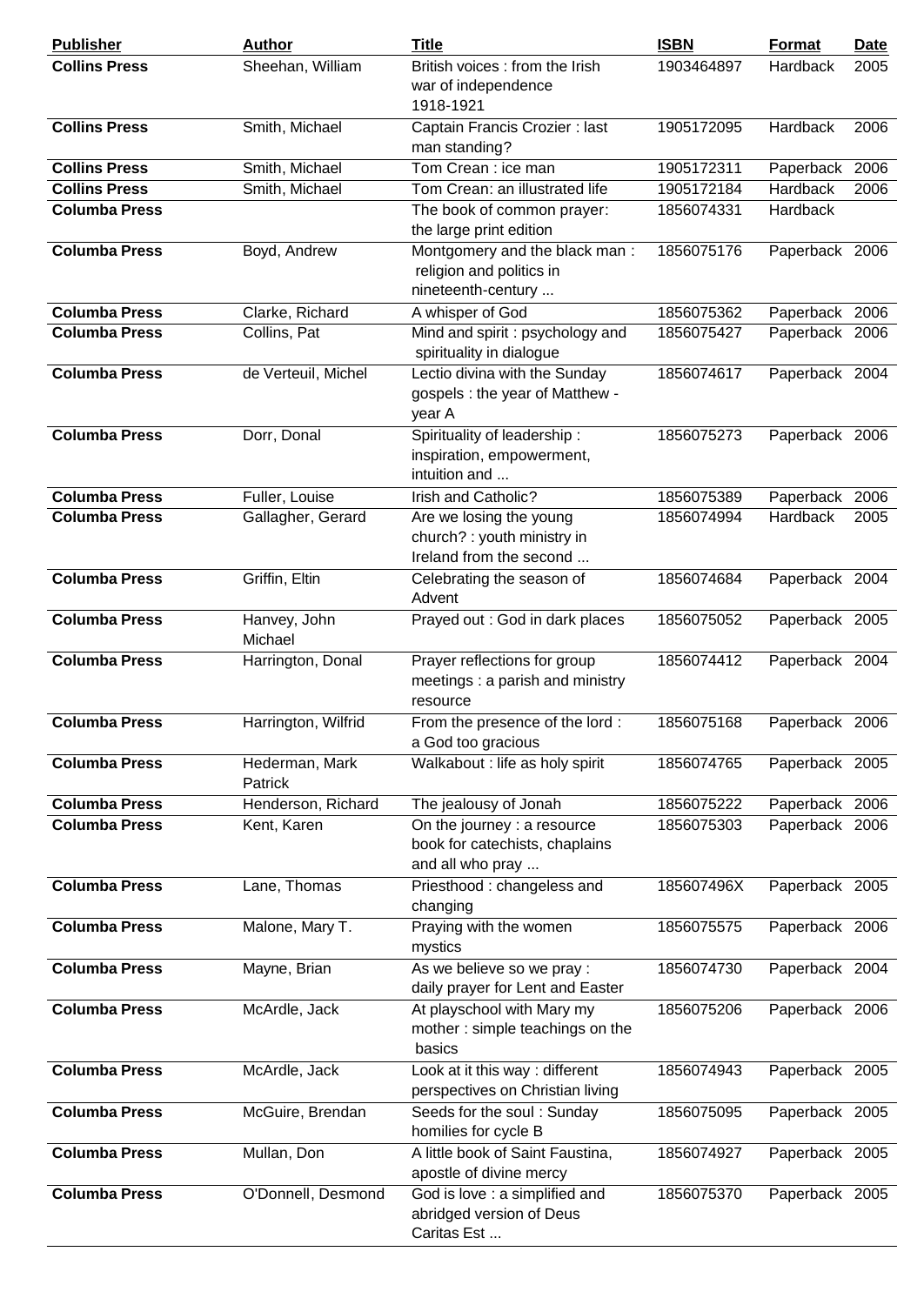| <b>Publisher</b>                       | <b>Author</b>         | <b>Title</b>                                                                        | <b>ISBN</b> | <b>Format</b>   | <b>Date</b> |
|----------------------------------------|-----------------------|-------------------------------------------------------------------------------------|-------------|-----------------|-------------|
| <b>Columba Press</b>                   | O'Halloran, James     | Saving the fish from drowning:<br>reflections from the barrio                       | 1856075192  | Paperback 2006  |             |
| <b>Columba Press</b>                   | O'Hare, Breige        | Whole parish catechesis :<br>Advent and Lent                                        | 1856074919  | Paperback 2005  |             |
| <b>Columba Press</b>                   | Payne, Kenneth        | What shall I say?                                                                   | 1856075133  | Paperback 2005  |             |
| <b>Columba Press</b>                   | Reidy, Maurice        | The God I believe in and why                                                        | 1856075338  | Paperback 2006  |             |
| <b>Columba Press</b>                   | Ruddock, Norman       | The rambling rector                                                                 | 1856075117  | Paperback       | 2005        |
| <b>Columba Press</b>                   | Seaver, Pat           | Preparing liturgies for victims of<br>suicide                                       | 1856075109  | Paperback 2005  |             |
| <b>Columba Press</b>                   | Skuce, Stephen        | The faiths of Ireland                                                               | 1856075257  | Paperback 2006  |             |
| <b>Columba Press</b>                   | Taylor, Maurice       | Being a bishop in Scotland                                                          | 185607529x  | Paperback 2006  |             |
| <b>Columba Press</b>                   | Tinsley, Ambrose      | Carried by the current : a<br>Benedictine perspective                               | 1856074587  | Paperback 2004  |             |
| <b>Columba Press</b>                   | Wells, Ronald A.      | Friendship towards peace: the<br>journey of Ken Newell and<br><b>Gerry Reynolds</b> | 1856074757  | Paperback 2005  |             |
| <b>Columba Press</b>                   | White, Stephen R.     | A space for belief : the place of<br>theology in faith                              | 1856075214  | Paperback 2006  |             |
| <b>Combat Poverty</b>                  | <b>Combat Poverty</b> | Pre-budget submission :                                                             |             | Paperback 2006  |             |
| <b>Agency</b>                          | Agency                | proposals for budget 2007                                                           |             |                 |             |
| <b>Combat Poverty</b>                  | <b>Combat Poverty</b> | Tackling child poverty: a                                                           |             | Paperback 2006  |             |
| <b>Agency</b>                          | Agency                | dynamic perspective                                                                 |             |                 |             |
| <b>Combat Poverty</b><br><b>Agency</b> | Nolan, Brian          | Day in day out : understanding<br>the dynamics of child poverty                     | 1904541410  | Paperback 2006  |             |
| <b>Combat Poverty</b>                  | Watson, Dorothy       | Mapping poverty : national,                                                         | 1904541259  | Paperback 2005  |             |
| <b>Agency</b>                          |                       | regional and county patterns                                                        |             |                 |             |
| <b>Comhairle</b>                       | Comhairle             | Access to information for all :<br>guidelines on removing<br>barriers               |             | Paperback 2005  |             |
| <b>Comhairle</b>                       | Comhairle             | Budget pack 2006                                                                    |             | Paperback 2006  |             |
| <b>Comhairle</b>                       | Comhairle             | Citizens information strategic<br>plan 2006-2009                                    |             | Paperback 2006  |             |
| <b>Comhairle</b>                       | Comhairle             | Comhairle advocacy guidelines :<br>guiding principles and operating                 |             | Paperback 2005  |             |
| <b>Comhairle</b>                       | Comhairle             | Entitlements for people with<br>disabilities                                        |             | Paperback 2005  |             |
| <b>Comhairle</b>                       | Comhairle             | Entitlements for the over-sixties                                                   |             | Paperback 2005  |             |
| <b>Comhairle</b>                       | Comhairle             | Supporting grandparents :                                                           |             | Paperback 2005  |             |
|                                        |                       | caring for their grandchildren                                                      |             |                 |             |
| <b>Comhairle</b>                       | Comhairle             | Training programme September-<br>December 2006                                      |             | Paperback 2006  |             |
| <b>Comhar Teoranta</b>                 | Ó Ruairc, Mícheál     | Míle murdar!                                                                        | 0955047706  | Paperback 2005  |             |
| <b>Comhar Teoranta</b>                 | Rosenstock, Gabriel   | Clann na nÉan                                                                       | 0955047714  | Paperback       | 2005        |
| <b>Comhlachas</b>                      | Ó Morónaigh, Seán     | Drámaíocht ó dhúchas ó                                                              | 0954165012  | <b>Hardback</b> | 2005        |
| <b>Náisíunta</b>                       |                       | bhéalaithris Thaidhg Uí                                                             |             |                 |             |
| <b>Drámaíochta</b>                     |                       | Chonchubhair                                                                        |             |                 |             |
| <b>Comhlámh</b>                        | Comhlámh              | Refugee lives : the failure of<br>direct provision as a social<br>response to the   |             | Paperback 2001  |             |
| <b>Comhlámh</b>                        | Comhlámh              | Understanding female genital<br>mutilation                                          | 0954294904  | Paperback       |             |
| <b>Comhlámh</b>                        | Comhlámh              | Working for a better world: a                                                       | 0954294912  | Paperback 2005  |             |
|                                        |                       | guide to volunteering in global<br>development                                      |             |                 |             |
| <b>Commission for</b>                  | Commission for        | Appointments to positions on a                                                      |             | Paperback 2005  |             |
| <b>Public Service</b>                  | <b>Public Service</b> | short-term basis in the health                                                      |             |                 |             |
| <b>Appointments</b>                    | Appointments          | service                                                                             |             |                 |             |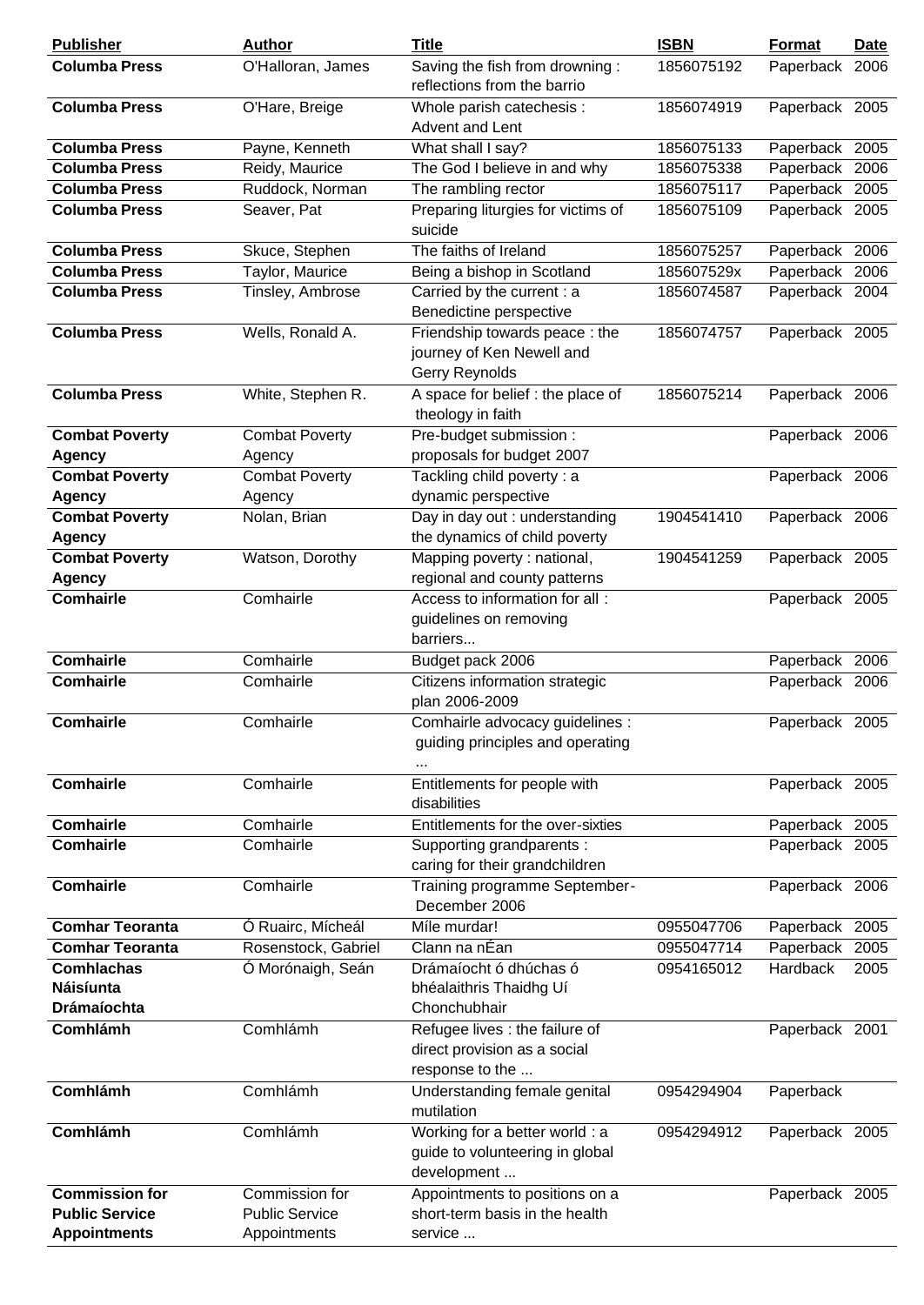| <b>Publisher</b>                      | Author                     | <b>Title</b>                                       | <b>ISBN</b> | <b>Format</b>  | Date |
|---------------------------------------|----------------------------|----------------------------------------------------|-------------|----------------|------|
| <b>Commission for</b>                 | Commission for             | Complaints/grievances made by                      |             | Paperback 2006 |      |
| <b>Public Service</b>                 | <b>Public Service</b>      | candidates (No. 01/04)                             |             |                |      |
| <b>Appointments</b>                   | Appointments               |                                                    |             |                |      |
| <b>Commission for</b>                 | Commission for             | Complaints/grievances made by                      |             | Paperback 2006 |      |
| <b>Public Service</b>                 | <b>Public Service</b>      | candidates (No. 01/05)                             |             |                |      |
| <b>Appointments</b>                   | Appointments               |                                                    |             |                |      |
| <b>Commission for</b>                 | Commission for             | Complaints/grievances made by                      |             | Paperback 2006 |      |
| <b>Public Service</b>                 | <b>Public Service</b>      | candidates (No. 02/04)                             |             |                |      |
| <b>Appointments</b>                   | Appointments               |                                                    |             |                |      |
| <b>Commission for</b>                 | Commission for             | Complaints/grievances made by                      |             | Paperback 2006 |      |
| <b>Public Service</b>                 | <b>Public Service</b>      | candidates (No. 02/05)                             |             |                |      |
| <b>Appointments</b>                   | Appointments               |                                                    |             |                |      |
| <b>Commission for</b>                 | Commission for             | Complaints/grievances made by                      |             | Paperback 2006 |      |
| <b>Public Service</b>                 | <b>Public Service</b>      | candidates (No. 03/04)                             |             |                |      |
| <b>Appointments</b>                   | Appointments               |                                                    |             |                |      |
| <b>Commission for</b>                 | Commission for             | External and internal recruitment                  |             | Paperback 2005 |      |
| <b>Public Service</b>                 | <b>Public Service</b>      | for appointment to positions in                    |             |                |      |
| <b>Appointments</b>                   | Appointments               | An Garda                                           |             |                |      |
| <b>Commission for</b>                 | Commission for             | External and internal recruitment                  |             | Paperback 2005 |      |
| <b>Public Service</b>                 | <b>Public Service</b>      | for appointment to positions in                    |             |                |      |
| <b>Appointments</b>                   | Appointments               | the health                                         |             |                |      |
| <b>Commission for</b>                 | Commission for             | External recruitment for                           |             | Paperback 2005 |      |
| <b>Public Service</b>                 | <b>Public Service</b>      | appointment to positions in the                    |             |                |      |
| <b>Appointments</b>                   | Appointments               | civil sirvice                                      |             |                |      |
| <b>Commission for</b>                 | Commission for             | Recruitment for appointment to                     |             | Paperback 2005 |      |
| <b>Public Service</b>                 | <b>Public Service</b>      | positions to which the local                       |             |                |      |
| <b>Appointments</b>                   | Appointments               | authorities                                        |             |                |      |
| <b>Commission for</b>                 | Commission for             | Selection of persons for                           |             | Paperback      |      |
| <b>Public Service</b>                 | <b>Public Service</b>      | appointments on promotion to                       |             |                |      |
| <b>Appointments</b>                   | Appointments               | positions in the Civil                             |             |                |      |
| <b>Conference of</b>                  | Conference of              | A framework for quality in Irish                   |             | Paperback 2003 |      |
| <b>Heads of Irish</b>                 | Heads of Irish             | universities : meeting the                         |             |                |      |
| <b>Universities</b>                   | Universities               | challenge of change                                |             |                |      |
| <b>Conference of</b>                  | Conference of              | Developing a fairer Ireland :                      | 1872335640  | Paperback 2006 |      |
| <b>Religous of Ireland</b>            | Religous of Ireland        | policies to ensure enonomic                        |             |                |      |
|                                       |                            | development                                        |             |                |      |
| <b>Connemara Girl</b>                 | Villiers-Tuthill,          | Alexander Nimmo & the                              | 0953045536  | Hardback       | 2006 |
| <b>Publications</b>                   | Kathleen                   | Western district                                   |             |                |      |
| <b>Conrad International</b>           | Conrad International       | Conrad International Dublin:                       |             | Paperback      |      |
| <b>Dublin</b>                         | Dublin                     | entertainment /leisure guide                       |             |                |      |
|                                       |                            | shopping in                                        |             |                |      |
| Contemporary                          | <b>Contemporary Music</b>  | Irish composers                                    | 1897996144  | Paperback 2006 |      |
| <b>Music Centre</b>                   | Centre Ireland             |                                                    |             |                |      |
| <b>Ireland</b>                        |                            |                                                    |             |                |      |
| Contemporary                          | <b>Contemporary Music</b>  | Piano album V CMC 1022                             |             | Paperback 2006 |      |
| <b>Music Centre</b><br><b>Ireland</b> | Centre Ireland             |                                                    |             |                |      |
| Coolabawn                             |                            |                                                    |             |                |      |
|                                       | Slevin, Fiona              | By hereditary virtues : a history                  | 0955388309  | Hardback       | 2006 |
| <b>Publishing</b>                     |                            | of Lough Rynn<br>The bones of us : a collection of |             |                |      |
| <b>Cork City Libraries</b>            | <b>Cork City Libraries</b> |                                                    | 0954984707  | Paperback 2005 |      |
|                                       |                            | poetry and prose by community<br>writers           |             |                |      |
| <b>Cork City Libraries</b>            | MacSwiney,                 | Principles of freedom                              | 0954984706  | Paperback 2005 |      |
|                                       | Terence                    |                                                    |             |                |      |
| <b>Cork City Libraries</b>            | Ronayne, Liam              | A grand parade: memories of                        | 0954984708  | Paperback 2005 |      |
|                                       |                            | Cork City libraries 1855-2005                      |             |                |      |
| <b>Cork Institute of</b>              | Cork Institute of          | A new assessment for a new                         | 0954573625  | Paperback 2004 |      |
| <b>Technology</b>                     | Technology                 | learning : alternative                             |             |                |      |
|                                       |                            | assessment approaches                              |             |                |      |
|                                       |                            |                                                    |             |                |      |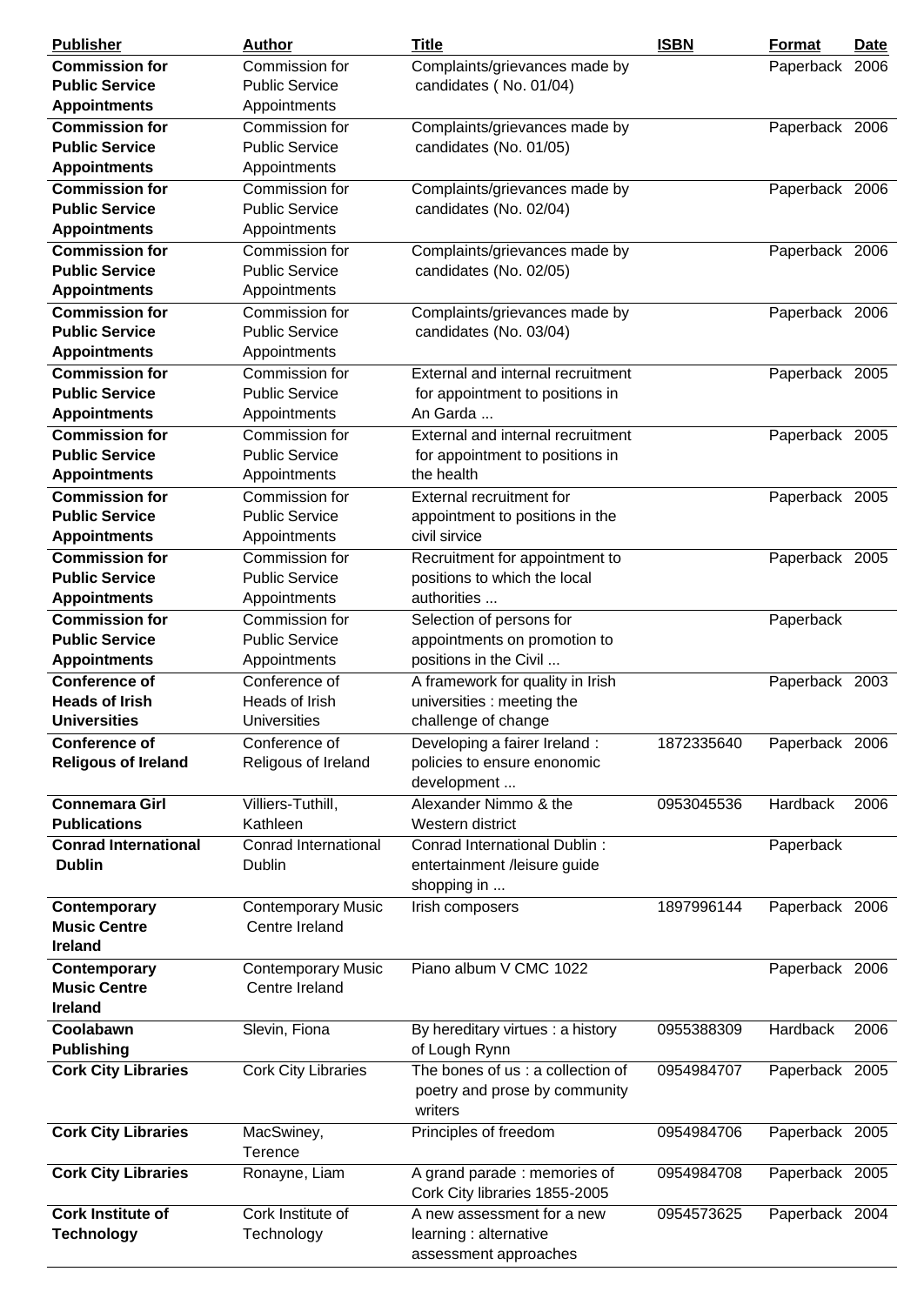| <b>Publisher</b>                              | <b>Author</b>              | <b>Title</b>                                                                          | <b>ISBN</b> | <b>Format</b>  | <b>Date</b> |
|-----------------------------------------------|----------------------------|---------------------------------------------------------------------------------------|-------------|----------------|-------------|
| <b>Cork Institute of</b>                      | Cork Institute of          | Passing through: an exhibition                                                        | 0954573633  | Paperback 2005 |             |
| <b>Technology</b>                             | Technology                 | of work by selected students of                                                       |             |                |             |
|                                               |                            | the Crawford                                                                          |             |                |             |
| <b>Cork Institute of</b>                      | Cork Institute of          | Working places, learning                                                              | 095473668   | Paperback 2005 |             |
| <b>Technology</b>                             | Technology                 | spaces : higher education and<br>the workplace                                        |             |                |             |
| <b>Cork Institute of</b><br><b>Technology</b> | O'Connor, Tom              | Social care in Ireland : theory,<br>policy and practice                               | 0954573641  | Paperback 2006 |             |
| <b>Cork Printmakers</b>                       | <b>Cork Printmakers</b>    | The Wandesford Quay project                                                           |             | Paperback      |             |
| <b>Cork Public</b>                            | <b>Cork Public Museum</b>  | Conserving the dream:                                                                 | 0955149401  | Paperback 2005 |             |
| <b>Museum</b>                                 |                            | treasures from St. Fin Barre's<br>cathedral                                           |             |                |             |
| <b>Cork Public</b><br><b>Museum</b>           | <b>Cork Public Museum</b>  | Joseph Higgins : sculptor &<br>painter 1885-1925                                      | 0948037288  | Paperback 2005 |             |
| <b>Cork University</b>                        | Collins, John              | Cool waters, emerald seas :                                                           | 095353538X  | Hardback       | 2006        |
| <b>Press</b>                                  |                            | diving in temperate waters                                                            |             |                |             |
| <b>Cork University</b><br><b>Press</b>        | Crowley, John              | Atlas of Cork city                                                                    | 1859183808  | Hardback       | 2005        |
| <b>Cork University</b><br><b>Press</b>        | Moran, James               | Staging the Easter Rising: 1916<br>as theatre                                         | 1859184014  | Hardback       | 2005        |
| <b>Cork University</b><br><b>Press</b>        | Ó Giolláin, Diarmuid       | An dúchas agus an domhan                                                              | 1859183891  | Hardback       |             |
| <b>Cork University</b><br><b>Press</b>        | O'Sullivan, Michael<br>J.  | Ireland and the global question                                                       | 1859184022  | Hardback       | 2006        |
| <b>Cork University</b>                        | Smyth, William J.          | Map-making, landscapes and                                                            | 1859183972  | Hardback       | 2006        |
| <b>Press</b>                                  |                            | memory: a geography of<br>colonial and early                                          |             |                |             |
| <b>County Donegal</b>                         | <b>County Donegal</b>      | <b>County Donegal Vocational</b>                                                      | 0955157501  | Paperback 2005 |             |
| <b>Vocational Education</b>                   | Vocational                 | Education Committee 1905-2005                                                         |             |                |             |
| <b>Committee</b>                              | <b>Education Committee</b> |                                                                                       |             |                |             |
| <b>Courts Service</b>                         | Courts Service             | Taxation of costs: the role of                                                        |             | Hardback       | 2006        |
|                                               |                            | the taxing masters of the<br>Supreme and                                              |             |                |             |
| <b>Craft Recordings</b>                       | Ó Drisceoil, Con           | The spoons murder: and other<br>mysteries                                             | 0955311209  | Hardback       | 2006        |
| <b>Crawford Art Gallery</b>                   | Murray, Peter              | Whipping the herring : survival<br>and celebration in<br>nineteenth-century Irish art | 0948037318  | Hardback       | 2006        |
| <b>Crilly, Thomas</b>                         | Crilly, Thomas             | Tony Gill: street poet                                                                |             | Paperback 2006 |             |
| <b>Crisis Pregnancy</b><br><b>Agency</b>      | Conlon, Catherine          | Concealed pregnancy: a<br>case-study approach from an<br>Irish setting                | 1905199066  | Paperback 2006 |             |
| <b>CRS Publications</b>                       | Geissel, Hermann           | A road on the long ridge: In<br>search of the ancient highway<br>on the Esker Riada   | 095472951X  | Paperback 2006 |             |
| Culhane, Thomas J.                            | Culhane, Thomas J.         | The Barony of Shanid<br>(incorporating Connello Lower)                                |             | Paperback 2003 |             |
| <b>Cumann Lúthchleas</b>                      | Callanan P.J.              | Coiste Iomána na nÓg ag fás :                                                         |             | Paperback      |             |
| Gael                                          |                            | Galway juvenile hurling<br>1965-2005                                                  |             |                |             |
| <b>Currach Press</b>                          | Beatty, Tony               | From post to post                                                                     | 1856079368  | Paperback 2006 |             |
| <b>Currach Press</b>                          | Collins, Aongus            | Charlie : a life in words and<br>pictures                                             | 1856079465  | Paperback 2006 |             |
| <b>Currach Press</b>                          | Cowell, John               | A noontide blazing: Brigid<br>Lyons Thornton - rebel, soldier,                        | 185607918X  | Paperback 2005 |             |
|                                               |                            | doctor                                                                                |             |                |             |
| <b>Currach Press</b>                          | Croke, Liam                | The mortgage maze explained                                                           | 1856079341  | Paperback 2006 |             |
| <b>Currach Press</b>                          | de Valera, Sinéad          | The enchanted lake: classic                                                           | 1856079236  | Paperback 2005 |             |
|                                               |                            | Irish fairy stories                                                                   |             |                |             |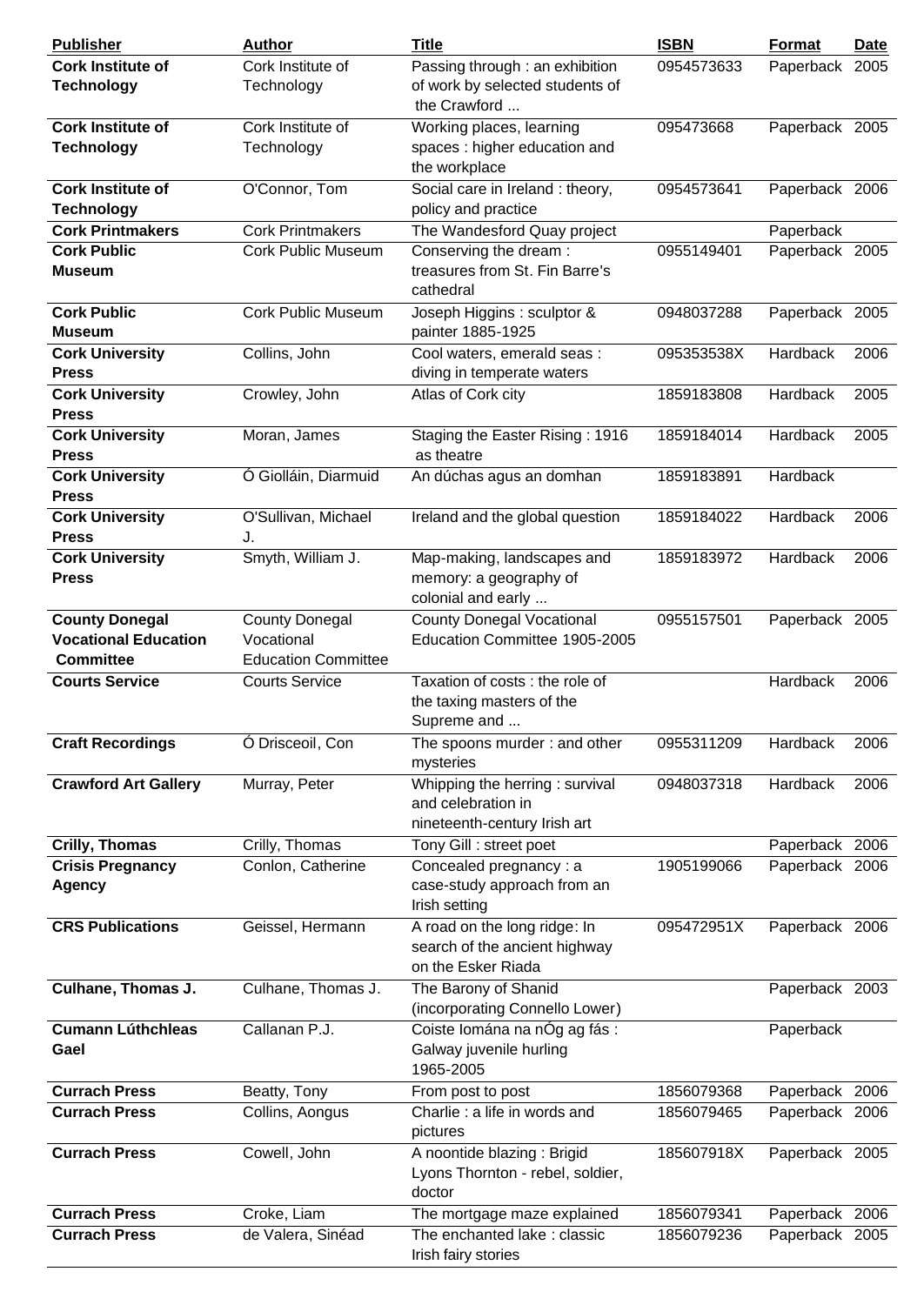| <b>Publisher</b>                                       | <b>Author</b>                            | <b>Title</b>                                                                      | <b>ISBN</b> | Format          | <u>Date</u> |
|--------------------------------------------------------|------------------------------------------|-----------------------------------------------------------------------------------|-------------|-----------------|-------------|
| <b>Currach Press</b>                                   | De Valera, Terry                         | A memoir                                                                          | 185607921X  | Paperback 2005  |             |
| <b>Currach Press</b>                                   | Doyle, Bob                               | Brigadista : an Irishman's fight<br>against Fascism                               | 1856079392  | Paperback 2006  |             |
| <b>Currach Press</b>                                   | Flynn, Arthur                            | The story of Irish film                                                           | 1856079147  | Hardback        | 2005        |
| <b>Currach Press</b>                                   | Hobbs, Eddie                             | Short hands, long pockets: the<br>informed guide to debt and<br>spending          | 1856079260  | Paperback 2005  |             |
| <b>Currach Press</b>                                   | Lawlor, Caitriona                        | Seán MacBride: that day's<br>struggle                                             | 1856079295  | Hardback        | 2005        |
| <b>Currach Press</b>                                   | Lynch, Brendan                           | There might be a drop of rain<br>yet: a memoir of a son and his<br>mother         | 1856079376  | Paperback 2006  |             |
| <b>Currach Press</b>                                   | Lyons, Eoin                              | Style source Ireland interiors :<br>where to buy the best<br>furnishings for your | 1856079449  | Hardback        | 2006        |
| <b>Currach Press</b>                                   | Mac Aongusa, Brian                       | Broken rails: crashes and<br>sabotage on Irish railways                           | 1856079252  | Hardback        | 2005        |
| <b>Currach Press</b>                                   | Malone, Aubrey                           | Talk nation: the Irish on<br>everything and anything                              | 1856079139  | Paperback 2004  |             |
| <b>Currach Press</b>                                   | McElheron, Anthony                       | Merlins of the Wicklow<br>mountains                                               | 1856079333  | Hardback        | 2005        |
| <b>Currach Press</b>                                   | Mills, Michael                           | Hurler on the ditch: memoir of a<br>journalist who became Ireland's<br>first      | 1856079198  | Paperback 2005  |             |
| <b>Currach Press</b>                                   | Mullan, Don                              | Speaking truth to power: the<br>Dónal de Róiste affair                            | 1856079082  | Paperback 2006  |             |
| <b>Currach Press</b>                                   | O'Connor, Ulick                          | Word magic : we are such stuff<br>as dreams are made on                           | 1856079317  | Hardback        | 2005        |
| <b>Currach Press</b>                                   | O'Donnell, E. E.                         | <b>Father Browne's Limerick</b>                                                   | 1856079279  | Hardback        | 2005        |
| <b>Currach Press</b>                                   | O'Regan, Edward                          | In Irish waterways                                                                | 1856079155  | Paperback       | 2005        |
| <b>Currach Press</b>                                   | Troy, Aidan                              | Holy Cross : a personal<br>experience                                             | 1856079228  | Paperback 2005  |             |
| <b>Currch Press</b>                                    | Havel, Brian F.                          | Maestro of crystal                                                                | 1856079309  | <b>Hardback</b> | 2005        |
| <b>Daisy Label</b>                                     | Shannon, Sharon                          | The Sharon Shannon book of<br>tunes                                               | 0954297849  | Paperback 2006  |             |
| <b>Dalkey Writers'</b><br>Workshop                     | Ní Gháirbhí, Críona                      | Echoes from the deep: Dalkey<br>Writers' Workshop                                 | 0955142202  | Paperback 2005  |             |
| De Búrca, Séamus                                       | Burke, Jim                               | A history of De Burgh, De<br>Búrca, Burke of Ireland                              |             | Paperback 2005  |             |
| <b>Dedalus</b>                                         | Bourke, Eva                              | The latitude of Naples                                                            | 190455699   | Hardback        | 2005        |
| <b>Dedalus Press</b>                                   | McAuley, James J.                        | New and selected poems                                                            | 1904556345  | Paperback       | 2005        |
| <b>Deel Publications</b>                               | Comaskey, Bernie                         | If ever a man suffered                                                            | 09553638X   | Paperback 2006  |             |
| <b>Denzille Press</b>                                  | Pollard, Rachel                          | The Avenue : a history of the<br><b>Claremont Institution</b>                     | 0955323908  | Paperback 2006  |             |
| Department of                                          | Department of                            | Forage maize varieties : Irish                                                    |             | Paperback 2006  |             |
| <b>Agriculture &amp; Food</b>                          | Agriculture & Food                       | recommended list, 2006                                                            |             |                 |             |
| Department of                                          | Department of                            | Grass and clover:                                                                 |             | Paperback 2006  |             |
| <b>Agriculture &amp; Food</b>                          | Agriculture & Food                       | recommended list varieties for<br>Ireland 2006                                    |             |                 |             |
| Department of                                          | Department of                            | Pesticide usage survey :                                                          | 0755773977  | Paperback 2006  |             |
| <b>Agriculture &amp; Food</b>                          | Agriculture & Food                       | grasslands and fodder crops<br>2003 report number 1                               |             |                 |             |
| <b>Department of</b><br><b>Agriculture and</b><br>Food | Department of<br>Agriculture and<br>Food | Pesticide residues in food 2004                                                   |             | Paperback 2006  |             |
| <b>Department of Arts,</b>                             | Department of Arts,                      | Beckett centenary festival : a                                                    |             | Paperback 2006  |             |
| <b>Sport and Tourism</b>                               | Sport and Tourism                        | commemorative programme<br>April 2006                                             |             |                 |             |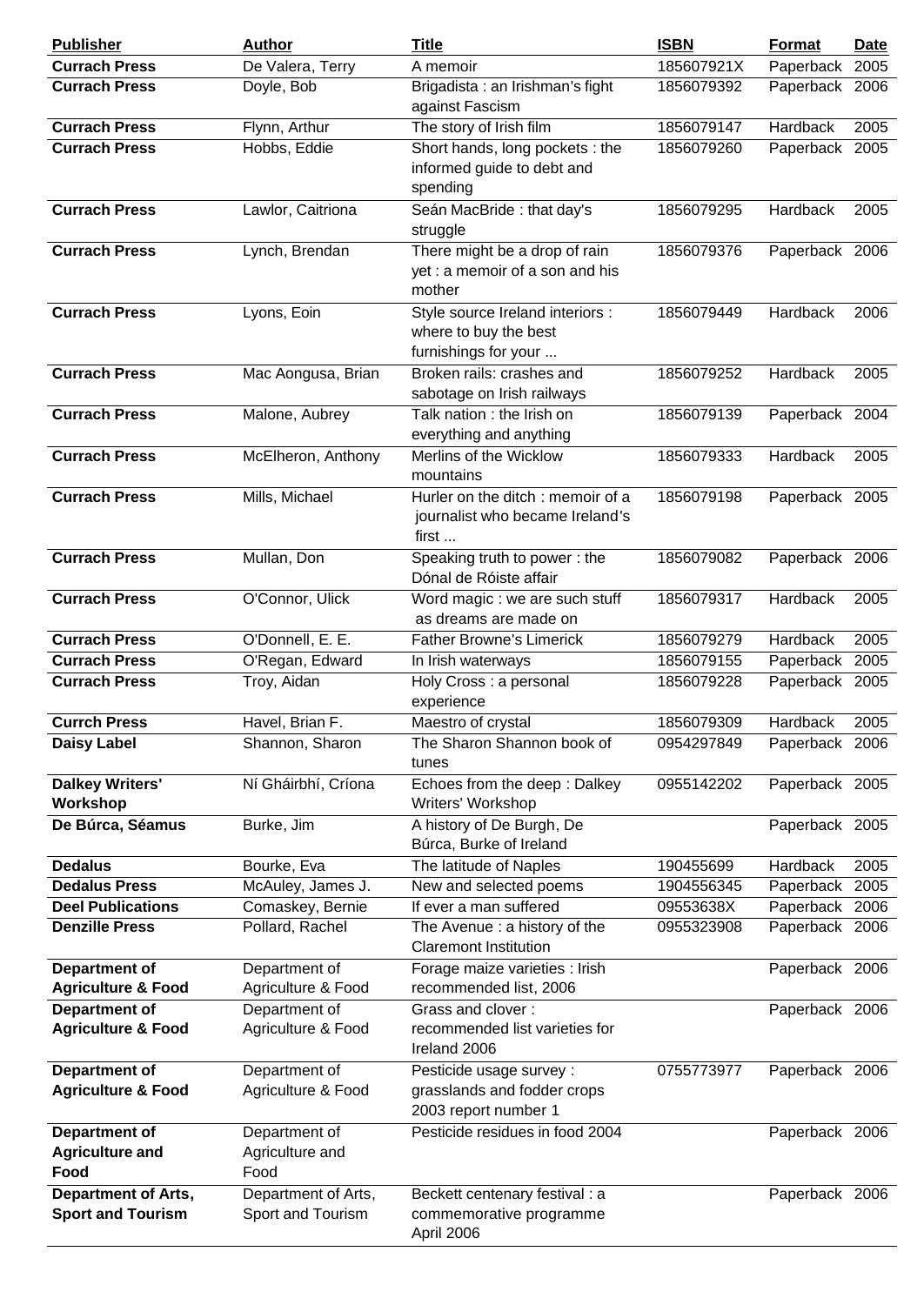| <b>Publisher</b>        | <b>Author</b>        | <b>Title</b>                       | <b>ISBN</b> | <b>Format</b>  | <b>Date</b> |
|-------------------------|----------------------|------------------------------------|-------------|----------------|-------------|
| Department of           | Department of        | Clár programme for revitalising    |             | Hardback       | 2005        |
| <b>Community, Rural</b> | Community, Rural     | rural areas: 2005 report           |             |                |             |
| and Gaeltacht           | and Gaeltacht        |                                    |             |                |             |
|                         | <b>Affairs</b>       |                                    |             |                |             |
| <b>Department of</b>    | Department of        | Response to the challenge of a     |             | Paperback 2000 |             |
| <b>Defence</b>          | Defence              | workplace: report of the           |             |                |             |
|                         |                      | monitoring group                   |             |                |             |
| <b>Department of</b>    | Murphy, Eithne       | Common property resource           |             | Paperback 2006 |             |
| <b>Economics NUI</b>    |                      | management and PEPS uptake         |             |                |             |
| Galway                  |                      | in Ireland                         |             |                |             |
| <b>Department of</b>    | Commission on        | Area development plan for the      |             | Paperback 2005 |             |
| <b>Education and</b>    | School               | N4/M4 area : Leixlip, Celbridge,   |             |                |             |
| <b>Science</b>          | Accommodation        | Maynooth                           |             |                |             |
| <b>Department of</b>    | Commission on        | Area development plan for          |             | Paperback 2005 |             |
| <b>Education and</b>    | School               | Westport/Newport 2005 - 2011       |             |                |             |
| <b>Science</b>          | Accommodation        |                                    |             |                |             |
| Department of           | Coolahan, lan        | Attracting, developing and         |             | Paperback 2003 |             |
| <b>Education and</b>    |                      | retaining effective teachers :     |             |                |             |
| <b>Science</b>          |                      | country background                 |             |                |             |
| <b>Department of</b>    | Department of        | A brief description of the Irish   |             | Paperback 2005 |             |
| <b>Education and</b>    | <b>Education</b> and | education system                   |             |                |             |
| <b>Science</b>          | Science              |                                    |             |                |             |
| <b>Department of</b>    | Department of        | A guide to whole-school            | 0755773039  | Paperback 2006 |             |
| <b>Education and</b>    | <b>Education and</b> | evaluation in post-primary         |             |                |             |
| <b>Science</b>          | Science              | schools                            |             |                |             |
| <b>Department of</b>    | Department of        | A guide to whole-school            | 0755773012  | Paperback 2006 |             |
| <b>Education and</b>    | <b>Education and</b> | evaluation in primary schools      |             |                |             |
| <b>Science</b>          | Science              |                                    |             |                |             |
| <b>Department of</b>    | Department of        | An evaluation of curriculum        | 0755713729  | Paperback 2005 |             |
| <b>Education and</b>    | <b>Education and</b> | implementation in primary          |             |                |             |
| <b>Science</b>          | Science              | schools: English                   |             |                |             |
| <b>Department of</b>    | Department of        | Beginning to teach: newly          | 075577339X  | Paperback 2005 |             |
| <b>Education and</b>    | <b>Education and</b> | qualified teachers in Irish        |             |                |             |
| <b>Science</b>          | Science              | primary schools                    |             |                |             |
| <b>Department of</b>    | Department of        | Blueprint for the future of ICT in |             | Hardback       | [2001]      |
| <b>Education and</b>    | <b>Education and</b> | Irish education: three year        |             |                |             |
| <b>Science</b>          | Science              | strategic                          |             |                |             |
| <b>Department of</b>    | Department of        | Building on success : an           | 0755773411  | Paperback 2005 |             |
| <b>Education and</b>    | <b>Education and</b> | evaluation of the Junior           |             |                |             |
| <b>Science</b>          | Science              | Certificate school programme       |             |                |             |
| <b>Department of</b>    | Department of        | Child protection guidelines: for   |             | Paperback 2004 |             |
| <b>Education and</b>    | Education and        | post-primary schools               |             |                |             |
| <b>Science</b>          | Science              |                                    |             |                |             |
| <b>Department of</b>    | Department of        | Citizen learner: report on the     | 0906826225  | Paperback 2005 |             |
| <b>Education and</b>    | <b>Education and</b> | Aontas conference                  |             |                |             |
| <b>Science</b>          | Science              |                                    |             |                |             |
| <b>Department of</b>    | Department of        | Cooperative school evaluation      | 0755773209  | Paperback 2006 |             |
| <b>Education and</b>    | <b>Education and</b> | project : a study of the           |             |                |             |
| <b>Science</b>          | Science              | development of                     |             |                |             |
| <b>Department of</b>    | Department of        | Customer charter 2004-2007         |             | Paperback      |             |
| <b>Education and</b>    | Education and        |                                    |             |                |             |
| <b>Science</b>          | Science              |                                    |             |                |             |
| <b>Department of</b>    | Department of        | DEIS : an action plan for          |             | Paperback 2005 |             |
| <b>Education and</b>    | <b>Education and</b> | educational inclusion              |             |                |             |
| <b>Science</b>          | Science              |                                    |             |                |             |
| <b>Department of</b>    | Department of        | Department of Education and        |             | Paperback 2004 |             |
| <b>Education and</b>    | <b>Education and</b> | Science customer service           |             |                |             |
| <b>Science</b>          | Science              | action plan 2004                   |             |                |             |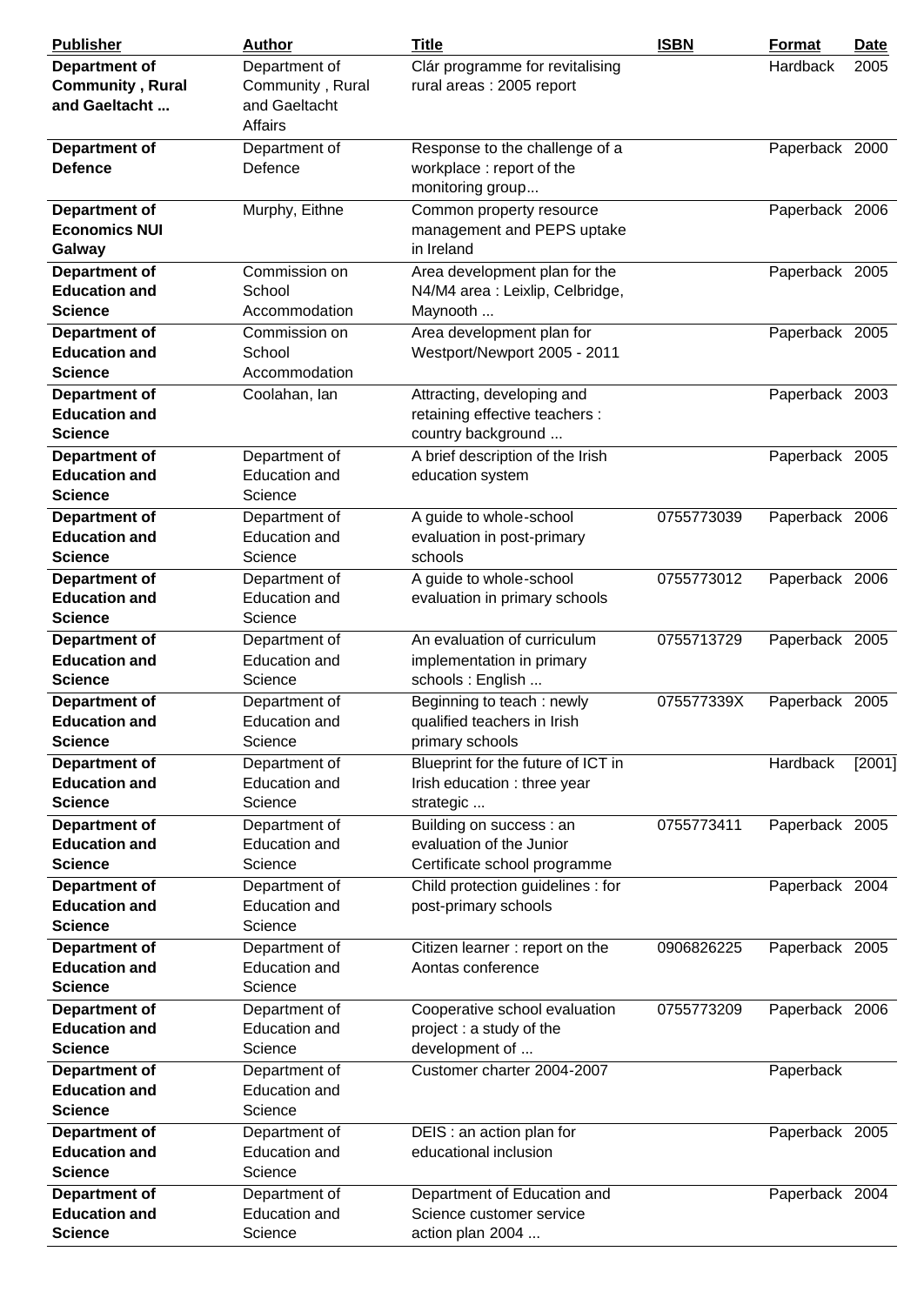| <b>Publisher</b>                             | Author               | <b>Title</b>                         | <b>ISBN</b> | <b>Format</b>  | <b>Date</b> |
|----------------------------------------------|----------------------|--------------------------------------|-------------|----------------|-------------|
| Department of                                | Department of        | Directory of contact details         |             | Paperback 2005 |             |
| <b>Education and</b>                         | <b>Education and</b> | 2005                                 |             |                |             |
| <b>Science</b>                               | Science              |                                      |             |                |             |
| <b>Department of</b>                         | Department of        | <b>Education Equality Initiative</b> |             | Paperback 2005 |             |
| <b>Education and</b>                         | <b>Education and</b> | phase 1: policy and practice         |             |                |             |
| <b>Science</b>                               | Science              | lessons                              |             |                |             |
| <b>Department of</b>                         | Department of        | Equal measures                       | 0755773438  | Hardback       | 2006        |
| <b>Education and</b>                         | <b>Education and</b> |                                      |             |                |             |
| <b>Science</b>                               | Science              |                                      |             |                |             |
| Department of                                | Department of        | Information for members of the       |             | Paperback 2003 |             |
| <b>Education and</b>                         | <b>Education and</b> | retired teachers payroll             |             |                |             |
| <b>Science</b>                               | Science              |                                      |             |                |             |
|                                              |                      | Internationalisation of Irish        |             |                |             |
| <b>Department of</b><br><b>Education and</b> | Department of        |                                      |             | Paperback 2004 |             |
|                                              | <b>Education and</b> | education services : report of       |             |                |             |
| <b>Science</b>                               | Science              | interdepartmental                    |             |                |             |
| <b>Department of</b>                         | Department of        | List of national schools             | 0755772970  | Paperback      |             |
| <b>Education and</b>                         | <b>Education and</b> | 2005-2006                            |             |                |             |
| <b>Science</b>                               | Science              |                                      |             |                |             |
| Department of                                | Department of        | List of post primary schools         | 0755717198  | Paperback 2066 |             |
| <b>Education and</b>                         | <b>Education and</b> | 2005-2006                            |             |                |             |
| <b>Science</b>                               | Science              |                                      |             |                |             |
| <b>Department of</b>                         | Department of        | Looking at English: teaching &       | 075577325X  | Paperback 2006 |             |
| <b>Education and</b>                         | <b>Education and</b> | learning English in post-primary     |             |                |             |
| <b>Science</b>                               | Science              | schools                              |             |                |             |
| Department of                                | Department of        | Looking at history: teaching &       | 0755773241  | Paperback 2006 |             |
| <b>Education and</b>                         | <b>Education and</b> | learning history in post-primary     |             |                |             |
| <b>Science</b>                               | Science              | schools                              |             |                |             |
| Department of                                | Department of        | Males into primary teaching:         |             | Paperback      |             |
| <b>Education and</b>                         | <b>Education and</b> | report of the primary education      |             |                |             |
| <b>Science</b>                               | Science              | committee                            |             |                |             |
| <b>Department of</b>                         | Department of        | Males into primary teaching:         |             | Paperback      |             |
| <b>Education and</b>                         | <b>Education and</b> | summary                              |             |                |             |
| <b>Science</b>                               | Science              |                                      |             |                |             |
| <b>Department of</b>                         | Department of        | Meastóireacht scoile uile            |             | Paperback 2006 |             |
| <b>Education and</b>                         | Education and        | tuairisc : uimhir rolla 12568A       |             |                |             |
| <b>Science</b>                               | Science              |                                      |             |                |             |
| <b>Department of</b>                         | Department of        | Meastóireacht scoile uile tuairsc    |             | Paperback 2006 |             |
| <b>Education and</b>                         | Education and        | : uimhir rolla : 20007C              |             |                |             |
| <b>Science</b>                               | Science              |                                      |             |                |             |
| <b>Department of</b>                         | Department of        | Quality customer service action      |             | Paperback 2001 |             |
| <b>Education and</b>                         | Education and        | plan 2001-2004                       |             |                |             |
| <b>Science</b>                               | Science              |                                      |             |                |             |
| Department of                                | Department of        | Review of occupational health        |             | Paperback      |             |
| <b>Education and</b>                         | <b>Education and</b> | and safety in the technologies       |             |                |             |
| <b>Science</b>                               | Science              | in                                   |             |                |             |
| <b>Department of</b>                         | Department of        | School building programme: key       |             | Paperback 2006 |             |
| <b>Education and</b>                         | Education and        | achievments 2000-2005                |             |                |             |
| <b>Science</b>                               | Science              |                                      |             |                |             |
| <b>Department of</b>                         | Department of        | School completion programme          |             | Paperback      |             |
| <b>Education and</b>                         | Education and        | guidelines towards best              |             |                |             |
| <b>Science</b>                               | Science              | practice                             |             |                |             |
| Department of                                | Department of        | School Matters : the report of       |             | Paperback 2006 |             |
| <b>Education and</b>                         | Education and        | the task force on student            |             |                |             |
| <b>Science</b>                               | Science              | behaviour in second                  |             |                |             |
| <b>Department of</b>                         | Department of        | Seirbhís don chustaiméir plean       |             | Paperback 2004 |             |
| <b>Education and</b>                         | Education and        | gníomhartha 2004-2007                |             |                |             |
| <b>Science</b>                               | Science              |                                      |             |                |             |
|                                              |                      |                                      |             |                |             |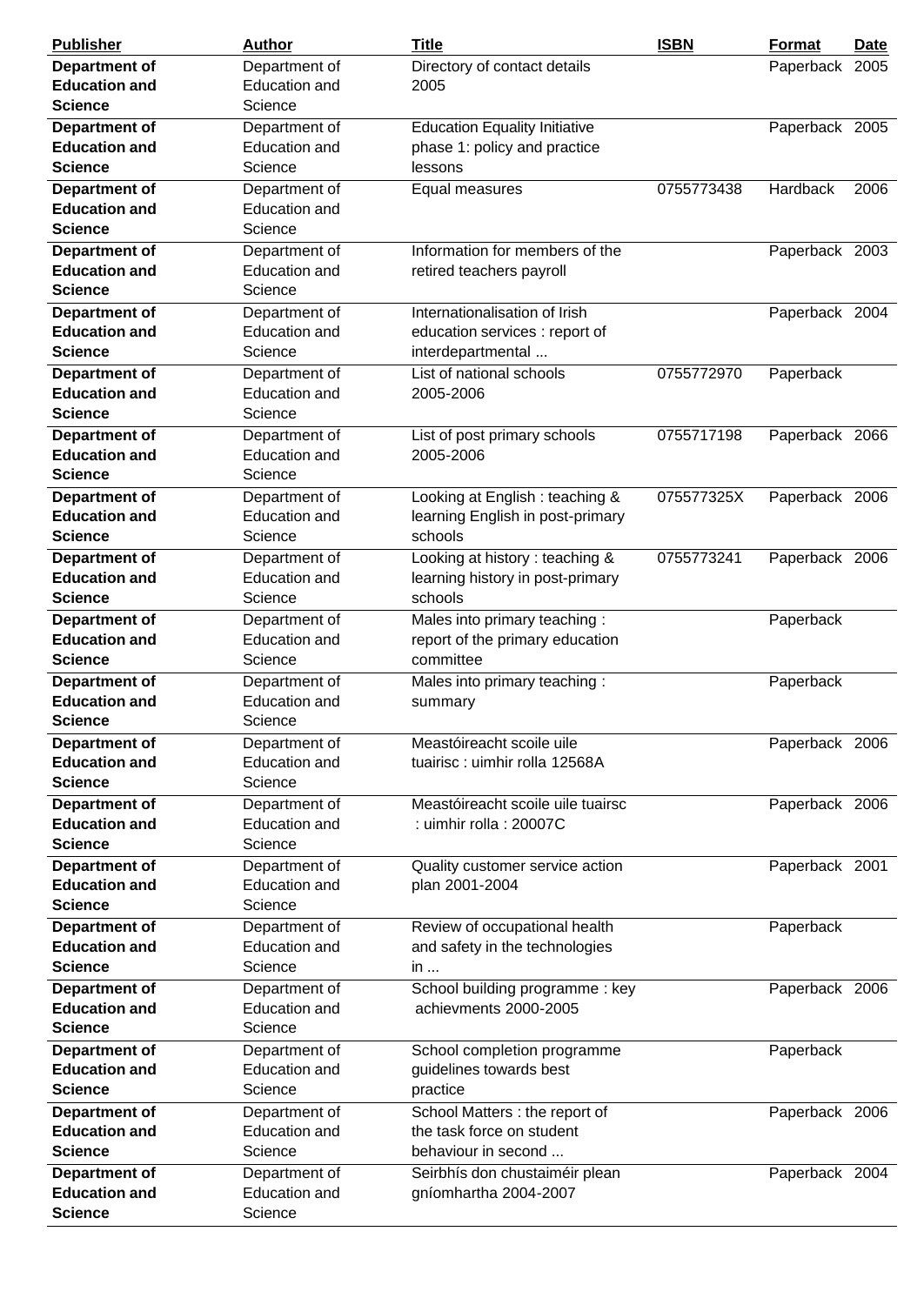| <b>Publisher</b>     | <b>Author</b>        | <b>Title</b>                       | <b>ISBN</b> | <b>Format</b>  | <b>Date</b> |
|----------------------|----------------------|------------------------------------|-------------|----------------|-------------|
| <b>Department of</b> | Department of        | Statement of strategy              |             | Paperback      | $[2003]$    |
| <b>Education and</b> | <b>Education and</b> | 2003-2005                          |             |                |             |
| <b>Science</b>       | Science              |                                    |             |                |             |
| <b>Department of</b> | Department of        | Statment of strategy 2005-2007     |             | Paperback      |             |
| <b>Education and</b> | <b>Education and</b> |                                    |             |                |             |
| <b>Science</b>       | Science              |                                    |             |                |             |
| <b>Department of</b> | Department of        | Subject inspection if              |             | Paperback 2006 |             |
| <b>Education and</b> | <b>Education and</b> | mathematics report : roll number   |             |                |             |
| <b>Science</b>       | Science              | 64770M                             |             |                |             |
| <b>Department of</b> | Department of        | Subject inspection in              |             | Paperback 2006 |             |
| <b>Education and</b> | <b>Education and</b> | mathematics report : roll number   |             |                |             |
| <b>Science</b>       | Science              | 61570M                             |             |                |             |
| <b>Department of</b> | Department of        | Subject inspection of biology      |             | Paperback 2006 |             |
| <b>Education and</b> | <b>Education and</b> | report : roll number 60264A        |             |                |             |
| <b>Science</b>       | Science              |                                    |             |                |             |
| Department of        | Department of        | Subject inspection of biology      |             | Paperback 2006 |             |
| <b>Education and</b> | <b>Education</b> and | report : roll number 63410A        |             |                |             |
| <b>Science</b>       | Science              |                                    |             |                |             |
| Department of        | Department of        | Subject inspection of business     |             | Paperback 2006 |             |
| <b>Education and</b> | <b>Education and</b> | subjects report : roll number      |             |                |             |
| <b>Science</b>       | Science              | 62000W                             |             |                |             |
|                      |                      |                                    |             |                |             |
| <b>Department of</b> | Department of        | Subject inspection of business     |             | Paperback 2006 |             |
| <b>Education and</b> | <b>Education and</b> | subjects report : roll number      |             |                |             |
| <b>Science</b>       | Science              | 62900M                             |             |                |             |
| Department of        | Department of        | Subject inspection of business     |             | Paperback 2006 |             |
| <b>Education and</b> | <b>Education and</b> | subjects report : roll number      |             |                |             |
| <b>Science</b>       | Science              | 63001G                             |             |                |             |
| Department of        | Department of        | Subject inspection of business     |             | Paperback 2006 |             |
| <b>Education and</b> | <b>Education and</b> | subjects report : roll number      |             |                |             |
| <b>Science</b>       | Science              | 64020P                             |             |                |             |
| <b>Department of</b> | Department of        | Subject inspection of business     |             | Paperback 2006 |             |
| <b>Education and</b> | <b>Education and</b> | subjects report : roll number      |             |                |             |
| <b>Science</b>       | Science              | 64700O                             |             |                |             |
| Department of        | Department of        | Subject inspection of business     |             | Paperback 2006 |             |
| <b>Education and</b> | <b>Education and</b> | subjects report : roll number      |             |                |             |
| <b>Science</b>       | Science              | 91448K                             |             |                |             |
| <b>Department of</b> | Department of        | Subject inspection of business     |             | Paperback 2006 |             |
| <b>Education and</b> | <b>Education and</b> | subjects report : roll number      |             |                |             |
| <b>Science</b>       | Science              | 91493P                             |             |                |             |
| <b>Department of</b> | Department of        | Subject inspection of              |             | Paperback 2006 |             |
| <b>Education and</b> | Education and        | communications report : roll       |             |                |             |
| <b>Science</b>       | Science              | number 70230M                      |             |                |             |
| <b>Department of</b> | Department of        | Subject inspection of              |             | Paperback 2006 |             |
| <b>Education and</b> | <b>Education and</b> | communications report : roll       |             |                |             |
| <b>Science</b>       | Science              | number 76087R                      |             |                |             |
| <b>Department of</b> | Department of        | Subject inspection of              |             | Paperback 2006 |             |
| <b>Education and</b> | <b>Education and</b> | construction studies and  : roll   |             |                |             |
| <b>Science</b>       | Science              | number 81006S                      |             |                |             |
| <b>Department of</b> | Department of        | Subject inspection of              |             | Paperback 2006 |             |
| <b>Education and</b> | <b>Education and</b> | construction studies report : roll |             |                |             |
| <b>Science</b>       | Science              | number 631711                      |             |                |             |
| <b>Department of</b> | Department of        | Subject inspection of English      |             | Paperback 2006 |             |
| <b>Education and</b> | <b>Education and</b> | report : roll number 61510R        |             |                |             |
| <b>Science</b>       | Science              |                                    |             |                |             |
| <b>Department of</b> | Department of        | Subject inspection of English      |             | Paperback 2006 |             |
| <b>Education and</b> | <b>Education and</b> | report : roll number 70180A        |             |                |             |
| <b>Science</b>       | Science              |                                    |             |                |             |
|                      |                      |                                    |             |                |             |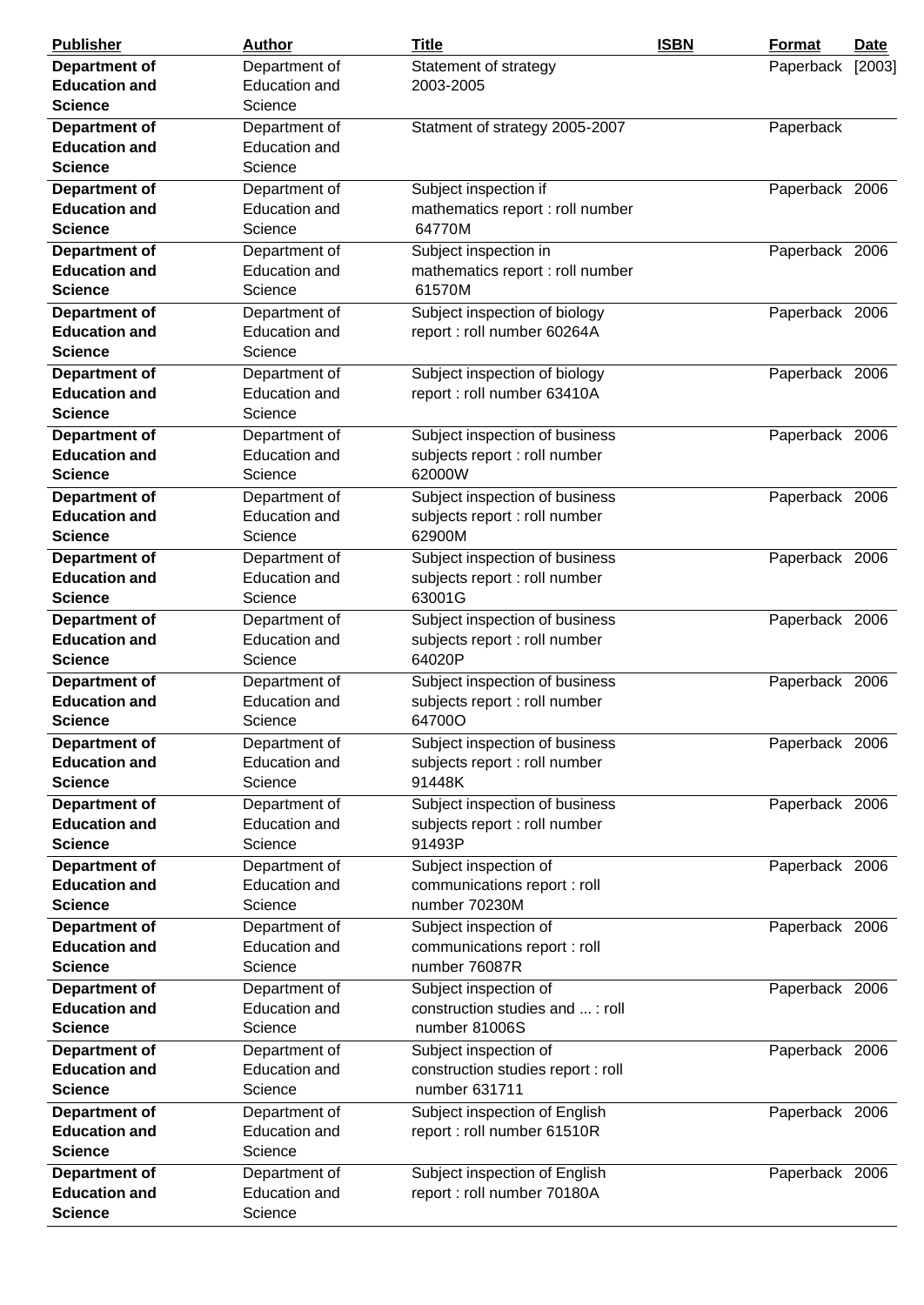| <b>Publisher</b>                      | <b>Author</b>                         | <b>Title</b>                                                 | <b>ISBN</b> | Format         | Date |
|---------------------------------------|---------------------------------------|--------------------------------------------------------------|-------------|----------------|------|
| <b>Department of</b>                  | Department of                         | Subject inspection of French                                 |             | Paperback 2006 |      |
| <b>Education and</b>                  | <b>Education and</b>                  | report : roll number 605110                                  |             |                |      |
| <b>Science</b>                        | Science                               |                                                              |             |                |      |
| <b>Department of</b>                  | Department of                         | Subject inspection of French                                 |             | Paperback 2006 |      |
| <b>Education and</b>                  | <b>Education and</b>                  | report : roll number 60930L                                  |             |                |      |
| <b>Science</b>                        | Science                               |                                                              |             |                |      |
| Department of                         | Department of                         | Subject inspection of                                        |             | Paperback 2006 |      |
| <b>Education and</b>                  | Education and                         | geography report : roll number                               |             |                |      |
| <b>Science</b>                        | Science                               | 603831                                                       |             |                |      |
| <b>Department of</b>                  | Department of                         | Subject inspection of                                        |             | Paperback 2006 |      |
| <b>Education and</b>                  | <b>Education and</b>                  | geography report : roll number                               |             |                |      |
| <b>Science</b>                        | Science                               | 703801                                                       |             |                |      |
| Department of                         | Department of                         | Subject inspection of German                                 |             | Paperback 2006 |      |
| <b>Education and</b>                  | Education and                         | report : roll number 61690W                                  |             |                |      |
| <b>Science</b>                        | Science                               |                                                              |             |                |      |
| <b>Department of</b>                  | Department of                         | Subject inspection of guidance                               |             | Paperback 2006 |      |
| <b>Education and</b>                  | <b>Education and</b>                  | report : roll number 60420L                                  |             |                |      |
| <b>Science</b>                        | Science                               |                                                              |             |                |      |
| <b>Department of</b>                  | Department of                         | Subject inspection of history                                |             | Paperback 2006 |      |
| <b>Education and</b>                  | <b>Education and</b>                  | report : roll number 60860Q                                  |             |                |      |
| <b>Science</b>                        | Science                               |                                                              |             |                |      |
| <b>Department of</b>                  | Department of                         | Subject inspection of history                                |             | Paperback 2006 |      |
| <b>Education and</b>                  | Education and                         | report : roll number 64970U                                  |             |                |      |
| <b>Science</b>                        | Science                               |                                                              |             |                |      |
|                                       |                                       |                                                              |             |                |      |
| Department of<br><b>Education and</b> | Department of<br><b>Education and</b> | Subject inspection of history<br>report : roll number 70321P |             | Paperback 2006 |      |
| <b>Science</b>                        | Science                               |                                                              |             |                |      |
|                                       |                                       |                                                              |             |                |      |
| Department of<br><b>Education and</b> | Department of                         | Subject inspection of history                                |             | Paperback 2006 |      |
|                                       | <b>Education and</b>                  | report : roll number 71000A                                  |             |                |      |
| <b>Science</b>                        | Science                               |                                                              |             |                |      |
| <b>Department of</b>                  | Department of                         | Subject inspection of history                                |             | Paperback 2006 |      |
| <b>Education and</b>                  | <b>Education and</b>                  | report : roll number 91426A                                  |             |                |      |
| <b>Science</b>                        | Science                               |                                                              |             |                |      |
| <b>Department of</b>                  | Department of                         | Subject inspection of home                                   |             | Paperback 2006 |      |
| <b>Education and</b>                  | <b>Education and</b>                  | economics report : roll number                               |             |                |      |
| <b>Science</b>                        | Science                               | 64250J                                                       |             |                |      |
| <b>Department of</b>                  | Department of                         | Subject inspection of home                                   |             | Paperback 2006 |      |
| <b>Education and</b>                  | <b>Education and</b>                  | economics report : roll number                               |             |                |      |
| <b>Science</b>                        | Science                               | 65140H                                                       |             |                |      |
| <b>Department of</b>                  | Department of                         | Subject inspection of home                                   |             | Paperback 2006 |      |
| <b>Education and</b>                  | <b>Education and</b>                  | economics report : roll number                               |             |                |      |
| <b>Science</b>                        | Science                               | 91336W                                                       |             |                |      |
| Department of                         | Department of                         | Subject inspection of home                                   |             | Paperback 2006 |      |
| <b>Education and</b>                  | <b>Education and</b>                  | economics report : roll number                               |             |                |      |
| <b>Science</b>                        | Science                               | 91400F                                                       |             |                |      |
| <b>Department of</b>                  | Department of                         | Subject inspection of                                        |             | Paperback 2006 |      |
| <b>Education and</b>                  | Education and                         | mathematics report : roll number                             |             |                |      |
| <b>Science</b>                        | Science                               | 63891T                                                       |             |                |      |
| <b>Department of</b>                  | Department of                         | Subject inspection of                                        |             | Paperback 2006 |      |
| <b>Education and</b>                  | Education and                         | mathematics report : roll number                             |             |                |      |
| <b>Science</b>                        | Science                               | 720101                                                       |             |                |      |
| <b>Department of</b>                  | Department of                         | Subject inspection of                                        |             | Paperback 2006 |      |
| <b>Education and</b>                  | <b>Education and</b>                  | mathematics report : roll number                             |             |                |      |
| <b>Science</b>                        | Science                               | 91324P                                                       |             |                |      |
| <b>Department of</b>                  | Department of                         | Subject inspection of music                                  |             | Paperback 2006 |      |
| <b>Education and</b>                  | <b>Education and</b>                  | report : roll number 61070P                                  |             |                |      |
| <b>Science</b>                        | Science                               |                                                              |             |                |      |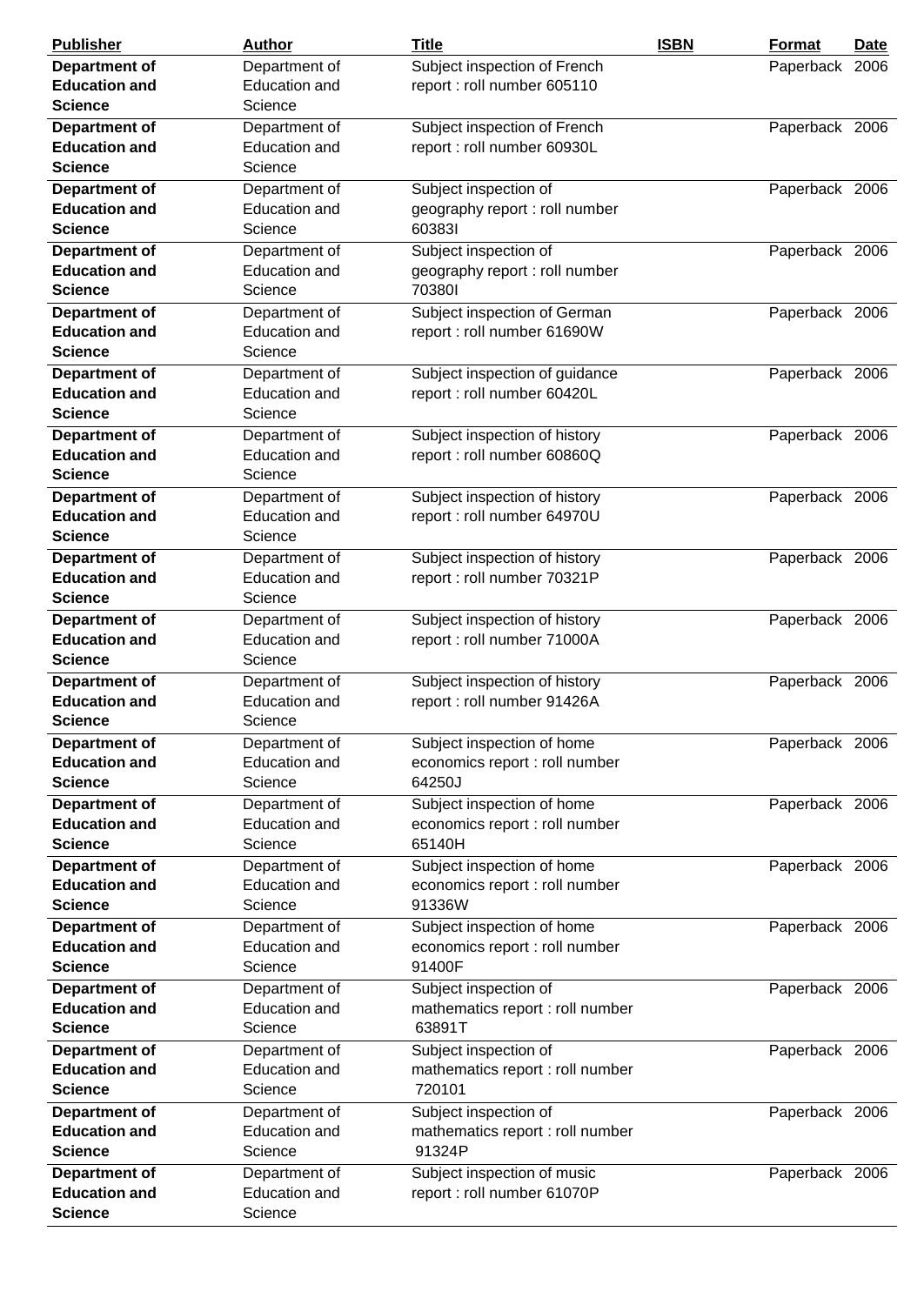| <b>Publisher</b>                       | <b>Author</b>                         | <b>Title</b>                               | <b>ISBN</b> | <b>Format</b>  | <b>Date</b> |
|----------------------------------------|---------------------------------------|--------------------------------------------|-------------|----------------|-------------|
| <b>Department of</b>                   | Department of                         | Subject inspection of music                |             | Paperback 2006 |             |
| <b>Education and</b>                   | <b>Education and</b>                  | report : roll number 64370T                |             |                |             |
| <b>Science</b>                         | Science                               |                                            |             |                |             |
| <b>Department of</b>                   | Department of                         | Subject inspection of music                |             | Paperback 2006 |             |
| <b>Education and</b>                   | <b>Education and</b>                  | report : roll number 64950O                |             |                |             |
| <b>Science</b>                         | Science                               |                                            |             |                |             |
| <b>Department of</b>                   | Department of                         | Subject inspection of music                |             | Paperback 2006 |             |
| <b>Education and</b>                   | <b>Education and</b>                  | report : roll number 64971W                |             |                |             |
| <b>Science</b>                         | Science                               |                                            |             |                |             |
| <b>Department of</b>                   | Department of                         | Subject inspection of music                |             | Paperback 2006 |             |
| <b>Education and</b>                   | <b>Education and</b>                  | report : roll number 70960D                |             |                |             |
| <b>Science</b>                         | Science                               |                                            |             |                |             |
| <b>Department of</b>                   | Department of                         | Subject inspection of music                |             | Paperback 2006 |             |
| <b>Education and</b>                   | Education and                         | report : roll number 91342R                |             |                |             |
| <b>Science</b>                         | Science                               |                                            |             |                |             |
| <b>Department of</b>                   | Department of                         | Subject inspection of music                |             | Paperback 2006 |             |
| <b>Education and</b>                   | <b>Education and</b>                  | report : roll number 91506V                |             |                |             |
| <b>Science</b>                         | Science                               |                                            |             |                |             |
| <b>Department of</b>                   | Department of                         | Subject inspection of physics              |             | Paperback 2006 |             |
| <b>Education and</b>                   | <b>Education and</b>                  | and science report : roll number           |             |                |             |
| <b>Science</b>                         | Science                               | 61850S                                     |             |                |             |
| <b>Department of</b>                   | Department of                         | Subject inspection of physics              |             | Paperback 2006 |             |
| <b>Education and</b>                   | <b>Education and</b>                  | and science report : roll number           |             |                |             |
| <b>Science</b>                         | Science                               | 63600F                                     |             |                |             |
| Department of                          | Department of                         | Subject inspection of science              |             | Paperback 2006 |             |
| <b>Education and</b>                   | <b>Education and</b>                  | and biology report : roll number :         |             |                |             |
| <b>Science</b>                         | Science                               | 63870L                                     |             |                |             |
| <b>Department of</b>                   |                                       | Subject inspection of science              |             | Paperback 2006 |             |
| <b>Education and</b>                   | Department of<br><b>Education and</b> |                                            |             |                |             |
| <b>Science</b>                         | Science                               | and biology report : roll number<br>62130M |             |                |             |
|                                        |                                       |                                            |             |                |             |
| <b>Department of</b>                   | Department of                         | Subject inspection of science              |             | Paperback 2006 |             |
| <b>Education and</b><br><b>Science</b> | <b>Education and</b>                  | and biology report : roll number<br>62490T |             |                |             |
|                                        | Science                               |                                            |             |                |             |
| <b>Department of</b>                   | Department of                         | Subject inspection of science              |             | Paperback 2006 |             |
| <b>Education and</b>                   | <b>Education and</b>                  | and biology report : roll number           |             |                |             |
| <b>Science</b>                         | Science                               | 62693K                                     |             |                |             |
| Department of                          | Department of                         | Subject inspection of science              |             | Paperback 2006 |             |
| <b>Education and</b>                   | <b>Education and</b>                  | and biology report : roll number           |             |                |             |
| <b>Science</b>                         | Science                               | 65610S                                     |             |                |             |
| <b>Department of</b>                   | Department of                         | Subject inspection of science              |             | Paperback 2006 |             |
| <b>Education and</b>                   | <b>Education and</b>                  | and chemistry report : roll                |             |                |             |
| <b>Science</b>                         | Science                               | number 63661C                              |             |                |             |
| <b>Department of</b>                   | Department of                         | Subject inspection of science              |             | Paperback 2006 |             |
| <b>Education and</b>                   | <b>Education and</b>                  | report : roll number 60030V                |             |                |             |
| <b>Science</b>                         | Science                               |                                            |             |                |             |
| Department of                          | Department of                         | Subject inspection of science              |             | Paperback 2006 |             |
| <b>Education and</b>                   | <b>Education and</b>                  | report : roll number 62370J                |             |                |             |
| <b>Science</b>                         | Science                               |                                            |             |                |             |
| <b>Department of</b>                   | Department of                         | Subject inspection of science              |             | Paperback 2006 |             |
| <b>Education and</b>                   | <b>Education and</b>                  | report : roll number 63270K                |             |                |             |
| <b>Science</b>                         | Science                               |                                            |             |                |             |
| Department of                          | Department of                         | Subject inspection of science,             |             | Hardback       | 2006        |
| <b>Education and</b>                   | <b>Education and</b>                  | biology and agriculture: roll              |             |                |             |
| <b>Science</b>                         | Science                               | number 91509E                              |             |                |             |
| <b>Department of</b>                   | Department of                         | Subject inspection of Spanish              |             | Paperback 2006 |             |
| <b>Education and</b>                   | <b>Education and</b>                  | report : roll number 62180E                |             |                |             |
| <b>Science</b>                         | Science                               |                                            |             |                |             |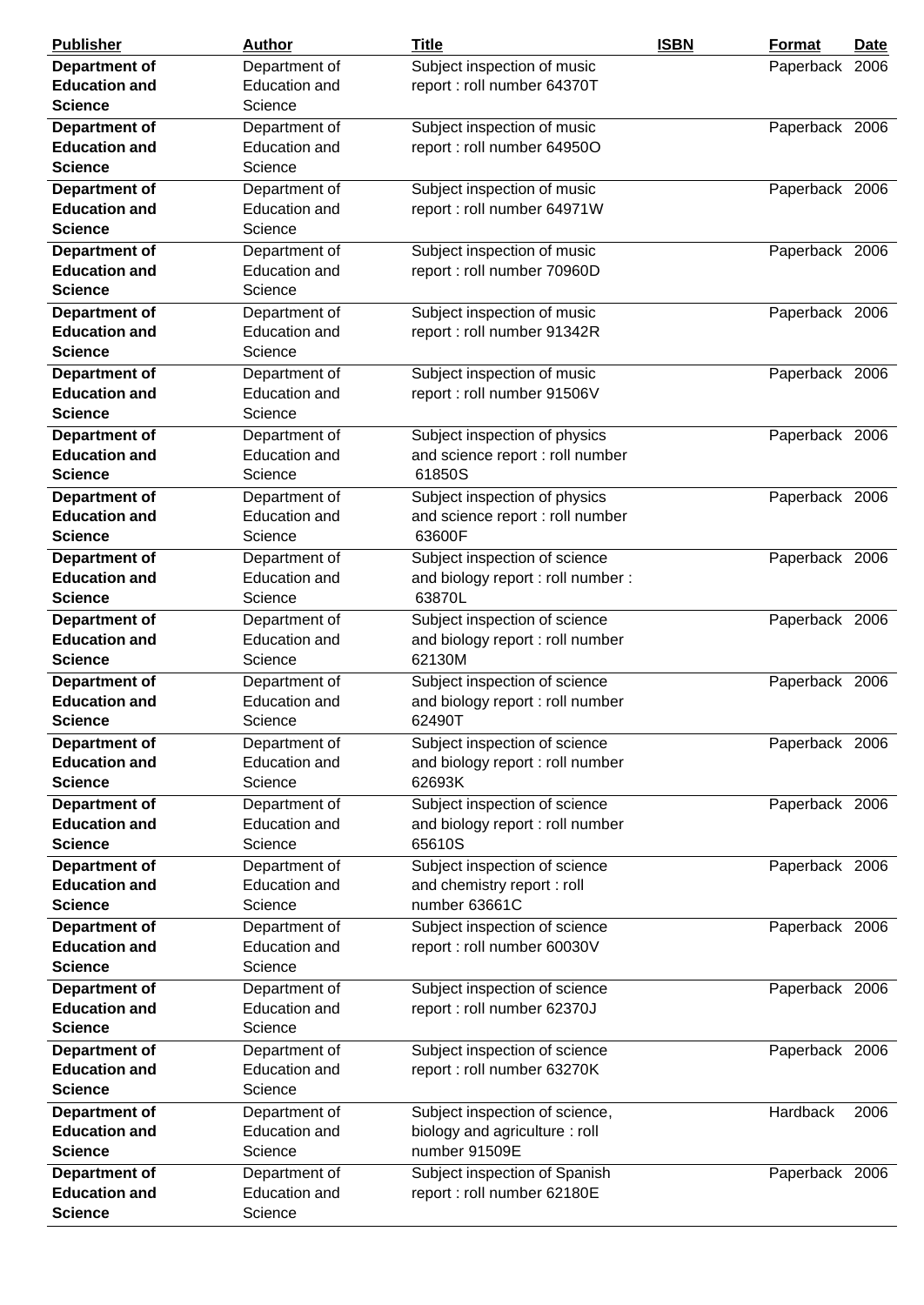| <b>Publisher</b>                             | <b>Author</b>        | <b>Title</b>                     | <b>ISBN</b> | <b>Format</b>  | Date |
|----------------------------------------------|----------------------|----------------------------------|-------------|----------------|------|
| <b>Department of</b>                         | Department of        | Subject inspection of Spanish    |             | Paperback 2006 |      |
| <b>Education and</b>                         | Education and        | report : roll number 62500T      |             |                |      |
| <b>Science</b>                               | Science              |                                  |             |                |      |
| <b>Department of</b>                         | Department of        | Subject inspection of Spanish    |             | Paperback 2006 |      |
| <b>Education and</b>                         | Education and        | report : roll number 65340P      |             |                |      |
| <b>Science</b>                               | Science              |                                  |             |                |      |
| <b>Department of</b>                         | Department of        | Subject inspection of Spanish    |             | Paperback 2006 |      |
| <b>Education and</b>                         | <b>Education and</b> | report : roll number 81008W      |             |                |      |
| <b>Science</b>                               | Science              |                                  |             |                |      |
| Department of                                | Department of        | Supporting equity in higher      |             | Paperback 2003 |      |
| <b>Education and</b>                         | <b>Education and</b> | education : a report to the      |             |                |      |
| <b>Science</b>                               | Science              | Minister for                     |             |                |      |
| <b>Department of</b>                         | Department of        | Tuarascáil staitistiúil          | 0755772350  | Paperback 2005 |      |
| <b>Education and</b>                         | <b>Education and</b> | 2003/20004 : statistical report  |             |                |      |
| <b>Science</b>                               | Science              |                                  |             |                |      |
|                                              |                      |                                  |             |                |      |
| <b>Department of</b>                         | Department of        | Whole school evaluation : roll   |             | Paperback 2006 |      |
| <b>Education and</b>                         | <b>Education and</b> | number 154751                    |             |                |      |
| <b>Science</b>                               | Science              |                                  |             |                |      |
| <b>Department of</b>                         | Department of        | Whole school evaluation report : |             | Paperback 2006 |      |
| <b>Education and</b>                         | <b>Education and</b> | roll number: 09184L              |             |                |      |
| <b>Science</b>                               | Science              |                                  |             |                |      |
| <b>Department of</b>                         | Department of        | Whole school evaluation report : |             | Paperback 2006 |      |
| <b>Education and</b>                         | <b>Education and</b> | roll number 02114B               |             |                |      |
| <b>Science</b>                               | Science              |                                  |             |                |      |
| Department of                                | Department of        | Whole school evaluation report : |             | Paperback 2006 |      |
| <b>Education and</b>                         | <b>Education and</b> | roll number 06295F               |             |                |      |
| <b>Science</b>                               | Science              |                                  |             |                |      |
| <b>Department of</b>                         | Department of        | Whole School evaluation report   |             | Paperback 2006 |      |
| <b>Education and</b>                         | <b>Education and</b> | : roll number 09390O             |             |                |      |
| <b>Science</b>                               | Science              |                                  |             |                |      |
| <b>Department of</b>                         | Department of        | Whole school evaluation report : |             | Paperback 2006 |      |
| <b>Education and</b>                         | Education and        | roll number 1244J                |             |                |      |
| <b>Science</b>                               | Science              |                                  |             |                |      |
| <b>Department of</b>                         | Department of        | Whole school evaluation report : |             | Paperback 2006 |      |
| <b>Education and</b>                         | Education and        | roll number 12938H               |             |                |      |
| <b>Science</b>                               | Science              |                                  |             |                |      |
| <b>Department of</b>                         | Department of        | Whole school evaluation report : |             | Paperback 2006 |      |
| <b>Education and</b>                         | Education and        | roll number 13150Q               |             |                |      |
| <b>Science</b>                               | Science              |                                  |             |                |      |
| <b>Department of</b>                         | Department of        | Whole school evaluation report : |             | Paperback 2006 |      |
| <b>Education and</b>                         | <b>Education and</b> | roll number 13927H               |             |                |      |
| <b>Science</b>                               | Science              |                                  |             |                |      |
| <b>Department of</b>                         | Department of        | Whole school evaluation report : |             | Paperback 2006 |      |
| <b>Education and</b>                         | Education and        | roll number 15937U               |             |                |      |
| <b>Science</b>                               | Science              |                                  |             |                |      |
| <b>Department of</b>                         | Department of        | Whole school evaluation report : |             | Paperback 2006 |      |
| <b>Education and</b>                         | Education and        | roll number 16672P               |             |                |      |
| <b>Science</b>                               | Science              |                                  |             |                |      |
| <b>Department of</b>                         | Department of        | Whole school evaluation report : |             | Paperback 2006 |      |
| <b>Education and</b>                         | Education and        | roll number 16813H               |             |                |      |
| <b>Science</b>                               | Science              |                                  |             |                |      |
|                                              |                      |                                  |             |                |      |
| <b>Department of</b><br><b>Education and</b> | Department of        | Whole school evaluation report : |             | Paperback 2006 |      |
|                                              | Education and        | roll number 16976M               |             |                |      |
| <b>Science</b>                               | Science              |                                  |             |                |      |
| <b>Department of</b>                         | Department of        | Whole school evaluation report : |             | Paperback 2006 |      |
| <b>Education and</b>                         | Education and        | roll number 17171V.              |             |                |      |
| <b>Science</b>                               | Science              |                                  |             |                |      |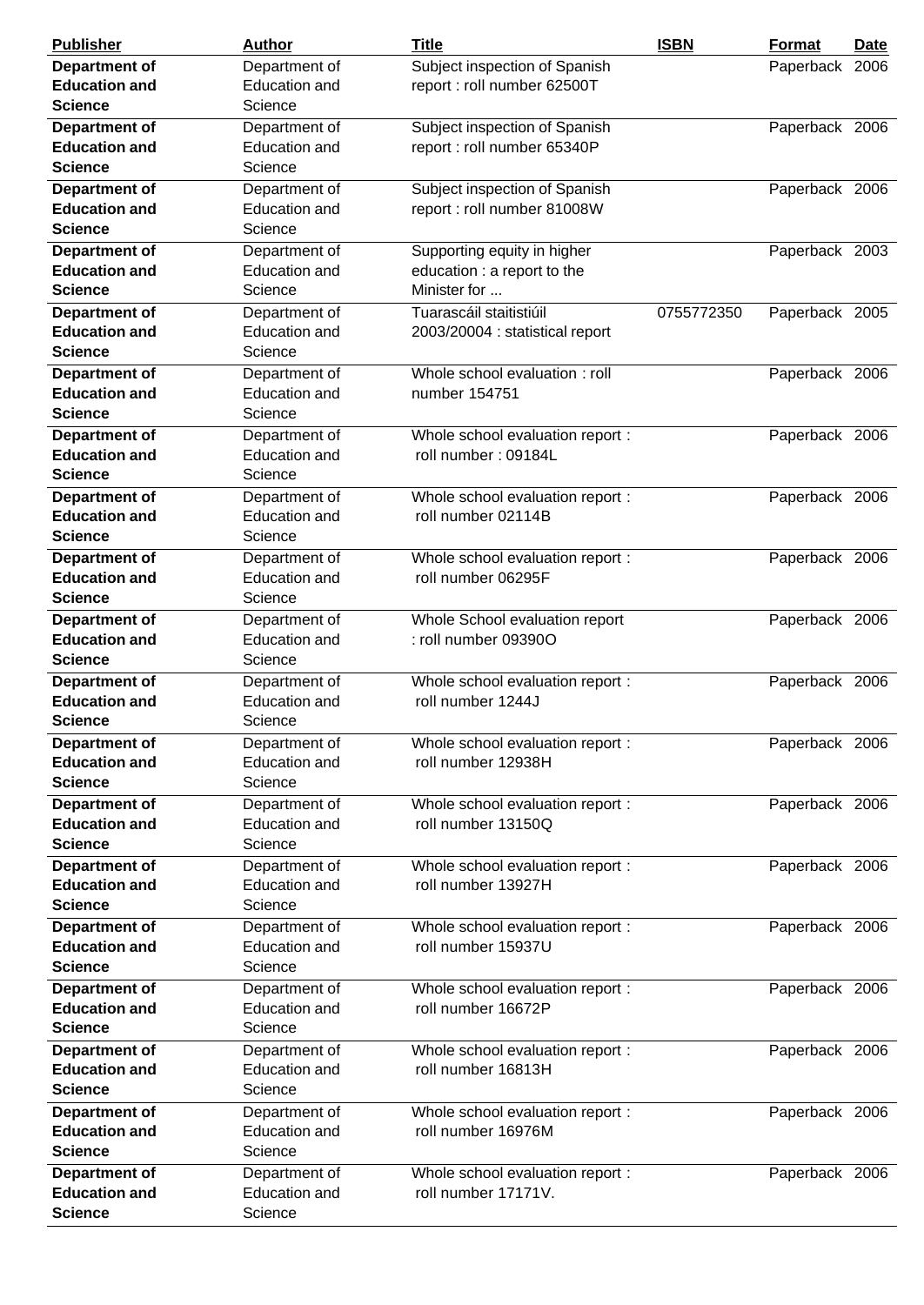| <b>Publisher</b>     | <b>Author</b>        | <b>Title</b>                     | <b>ISBN</b> | <b>Format</b>  | <b>Date</b> |
|----------------------|----------------------|----------------------------------|-------------|----------------|-------------|
| <b>Department of</b> | Department of        | Whole school evaluation report : |             | Paperback      |             |
| <b>Education and</b> | <b>Education and</b> | roll number 17486A               |             |                |             |
| <b>Science</b>       | Science              |                                  |             |                |             |
| <b>Department of</b> | Department of        | Whole school evaluation report : |             | Paperback 2006 |             |
| <b>Education and</b> | <b>Education and</b> | roll number 17640H               |             |                |             |
| <b>Science</b>       | Science              |                                  |             |                |             |
| Department of        | Department of        | Whole school evaluation report : |             | Paperback 2006 |             |
| <b>Education and</b> | <b>Education and</b> | roll number 17862C               |             |                |             |
| <b>Science</b>       | Science              |                                  |             |                |             |
| <b>Department of</b> | Department of        | Whole school evaluation report : |             | Paperback 2006 |             |
| <b>Education and</b> | <b>Education and</b> | roll number 179801               |             |                |             |
| <b>Science</b>       | Science              |                                  |             |                |             |
| <b>Department of</b> | Department of        | Whole school evaluation report : |             | Perback        | 2005        |
| <b>Education and</b> | <b>Education and</b> | roll number 18094L               |             |                |             |
| <b>Science</b>       | Science              |                                  |             |                |             |
| <b>Department of</b> | Department of        | Whole school evaluation report : |             | Paperback 2006 |             |
| <b>Education and</b> | <b>Education and</b> | roll number 18127A               |             |                |             |
| <b>Science</b>       | Science              |                                  |             |                |             |
| <b>Department of</b> | Department of        | Whole school evaluation report : |             | Paperback 2006 |             |
| <b>Education and</b> | <b>Education and</b> | roll number 18179T               |             |                |             |
| <b>Science</b>       | Science              |                                  |             |                |             |
| <b>Department of</b> | Department of        | Whole school evaluation report : |             | Paperback 2006 |             |
| <b>Education and</b> | <b>Education and</b> | roll number 18643S               |             |                |             |
| <b>Science</b>       | Science              |                                  |             |                |             |
| Department of        | Department of        | Whole school evaluation report : |             | Paperback 2006 |             |
| <b>Education and</b> | <b>Education and</b> | roll number 18864L               |             |                |             |
| <b>Science</b>       | Science              |                                  |             |                |             |
| <b>Department of</b> | Department of        | Whole school evaluation report : |             | Paperback 2006 |             |
| <b>Education and</b> | <b>Education and</b> | roll number 19476H               |             |                |             |
| <b>Science</b>       | Science              |                                  |             |                |             |
| <b>Department of</b> | Department of        | Whole school evaluation report : |             | Paperback      |             |
| <b>Education and</b> | <b>Education and</b> | roll number 19489Q               |             |                |             |
| <b>Science</b>       | Science              |                                  |             |                |             |
| <b>Department of</b> | Department of        | Whole school evaluation report : |             | Paperback 2006 |             |
| <b>Education and</b> | <b>Education and</b> | roll number 19660A               |             |                |             |
| <b>Science</b>       | Science              |                                  |             |                |             |
| Department of        | Department of        | Whole school evaluation report : |             | Paperback 2006 |             |
| <b>Education and</b> | <b>Education and</b> | roll number 19914F               |             |                |             |
| <b>Science</b>       | Science              |                                  |             |                |             |
| <b>Department of</b> | Department of        | Whole school evaluation report : |             | Paperback 2006 |             |
| <b>Education and</b> | <b>Education and</b> | roll number 20071L               |             |                |             |
| <b>Science</b>       | Science              |                                  |             |                |             |
| <b>Department of</b> | Department of        | Whole school evaluation report : |             | Paperback 2006 |             |
| <b>Education and</b> | <b>Education and</b> | roll number 72280O               |             |                |             |
| <b>Science</b>       | Science              |                                  |             |                |             |
| Department of        | Department of        | Whole school evaluation report : |             | Paperback 2006 |             |
| <b>Education and</b> | <b>Education and</b> | roll number 72420E               |             |                |             |
| <b>Science</b>       | Science              |                                  |             |                |             |
| <b>Department of</b> | Department of        | Whole school evaluation report : |             | Paperback 2006 |             |
| <b>Education and</b> | <b>Education and</b> | roll number 91360T               |             |                |             |
| <b>Science</b>       | Science              |                                  |             |                |             |
| Department of        | Department of        | Whole school evaluation report : |             | Paperback 2006 |             |
| <b>Education and</b> | <b>Education and</b> | uimhir rolla 11236Q              |             |                |             |
| <b>Science</b>       | Science              |                                  |             |                |             |
| <b>Department of</b> | Department of        | Whole school report : roll       |             | Paperback 2006 |             |
| <b>Education and</b> | <b>Education and</b> | number 16427C                    |             |                |             |
| <b>Science</b>       | Science              |                                  |             |                |             |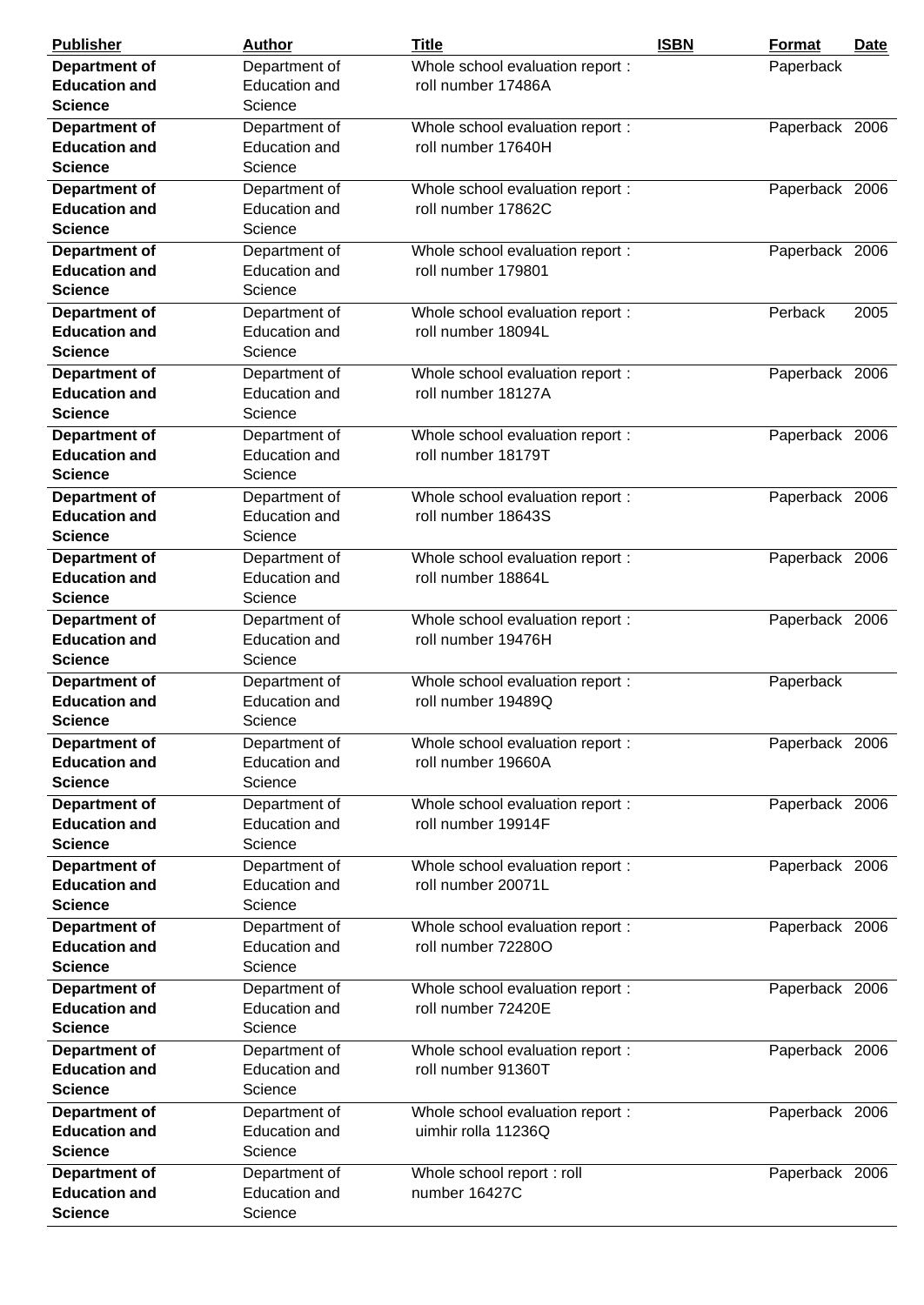| <b>Publisher</b>                                               | <b>Author</b>                                            | <b>Title</b>                                                                         | <b>ISBN</b> | <b>Format</b>    | Date |
|----------------------------------------------------------------|----------------------------------------------------------|--------------------------------------------------------------------------------------|-------------|------------------|------|
| <b>Department of</b><br><b>Education and</b>                   | Educational<br>Disadvantage                              | Moving beyond educational<br>disadvantage: Report of the                             |             | Hardback         | 2005 |
| <b>Science</b>                                                 | Committee                                                | Educational                                                                          |             |                  |      |
| Department of<br><b>Education and</b><br><b>Science</b>        | Fís                                                      | Fís resource pack : a practical<br>guide to film appreciation and<br>production for  |             | Paperback        |      |
| <b>Department of</b><br><b>Education and</b><br><b>Science</b> | Harris, John                                             | Irish in primary schools :<br>long-term national trends in<br>achievement            | 0755773136  | Paperback 2006   |      |
| <b>Department of</b><br><b>Education and</b><br><b>Science</b> | Hunt, Pat                                                | The day the President came in<br>2000                                                |             | Paperback [2000] |      |
| Department of<br><b>Education and</b><br><b>Science</b>        | Judge, Miriam                                            | Buillding a networked<br>educational community : a case<br>study of the Dundalk      |             | Paperback 2004   |      |
| <b>Department of</b><br><b>Education and</b><br><b>Science</b> | Judge, Miriam                                            | Wired for learning in Ireland: an<br>IBM/Department of Education<br>and Science      | 0953885127  | Paperback 2003   |      |
| Department of<br><b>Education and</b><br><b>Science</b>        | <b>MORI</b> Ireland                                      | Customer survey                                                                      | 0755773403  | Paperback 2005   |      |
| <b>Department of</b><br><b>Education and</b><br><b>Science</b> | <b>National Centre for</b><br>Technology in<br>Education | 2002 ICT school census :<br>statistical report July 2003                             |             | Paperback 2003   |      |
| <b>Department of</b><br><b>Education and</b><br><b>Science</b> | National Centre for<br>Technology in<br>Education        | Advanced web authoring for<br>learning                                               |             | Paperback 2006   |      |
| Department of<br><b>Education and</b><br><b>Science</b>        | National Centre for<br>Technology in<br>Education        | Be wise on the net :<br>information and advice for<br>schools                        |             | Paperback 2002   |      |
| <b>Department of</b><br><b>Education and</b><br><b>Science</b> | <b>National Centre for</b><br>Technology in<br>Education | D.I.S.C ICT projects report<br>2003/04                                               |             | Paperback        |      |
| <b>Department of</b><br><b>Education and</b><br><b>Science</b> | National Centre for<br>Technology in<br>Education        | Digital media : for learning                                                         |             | Paperback 2004   |      |
| <b>Department of</b><br><b>Education and</b>                   | <b>National Centre for</b><br>Technology in              | Digital video for education :<br>resource pack                                       |             | Paperback 2005   |      |
| <b>Science</b>                                                 | Education                                                |                                                                                      |             |                  |      |
| <b>Department of</b><br><b>Education and</b><br><b>Science</b> | National Centre for<br>Technology in<br>Education        | Empowering minds (control<br>technology) : resource pack                             |             | Paperback 2005   |      |
| Department of<br><b>Education and</b><br><b>Science</b>        | National Centre for<br>Technology in<br>Education        | ICT & geography                                                                      |             | Paperback 2004   |      |
| Department of<br><b>Education and</b><br><b>Science</b>        | <b>National Centre for</b><br>Technology in<br>Education | ICT & history                                                                        |             | Paperback 2005   |      |
| <b>Department of</b><br><b>Education and</b><br><b>Science</b> | National Centre for<br>Technology in<br>Education        | ICT 2000 survey : statistical<br>report primary, post primary and<br>special schools |             | Paperback 2000   |      |
| <b>Department of</b><br><b>Education and</b><br><b>Science</b> | National Centre for<br>Technology in<br>Education        | ICT and special needs :<br>moderate, severe/profound<br>general learning             |             | Paperback 2002   |      |
| <b>Department of</b><br><b>Education and</b><br><b>Science</b> | National Centre for<br>Technology in<br>Education        | ICT and special needs learning<br>support                                            |             | Paperback 2004   |      |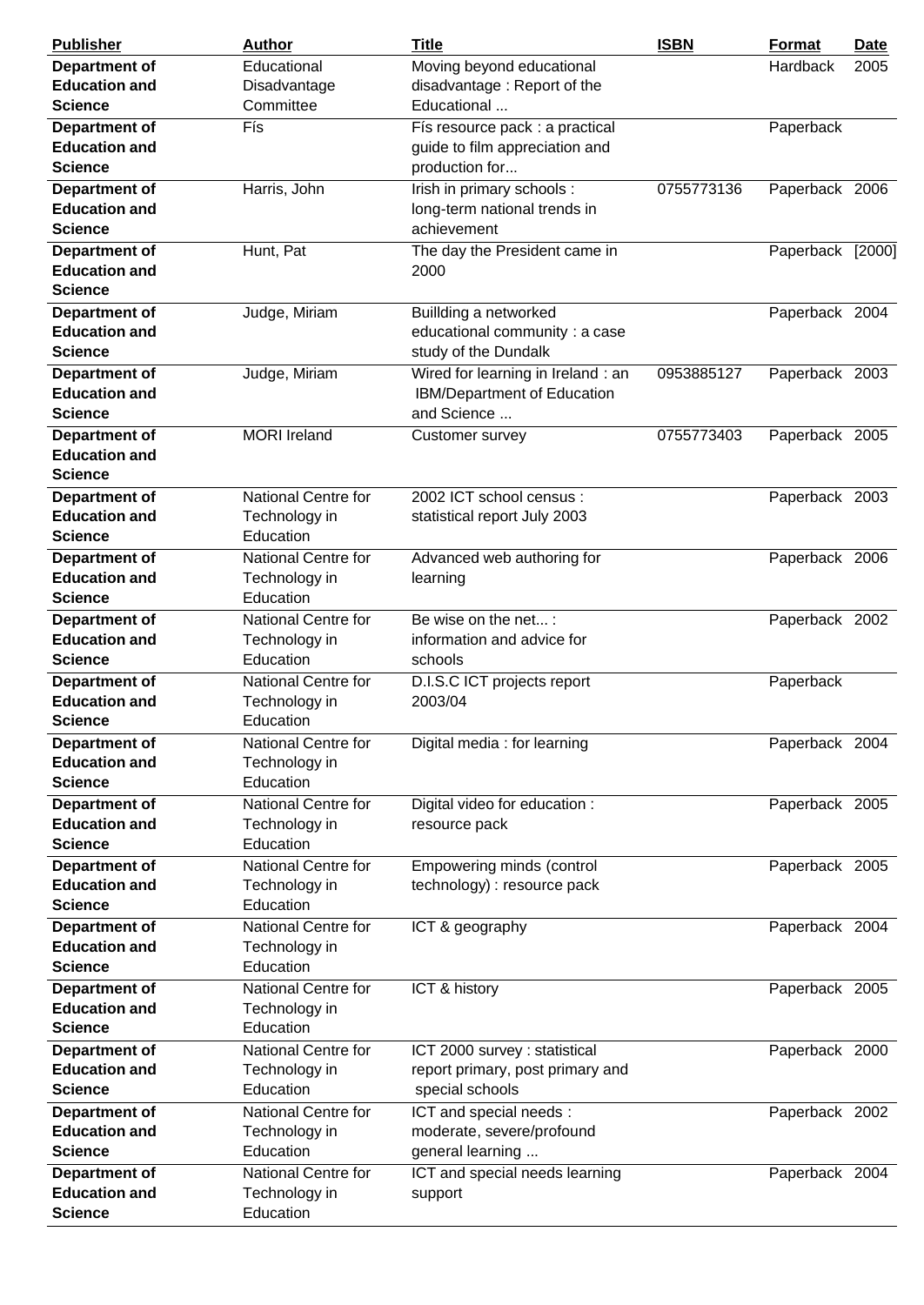| <b>Publisher</b>                             | <b>Author</b>                            | <b>Title</b>                                  | <b>ISBN</b> | Format         | <u>Date</u> |
|----------------------------------------------|------------------------------------------|-----------------------------------------------|-------------|----------------|-------------|
| Department of                                | <b>National Centre for</b>               | ICT and special needs mild                    |             | Paperback 2002 |             |
| <b>Education and</b>                         | Technology in                            | general learning disabilities                 |             |                |             |
| <b>Science</b>                               | Education                                |                                               |             |                |             |
| <b>Department of</b>                         | National Centre for                      | Intel teach to the future: in                 |             | Paperback 2003 |             |
| <b>Education and</b>                         | Technology in                            | collaboration with the NCTE                   |             |                |             |
| <b>Science</b>                               | Education                                |                                               |             |                |             |
| <b>Department of</b>                         | National Centre for                      | Internet & email: for learning                |             | Paperback 2003 |             |
| <b>Education and</b>                         | Technology in                            |                                               |             |                |             |
| <b>Science</b>                               | Education                                |                                               |             |                |             |
| Department of                                | National Centre for                      | Internet safety awareness                     |             | Paperback 2004 |             |
| <b>Education and</b>                         | Technology in                            | education programme :                         |             |                |             |
| <b>Science</b>                               | Education                                | teacher's handbook                            |             |                |             |
| <b>Department of</b>                         | <b>National Centre for</b>               | Networking computers                          |             | Paperback 2005 |             |
| <b>Education and</b>                         | Technology in                            |                                               |             |                |             |
| <b>Science</b>                               | Education                                |                                               |             |                |             |
| Department of                                | <b>National Centre for</b>               | Phase 1 teacher skills initiative             |             | Paperback      |             |
| <b>Education and</b>                         | Technology in                            | (TSI) IT 2000 : post primary                  |             |                |             |
| <b>Science</b>                               | Education                                | teachers                                      |             |                |             |
| <b>Department of</b>                         | National Centre for                      | Phase 2 teacher skills initiative             |             | Paperback      |             |
| <b>Education and</b>                         | Technology in                            | (TSI) IT 2000 : post primary                  |             |                |             |
| <b>Science</b>                               | Education                                | teachers                                      |             |                |             |
| <b>Department of</b>                         | National Centre for                      | Schools for the digital age                   |             | Paperback 2004 |             |
| <b>Education and</b>                         | Technology in                            | progress report 1998-2002                     |             |                |             |
| <b>Science</b>                               | Education                                |                                               |             |                |             |
| Department of                                | National Centre for                      | Schools IT 2000 teaching skills               |             | Paperback 2000 |             |
| <b>Education and</b>                         | Technology in                            | initiative : ICT in guidance                  |             |                |             |
| <b>Science</b>                               | Education                                | module 2                                      |             |                |             |
| Department of                                | <b>National Centre for</b>               | Schoolsat : satellite internet                |             | Paperback 2003 |             |
| <b>Education and</b>                         | Technology in                            | access for schools pedagogical                |             |                |             |
| <b>Science</b>                               | Education                                | evaluation                                    |             |                |             |
|                                              | <b>National Centre for</b>               |                                               |             |                |             |
| <b>Department of</b><br><b>Education and</b> | Technology in                            | Solving basic computer &<br>software problems |             | Paperback 2005 |             |
| <b>Science</b>                               | Education                                |                                               |             |                |             |
|                                              | National Centre for                      |                                               |             |                |             |
| Department of<br><b>Education and</b>        | Technology in                            | Special needs and ICT : the<br>basics         |             | Paperback 2002 |             |
| <b>Science</b>                               | Education                                |                                               |             |                |             |
|                                              | National Centre for                      |                                               |             |                |             |
| <b>Department of</b><br><b>Education and</b> |                                          | Website: design and                           |             | Paperback 2003 |             |
| <b>Science</b>                               | Technology in<br>Education               | development for learning                      |             |                |             |
|                                              | National Council for                     |                                               |             |                |             |
| <b>Department of</b><br><b>Education and</b> | Curriculum and                           | English Curriculum : additional               | 0755716809  | Paperback      | [2005]      |
| <b>Science</b>                               | Assessment                               | support material                              |             |                |             |
|                                              |                                          |                                               |             |                |             |
| <b>Department of</b><br><b>Education and</b> | <b>Safety Awareness</b><br>facts & tools | Internet safety awareness                     |             | Paperback      |             |
| <b>Science</b>                               |                                          | education programme :<br>teacher's handbook   |             |                |             |
|                                              |                                          |                                               |             |                |             |
| Department of<br><b>Education and</b>        | Shiel, Gerry                             | Succeeding in reading? :                      | 0755773454  | Paperback 2005 |             |
| <b>Science</b>                               |                                          | reading standards in Irish<br>primary schools |             |                |             |
|                                              |                                          |                                               |             |                |             |
| <b>Department of</b>                         | Surgenor, Paul                           | Counting on success :                         | 0755773195  | Paperback 2006 |             |
| <b>Education and</b>                         |                                          | mathematics achievement in                    |             |                |             |
| <b>Science</b>                               |                                          | Irish primary schools                         |             |                |             |
| Department of                                | Watson, Dorothy                          | The post-Leaving Certificate                  |             | Paperback 2006 |             |
| <b>Education and</b>                         |                                          | sector in Ireland : a multivariate            |             |                |             |
| <b>Science</b>                               |                                          | analysis of                                   |             |                |             |
| <b>Department of</b>                         | Galvin, Conor                            | Sharing innovative practice : the             | 0953885119  | Paperback 2002 |             |
| <b>Education and</b>                         |                                          | NCTE's schools integration                    |             |                |             |
| <b>Sciense</b>                               |                                          | project 1998                                  |             |                |             |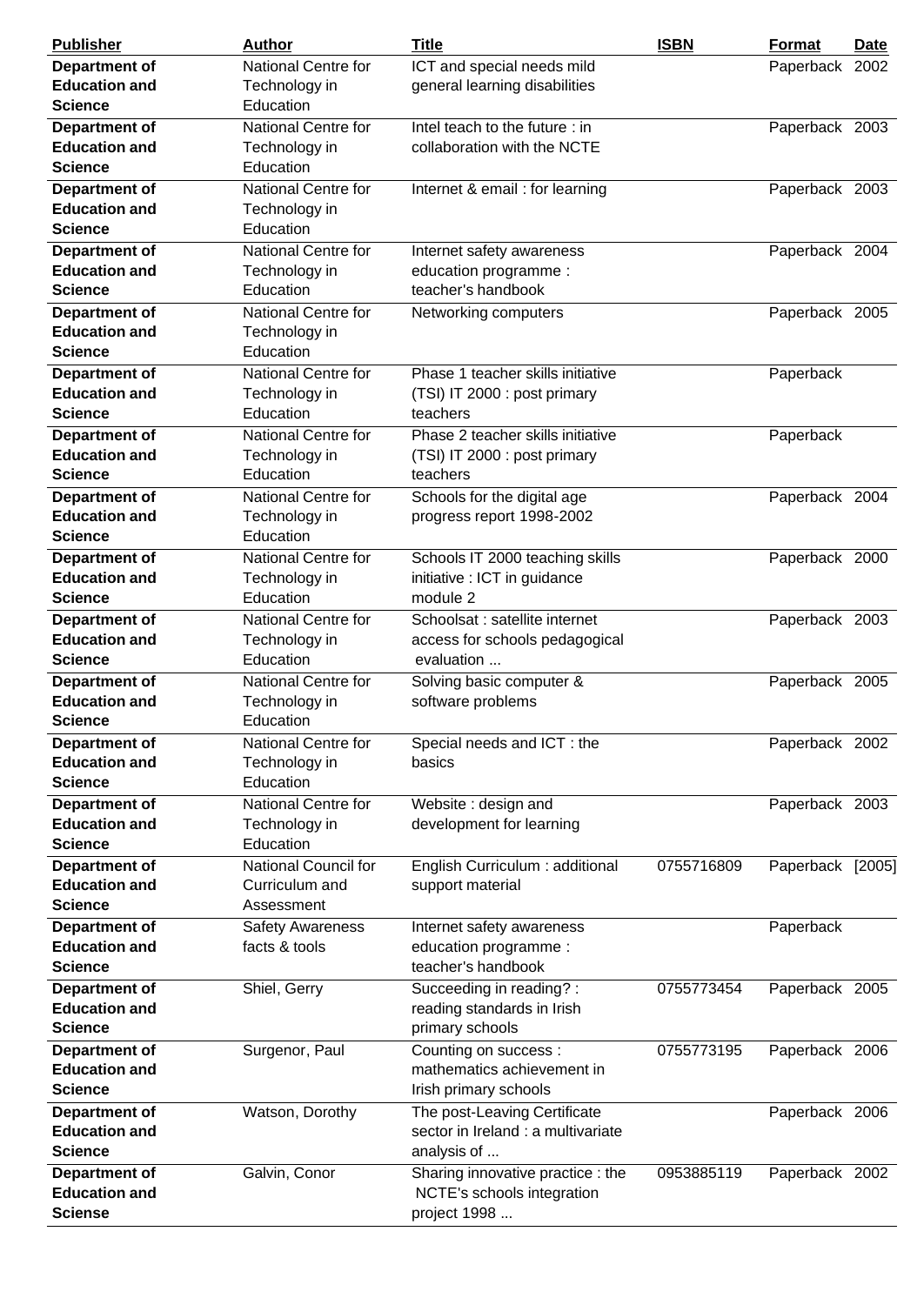| <b>Publisher</b>                                                                                         | <b>Author</b>                                                         | <u>Title</u>                                                                      | <b>ISBN</b> | <b>Format</b>  | Date |
|----------------------------------------------------------------------------------------------------------|-----------------------------------------------------------------------|-----------------------------------------------------------------------------------|-------------|----------------|------|
| <b>Department of</b><br><b>Education and</b><br><b>Sciernce</b>                                          | Department of<br><b>Education and</b><br>Science                      | Addressing disadvantage: a<br>report submitted to the<br>educational              |             | Paperback 2004 |      |
| Department of<br>Environment,<br><b>Heritage and Local</b><br><b>Government</b>                          | McAney, Kate                                                          | A conservation plan for Irish<br>vesper bats                                      |             | Paperback 2006 |      |
| <b>Department of</b><br><b>Finance</b>                                                                   | Department of<br>Finance                                              | Gender equality policy for the<br><b>Civil Service</b>                            |             | Paperback      |      |
| <b>Department of</b><br><b>Health and Children</b>                                                       | <b>Health Promotion</b><br>Unit                                       | Alcohol and injuries in the<br>accident and emergency<br>department : a national  | 0954491459  | Paperback 2005 |      |
| Department of<br><b>Justice, Equality and</b><br><b>Law Reform</b>                                       | Department of<br>Justice, Equality and<br>Law Reform                  | An evaluation of intervention<br>programmes in Ireland working<br>with abusive    |             | Paperback 2004 |      |
| <b>Department of</b><br>Justice, Equality and<br><b>Law Reform</b>                                       | Department of<br>Justice, Equality and<br>Law Reform                  | I can, you can : primary schools<br>essay competition                             |             | Paperback 2005 |      |
| <b>Department of</b><br><b>Justice, Equality and</b><br><b>Law Reform</b>                                | Department of<br>Justice, Equality and<br>Law Reform                  | <b>Report of the Legal Costs</b><br><b>Working Group</b>                          |             | Paperback 2005 |      |
| Department of<br><b>Justice, Equality and</b><br><b>Law Reform</b>                                       | Department of<br>Justice, Equality and<br>Law Reform                  | Second progress report of the<br>committee to monitor and<br>co-ordinate          |             | Paperback 2005 |      |
| Department of<br><b>Politics and Public</b><br><b>Administration</b><br>University of<br><b>Limerick</b> | Ashworth, Lucian<br>M.                                                | Where are the idealists in<br>inter-war international<br>relations?               | 1874653844  | Paperback 2005 |      |
| Department of<br><b>Politics and Public</b><br><b>Administration</b><br>University of<br>Limerick        | Hehir, Aidan                                                          | Guaranteeing the security of<br>the state and the individual<br>through codifying | 1874653860  | Paperback 2005 |      |
| <b>Department of</b><br><b>Politics and Public</b><br>Administration<br>University of<br><b>Limerick</b> | Robinson, Neil                                                        | Putin, the normalization of<br>Russian politics and Europe                        | 1874653836  | Paperback 2005 |      |
| <b>Department of</b><br><b>Politics and Public</b><br><b>Administration</b><br>University of<br>Limerick | Ryan, Barry J.                                                        | Deliberating community policing<br>in Serbia                                      | 1874653852  | Paperback 2005 |      |
| Department of the<br>Environment,<br>Heritage and Local                                                  | Department of the<br>Environment,<br>Heritage and Local<br>Goverment  | An introduction to the<br>architectural heritage of North<br>Tipperary            | 0755774442  | Paperback 2007 |      |
| Department of the<br>Environment,<br><b>Heritage and Local</b><br>Government                             | Bailey, Mike                                                          | Otter survey of Ireland<br>2004/2005                                              | 13936670    | Paperback 2006 |      |
| Department of the<br>Environment,<br><b>Heritage and Local</b><br><b>Government</b>                      | Department of the<br>Environment,<br>Heritage and Local<br>Government | Building regulations 2005<br>technical guidance document :<br>conservation of     | 0755773969  | Paperback 2006 |      |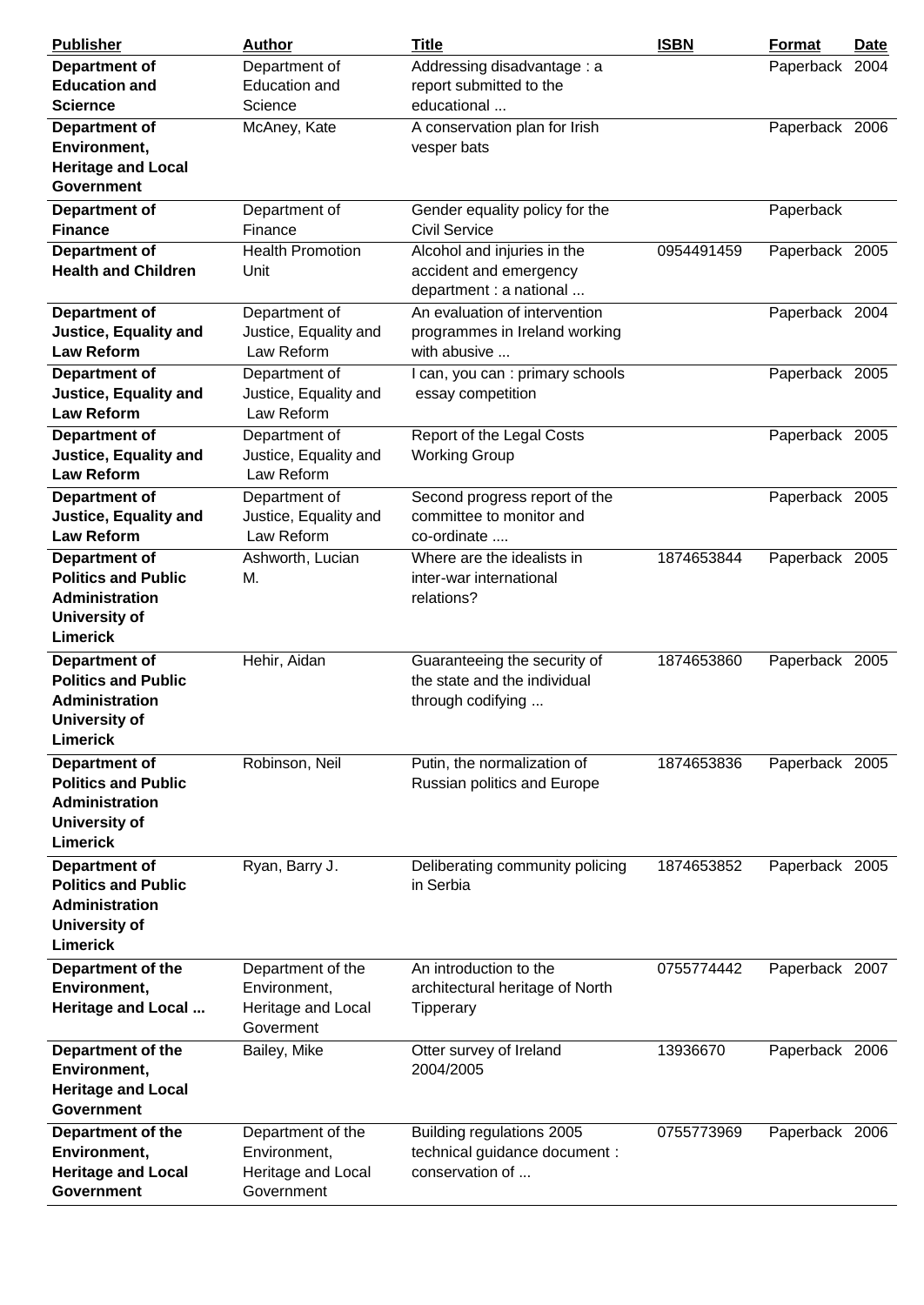| <b>Publisher</b>          | <b>Author</b>            | <b>Title</b>                        | <b>ISBN</b> | <b>Format</b>  | <b>Date</b> |
|---------------------------|--------------------------|-------------------------------------|-------------|----------------|-------------|
| <b>Department of the</b>  | Department of the        | Customer service action plan        |             | Paperback      | 2006        |
| Environment,              | Environment,             | 2006-2008                           |             |                |             |
| <b>Heritage and Local</b> | Heritage and Local       |                                     |             |                |             |
| <b>Government</b>         | Government               |                                     |             |                |             |
| Department of the         | Department of the        | Development plans public            |             | Paperback 2006 |             |
| Environment,              | Environment,             | consultation draft of guidelines    |             |                |             |
| <b>Heritage and Local</b> | Heritage and Local       | for planning                        |             |                |             |
| <b>Government</b>         | Government               |                                     |             |                |             |
| <b>Dialogue</b>           | McWilliams, David        | Saints and spinners: top            |             |                | 2005        |
|                           |                          | marketers analyse their             |             |                |             |
|                           |                          | prospects in the new Ireland        |             |                |             |
| <b>Dodder Books</b>       | Mackle, Marisa           | Chinese whispers                    | 0954491327  | Paperback      | 2005        |
| <b>Dodder Books</b>       | Mackle, Marisa           | Man hunt                            | 0954491351  | Paperback 2006 |             |
| <b>Dodder Books</b>       | Malone, Mary             | Love match                          | 0954491343  | Paperback 2006 |             |
| <b>Doghouse</b>           | Aungier, Liam            | Apples in winter                    | 0954648781  | Paperback 2005 |             |
| <b>Doghouse</b>           | Doghouse                 | The doghouse book of ballad         | 095520030X  | Paperback 2005 |             |
|                           |                          | poems                               |             |                |             |
| <b>Doghouse</b>           | Galvin, Margaret         | The waiting room                    | 0954648773  | Paperback 2005 |             |
| <b>Doghouse</b>           | Moynihan, Marion         | The moon's daughter                 | 0955200318  | Paperback 2006 |             |
| <b>Doghouse</b>           | O'Connor, Karen          | Fingerprints (on canvas)            | 0954648757  | Paperback 2005 |             |
| <b>Doghouse</b>           | Rosenstock, Gabriel      | I met a man                         | 095464879X  | Paperback 2005 |             |
| <b>Doghouse</b>           | Sexton, John W.          | Vortex                              | 0954648765  | Paperback      | 2005        |
| <b>Dominican</b>          | <b>Dominican Sisters</b> | <b>Building bridges: Dominicans</b> | 1871552923  | Paperback 2005 |             |
| <b>Publications</b>       | International            | doing theology together             |             |                |             |
| <b>Dominican</b>          | McCarthy, Flor           | Liturgies for weddings              | 1871552990  | Paperback 2006 |             |
| <b>Publications</b>       |                          |                                     |             |                |             |
| <b>Dominican</b>          | Monshau, Michael         |                                     | 1871552958  | Paperback 2006 |             |
| <b>Publications</b>       | ed.                      | The grace and task of               |             |                |             |
| <b>Dominican</b>          |                          | preaching                           |             |                |             |
|                           | Williams, Kevin          | Faith and the nation : religion,    | 187155294X  | Paperback 2005 |             |
| <b>Publications</b>       |                          | culture and schooling in Ireland    |             |                |             |
| <b>Donegal County</b>     | Donegal County           | County Donegal development          |             | Paperback 2006 |             |
| <b>Council</b>            | Council                  | plan 2006-2012                      |             |                |             |
| <b>Donegal County</b>     | Donegal County           | County Donegal development          |             | Paperback 2006 |             |
| <b>Council</b>            | Council                  | plan 2006-2012 Appendix A           |             |                |             |
| <b>Donegal County</b>     | Donegal County           | County Donegal development          |             | Paperback 2006 |             |
| <b>Council</b>            | Council                  | plan 2006-2012 childcare            |             |                |             |
|                           |                          | strategy Appendix B                 |             |                |             |
| <b>Donegal County</b>     | Donegal County           | County Donegal development          |             | Paperback 2006 |             |
| <b>Council</b>            | Council                  | plan 2006-2012 housing              |             |                |             |
|                           |                          | strategy Appendix C                 |             |                |             |
| <b>Donegal County</b>     | Donegal County           | County Donegal development          |             | Paperback 2006 |             |
| <b>Council</b>            | Council                  | plan 2006-2012 retail strategy      |             |                |             |
|                           |                          | Appendix D                          |             |                |             |
| <b>Donegal County</b>     | Donegal County           | Letterkenny Town Council and        |             | Paperback 2005 |             |
| <b>Council</b>            | Council                  | Donegal County Council: notice      |             |                |             |
|                           |                          | of preparation                      |             |                |             |
| <b>Donegal County</b>     | Donegal County           | Location, siting & design guide :   |             | Paperback 2006 |             |
| <b>Council</b>            | Council                  | rural & urban Appendix E            |             |                |             |
| Doody-Scully,             | Dood-Scully,             | From the bog to the bishop:         | 0954054512  | Paperback 2005 |             |
| <b>Margaret</b>           | Margaret                 | Mahoonagh's religious bound         |             |                |             |
|                           |                          | together by                         |             |                |             |
| <b>Doon South</b>         | Franklin, Margaret       | A bibliography of Limerick city &   | 0955021308  | Hardback       | 2005        |
| <b>Publications</b>       |                          | county                              |             |                |             |
| Douglas Hyde              | Douglas Hyde             | Caro Niederer                       | 0907660983  | Hardback       | 2005        |
| Gallery                   | Gallery                  |                                     |             |                |             |
| <b>Douglas Hyde</b>       | Douglas Hyde             | Hilma af klimt                      | 0907660991  | Hardback       | 2005        |
| <b>Gallery</b>            | Gallery                  |                                     |             |                |             |
| Douglas Hyde              | Douglas Hyde             | Katharina Wulff                     | 1905397003  | Hardback       | 2006        |
| Gallery                   | Gallery                  |                                     |             |                |             |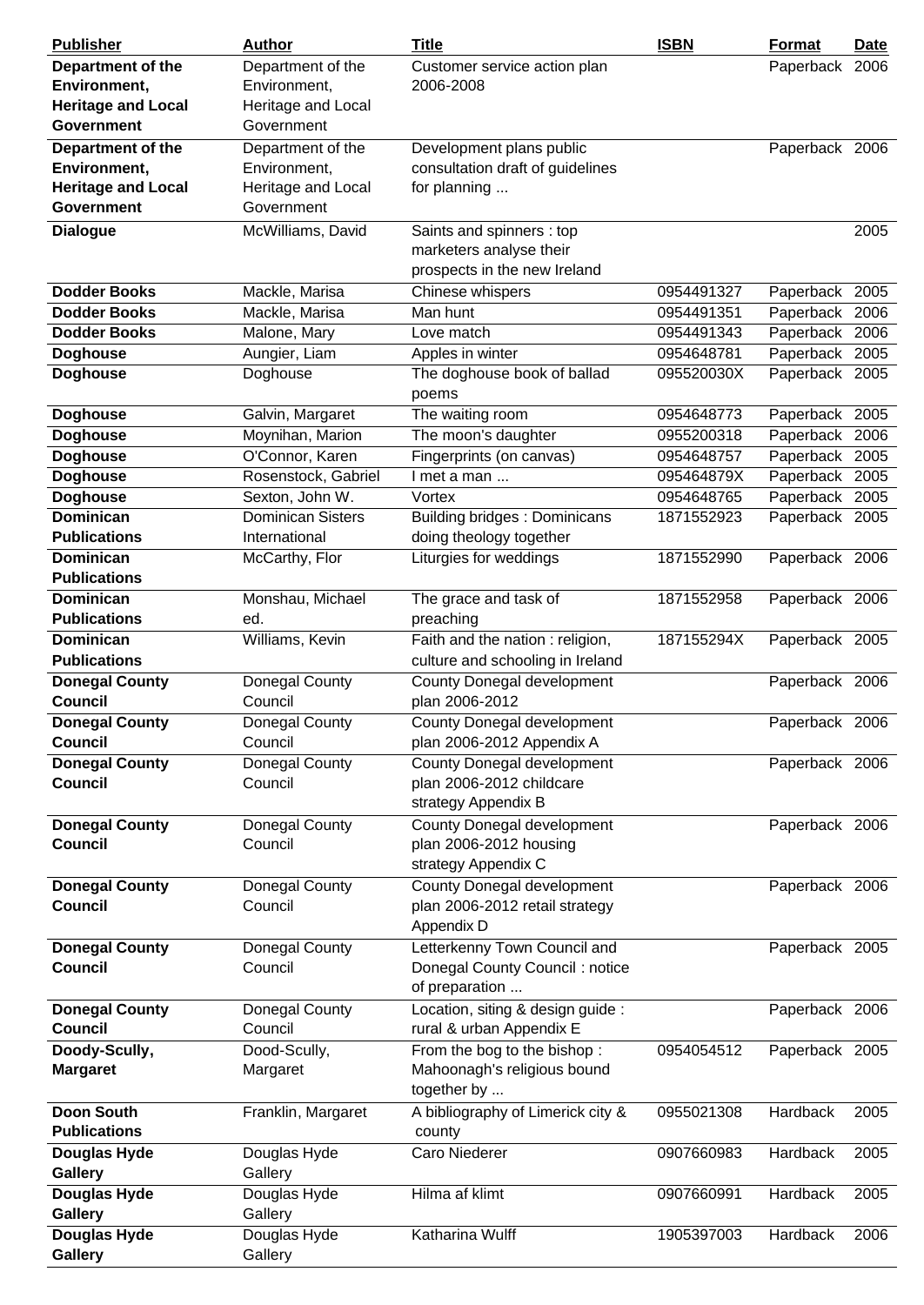| <b>Publisher</b>                                                                      | <b>Author</b>                                  | <b>Title</b>                                                                        | <b>ISBN</b> | <b>Format</b>          | <b>Date</b> |
|---------------------------------------------------------------------------------------|------------------------------------------------|-------------------------------------------------------------------------------------|-------------|------------------------|-------------|
| <b>Drogheda</b><br><b>Community Forum</b>                                             | Millennium<br><b>Community Hero</b><br>Project | <b>Millennium Community Heroes</b><br>Awards                                        |             | Hardback               | [2000]      |
| <b>Drogheda Local</b><br><b>Voices</b>                                                | King, Elizabeth                                | All different colours                                                               | 0953978915  | Hardback               | 2001        |
| <b>Drumlion</b><br>Sesquicentennial<br><b>Committee</b>                               | Keenehan, John                                 | St. Michael's Church Drumlion,<br>Co. Roscommon: 1856-2006<br>church, people        | 0955382300  | Hardback               | 2006        |
| <b>Dublin City Childcare</b><br><b>Committee</b>                                      | Dublin City Childcare<br>Committee             | Dublin City Childcare Committee<br>: Strategic summary 2003-2006                    |             | Paperback 2006         |             |
| <b>Dublin City Council</b>                                                            | Dublin City Council                            | Services for people with<br>disabilities                                            |             | Paperback 2006         |             |
| <b>Dublin City Council</b>                                                            | Dublin City Council                            | Services for people with<br>disabilities                                            |             | Paperback 2006         |             |
| <b>Dublin City</b><br><b>Development Board</b>                                        | <b>Dublin City</b><br><b>Development Board</b> | www.dublin.ie a user's guide                                                        |             | Paperback 2002         |             |
| <b>Dublin City Library</b><br>and Archive                                             | Corcoran, Michael                              | Our good health: a history of<br>Dublin's water and drainage                        | 0946841772  | Hardback               | 2005        |
| <b>Dublin City Library</b><br>and Archive                                             | Gillespie, Raymond                             | Seventeenth-century Dubliners<br>and their books                                    | 0946841764  | Paperback 2005         |             |
| <b>Dublin City Public</b><br><b>Libraries</b>                                         |                                                | Dublin delineated in twenty-six<br>views of the principal public<br>buildings       | 0946841837  | Hardback               | 2006        |
| <b>Dublin City</b><br><b>University School of</b><br><b>Education Studies</b>         | Norman, James                                  | Straight talk : researching gay<br>and lesbian issues in the school<br>curriculum   | 1872327540  | Paperback 2006         |             |
| <b>Dublin City</b><br><b>University School of</b><br><b>Electronic</b><br>Engineering | Molloy, Derek                                  | IMVIP 2006 : proceedings of the<br>Irish Machine Vison and Image<br>Processing      | 0955388503  | Paperback 2006         |             |
| <b>Dublin Zoo</b>                                                                     | McDonnell, Bernie                              | Amy's amazing journey: share<br>the great challenges that Amy<br>faces in the ocean |             | Paperback              |             |
| <b>Dúchas</b>                                                                         | Dúchas                                         | Cahir castle: Co. Tipperary                                                         |             | Paperback 1999         |             |
| <b>Duffry Press</b>                                                                   | Colfer, Billy                                  | Arrogant trespass:<br>Anglo-Norman Wexford<br>1169-1400                             | 1901273016  | Paperback 2002         |             |
| <b>Dundalgan Press</b><br><b>EBS</b> Building<br><b>Society</b>                       | McElligott, Jason<br>E B S Building<br>Society | Cromwell our chief of enemies<br>A little book about buying your<br>first home      | 0852211244  | Paperback<br>Paperback | 1994        |
| Eason                                                                                 | Webb, Sarah                                    | Guide to children's book's                                                          |             | Paperback 1999         |             |
| <b>Economic and Social</b><br><b>Research Institute</b>                               | Layte, Richard                                 | Profiling the unemployed : an<br>analysis of the Galway and<br>Waterford            | 0707002346  | Paperback 2005         |             |
| <b>Economic and Social</b><br><b>Research Institute</b>                               | Maitre, Bertrand                               | Reconfiguring the measurement<br>of deprivation and consistent<br>poverty           | 0707002451  | Paperback 2006         |             |
| <b>Economic and Social</b><br><b>Research Institute</b>                               | Morgenroth, Edgar                              | Ex-ante evaluation of the<br>investment priorities for the<br>national development  | 0707002508  | Paperback 2006         |             |
| <b>Economics</b><br><b>Department NUI</b><br><b>Maynooth</b>                          | Flavin, Thomas                                 | How risk averse are fund<br>managers? Evidence from Irish<br>mutual funds           |             | Paperback 2006         |             |
| <b>Economics</b><br><b>Department NUI</b><br><b>Maynooth</b>                          | Panopoulou,<br>Ekaterini                       | Intertemporal market risk and<br>cross-section of Greek average<br>returns          |             | Paperback 2005         |             |
| <b>Economics</b><br><b>Department NUI</b><br><b>Maynooth</b>                          | Panopoulou,<br>Ekaterini                       | Irrelevant but highly persistent<br>instruments in stationary<br>regressions with   |             | Paperback 2005         |             |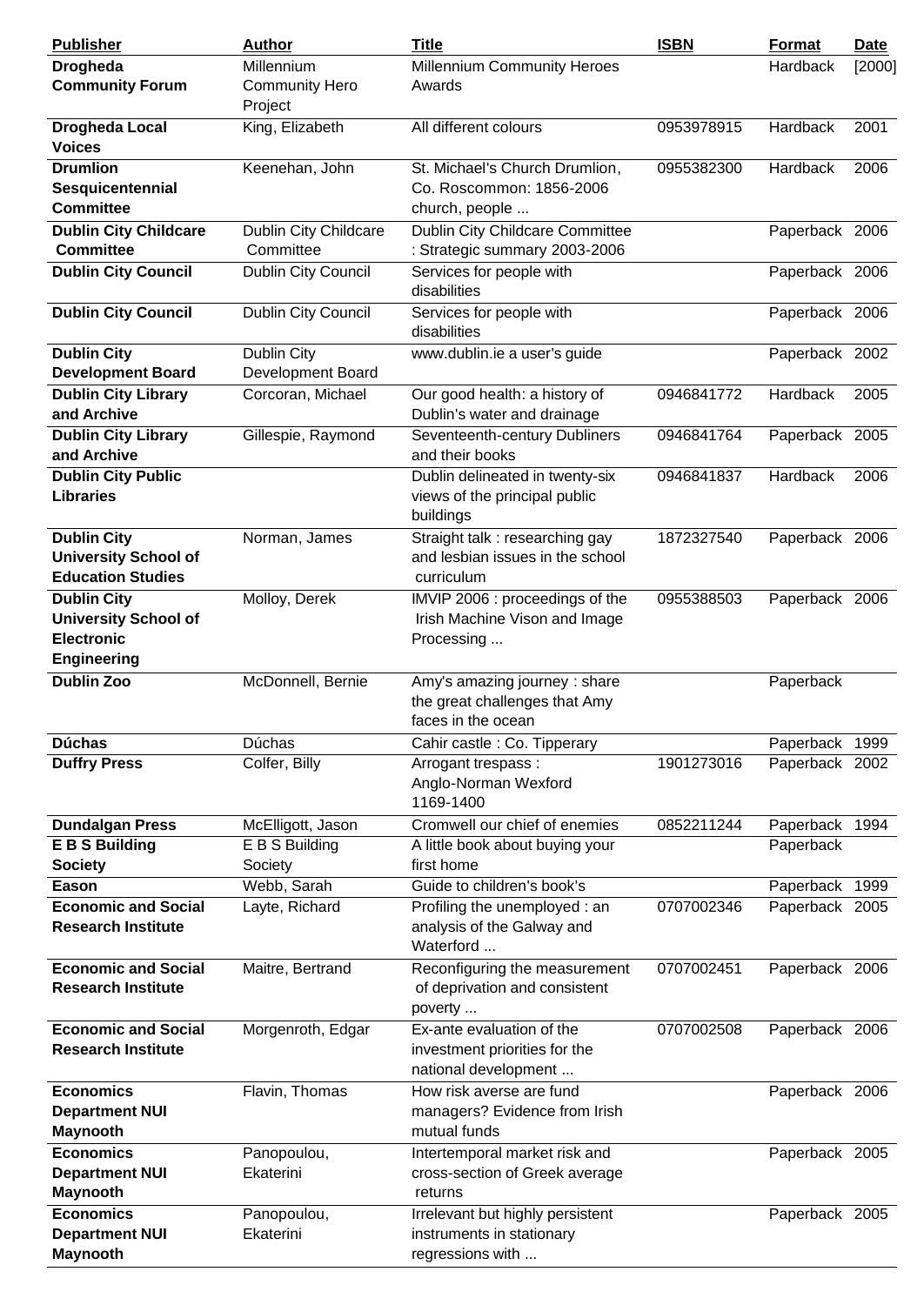| <b>Publisher</b>                                | <b>Author</b>                   | <b>Title</b>                                                                               | <b>ISBN</b> | <b>Format</b>  | <b>Date</b> |
|-------------------------------------------------|---------------------------------|--------------------------------------------------------------------------------------------|-------------|----------------|-------------|
| <b>Educate Together</b>                         | <b>Educate Together</b>         | Learn together : an ethical<br>education curriculum for<br><b>Educate Together schools</b> |             | Paperback      | 2004        |
| <b>Educational</b><br><b>Company of Ireland</b> | Behan, Edmond                   | Quest: Junior Certificate<br>English                                                       | 1845361385  | Paperback 2006 |             |
| <b>Educational</b><br><b>Company of Ireland</b> | Bongrand, Arnaud                | Mosaique : higher level Leaving<br>Certificate French                                      | 1845360923  | Paperback 2006 |             |
| <b>Educational</b><br><b>Company of Ireland</b> | Brophy, Brian                   | Revise wise maths : Junior<br>Certificate-ordinary leval                                   | 1845361644  | Paperback 2006 |             |
| <b>Educational</b>                              | Butler, Elenor                  | Irish student's atlas: new                                                                 | 1845361369  | Paperback 2006 |             |
| <b>Company of Ireland</b>                       |                                 | revised edition                                                                            |             |                |             |
| <b>Educational</b><br><b>Company of Ireland</b> | Cameron, Ann                    | Cum abairt                                                                                 | 1845361288  | Paperback 2006 |             |
| <b>Educational</b>                              | Campbell, James                 | Revise wise geography: Junior                                                              | 1845361504  | Paperback 2006 |             |
| <b>Company of Ireland</b>                       |                                 | Certificate - higher level                                                                 |             |                |             |
| <b>Educational</b><br><b>Company of Ireland</b> | Caulwall, Peter                 | Revise wise business: Leaving<br>Certificate-higher level                                  | 1845361482  | Paperback 2006 |             |
| <b>Educational</b><br><b>Company of Ireland</b> | Collins, M. E.                  | Revise wise history: Junior<br>Certificate                                                 | 1845361539  | Paperback 2006 |             |
| <b>Educational</b><br><b>Company of Ireland</b> | Cross, Michael                  | Wood: materials technology                                                                 | 1845361377  | Paperback 2006 |             |
| <b>Educational</b><br><b>Company of Ireland</b> | de Bhaldraithe,<br><b>Brian</b> | Cleachtaí le reatlaí                                                                       | 1845361393  | Paperback 2006 |             |
| <b>Educational</b><br><b>Company of Ireland</b> | Dowling, Margaret               | A walk                                                                                     |             | Paperback 2000 |             |
| <b>Educational</b><br><b>Company of Ireland</b> | Dowling, Margaret               | Baby's birthday                                                                            |             | Paperback 2000 |             |
| <b>Educational</b>                              | Dowling, Margaret               | <b>Bedtime</b>                                                                             |             | Paperback 2000 |             |
| <b>Company of Ireland</b><br><b>Educational</b> | Dowling, Margaret               | <b>Breakfast</b>                                                                           |             | Paperback 2000 |             |
| <b>Company of Ireland</b><br><b>Educational</b> | Dowling, Margaret               | I play                                                                                     |             | Paperback 2000 |             |
| <b>Company of Ireland</b><br><b>Educational</b> | Dowling, Margaret               | My clothes                                                                                 |             | Paperback 2000 |             |
| <b>Company of Ireland</b><br><b>Educational</b> | Dowling, Margaret               | The farm                                                                                   |             | Paperback 2000 |             |
| <b>Company of Ireland</b><br><b>Educational</b> | Dowling, Margaret               | The seaside                                                                                |             | Paperback 2000 |             |
| <b>Company of Ireland</b><br><b>Educational</b> | Dowling, Margaret               | Traffic                                                                                    |             | Paperback 2000 |             |
| <b>Company of Ireland</b>                       |                                 |                                                                                            |             |                |             |
| <b>Educational</b><br><b>Company of Ireland</b> | Dowling, Margaret               | Weather                                                                                    |             | Paperback 2000 |             |
| <b>Educational</b><br><b>Company of Ireland</b> | Dowling, Margaret               | Words, words, words                                                                        | O861678451  | Paperback 2000 |             |
| <b>Educational</b><br><b>Company of Ireland</b> | Finlayson, Declan               | Coming to terms with biology:<br>key Leaving Certificate biology<br>definitions            | 1845361075  | Paperback 2006 |             |
| <b>Educational</b><br><b>Company of Ireland</b> | Grandgeorge,<br>Josephine       | Revise wise French: Leaving<br>Certificate-higher level                                    | 1845361636  | Paperback 2006 |             |
| <b>Educational</b><br><b>Company of Ireland</b> | Hamill, Lucy                    | Panache: Leaving Certificate<br>French                                                     | 1845361334  | Paperback 2006 |             |
| <b>Educational</b><br><b>Company of Ireland</b> | Hawkins, Joyce                  | Oxford concise school<br>dictionary                                                        | 0861670078  | Paperback 2003 |             |
| <b>Educational</b><br><b>Company of Ireland</b> | Herron, Anne Marie              | A day to remember                                                                          |             | Paperback 2005 |             |
| <b>Educational</b><br><b>Company of Ireland</b> | Herron, Anne Marie              | A Hallowe'en mystery                                                                       |             | Paperback 2005 |             |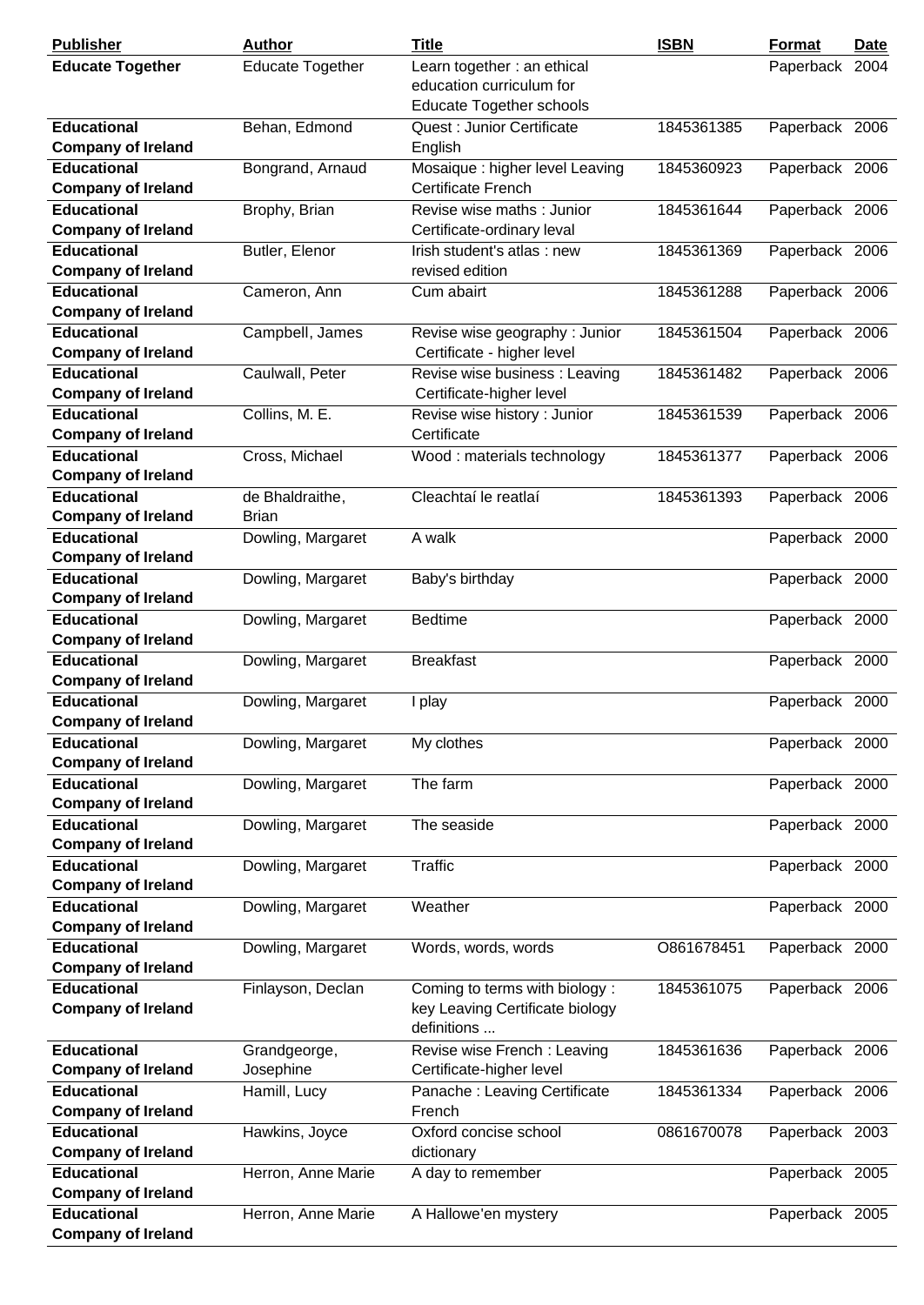| <b>Publisher</b>          | <b>Author</b>      | <b>Title</b>                     | <b>ISBN</b> | <b>Format</b>  | Date |
|---------------------------|--------------------|----------------------------------|-------------|----------------|------|
| <b>Educational</b>        | Herron, Anne Marie | A magical school tour            |             | Paperback 2005 |      |
| <b>Company of Ireland</b> |                    |                                  |             |                |      |
| <b>Educational</b>        | Herron, Anne Marie | A rainy day                      |             | Paperback 2005 |      |
| <b>Company of Ireland</b> |                    |                                  |             |                |      |
| <b>Educational</b>        | Herron, Anne Marie | Anansi and the turtle            |             | Paperback 2005 |      |
| <b>Company of Ireland</b> |                    |                                  |             |                |      |
| <b>Educational</b>        | Herron, Anne Marie | Cinderella                       |             | Paperback 2005 |      |
| <b>Company of Ireland</b> |                    |                                  |             |                |      |
| <b>Educational</b>        | Herron, Anne Marie | <b>Clever Doctor Hassan</b>      |             | Paperback 2005 |      |
| <b>Company of Ireland</b> |                    |                                  |             |                |      |
| <b>Educational</b>        | Herron, Anne Marie | Harry's game                     |             | Paperback 2005 |      |
| <b>Company of Ireland</b> |                    |                                  |             |                |      |
| <b>Educational</b>        | Herron, Anne Marie | Jack and the beanstalk           |             | Paperback 2005 |      |
| <b>Company of Ireland</b> |                    |                                  |             |                |      |
| <b>Educational</b>        | Herron, Anne Marie | Nothing but trouble              |             | Paperback 2005 |      |
| <b>Company of Ireland</b> |                    |                                  |             |                |      |
| <b>Educational</b>        | Herron, Anne Marie | On safari                        |             | Paperback 2005 |      |
| <b>Company of Ireland</b> |                    |                                  |             |                |      |
| <b>Educational</b>        | Herron, Anne Marie | Peter and the wolf               |             | Paperback 2005 |      |
| <b>Company of Ireland</b> |                    |                                  |             |                |      |
| <b>Educational</b>        | Herron, Anne Marie | Ruby comes to stay               |             | Paperback 2005 |      |
| <b>Company of Ireland</b> |                    |                                  |             |                |      |
| <b>Educational</b>        | Herron, Anne Marie | The bad-tempered king            |             | Paperback 2005 |      |
| <b>Company of Ireland</b> |                    |                                  |             |                |      |
| <b>Educational</b>        | Herron, Anne Marie | The children of Lir              |             | Paperback 2005 |      |
| <b>Company of Ireland</b> |                    |                                  |             |                |      |
| <b>Educational</b>        | Herron, Anne Marie | The dragon of Cracow             |             | Paperback 2005 |      |
| <b>Company of Ireland</b> |                    |                                  |             |                |      |
| <b>Educational</b>        | Herron, Anne Marie | The elves and the shoemaker      |             | Paperback 2005 |      |
| <b>Company of Ireland</b> |                    |                                  |             |                |      |
| <b>Educational</b>        | Herron, Anne Marie | The emperor's new clothes        |             | Paperback 2005 |      |
| <b>Company of Ireland</b> |                    |                                  |             |                |      |
| <b>Educational</b>        | Herron, Anne Marie | The enormous turnip              |             | Paperback 2005 |      |
| <b>Company of Ireland</b> |                    |                                  |             |                |      |
| <b>Educational</b>        | Herron, Anne Marie | The frog prince                  |             | Paperback 2005 |      |
| <b>Company of Ireland</b> |                    |                                  |             |                |      |
| <b>Educational</b>        | Herron, Anne Marie | The gingerbread man              |             | Paperback 2005 |      |
| <b>Company of Ireland</b> |                    |                                  |             |                |      |
| <b>Educational</b>        | Herron, Anne Marie | The lazy rooster                 |             | Paperback 2005 |      |
| <b>Company of Ireland</b> |                    |                                  |             |                |      |
| <b>Educational</b>        | Herron, Anne Marie | The little nightingale           |             | Paperback 2005 |      |
| <b>Company of Ireland</b> |                    |                                  |             |                |      |
| <b>Educational</b>        | Herron, Anne Marie | The princess and the pea         |             | Paperback 2005 |      |
| <b>Company of Ireland</b> |                    |                                  |             |                |      |
| <b>Educational</b>        | Herron, Anne Marie | The princess from the north      |             | Paperback 2005 |      |
| <b>Company of Ireland</b> |                    |                                  |             |                |      |
| <b>Educational</b>        | Herron, Anne Marie | The three billy goats gruff      |             | Paperback 2005 |      |
| <b>Company of Ireland</b> |                    |                                  |             |                |      |
| <b>Educational</b>        | Herron, Anne Marie | The ugly duckling                |             | Paperback 2005 |      |
| <b>Company of Ireland</b> |                    |                                  |             |                |      |
| <b>Educational</b>        | Herron, Anne Marie | Trouble at Lake Tansa            |             | Paperback 2005 |      |
| <b>Company of Ireland</b> |                    |                                  |             |                |      |
| <b>Educational</b>        | Herron, Anne Marie | Twenty questions                 |             | Paperback 2005 |      |
| <b>Company of Ireland</b> |                    |                                  |             |                |      |
| <b>Educational</b>        | Herron, Anne Marie | We'll see                        |             | Paperback 2005 |      |
| <b>Company of Ireland</b> |                    |                                  |             |                |      |
| <b>Educational</b>        | Hopkins, Monica    | Revise wise geography:           | 1845361547  | Paperback 2006 |      |
| <b>Company of Ireland</b> |                    | Leaving Certificate-higher level |             |                |      |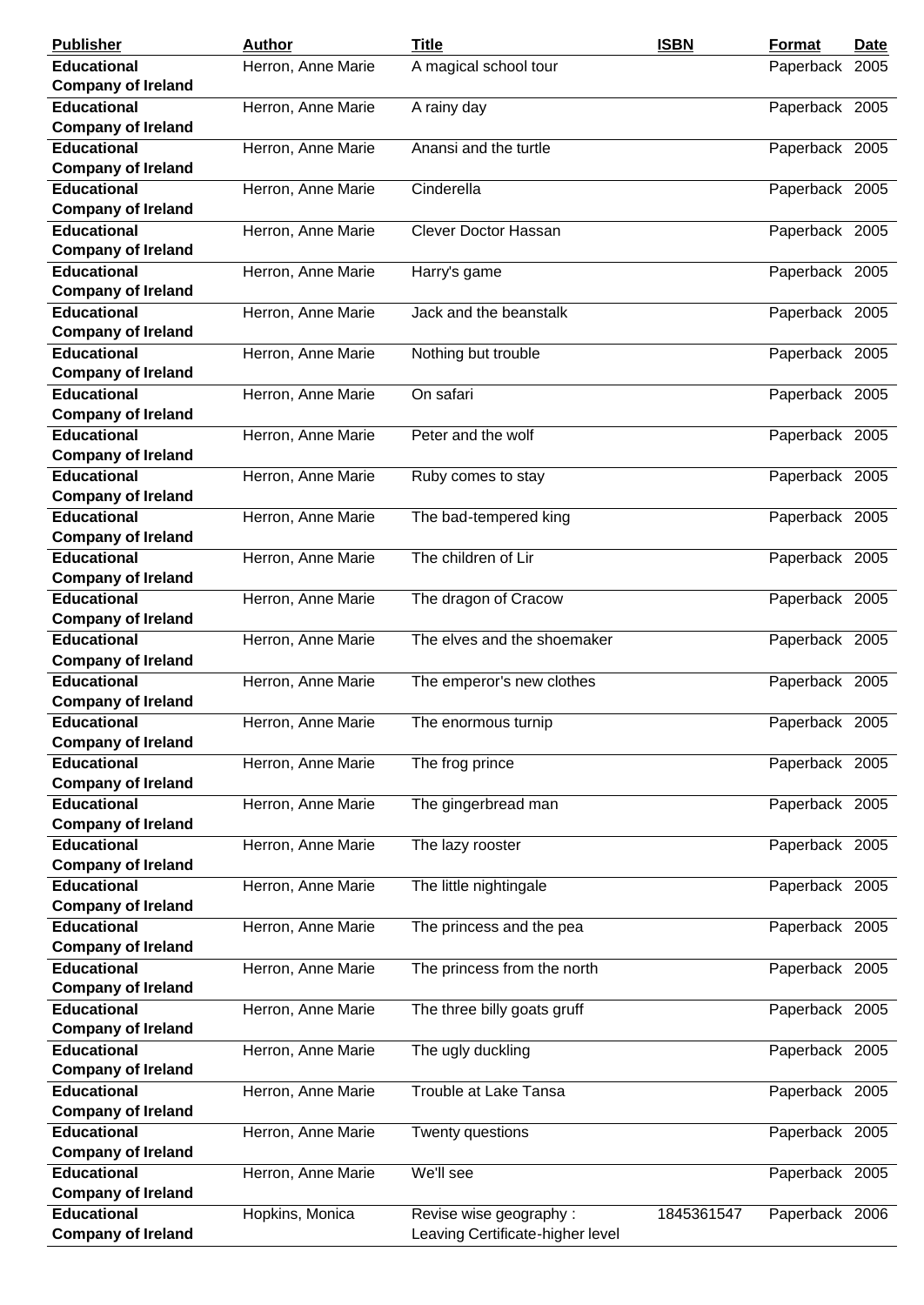| <b>Publisher</b>                                | <b>Author</b>        | <b>Title</b>                                                                               | <b>ISBN</b> | <b>Format</b>  | <b>Date</b> |
|-------------------------------------------------|----------------------|--------------------------------------------------------------------------------------------|-------------|----------------|-------------|
| <b>Educational</b><br><b>Company of Ireland</b> | Kennelly, Maria      | Revise wise home economics :<br>Junior Certificate-higher level                            | 1845361628  | Paperback 2006 |             |
| <b>Educational</b><br><b>Company of Ireland</b> | McCabe, Seamus       | Coming to terms with maths :<br>key maths terms, formulae and<br>symbols                   | 1845361067  | Paperback 2005 |             |
| <b>Educational</b><br><b>Company of Ireland</b> | McCabe, Seamus       | Revise wise maths : Junior<br>Certificate-higher level                                     | 1845361563  | Paperback 2006 |             |
| <b>Educational</b><br><b>Company of Ireland</b> | McCarthy, Jim        | Chemistry experiment book:<br>Leaving Certifcate                                           | 1845361423  | Paperback 2006 |             |
| <b>Educational</b><br><b>Company of Ireland</b> | McLaughlin, Pat      | Coming to terms with business :<br>key business definitions<br>explained                   | 1845361156  | Paperback 2006 |             |
| <b>Educational</b><br><b>Company of Ireland</b> | McQuillan, Geraldine | Revise wise French: Junior<br>Certificate-higher level                                     | 1845361490  | Paperback 2006 |             |
| <b>Educational</b><br><b>Company of Ireland</b> | McQuillan, Geraldine | Succés au brevet : French<br>assignments for Junior<br>Certificate                         | 1845361245  | Paperback 2006 |             |
| <b>Educational</b><br><b>Company of Ireland</b> | Mills, Kieran        | Physics experiment book:<br>Leaving Certificate                                            | 1845361431  | Paperback 2006 |             |
| <b>Educational</b><br><b>Company of Ireland</b> | Murphy, Deirdre      | One world : studies in civic<br>social political education for<br><b>Junor Certificate</b> | 1845361253  | Paperback 2006 |             |
| <b>Educational</b><br><b>Company of Ireland</b> | Murray, Patrick      | Coming to terms with English:<br>key English literary and<br>language terms                | 1845361164  | Paperback 2006 |             |
| <b>Educational</b><br><b>Company of Ireland</b> | Murray, Patrick      | New discovery: Leaving<br>Certificate poetry anthology for<br>ordinary level 2008          | 1845361172  | Paperback 2008 |             |
| <b>Educational</b><br><b>Company of Ireland</b> | Murray, Patrick      | New discovery: Leaving<br>Certificate poetry anthology<br>higher and ordinary              | 1845361180  | Paperback 2006 |             |
| <b>Educational</b><br><b>Company of Ireland</b> | Murray, Patrick      | Poetry notes : Leaving<br>Certificate higher level 2008                                    | 1845361148  | Paperback 2006 |             |
| <b>Educational</b><br><b>Company of Ireland</b> | Ní Shé, Nessa        | Tóraíocht Dhiarmada agus<br>Ghráinne                                                       | 1845361113  | Paperback 1995 |             |
| <b>Educational</b><br><b>Company of Ireland</b> | Ó Grádaigh, Cian     | Revise wise business : Junior<br>Certificate-higher level                                  | 1845361555  | Paperback 2006 |             |
| <b>Educational</b><br><b>Company of Ireland</b> | Ó Ruairc, Mícheál    | Aoibhneas nua                                                                              | 1845361261  | Paperback 2006 |             |
| <b>Educational</b><br><b>Company of Ireland</b> | O'Callaghan, Michael | Revise wise biology: Leaving<br>Certificate-higher level                                   | 184536158X  | Paperback 2006 |             |
| <b>Educational</b><br><b>Company of Ireland</b> | O'Callaghan, Michael | Revise wise science : Junior<br>Certificate-higher level                                   | 1845361601  | Paperback 2006 |             |
| <b>Educational</b><br><b>Company of Ireland</b> | O'Callaghan, Michael | Science experiment book:<br>Junior Certificate                                             | 1845361415  | Paperback 2006 |             |
| <b>Educational</b><br><b>Company of Ireland</b> | O'Connell, Muireann  | Revise wise irish : Junior<br>Certificate-higher level                                     | 184536161X  | Paperback 2006 |             |
| <b>Educational</b><br><b>Company of Ireland</b> | O'Connell, Muireann  | Revise wise Irish: Junior<br>Certificate-ordinary level                                    | 1845361598  | Paperback 2006 |             |
| <b>Educational</b><br><b>Company of Ireland</b> | O'Connor, Denis      | <b>Technical graphics</b>                                                                  | 1845361199  | Paperback 2006 |             |
| <b>Educational</b><br><b>Company of Ireland</b> | O'Connor, Denis      | Technical graphics : workbook                                                              | 1845361202  | Paperback 2006 |             |
| <b>Educational</b><br><b>Company of Ireland</b> | Randles, Maria       | Lifewise : home economics for<br>Junior Certificate                                        | 1845361296  | Paperback      |             |
| <b>Educational</b><br><b>Company of Ireland</b> | Randles, Maria       | Lifewise : home economics for<br>Junior Certificate: workbook                              | 184536130X  | Paperback 2006 |             |
| <b>Educational</b><br><b>Company of Ireland</b> | Reilly, Mary         | Better business: Junior<br>Certificate business studies                                    | 1845361210  | Paperback 2006 |             |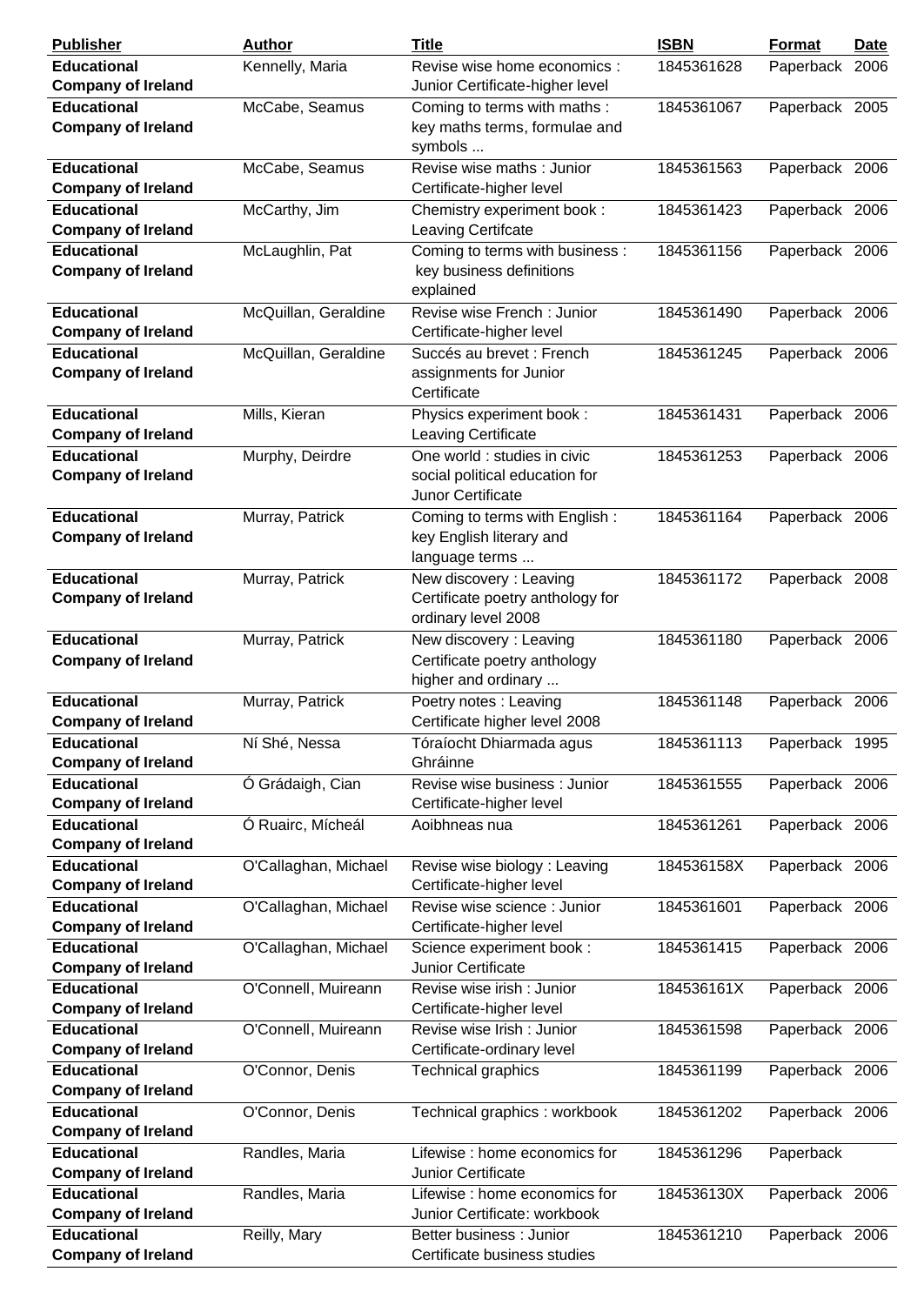| <b>Publisher</b>           | <b>Author</b>         | <b>Title</b>                       | <b>ISBN</b> | Format           | <b>Date</b> |
|----------------------------|-----------------------|------------------------------------|-------------|------------------|-------------|
| <b>Educational</b>         | Reilly, Mary          | <b>Better Business: Junior</b>     | 1845361237  | Paperback 2006   |             |
| <b>Company of Ireland</b>  |                       | Certificate business studies       |             |                  |             |
|                            |                       | documents book                     |             |                  |             |
| <b>Educational</b>         | Reilly, Mary          | Working it out: Junior Certificate | 1845361229  | Paperback 2006   |             |
| <b>Company of Ireland</b>  |                       | business studies workbook          |             |                  |             |
| <b>Educational</b>         | Rice, Joe             | Biology experiment book:           | 1845361040  | Paperback 2005   |             |
| <b>Company of Ireland</b>  |                       | Leaving Certificate                |             |                  |             |
| <b>Educational</b>         | Slattery, Mary        | Revise wise English : Junior       | 1845361474  | Paperback 2006   |             |
| <b>Company of Ireland</b>  |                       | Certificate-higher level           |             |                  |             |
| <b>Educational</b>         | Slattery, Mary        | Revise wise English: Leaving       | 1845361571  | Paperback 2006   |             |
| <b>Company of Ireland</b>  |                       | Certificate-higher level           |             |                  |             |
| <b>Educational</b>         | Tyrrell, Christy      | Accounting : for senior cycle      | 1845361326  | Paperback 2006   |             |
| <b>Company of Ireland</b>  |                       |                                    |             |                  |             |
| <b>Educational</b>         | Wade, Elizabeth       |                                    | 1845361407  | Paperback 2006   |             |
|                            |                       | An triail : cabhair agus cúanmh    |             |                  |             |
| <b>Company of Ireland</b>  |                       |                                    |             |                  |             |
| <b>Educational</b>         | Wade, Elizabeth       | Revise wise Irish: Leaving         | 1845361652  | Paperback 2006   |             |
| <b>Company of Ireland</b>  |                       | Certificate-higher level           |             |                  |             |
| <b>Educational</b>         | Downes, Paul          | Psychological support services     |             | Paperback [2004] |             |
| <b>Disadvantage Centre</b> |                       | for Ballyfermot: present and       |             |                  |             |
|                            |                       | future                             |             |                  |             |
| <b>Educational</b>         | Eivers, Eemer         | The 2004 national assessment       | 0900440201  | Paperback 2005   |             |
| <b>Research Centre</b>     |                       | of English reading                 |             |                  |             |
| <b>Educational</b>         | Kellaghan, Thomas     | Your education system : a          | 090044021X  | Paperback 2005   |             |
| <b>Research Centre</b>     |                       | report on the response to thre     |             |                  |             |
|                            |                       | invitation to                      |             |                  |             |
| <b>Electricity Supply</b>  | Delany, Brendan       | A heritage inventory of ESB        | 0950287431  | Hardback         | 2005        |
| <b>Board</b>               |                       | buildings in Ireland               |             |                  |             |
| <b>Electro-Technical</b>   | Electro-Technical     | National rules for electrical      |             | Paperback 2005   |             |
| <b>Council of Ireland</b>  | Council of Ireland    | installations: ET101: 2004/A2:     |             |                  |             |
|                            |                       | 2005                               |             |                  |             |
| <b>ENFO</b>                | Byrne, Moira          | The rotter's guide to home         |             | Paperback        |             |
|                            |                       | composting: turning spoil into     |             |                  |             |
|                            |                       | soil                               |             |                  |             |
| <b>ENFO</b>                | ECO-UNESCO            | Protecting your local              |             | Paperback        |             |
|                            |                       | environment : an environmental     |             |                  |             |
|                            |                       | action pack                        |             |                  |             |
| <b>ENFO</b>                | <b>ENFO</b>           | A better place to live in : your   |             | Paperback        |             |
|                            |                       | home and the environment           |             |                  |             |
| <b>ENFO</b>                | <b>ENFO</b>           | A shopping and investment          |             | Paperback        |             |
|                            |                       | guide for sustainable living       |             |                  |             |
| <b>ENFO</b>                | <b>ENFO</b>           | Áit níos fearr le maireachtáil     |             | Paperback 2006   |             |
|                            |                       | ann: do theach agus an             |             |                  |             |
|                            |                       | comhshaol                          |             |                  |             |
|                            |                       |                                    |             |                  |             |
| <b>ENFO</b>                | <b>ENFO</b>           | The Orby colouring book for        |             | Paperback        |             |
|                            |                       | sustainable living                 |             |                  |             |
| <b>ENFO</b>                | <b>ENFO</b>           | Treoir infheistíochta agus         |             | Paperback        |             |
|                            |                       | siopadóireachta do                 |             |                  |             |
|                            |                       | mhaireachtáil inmharthana          |             |                  |             |
| <b>ENFO</b>                | Sherkin Island        | Butterflies & moths : colouring &  | 1870492927  | Paperback 2005   |             |
|                            | <b>Marine Station</b> | guide book                         |             |                  |             |
| <b>ENFO</b>                | Tree Council of       | Growing for generations            |             | Paperback        |             |
|                            | Ireland               |                                    |             |                  |             |
| <b>Engineers Ireland</b>   | Engineers Ireland     | Celebrating the diversity and      |             | Paperback 2005   |             |
|                            |                       | achievement of Irish engineers     |             |                  |             |
| <b>Environmental</b>       | Clabby, K. J.         | Interim report on the biological   | 1830951869  | Paperback 2006   |             |
| <b>Protection Agency</b>   |                       | survey of river quality : results  |             |                  |             |
|                            |                       | of the 2004                        |             |                  |             |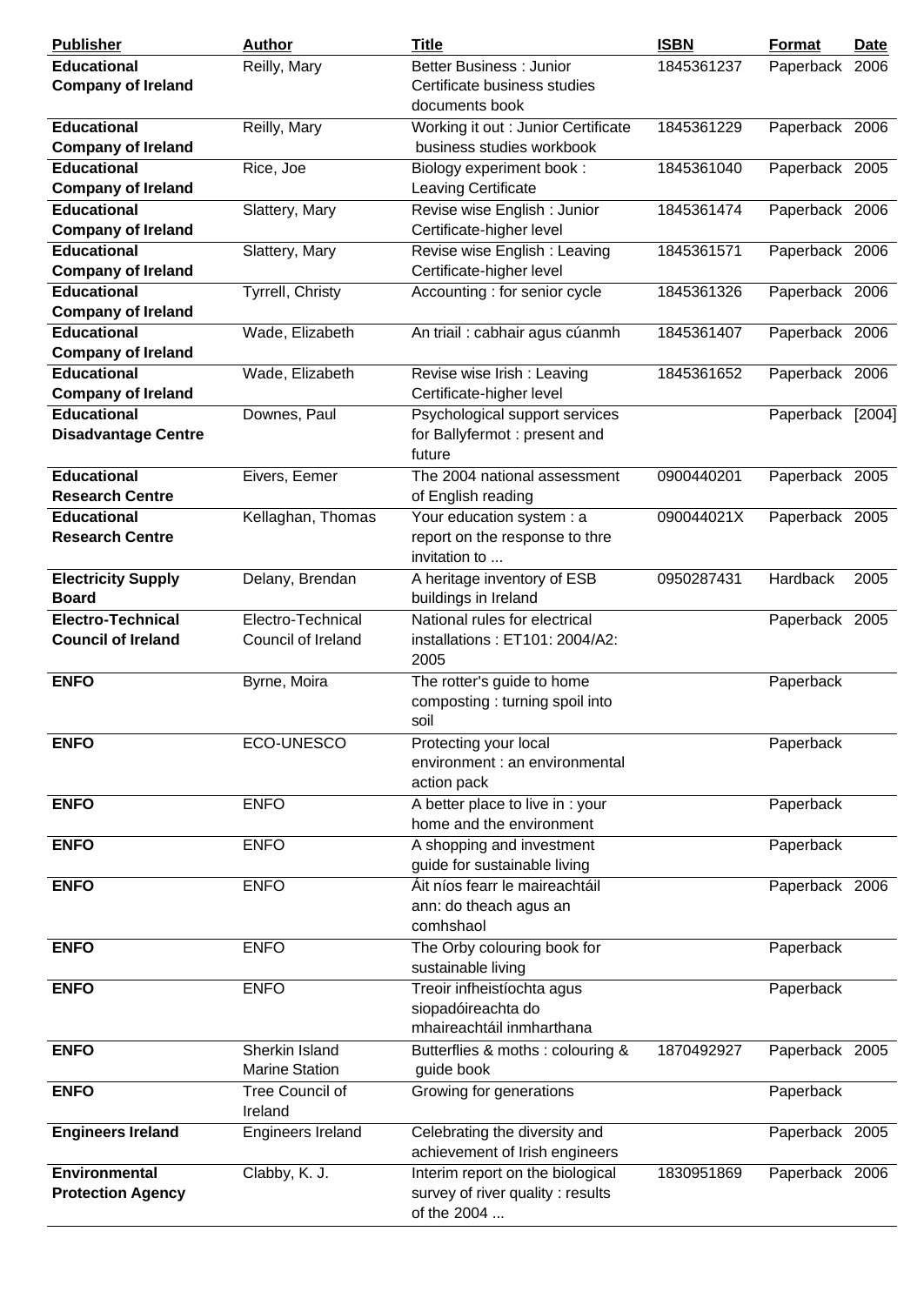| <b>Publisher</b>                                 | <b>Author</b>                             | <b>Title</b>                                                                         | <b>ISBN</b> | Format         | Date |
|--------------------------------------------------|-------------------------------------------|--------------------------------------------------------------------------------------|-------------|----------------|------|
| <b>Environmental</b><br><b>Protection Agency</b> | Clenaghan, Conor                          | Phosphorus regulations :<br>national implementation report<br>2005                   | 1840951818  | Paperback 2005 |      |
| <b>Environmental</b><br><b>Protection Agency</b> | Daly, Karen                               | Eutrophication from agricultural<br>sources : phosphorous<br>chemistry of            | 1840951745  | Paperback 2005 |      |
| <b>Environmental</b><br><b>Protection Agency</b> | Davies, Anna                              | Environmental attitudes and<br>behaviour: values actions and<br>waste                | 1840951737  | Paperback 2006 |      |
| <b>Environmental</b><br><b>Protection Agency</b> | Environmental<br><b>Protection Agency</b> | Air pollution analysis of air<br>dispersion models for Irish road<br>conditions      | 184095180X  | Paperback 2006 |      |
| <b>Environmental</b><br><b>Protection Agency</b> | Environmental<br><b>Protection Agency</b> | <b>Biodiversity knowledge</b><br>programme for Ireland                               | 1840951974  | Paperback 2006 |      |
| <b>Environmental</b><br><b>Protection Agency</b> | Environmental<br><b>Protection Agency</b> | Climate change : land use,<br>land-use change and carbon<br>stocks                   | 1840951850  | Paperback 2006 |      |
| <b>Environmental</b><br><b>Protection Agency</b> | Environmental<br><b>Protection Agency</b> | Dioxin levels in the Irish<br>environment : third assessment<br>(summer 2004)        | 1840951729  | Paperback 2005 |      |
| <b>Environmental</b><br><b>Protection Agency</b> | Environmental<br><b>Protection Agency</b> | Environment in focus 2006 :<br>environmental indicators for<br>Ireland               | 1840952016  | Paperback 2006 |      |
| <b>Environmental</b><br><b>Protection Agency</b> | Environmental<br><b>Protection Agency</b> | Environmental management<br>guidelines : environmental<br>management in the          | 1840951893  | Paperback 2006 |      |
| <b>Environmental</b><br><b>Protection Agency</b> | Environmental<br><b>Protection Agency</b> | Eutrophication from agricultural<br>sources : a comparison of<br>SWAT, HSPF          | 1840951753  | Paperback 2006 |      |
| <b>Environmental</b><br><b>Protection Agency</b> | Environmental<br><b>Protection Agency</b> | Focus on environmental<br>enforcement                                                | 1840951907  | Paperback 2006 |      |
| <b>Environmental</b><br><b>Protection Agency</b> | Environmental<br><b>Protection Agency</b> | Guidance on environmental<br>liability risk assessment,<br>residuals                 | 1840951958  | Paperback 2006 |      |
| <b>Environmental</b><br><b>Protection Agency</b> | Environmental<br><b>Protection Agency</b> | Material flow accounts<br>(MFAs)-demonstration for<br>Ireland: synthesis report      | 1840951826  | Hardback       | 2006 |
| <b>Environmental</b><br><b>Protection Agency</b> | Environmental<br><b>Protection Agency</b> | National inventory report 2006 :<br>greenhouse gas emissions<br>1990-2004            | 1840951966  | Paperback 2006 |      |
| <b>Environmental</b><br><b>Protection Agency</b> | Environmental<br><b>Protection Agency</b> | Public perception, attitudes and<br>values on the environment : a<br>national survey | 1840951877  | Paperback 2006 |      |
| <b>Environmental</b><br><b>Protection Agency</b> | Environmental<br><b>Protection Agency</b> | Water quality in Ireland 2005:<br>key indicators of the aquatic<br>environment       | 1840952024  | Paperback 2006 |      |
| <b>Environmental</b><br><b>Protection Agency</b> | Kelly-Quinn, Mary                         | Water framework directive :<br>characterisation of reference<br>conditions and       | 1840951613  | Paperback 2005 |      |
| <b>Environmental</b><br><b>Protection Agency</b> | Lucy, Frances                             | Nutrient levels and the Zebra<br>Mussel population in Lough Key<br>: synthesis       | 1840951648  | Paperback 2005 |      |
| <b>Environmental</b><br><b>Protection Agency</b> | Tarrant, Heloise                          | Endocrine disruptors in the Irish<br>aquatic environment : synthesis<br>report       | 1840951621  | Paperback 2006 |      |
| <b>Epicure Press</b>                             | Campbell, Georgina                        | Georgina Campbell's Ireland for<br>garden lovers                                     | 1903164141  | Paperback 2006 |      |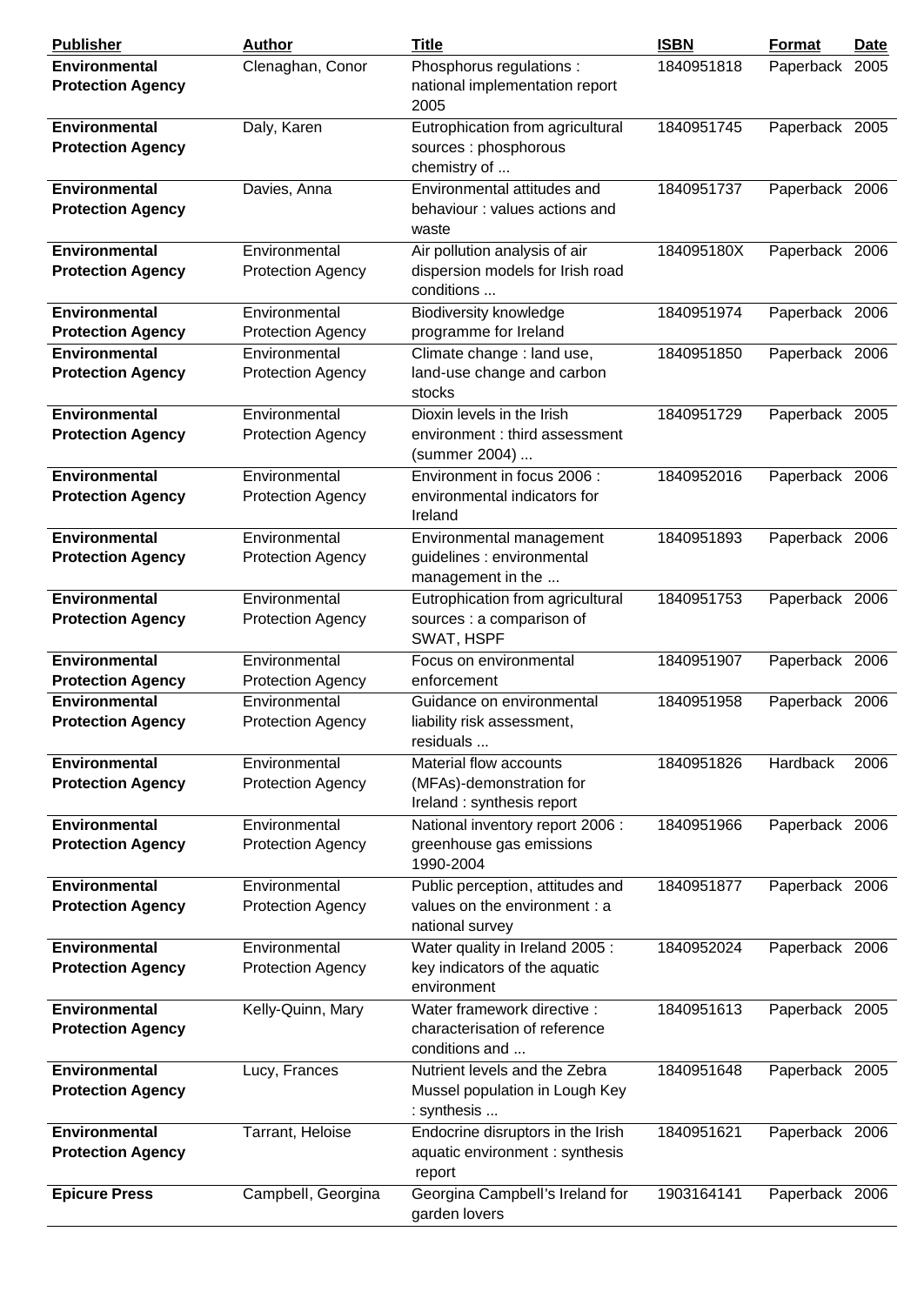| <b>Publisher</b>                                                        | <b>Author</b>                                      | <b>Title</b>                                                                      | <b>ISBN</b> | <b>Format</b>  | <b>Date</b> |
|-------------------------------------------------------------------------|----------------------------------------------------|-----------------------------------------------------------------------------------|-------------|----------------|-------------|
| <b>Epicure Press</b>                                                    | Campbell, Georgina                                 | Georgina Campbells Ireland for<br>romantic weddings and<br>honeymoons             | 1903164184  | Paperback 2006 |             |
| <b>Equality Authority</b>                                               | Devlin, Maurice                                    | Inequality and the stereotyping<br>of young people                                | 1905628064  | Paperback 2006 |             |
| <b>Equality Authority</b>                                               | <b>Equality Authority</b>                          | Equality in VET?                                                                  | 190562800   | Paperback 2005 |             |
| <b>Equality Authority</b>                                               | <b>Equality Authority</b>                          | Guidelines for equal status<br>policies in enterprises                            | 1905628005  | Paperback 2005 |             |
| <b>Equality Authority</b>                                               | <b>Equality Authority</b>                          | Strategic Plan 2006-2008 :<br>Embedding equality                                  | 190562803X  | Paperback 2006 |             |
| <b>Estragon Press</b>                                                   | Shanahan, Martin                                   | Irish seafood cookery                                                             | 1874076774  | Paperback 2006 |             |
| <b>Exchange House</b><br><b>Travellers Service</b>                      | <b>Exchange House</b><br><b>Travellers Service</b> | Exchange house 2003-2004                                                          |             | Paperback 2004 |             |
| <b>Exchange</b>                                                         | <b>Exchange House</b>                              | Equal at work : report on                                                         | 0954601025  | Paperback 2004 |             |
| <b>HouseTravellers</b>                                                  | <b>Travellers Service</b>                          | research into HR policies and                                                     |             |                |             |
| <b>Service</b>                                                          |                                                    | practices in                                                                      |             |                |             |
| <b>Exchange</b>                                                         | Exchange                                           | Community and voluntary sector                                                    | 0954601017  | Hardback       | 2004        |
| <b>HouseTravellers</b>                                                  | HouseTravellers                                    | site : report on working                                                          |             |                |             |
| <b>Service</b>                                                          | Service                                            | conditions                                                                        |             |                |             |
| <b>Fáilte Ireland</b>                                                   | Fáilte Ireland                                     | Fáilte Ireland : study of Ireland's<br>festivals & events sector                  |             | Hardback       | 2005        |
| <b>Farrell, Noel</b>                                                    | Farrell, Noel                                      | Athlone family roots: exploring<br>family origins in Athlone                      | 1904182283  | Paperback 2006 |             |
| <b>Farrell, Noel</b>                                                    | Farrell, Noel                                      | Carlow town family roots :<br>exploring family origins in<br>Carlow town          | 1904182011  | Paperback 2001 |             |
| <b>Farrell, Noel</b>                                                    | Farrell, Noel                                      | Nenagh family roots: exploring<br>family origins in Nenagh                        | 1904182291  | Paperback 2006 |             |
| <b>FÁS</b>                                                              | FÁS                                                | Fás quarterly labour market<br>commentary                                         |             | Paperback 2006 |             |
| <b>FÁS</b>                                                              | FÁS                                                | SME management development<br>in Ireland                                          |             | Paperback 2005 |             |
| <b>FÁS</b>                                                              | Patterson, Vivienne                                | Monitoring Ireland's skills supply<br>: trends in education / training<br>outputs |             | Paperback 2006 |             |
| <b>Field Day</b><br><b>Publications</b>                                 | Cleary, Joe                                        | Outrageous fortune : capital<br>and culture in modern Ireland                     | 0946755302  | Paperback 2006 |             |
| <b>Field Day</b><br><b>Publications</b>                                 | de Barra, Séamas                                   | Aloys Fleischmann                                                                 | 0946755329  | Paperback 2006 |             |
| <b>Field Day</b><br><b>Publications</b>                                 | Howes, Marjorie                                    | Colonial crossings: figures in<br>Irish literary history                          | 0946755280  | Paperback 2006 |             |
| <b>Field Day</b><br><b>Publications</b>                                 | Zuk, Patrick                                       | Raymond Deane                                                                     | 0946755299  | Paperback 2006 |             |
| <b>Fiery Arrow Press</b>                                                | Casey, Eileen                                      | Seagulls                                                                          | 0955223709  | Paperback 2006 |             |
| <b>Fitzwilliam</b><br><b>Acupuncture &amp;</b><br><b>Allergy Clinic</b> | Healy, Martin F.                                   | Food intolerance (foods you<br>can eat)                                           | 0953633616  | Paperback 2006 |             |
| <b>Flannery Clan</b>                                                    | <b>Flannery Clan</b>                               | Flannery : Irish civil vital index<br>$(1845/64-1901)$                            | 0953790932  | Paperback 2006 |             |
| Foilseacháin Ábhair<br>Spioradálta                                      | Foilseacháin Ábhair<br>Spioradálta                 | Urnaí na hEaglaise : tráth saor<br>na bliana                                      | 0954724828  | Paperback 2005 |             |
| Foilseacháin Ábhair<br>Spioradálta                                      | Ó Domhnaill,<br>Criostóir                          | Muire, Máthair Dé                                                                 | 0954724828  | Hardback       | 2006        |
| Foilseacháin Ábhair<br>Spioradálta                                      | Ó Floinn, Chríostóir                               | Lóchrann dóchais                                                                  | 0954724879  | Paperback 2005 |             |
| Foilseacháin Ábhair<br>Spioradálta                                      | Ó Murchú, Pádraig                                  | Na Colmbánaigh 1963-2005                                                          | 0954724895  | Paperback 2005 |             |
| <b>Food Safety</b><br><b>Authority of Ireland</b>                       | <b>Food Safety</b><br>Authority of Ireland         | Code of practice No. 5 : food<br>incidents and food alerts                        | 1904465242  | Paperback 2004 |             |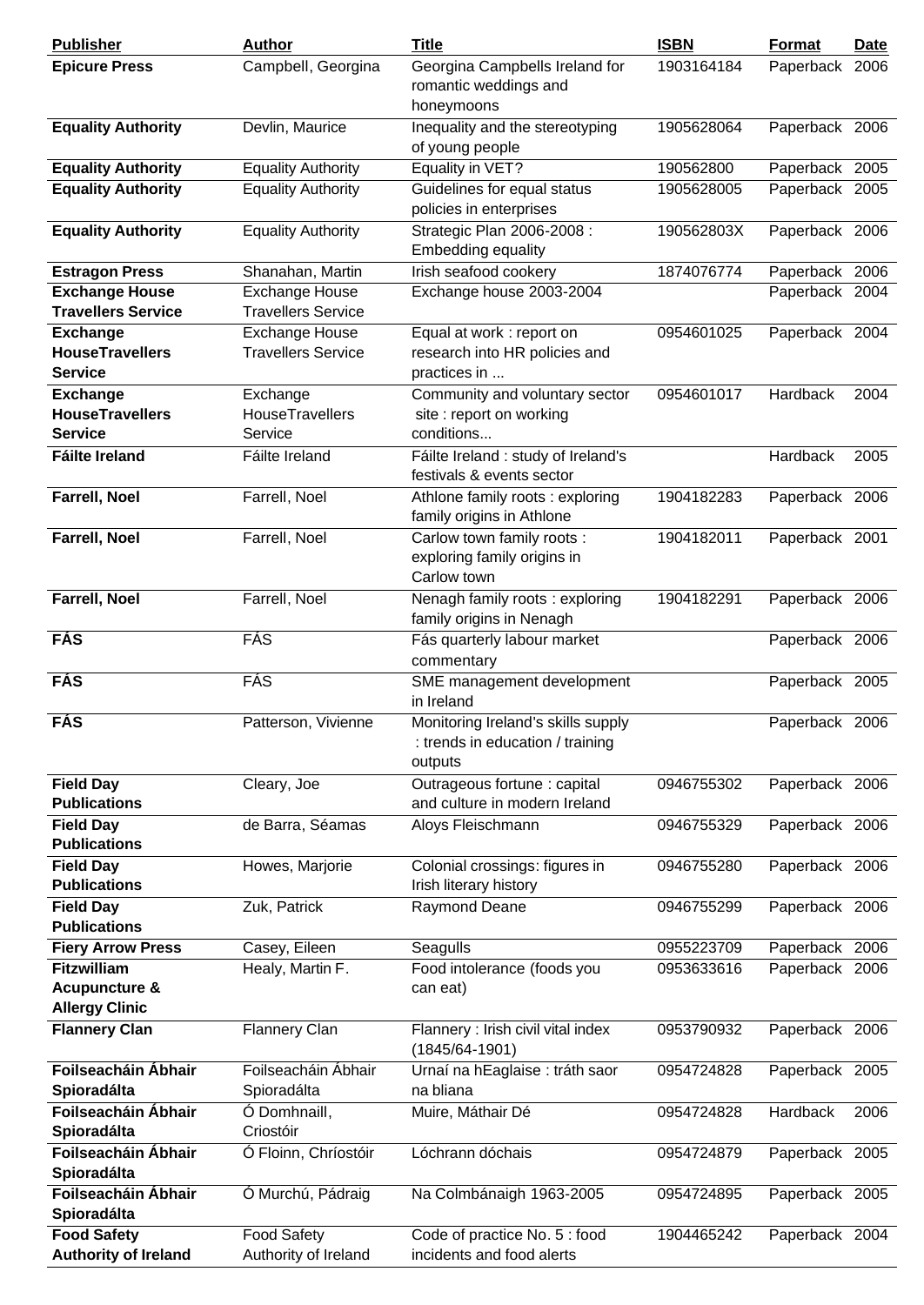| <b>Publisher</b>            | <b>Author</b>              | <b>Title</b>                      | <b>ISBN</b> | <b>Format</b>  | <b>Date</b> |
|-----------------------------|----------------------------|-----------------------------------|-------------|----------------|-------------|
| <b>Food Safety</b>          | <b>Food Safety</b>         | Guidance note no. 15 cook-chill   | 1904465196  | Paperback 2006 |             |
| <b>Authority of Ireland</b> | Authority of Ireland       | systems in the food service       |             |                |             |
|                             |                            | sector (revision 1)               |             |                |             |
| <b>Food Safety</b>          | <b>Food Safety</b>         | Guidance note no. 20 industrial   | 1904465390  | Paperback 2006 |             |
| <b>Authority of Ireland</b> | Authority of Ireland       | processing of heat-chill foods    |             |                |             |
| <b>Food Safety</b>          | <b>Food Safety</b>         | Guidance note no.17 the           | 1904465307  | Paperback 2005 |             |
| <b>Authority of Ireland</b> | Authority of Ireland       | labelling of meat                 |             |                |             |
| <b>Food Safety</b>          |                            |                                   |             | Hardback       |             |
|                             | <b>Food Safety</b>         | Report of the national committee  | 1904465439  |                |             |
| <b>Authority of Ireland</b> | Authority of Ireland       | on folic acid food fortification  |             |                |             |
| <b>Food Safety</b>          | <b>Food Safety</b>         | The control and management of     | 1904465293  | Paperback 2005 |             |
| <b>Authority of Ireland</b> | Authority of Ireland       | listeria monocytogenes            |             |                |             |
|                             |                            | contamination of                  |             |                |             |
| Forfás                      | Expert Group on            | Future skills requirements of the |             | Paperback 2006 |             |
|                             | <b>Future Skills Needs</b> | International Digital Media       |             |                |             |
|                             |                            | Industry                          |             |                |             |
| <b>Forfás</b>               | Forfás                     | A baseline assessment of          |             | Paperback 2006 |             |
|                             |                            | Ireland's oil dependence : key    |             |                |             |
|                             |                            | policy considerations             |             |                |             |
| Forfás                      | Forfás                     | Benchmarking Ireland's            |             | Paperback 2005 |             |
|                             |                            | broadband performance             |             |                |             |
|                             |                            | International trade & investment  |             |                |             |
| Forfás                      | Forfás                     |                                   |             | Paperback 2006 |             |
|                             |                            | report 2005 : a report by Forfás  |             |                |             |
|                             |                            | to the                            |             |                |             |
| <b>Forfás</b>               | Forfás                     | Research and development in       |             | Paperback 2005 |             |
|                             |                            | Ireland, 2005 at a glance         |             |                |             |
| Forfás                      | Forfás                     | Science foundation Ireland the    |             | Paperback 2005 |             |
|                             |                            | first years 2001-2005 : report    |             |                |             |
|                             |                            | $of \dots$                        |             |                |             |
| <b>Forfás</b>               | Forfás                     | Services innovation in Ireland :  |             | Paperback 2006 |             |
|                             |                            | options for innovation policy     |             |                |             |
| Forfás                      | Forfás                     | Services innovation in Ireland:   | 9264022732  | Paperback 2006 |             |
|                             |                            | options for innovation policy     |             |                |             |
|                             |                            |                                   |             |                |             |
| Forfás                      | Forfás                     | State expenditure on science &    |             | Paperback 2005 |             |
|                             |                            | technology and research &         |             |                |             |
|                             |                            | development                       |             |                |             |
| <b>Forfás</b>               | Forfás                     | The changing nature of            |             | Paperback 2006 |             |
|                             |                            | manufacturing and services :      |             |                |             |
|                             |                            | Irish trends and                  |             |                |             |
| <b>Forfás</b>               | Forfás                     | Towards better health:            |             | Paperback 2006 |             |
|                             |                            | achieving a step change in        |             |                |             |
|                             |                            | health research in Ireland        |             |                |             |
| <b>Forfás</b>               | O'Connell, Philip J.       | Data analysis of in-employment    |             | Paperback 2005 |             |
|                             |                            | education and training in Ireland |             |                |             |
| <b>Forfás</b>               | Phillips, Siobhan          | Careers and labour market         |             | Paperback 2006 |             |
|                             |                            | information in Ireland            |             |                |             |
| <b>Forty Foot Press</b>     | Fitzgerald, Anne           | The map of everything             | 0955359708  | Paperback 2006 |             |
| <b>Four Courts Press</b>    | Barnard, Toby              | The clergy of the Church of       | 1851829946  | Hardback       | 2006        |
|                             |                            | Ireland, 1000-2000:               |             |                |             |
|                             |                            | messengers, watchmen              |             |                |             |
| <b>Four Courts Press</b>    |                            |                                   |             |                |             |
|                             | Bastero, Juan Luis         | Mary, mother of the redeemer      | 1851822631  | Paperback      | 2005        |
| <b>Four Courts Press</b>    | Bracken, Damien            | Ireland and Europe in the         | 1851828486  | Hardback       | 2005        |
|                             |                            | twelfth century: reform and       |             |                |             |
|                             |                            | renewal                           |             |                |             |
| <b>Four Courts Press</b>    | Breathnach, Ciara          | The Congested Districts Board     | 1851829199  | Hardback       | 2005        |
|                             |                            | of Ireland, 1891-1923 : poverty   |             |                |             |
|                             |                            | and development                   |             |                |             |
| <b>Four Courts Press</b>    | Busteed, Mervyn            | Castle Caldwell, County           | 1846820065  | Paperback 2006 |             |
|                             |                            | Fermanagh : life on a west        |             |                |             |
|                             |                            | Ulster estate, 1750-1800          |             |                |             |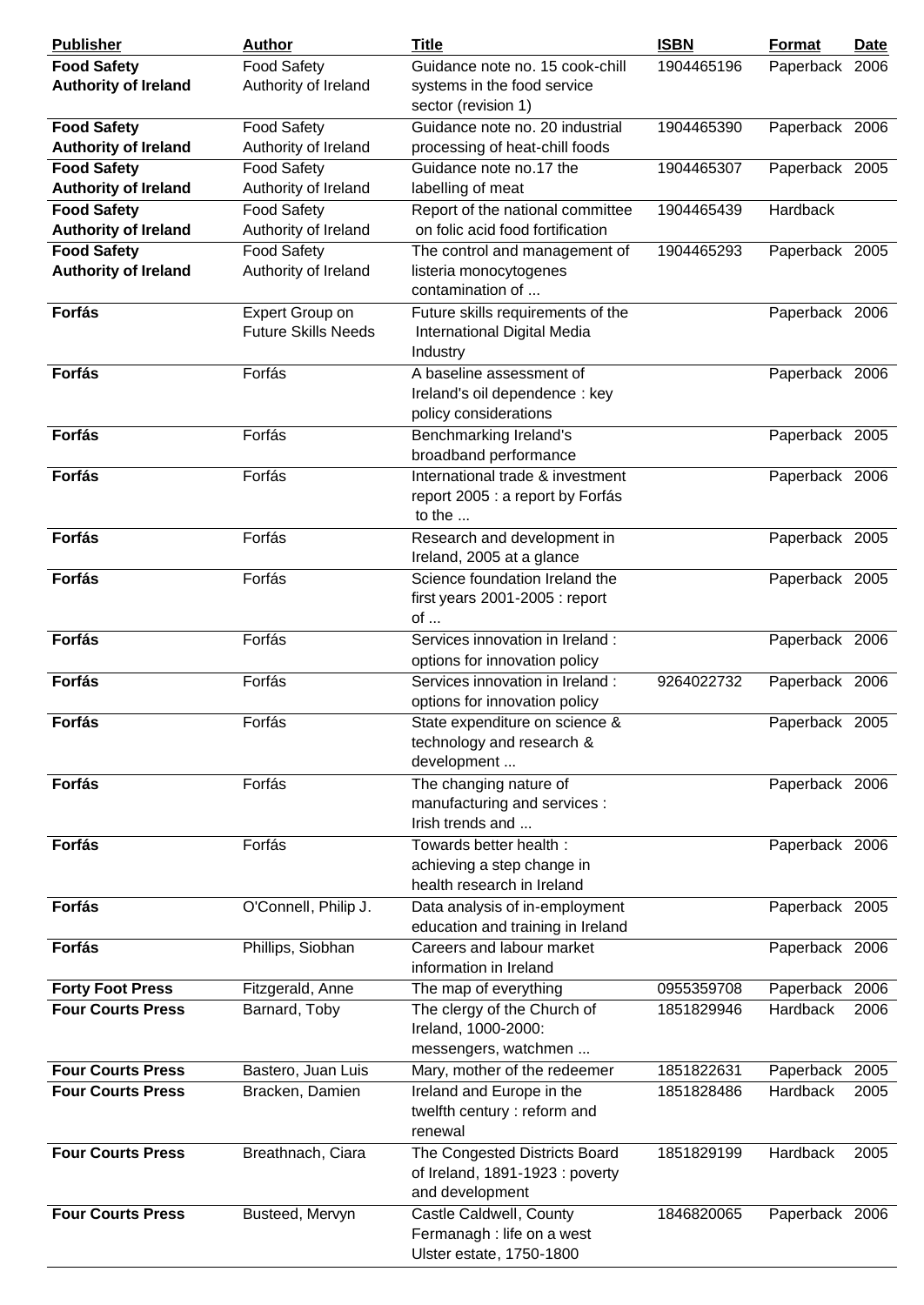| <b>Publisher</b>         | <b>Author</b>            | <b>Title</b>                                                                      | <b>ISBN</b> | <b>Format</b>  | <b>Date</b> |
|--------------------------|--------------------------|-----------------------------------------------------------------------------------|-------------|----------------|-------------|
| <b>Four Courts Press</b> | Cadogan, Tim             | A biographical dictionary of<br>Cork                                              | 1846820308  | Hardback       | 2006        |
| <b>Four Courts Press</b> | Clare, Linda             | On the edge of the Pale: the<br>rise and decline of an<br>Anglo-Irish community   | 1846820049  | Paperback 2006 |             |
| <b>Four Courts Press</b> | Coffey, Leigh-Ann        | The planters of Luggacurran,<br>County Laois: a Protestant<br>community           | 1846820073  | Paperback 2006 |             |
| <b>Four Courts Press</b> | Connell, Joseph E.<br>Α. | Where's where in Dublin:<br>Directory of historic locations<br>1913 - 1923        | 0946841829  | Hardback       | 2006        |
| <b>Four Courts Press</b> | Coughlan, Brian          | Achill Island tattie-hokers in<br>Scotland and the Kirkintilloch<br>tragedy, 1937 | 1846820030  | Paperback 2006 |             |
| <b>Four Courts Press</b> | D'Arcy, Anne Marie       | Studies in late medieval and<br>early renaissance texts : in<br>honour of John    | 1851829296  | Hardback       | 2005        |
| <b>Four Courts Press</b> | Daly, Cahal B.           | Philosophical papers                                                              | 1846820332  | Hardback       | 2007        |
| <b>Four Courts Press</b> | de Brún, Fionntán        | Belfast and the Irish language                                                    | 1851829393  | Paperback      | 2006        |
| <b>Four Courts Press</b> | Enright, Micheal J.      | The Sutton Hoo sceptre and the<br>roots of Celtic kingship theory                 | 185182636X  | Hardback       | 2006        |
| <b>Four Courts Press</b> | Falaky Nagy,<br>Joseph   | Memory and the modern in<br><b>Celtic literatures</b>                             | 1851829822  | Hardback       | 2006        |
| <b>Four Courts Press</b> | Gillespie, Raymond       | The medieval manuscripts of<br>Christ Church Cathedral, Dublin                    | 1851829857  | Hardback       | 2006        |
| <b>Four Courts Press</b> | Graham, Colin            | Ireland and Europe in the<br>nineteenth century                                   | 1851829180  | Hardback       | 2006        |
| <b>Four Courts Press</b> | Holland, Ailsa C.        | Archives and archivists                                                           | 1846820162  | Hardback       | 2006        |
| <b>Four Courts Press</b> | James, Kevin J.          | Handloom weavers in Ulster's<br>linen industry                                    | 1846820014  | Hardback       | 2007        |
| <b>Four Courts Press</b> | Lacey, Brian             | Cenél Conaill and the Donegal<br>kingdoms AD 500-800                              | 1851829784  | Hardback       | 2006        |
| <b>Four Courts Press</b> | Larkin, Emmet            | The pastoral role of the Roman<br>Catholic Church in pre-famine<br>Ireland 1750   | 1851829776  | Hardback       | 2006        |
| <b>Four Courts Press</b> | Lawrence, David          | The Cathedral of St Fin Barre at<br>Cork                                          | 1846820235  | Hardback       | 2006        |
| <b>Four Courts Press</b> | LoPrete, Kimberly        | Adela of Blois : countess and<br>lord (c.1067-1137)                               | 1851825630  | Hardback       | 2007        |
| <b>Four Courts Press</b> | Lynch, Ronan             | The Kirwans of Castlehacket,<br>Co. Galway: history, folklore<br>and mythology    | 1846820286  | Paperback      |             |
| <b>Four Courts Press</b> | Macaulay, Ambrose        | Patrick McAlister Bishop of<br>Down and Connor 1886-95                            | 1851829970  | Hardback       | 2006        |
| <b>Four Courts Press</b> | Malcolm, Elizabeth       | The Irish policeman, 1822-1922<br>: a life                                        | 1851829202  | Hardback       | 2006        |
| <b>Four Courts Press</b> | María, José              | The Navarre bible: Revelation.<br><b>Hebrews and Catholic letters</b>             | 1851829989  | Hardback       | 2006        |
| <b>Four Courts Press</b> | McDonagh, John           | <b>Remembering Michael Hartnett</b>                                               | 185182944X  | Hardback       | 2006        |
| <b>Four Courts Press</b> | McMahon, Michael         | The murder of Thomas Douglas<br>Bateson, County Monaghan,<br>1851                 | 1846820081  | Paperback 2006 |             |
| <b>Four Courts Press</b> | Moran, Gerard            | Sir Robert Gore Booth and his<br>landed estate in county Sligo,<br>1814-1876      | 1846820057  | Paperback 2006 |             |
| <b>Four Courts Press</b> | Moss Rachel              | Art & devotion in late medieval<br>Ireland                                        | 1851829873  | Hardback       | 2006        |
| <b>Four Courts Press</b> | Ó Cuilleanáin,<br>Cormac | Italian culture : interactions<br>transpositions, translations                    | 1846820251  | Paperback 2006 |             |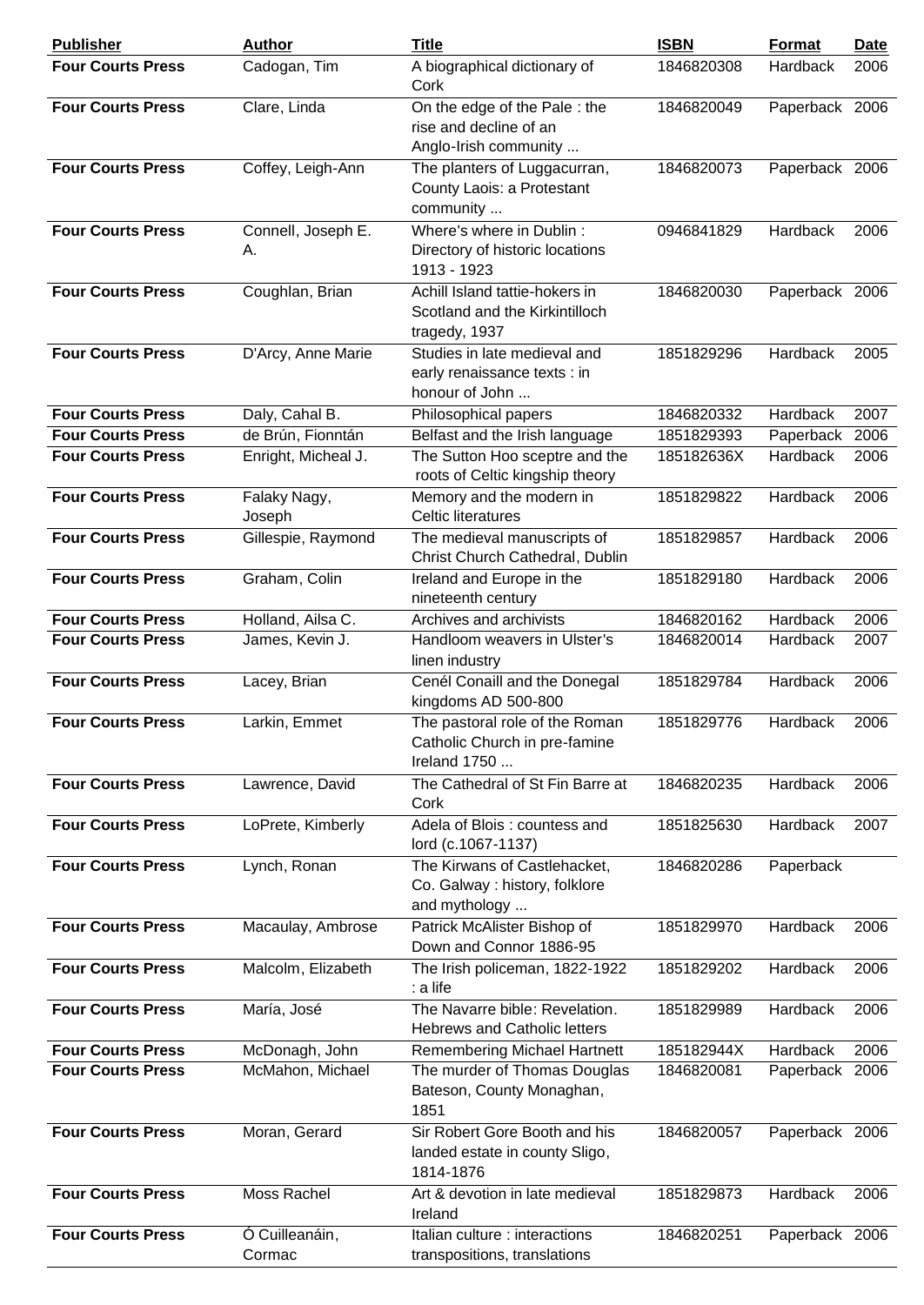| <b>Publisher</b>                           | <b>Author</b>                            | <b>Title</b>                                                                         | <b>ISBN</b> | <b>Format</b>   | Date |
|--------------------------------------------|------------------------------------------|--------------------------------------------------------------------------------------|-------------|-----------------|------|
| <b>Four Courts Press</b>                   | Ó Longaigh,<br>Seosamh                   | Emergency law in independent<br>Ireland, 1922-1948                                   | 1851829229  | Hardback        | 2006 |
| <b>Four Courts Press</b>                   | O'Connell, Patricia                      | The Irish college at Santiago de<br>Compostela 1605-1769                             | 1846820324  | Hardback        | 2007 |
| <b>Four Courts Press</b>                   | O'Hara, David A.                         | English newsbooks and the<br>Irish rebellion of 1641-1649                            | 1851828923  | Hardback        | 2006 |
| <b>Four Courts Press</b>                   | Park, William                            | Newman on the Bible: theory<br>and commentary                                        | 1846820294  | Paperback 2006  |      |
| <b>Four Courts Press</b>                   | Quinn, Anthony P.                        | Wigs and guns : Irish barristers<br>and the great war                                | 1851829350  | Hardback        | 2006 |
| <b>Four Courts Press</b>                   | Refaussé, Raymond                        | Church of Ireland records                                                            | 1851829636  | Paperback 2006  |      |
| <b>Four Courts Press</b>                   | Rockett, Kevin                           | National cinemas and world<br>cinema                                                 | 1846820189  | Paperback 2006  |      |
| <b>Four Courts Press</b>                   | Scattergood, John                        | Manuscripts and ghosts:<br>essays on the transmission of<br>medieval and early       | 185182930X  | Hardback        | 2006 |
| <b>Four Courts Press</b>                   | Scott, Brendan                           | Religion and reformation in the<br><b>Tudor diocese of Meath</b>                     | 1851829954  | Hardback        | 2006 |
| <b>Four Courts Press</b>                   | Swift, Roger                             | Politics and power in Victorian<br>Ireland                                           | 1851829962  | Hardback        | 2006 |
| <b>Four Courts Press</b>                   | Walshe, Eibhear                          | Molly Keane: centenary essays                                                        | 1851829563  | Hardback        | 2006 |
| <b>Four Courts Press</b>                   | Whelan, Bernadette                       | United States foreign policy and<br>Ireland : from empire to<br>independence         | 1846820103  | Hardback        | 2006 |
| <b>Four Courts Press</b>                   | Wilson, David A.                         | Ulster Presbyterians in the<br>Atlantic world                                        | 1851829490  | Hardback        | 2006 |
| <b>Four Courts Presss</b>                  | Armstrong, Robert                        | Communities in early modern<br>Ireland                                               | 1851829598  | Hardback        | 2006 |
| <b>Free Legal Advice</b><br><b>Centres</b> | Free Legal Advice<br>Centres             | Public interest law in Ireland :<br>the reality & the potential                      | 1873532121  | Paperback 20067 |      |
| <b>Friends of Vinegar</b>                  | Friends of Vinegar                       | 200th Anniversary of the :                                                           |             | Paperback 2004  |      |
| Hill                                       | Hill                                     | Castle Hill rebellion & the battle<br>of Vinegar Hill                                |             |                 |      |
| <b>Front Line</b>                          | <b>Front Line</b>                        | Front line Central Asia: threats,<br>attacks, arrests and<br>harassment of human     | 0954788346  | Paperback 2004  |      |
| <b>Front Line</b>                          | <b>Front Line</b>                        | Front line Palestine : killings,<br>arbitrary detention, restrictions<br>on movement | 0954788338  | Paperback 2005  |      |
| Gallagher, Miriam                          | Gallagher, Miriam                        | Kalahari Blue : and other plays                                                      | 0953820017  | Paperback 2006  |      |
| <b>Gallery Press</b>                       | Carr, Marina                             | Moman and scarecrow                                                                  | 1852354070  | Hardback        | 2006 |
| <b>Gallery Press</b>                       | Groarke, Vona                            | Juniper Street                                                                       | 1852353996  | Paperback       | 2006 |
| <b>Gallery Press</b>                       | Mahon, Derek                             | Adaptations                                                                          | 1852354054  | Hardback        | 2006 |
| <b>Gallery Press</b>                       | Mahon, Derek                             | Art note                                                                             | 185235416X  | Paperback       | 2006 |
| <b>Gallery Press</b>                       | McGuckian, Medbh                         | The currach requires no<br>harboures                                                 | 1852354135  | Hardback        | 2006 |
| <b>Gallery Press</b>                       | Muldoon, Paul                            | General admission                                                                    | 1852354119  | Hardback        | 2006 |
| <b>Gallery Press</b>                       | Quinn, Justin                            | Waves and trees                                                                      | 1852354011  | Hardback        | 2006 |
| <b>Gallery Press</b>                       | Wheatley, David                          | Mocker                                                                               | 1852354038  | Hardback        | 2006 |
| <b>Galley Head Press</b>                   | Chavasse, Timothy                        | Past speech of the sea: a<br>maritime history of Castlehaven                         | 0954215915  | Hardback        |      |
| <b>Galley Head Press</b>                   | Lane, Fintan                             | Long bullets : a history of road<br>bowling in Ireland                               | 095421594X  | Hardback        | 2005 |
| <b>Galley Head Press</b>                   | Laverty, Paul                            | The wind that shakes the barley                                                      | 0954215958  | Paperback 2006  |      |
| <b>Galway Online</b>                       | McAdoo, Patricia                         | Claddagh : the tale of the ring                                                      | 0955165202  | Paperback 2005  |      |
| <b>Gandon Editions</b>                     | Crawford Municipal<br><b>Art Gallery</b> | On reflection : modern Irish art<br>1960s-1990s, a selection from<br>the Bank of     | 0948037237  | Paperback 2005  |      |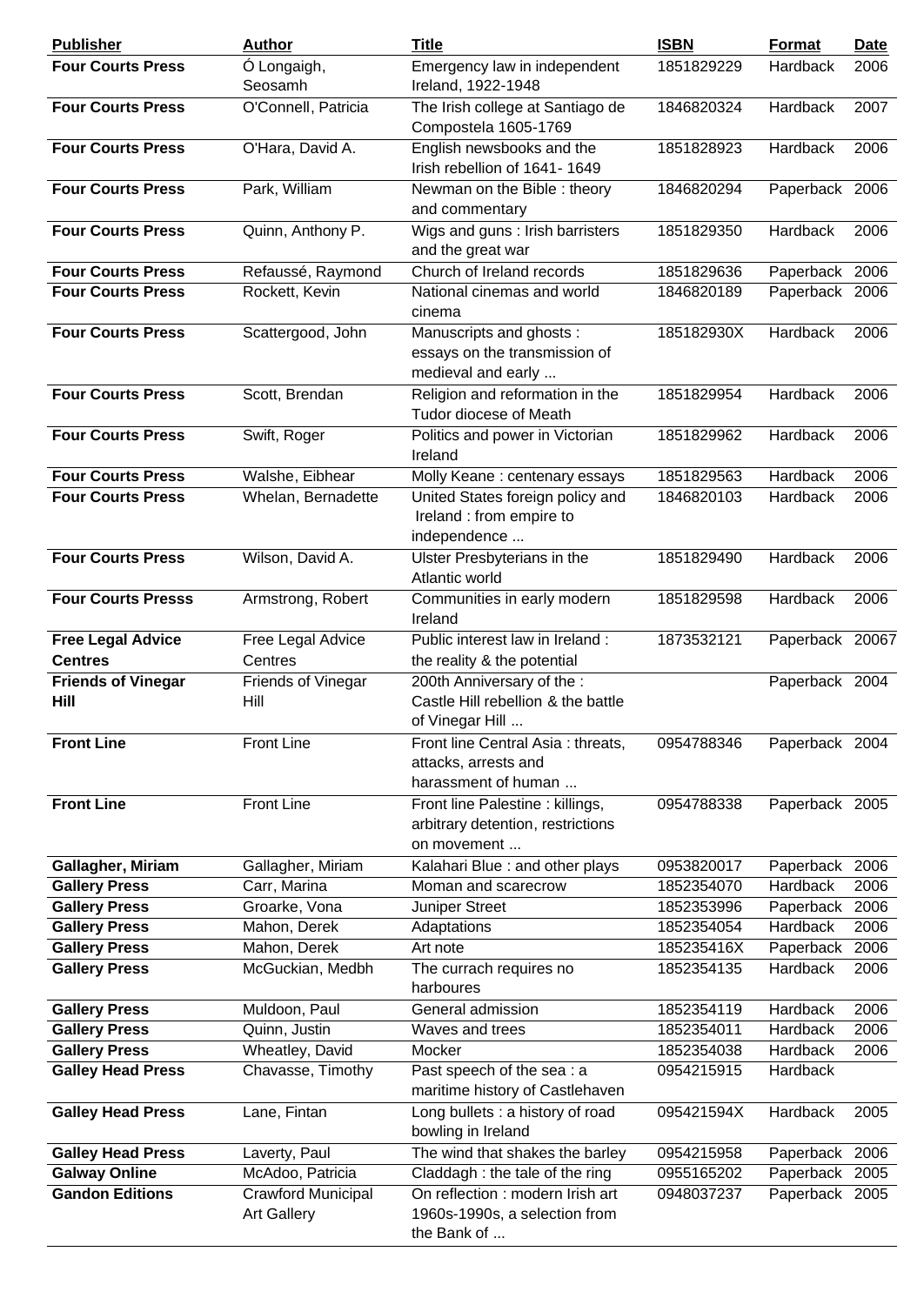| <b>Publisher</b>              | <b>Author</b>            | <b>Title</b>                      | <b>ISBN</b> | Format          | <b>Date</b> |
|-------------------------------|--------------------------|-----------------------------------|-------------|-----------------|-------------|
| <b>Gandon Editions</b>        | Dunne, Tom               | James Barry 1741-1806 : the       | 0948037253  | Paperback       | 2005        |
|                               |                          | great historical painter          |             |                 |             |
| <b>Gandon Editions</b>        | McDonald, Frank          | Chaos at the crossroads           | 094803713X  | Hardback        | 2005        |
| <b>Gandon Editions</b>        | O'Regan, John            | Profile: Donald Teskey            | 0948037245  | Paperback       | 2005        |
| <b>Gandon Editions</b>        | O'Regan, John            | Profile : Paul Doran              | 094803730X  | Hardback        | 2006        |
| <b>Gandon Editions</b>        | O'Regan, John            | Profile Eamon Colman              | 0948037350  | Paperback       | 2006        |
| <b>Gandon Editions</b>        | O'Regan, John            | Scott Tallon Walker architects :  | 0946641528  | <b>Hardback</b> | 2006        |
|                               |                          | 100 buildings and projects        |             |                 |             |
|                               |                          | 1960-2005                         |             |                 |             |
| <b>Gandon Editions</b>        | Wright, Daphne           | Croon: a cross-disciplinary       | 0948037385  | Paperback 2004  |             |
|                               |                          | project                           |             |                 |             |
| <b>Garrett O'Connor &amp;</b> | Garrett O'Connor &       | Irish art auction: at the         |             | Paperback 2006  |             |
| <b>Assocates Limited</b>      | <b>Assocates Limited</b> | Radisson Hotel                    |             |                 |             |
| <b>Garrett O'Connor &amp;</b> | Garrett O'Connor &       | Important Irish art auction : at  |             | Paperback 2006  |             |
| <b>Associares</b>             | Associares               | the Radisson Hotel                |             |                 |             |
| <b>Gaul House</b>             | Durney, James            | On the one road : political       | 0953052176  | Paperback 2001  |             |
|                               |                          | unrest in Kildare 1913-1994       |             |                 |             |
| <b>Gaul House</b>             | Durney, James            | The far side of the world: Irish  | 0954918029  | Paperback 2006  |             |
|                               |                          | servicemen in the Korean war      |             |                 |             |
|                               |                          | 1950-53                           |             |                 |             |
| <b>Gaul House</b>             | Durney, James            | The volunteer: uniforms,          | 095491807X  | Paperback 2004  |             |
|                               |                          | weapons and history of the        |             |                 |             |
|                               |                          | Irish Republican                  |             |                 |             |
| <b>Genealogical Society</b>   | Genealogical             | Memorial inscriptions of          |             | Paperback 2006  |             |
| of Ireland                    | Society of Ireland       | Grangegorman Military             |             |                 |             |
|                               |                          | Cemetery                          |             |                 |             |
| Geography                     | Nolan, William ed.       | The Gaelic Athletic Association   | 0906602823  | Hardback        | 2005        |
| <b>Publications</b>           |                          | in Dublin, 1884-2000              |             |                 |             |
| Geography                     | O Donoghue,              | In search of fame and fortune :   | 0906602920  | Hardback        | 2006        |
| <b>Publications</b>           | <b>Brendan</b>           | the Leahy family of engineers,    |             |                 |             |
|                               |                          | 1780-1888                         |             |                 |             |
| <b>Georgian Rose</b>          | O'Carroll, Frank         | Accordion music                   | 0953416739  | Paperback 2005  |             |
| <b>Press</b>                  |                          |                                   |             |                 |             |
| <b>Gill &amp; Macmaillan</b>  | Richter, Michael         | Medieval Ireland : the enduring   | 0717132935  | Paperback 2005  |             |
|                               |                          | tradition                         |             |                 |             |
| <b>Gill &amp; Macmillan</b>   | Allen, Francesca         | Nollaig                           | 071714173X  | Hardback        | 2005        |
| Gill & Macmillan              | Bennett, Douglas         | The encyclopaedia of Dublin       | 0717136841  | Hardback        | 2005        |
| <b>Gill &amp; Macmillan</b>   | Bird, Charlie            | This is Charlie Bird              | 071714075X  | Hardback        | 2006        |
| <b>Gill &amp; Macmillan</b>   | Boyce, D. George         | Nineteenth-century Ireland: the   | 0717132994  | Paperback 2005  |             |
|                               |                          | search for stability              |             |                 |             |
| <b>Gill &amp; Macmillan</b>   | Brown, Johnston          | Into the dark: 30 years in the    | 0717139506  | Hardback        | 2005        |
|                               |                          | <b>RUC</b>                        |             |                 |             |
| <b>Gill &amp; Macmillan</b>   | Canning, Diarmuid        | Shortcuts to success :            | 0717141152  | Paperback 2006  |             |
|                               |                          | bookkeeping for Junior            |             |                 |             |
|                               |                          | Certificate business studies      |             |                 |             |
| <b>Gill &amp; Macmillan</b>   | Carroll, Yvonne          | Great Irish legends for children  | 0717128660  | Paperback       |             |
| <b>Gill &amp; Macmillan</b>   | Clancy, Anne             | Safari: Junior Certificate        | 0717140202  | Paperback 2006  |             |
|                               |                          | English                           |             |                 |             |
| <b>Gill &amp; Macmillan</b>   | Collins, Stephen         | Breaking the mould : how the      | 0717139379  | Hardback        | 2005        |
|                               |                          | PDs changed Irish politics        |             |                 |             |
| <b>Gill &amp; Macmillan</b>   | Connolly, Lynn           | The Mun: growing up in            | 0717140423  | Paperback 2006  |             |
|                               |                          | Ballymun                          |             |                 |             |
| <b>Gill &amp; Macmillan</b>   | Conway, Edel             | Get living! : complete Leaving    | 0717140547  | Paperback 2006  |             |
|                               |                          | <b>Certificate Home Economics</b> |             |                 |             |
| <b>Gill &amp; Macmillan</b>   | Conway, Edel             | Get living! workbook: complete    | 0717140539  | Paperback 2006  |             |
|                               |                          | Leaving Certificate Home          |             |                 |             |
|                               |                          | Economics                         |             |                 |             |
| <b>Gill &amp; Macmillan</b>   | Corry, Eoghan            | An illustrated history of the     | 0717139514  | Hardback        | 2005        |
|                               |                          | <b>GAA</b>                        |             |                 |             |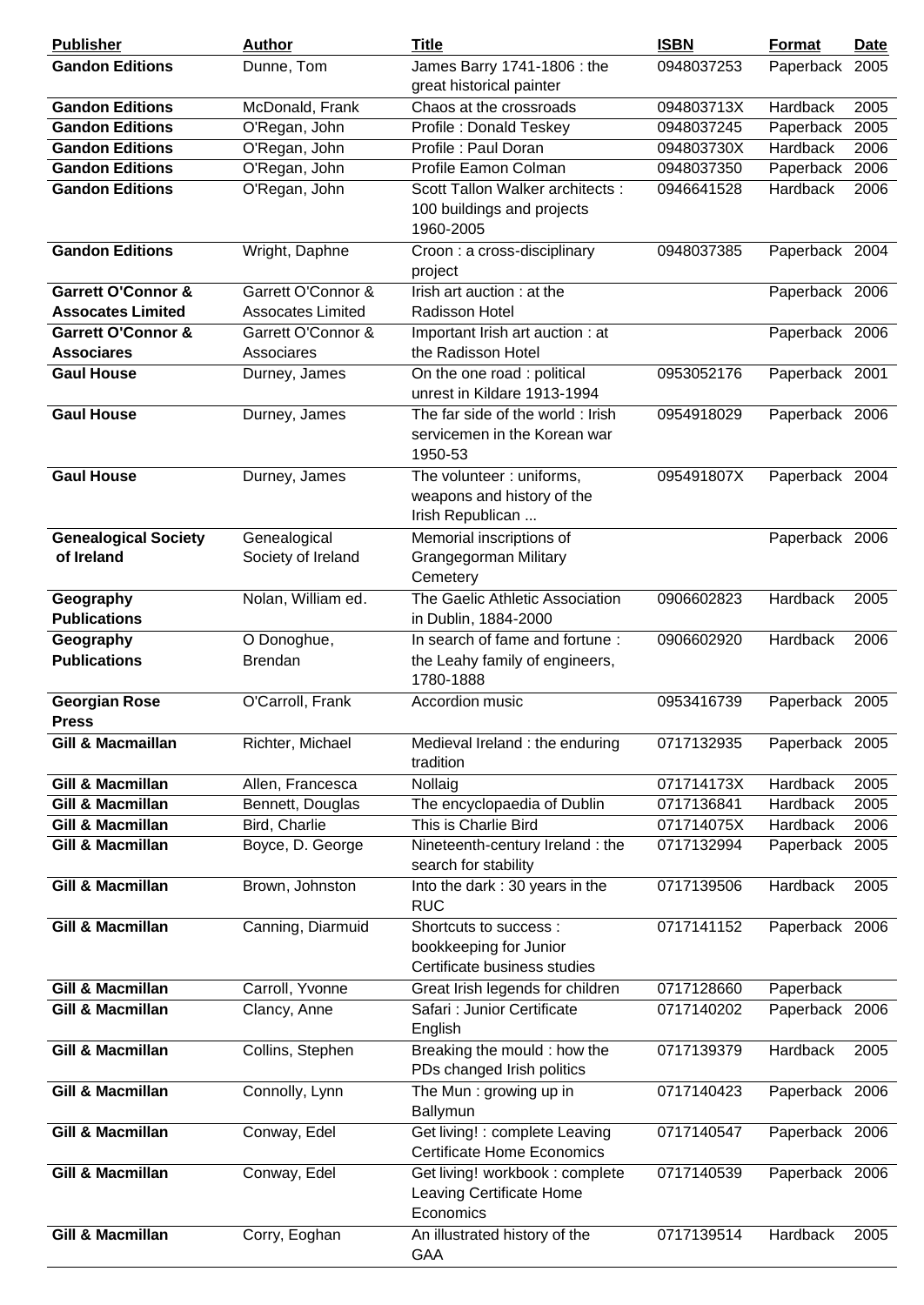| <b>Publisher</b>            | <b>Author</b>            | <b>Title</b>                                                                     | <b>ISBN</b> | Format          | <b>Date</b> |
|-----------------------------|--------------------------|----------------------------------------------------------------------------------|-------------|-----------------|-------------|
| <b>Gill &amp; Macmillan</b> | Crosbie, Duncan          | Life on a famine ship : a journal<br>of the Irish famine 1845-1850               | 07171396030 | Hardback        | 2005        |
| <b>Gill &amp; Macmillan</b> | Dobbyn, Joan             | Entendu! : listening and oral<br>exercises for Leaving<br>Certificate            | 0717139050  | Paperback 2005  |             |
| <b>Gill &amp; Macmillan</b> | Dooley, Dolores          | Nursing ethics : Irish cases and<br>concerns                                     | 0717135764  | Paperback 2005  |             |
| <b>Gill &amp; Macmillan</b> | Douglas, Arlene          | The essential work experience<br>handbook                                        | 0717140334  | Paperback 2006  |             |
| <b>Gill &amp; Macmillan</b> | Dunphy, Shane            | Wednesday's child                                                                | 0717140067  | Paperback 2006  |             |
| <b>Gill &amp; Macmillan</b> | Ferriter, Diarmaid       | What if? : alternative views of<br>twentieth-century Ireland                     | 0717139905  | Paperback 2006  |             |
| <b>Gill &amp; Macmillan</b> | Fewer, Michael           | Day tours from Dublin                                                            | 0717138208  | Paperback 2006  |             |
| <b>Gill &amp; Macmillan</b> | Gill & Macmillan         | Primary class planner 2006 -<br>2007                                             | 0717140210  | <b>Hardback</b> | 2006        |
| <b>Gill &amp; Macmillan</b> | Gill and Macmillan       | Teacher's organiser and school<br>diary 2006-2007                                | 0717140490  | Paperback 2006  |             |
| <b>Gill &amp; Macmillan</b> | Halpin, Hugh             | Leisure cycling near Dublin                                                      | 0717140059  | Paperback 2006  |             |
| <b>Gill &amp; Macmillan</b> | Halpin, Marc             | Maths: Junior Certificate                                                        | 0717139182  | Paperback 2006  |             |
| <b>Gill &amp; Macmillan</b> | Halton, Mary Anne        | Home economics: revision for<br>Junior Cert                                      | 0717130231  | Paperback 2000  |             |
| <b>Gill &amp; Macmillan</b> | Hanly, Conor             | An introduction to Irish criminal<br>law                                         | 0717134938  | Paperback 2006  |             |
| <b>Gill &amp; Macmillan</b> | <b>Hayes Charles</b>     | <b>History: Junior Certificate</b>                                               | 0717139212  | Paperback 2006  |             |
| Gill & macmillan            | Hayes, Nóirín            | Early childhood: an introductory<br>text                                         | 0717139328  | Hardback        | 2005        |
| <b>Gill &amp; Macmillan</b> | Heneghan, John R.        | Financial accounting with<br>corporate governance for<br>non-accounting students |             | Paperback 2006  |             |
| <b>Gill &amp; Macmillan</b> | Hill, Elaine             | Celtic knotwork designs                                                          | 071713895X  | Paperback 2005  |             |
| <b>Gill &amp; Macmillan</b> | Humphreys, Tony          | The mature manager: managing<br>from inside out                                  | 0717140008  | Paperback 2006  |             |
| <b>Gill &amp; Macmillan</b> | Hyland, Francis P.<br>M. | Taken for a ride                                                                 | 0717140164  | Paperback 2006  |             |
| <b>Gill &amp; Macmillan</b> | Kavanagh, Ruairi         | Fire call : true stories of Irish<br>firefighting and rescue                     | 0717139484  | Paperback 2006  |             |
| <b>Gill &amp; Macmillan</b> | Kelly, Paul              | Ireland and the Ryder Cup                                                        | 0717140156  | Hardback        | 2006        |
| Gill & Macmillan            | Kenny, Colum             | Moments that changed us                                                          | 0717137708  | Paperback       | 2005        |
| <b>Gill &amp; Macmillan</b> | Keogh, Dermot            | Twentieth-century Ireland:<br>revolution and state building                      | 0717132978  | Paperback 2005  |             |
| <b>Gill &amp; Macmillan</b> | King, Séamus J.          | A history of hurling                                                             | 0717139387  | Paperback 2005  |             |
| <b>Gill &amp; Macmillan</b> | Lowe, John               | The money doctor: finance<br>2006                                                | 0717139913  | Paperback 2005  |             |
| <b>Gill &amp; Macmillan</b> | Lucey, Dermot            | History revision notes for<br>Leaving Cert                                       | 071713847X  | Paperback 2006  |             |
| <b>Gill &amp; Macmillan</b> | Lynch, Carl              | Maths: Leaving Certificate<br>ordinary level                                     | 0717139980  | Paperback 2006  |             |
| <b>Gill &amp; Macmillan</b> | Maguire, Éamonn          | Irish: Leaving Certificate<br>ordinary level                                     | 0717139883  | Paperback 2006  |             |
| <b>Gill &amp; Macmillan</b> | McCarthy, John           | Signs: complete poetry and<br>language skills for Leaving<br>Certificate         | 071713900X  | Paperback 2005  |             |
| <b>Gill &amp; Macmillan</b> | McDonald,<br>Bernadette  | An introduction to sociology in<br>Ireland                                       | 0717140318  | Paperback 2006  |             |
| <b>Gill &amp; Macmillan</b> | McGarry, Deirdre         | LCVP : student record book for<br>link modules                                   | 0717140024  | Paperback 2006  |             |
| <b>Gill &amp; Macmillan</b> | McWilliams, David        | The Pope's children : Ireland's<br>new elite                                     | 0717139719  | <b>Hardback</b> | 2005        |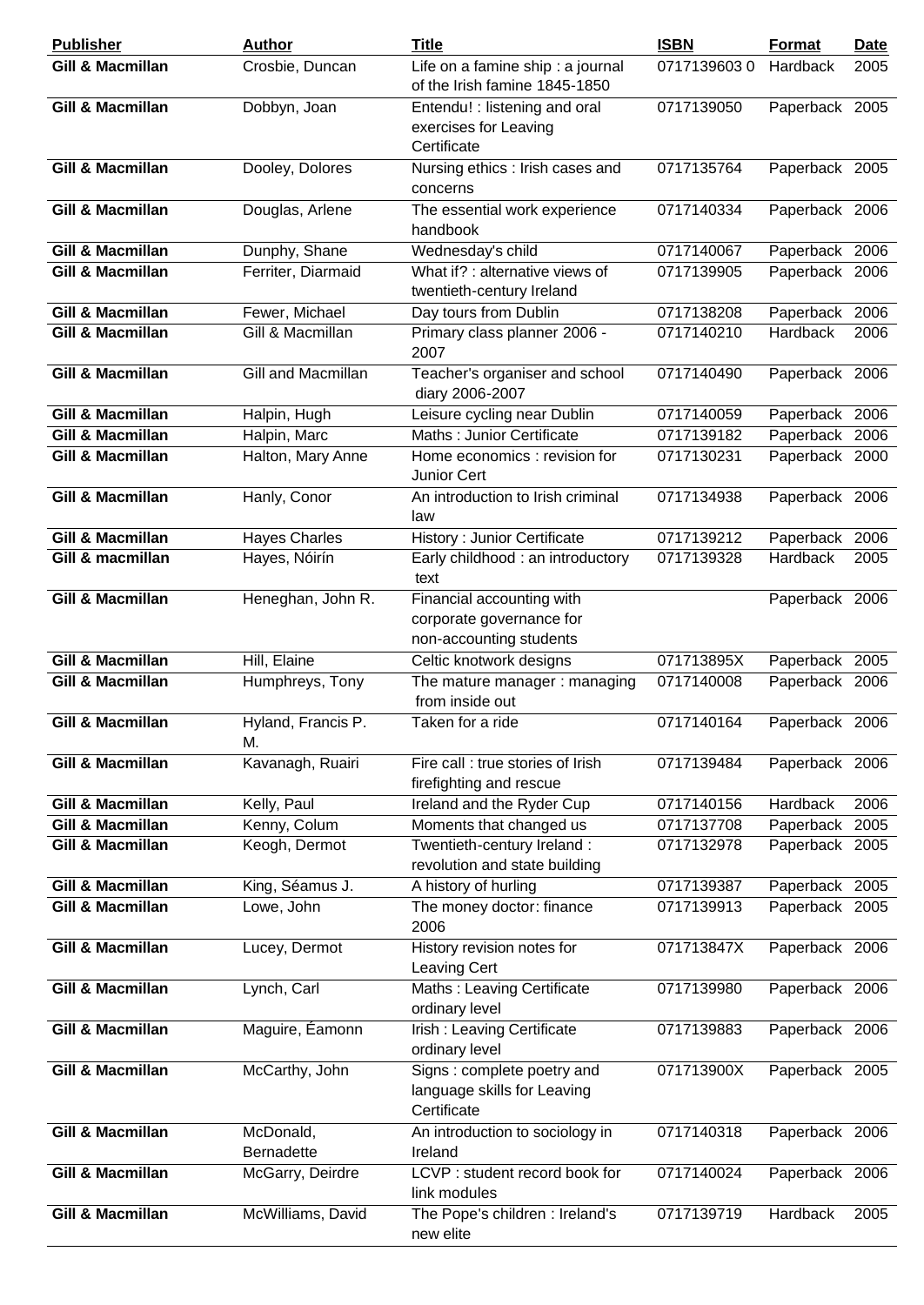| <b>Publisher</b>            | <b>Author</b>                    | <b>Title</b>                                                                         | <b>ISBN</b> | Format         | <b>Date</b> |
|-----------------------------|----------------------------------|--------------------------------------------------------------------------------------|-------------|----------------|-------------|
| <b>Gill &amp; Macmillan</b> | Moore Walsh,<br>Kathleen         | Irish tort law : make that grade                                                     | 0717140261  | Paperback 2006 |             |
| <b>Gill &amp; Macmillan</b> | Moore, Chris                     | Ripe for the picking : the inside<br>story of the Northern Bank<br>robbery           | 0717140016  | Paperback 2006 |             |
| <b>Gill &amp; Macmillan</b> | Mortimer, Sheila                 | Get started with celtic<br>calligraphy : & learn celtic<br>lettering tricks & skills | 0717140458  | Hardback       | 2006        |
| <b>Gill &amp; Macmillan</b> | Mullally, Kevin                  | Pathways to God: 1 Junior<br>Certificate                                             | 0717134725  | Paperback 2006 |             |
| <b>Gill &amp; Macmillan</b> | Mullally, Kevin                  | Pathways to God: 2 Junior<br>Certificate                                             | 0717140199  | Paperback 2006 |             |
| <b>Gill &amp; Macmillan</b> | Mullally, Shea                   | Science revision for Junior<br>Certificate                                           | 0717138534  | Paperback 2005 |             |
| <b>Gill &amp; Macmillan</b> | Murphy, Eavan                    | Irish company law : make that<br>grade                                               | 0717140288  | Paperback 2006 |             |
| <b>Gill &amp; Macmillan</b> | Murtagh, Peter                   | The Irish Times book of the year<br>2005                                             | 0717139352  | Hardback       | 2005        |
| <b>Gill &amp; Macmillan</b> | Ní Chéilleachair,<br>Máire       | Teanga bheo 1                                                                        | 07171311491 | Paperback 2005 |             |
| <b>Gill &amp; Macmillan</b> | Ní Chéilleachair,<br>Máire       | Teanga bheo 1 : leabhar<br>saothair don chluastuiscint                               |             | Paperback 2005 |             |
| <b>Gill &amp; Macmillan</b> | Ní Chéilleachair,<br>Máire       | Teanga bheo 2 : don Teastas<br>Sóisearach - ardleibhéal                              | 0717138496  | Paperback      |             |
| <b>Gill &amp; Macmillan</b> | Ní Chéilleachair,<br>Máire       | Teanga bheo 2 : leabhar<br>saothair don chluastuiscint                               | 071713850X  | Paperback 2006 |             |
| <b>Gill &amp; Macmillan</b> | Ní Chéilleachair,<br>Máire       | Teanga bheo 2 : script an<br>dlúthdhiosca                                            | 0717138518  | Paperback 2006 |             |
| <b>Gill &amp; Macmillan</b> | Ó Brádaigh, Mícheál              | Irish revision for Leaving<br>Certificate : ordinary level                           | 0717138526  | Paperback 2005 |             |
| <b>Gill &amp; Macmillan</b> | Ó Maolmhuire, Mary               | French verbs : practice for<br>Leaving Certificate                                   | 0717138364  | Paperback 2006 |             |
| <b>Gill &amp; Macmillan</b> | O'Dwyer Patrick E.<br>F.         | Geography revision for Leaving<br>Certificate                                        | 0717138461  | Paperback 2005 |             |
| <b>Gill &amp; Macmillan</b> | O'Hagan, John                    | The economy of Ireland,<br>national and sectoral policy<br>issues                    | 0717138402  | Paperback 2005 |             |
| <b>Gill &amp; Macmillan</b> | O'Loughlin, Brian                | Fundamentals of investment :<br>an Irish perspective                                 | 0717139832  | Paperback 2006 |             |
| <b>Gill &amp; Macmillan</b> | Plunkett, James                  | Strumpet city                                                                        | 071714058X  | Paperback      |             |
| <b>Gill &amp; Macmillan</b> | Power, Brian                     | Time lines Irish & world history<br>dates                                            | 0717141640  | Hardback       | 2006        |
| <b>Gill &amp; Macmillan</b> | Purcell, Andrew                  | Music: revision for Leaving<br>Cert                                                  | 0717139859  | Paperback 2006 |             |
| <b>Gill &amp; Macmillan</b> | Rafter, Kevin                    | Sinn Féin 1905-2005 : in the<br>shadow of gunmen                                     | 0717139921  | Hardback       | 2005        |
| <b>Gill &amp; Macmillan</b> | Redmond, John                    | Ireland's finest golf courses                                                        | 0717140792  | Hardback       | 2006        |
| <b>Gill &amp; Macmillan</b> | Reilly, James                    | Using statistics                                                                     | 0717140229  | Paperback      | 2006        |
| <b>Gill &amp; Macmillan</b> | Ruane, Donal                     | <b>WLTM</b>                                                                          | 0717139891  | Paperback      | 2006        |
| Gill & Macmillan            | Ryan, Denis                      | Health promotion in Ireland                                                          | 0717140245  | Paperback      | 2006        |
| Gill & Macmillan            | Share, Perry                     | Applied social care: an<br>introduction for Irish students                           | 0717138399  | Paperback 2005 |             |
| <b>Gill &amp; Macmillan</b> | Tiernan, Siobhán                 | Modern management : theory<br>and practice for Irish students                        | 071714030X  | Paperback 2006 |             |
| <b>Gill &amp; Macmillan</b> | <b>Tony Potter</b><br>Publishing | Make your own leprechaun                                                             | 0717140466  | Paperback 2006 |             |
| <b>Gill &amp; Macmillan</b> | Turley, Gerard                   | Principles of economics : an<br>Irish textbook                                       | 0717140253  | Paperback 2006 |             |
| <b>Gill &amp; Macmillan</b> | Van Dokkum, Neil                 | Nursing law for Irish students                                                       | 0717138372  | Paperback      |             |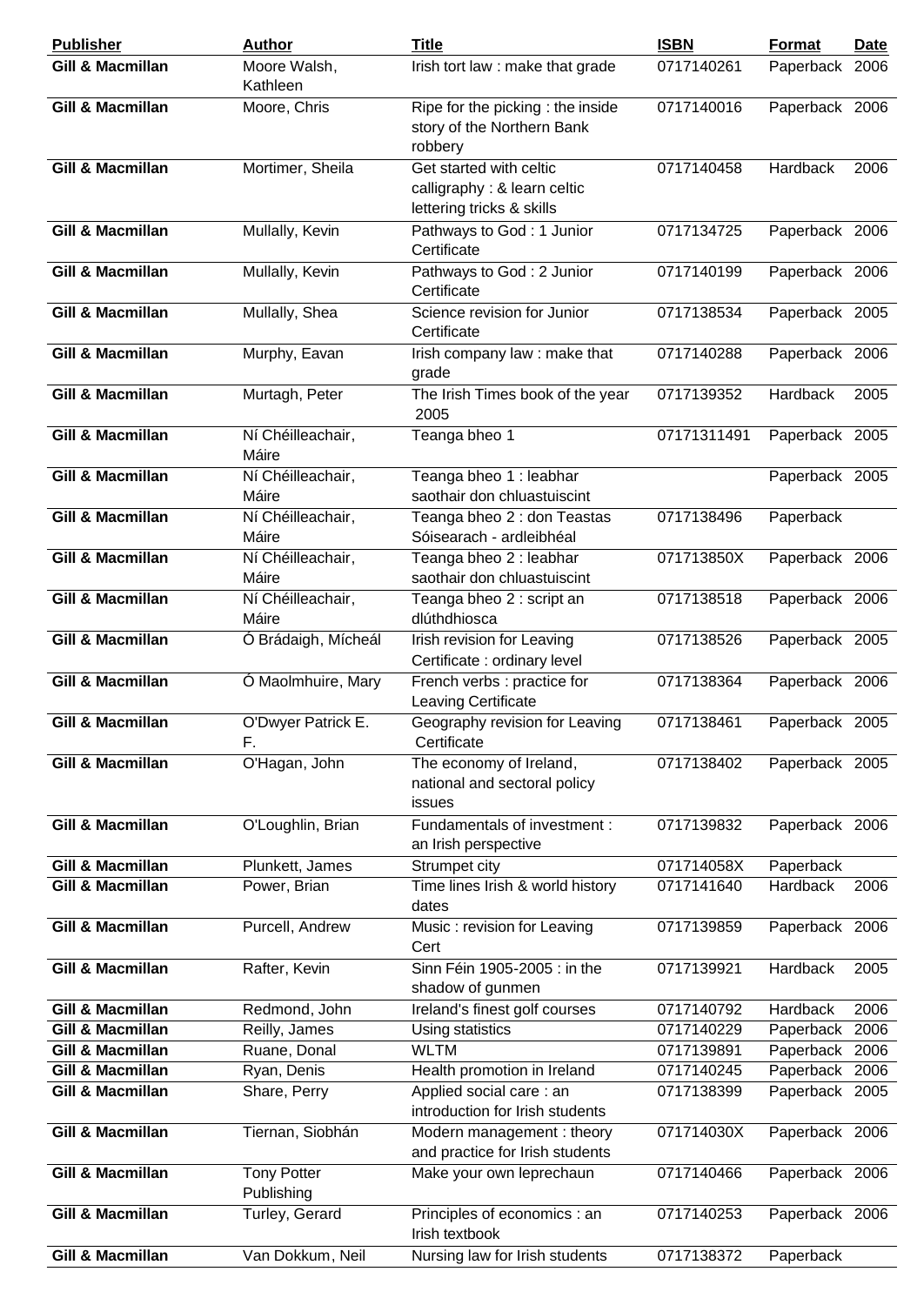| <b>Publisher</b>                                       | <b>Author</b>                                          | <b>Title</b>                                                                               | <b>ISBN</b> | <b>Format</b>  | <u>Date</u> |
|--------------------------------------------------------|--------------------------------------------------------|--------------------------------------------------------------------------------------------|-------------|----------------|-------------|
| <b>Gill &amp; Macmillan</b>                            | Walsh, Bee                                             | The right bite : how to cook<br>what you want to eat                                       | 0717140644  | Hardback       | 2006        |
| <b>Gill and Macmillan</b>                              | Scott, John F                                          | English and communications for<br>business students                                        | 071740342   | Paperback 2005 |             |
| <b>Gorry Gallery</b>                                   |                                                        | Robert Ballagh: Works from the<br>studio 1959-2006                                         |             | Paperback 2006 |             |
| <b>Gorry Gallery</b>                                   | <b>Gorry Gallery</b>                                   | Gorry Gallery : an exhibition of<br>17th, 18th, 19th and 20th<br>century Irish             |             | Paperback 2006 |             |
| <b>Gorry Gallery</b>                                   | <b>Gorry Gallery</b>                                   | Recent paintings by Kenny<br>McKendry: 6th December - 16<br>December 2006                  |             | Paperback 2006 |             |
| <b>Hag's Head Press</b>                                | Harnett, Seán                                          | Aisling Ltd.                                                                               | 0955126401  | Paperback      | 2005        |
| <b>Hag's Head Press</b>                                | Keogan, Ailbhe                                         | Molly & the Cyclops                                                                        |             | Hardback       | 2006        |
| <b>Halcyon Days</b><br><b>Publishing</b>               | Brandon, Cherry                                        | Cherry's farm                                                                              | 0955284708  | Hardback       | 2006        |
| <b>Hannon Press</b>                                    | Bond, Valerie                                          | An Taisce: the first forty years                                                           | 0951647288  | Paperback      | 2005        |
| <b>Harkaway Publishing</b>                             | O'Hare, Nicholas                                       | A spy in Dublin                                                                            | 0954131088  | Paperback      | [2005]      |
| <b>Harkaway Publishing</b>                             | O'Hare, Nicholas                                       | Essences of living : an Irish<br>story collection                                          | 0954131096  | Paperback      |             |
| <b>Harkaway Publishing</b>                             | O'Hare, Nicholas                                       | Pillars of Irish horsebreeding                                                             | 0954131061  | Paperback 2005 |             |
| <b>Harkaway Publishing</b>                             | O'Hare, Nicholas                                       | The Ballylally Races                                                                       | 095413107X  | Paperback      | 2004        |
| <b>Harkaway Publishing</b>                             | O'Hare, Nicholas                                       | The Boyle inheritance                                                                      | 0954131045  | Paperback      | [2005]      |
| <b>Harkaway Publishing</b>                             | O'Hare, Nicholas                                       | The Irish secret agent                                                                     | 0955156300  | Paperback      | [2004]      |
| <b>Harkaway Publishing</b>                             | O'Hare, Nicholas                                       | The thoroughbred in sport<br>horse breeding                                                | 0954131053  | Paperback      | [2005]      |
| <b>Health Protection</b><br><b>Surveillance Centre</b> | <b>Health Protection</b><br><b>Surveillance Centre</b> | Epidemiology of tuberculosis in<br>Ireland 2003 : a report by the<br>Health                |             | Paperback 2006 |             |
| <b>Health Protection</b><br><b>Surveillance Centre</b> | <b>Health Protection</b><br><b>Surveillance Centre</b> | Surveillance of STIs : a report<br>by the Sexually Transmitted<br><b>Infections Centre</b> | 0955123603  | Paperback 2005 |             |
| <b>Health Protection</b><br><b>Surveillance Centre</b> | <b>Health Protection</b><br><b>Surveillance Centre</b> | The management of invasive<br>group A streptococcal<br>infections in Ireland               |             | Paperback 2006 |             |
| <b>Health Protection</b><br><b>Surveillance Centre</b> | <b>Health Protection</b><br><b>Surveillance Centre</b> | The need for chlamydia<br>screening in Ireland : a report<br>prepared for                  | 095401779X  | Paperback 2006 |             |
| <b>Health Research</b><br><b>Board</b>                 | Daly, Antoinette                                       | Activities of Irish psychiatric<br>units and hospitals 2005                                | 03322602    | Paperback 2006 |             |
| <b>Health Research</b><br><b>Board</b>                 | <b>Health Research</b><br>Board                        | A picture of Health : a selection<br>of Iresh health resarch                               |             | Hardback       | 2005        |
| <b>Health Research</b><br><b>Board</b>                 | Kartalova-O'Doherty<br>, Yulia                         | Family support study : a study<br>of experiences, needs, and<br>support                    | 1903669103  | Paperback 2006 |             |
| <b>Health Service</b><br><b>Executive</b>              | Comiskey, C. M.                                        | Hazardous journeys to better<br>places: positive outcome and<br>negative risk              | 0948562579  | Paperback 2006 |             |
| <b>Health Service</b><br><b>Executive</b>              | Share, Michelle                                        | Community meal provision in the<br>north west of Ireland                                   | 0954799240  | Paperback 2005 |             |
| <b>Health Services</b><br><b>Research Centre</b>       | McGee, Hannah                                          | Review of health services for<br>persons who contracted<br>hepatitis C through             |             | Paperback 2005 |             |
| Hendy, Anita                                           | Hendy, Anita                                           | The magic of an Irish bog                                                                  | 095496411X  | Hardback       | 2005        |
| <b>Heritage Council</b>                                |                                                        | A policy framework for the Irish<br>museum sector                                          | 1901137562  | Paperback 2002 |             |
| <b>Heritage Council</b>                                | Bere Island<br>Community                               | Heritage Conservation plan 2 :<br>Bere Island Co. Cork                                     | 190113748 1 | Paperback 2003 |             |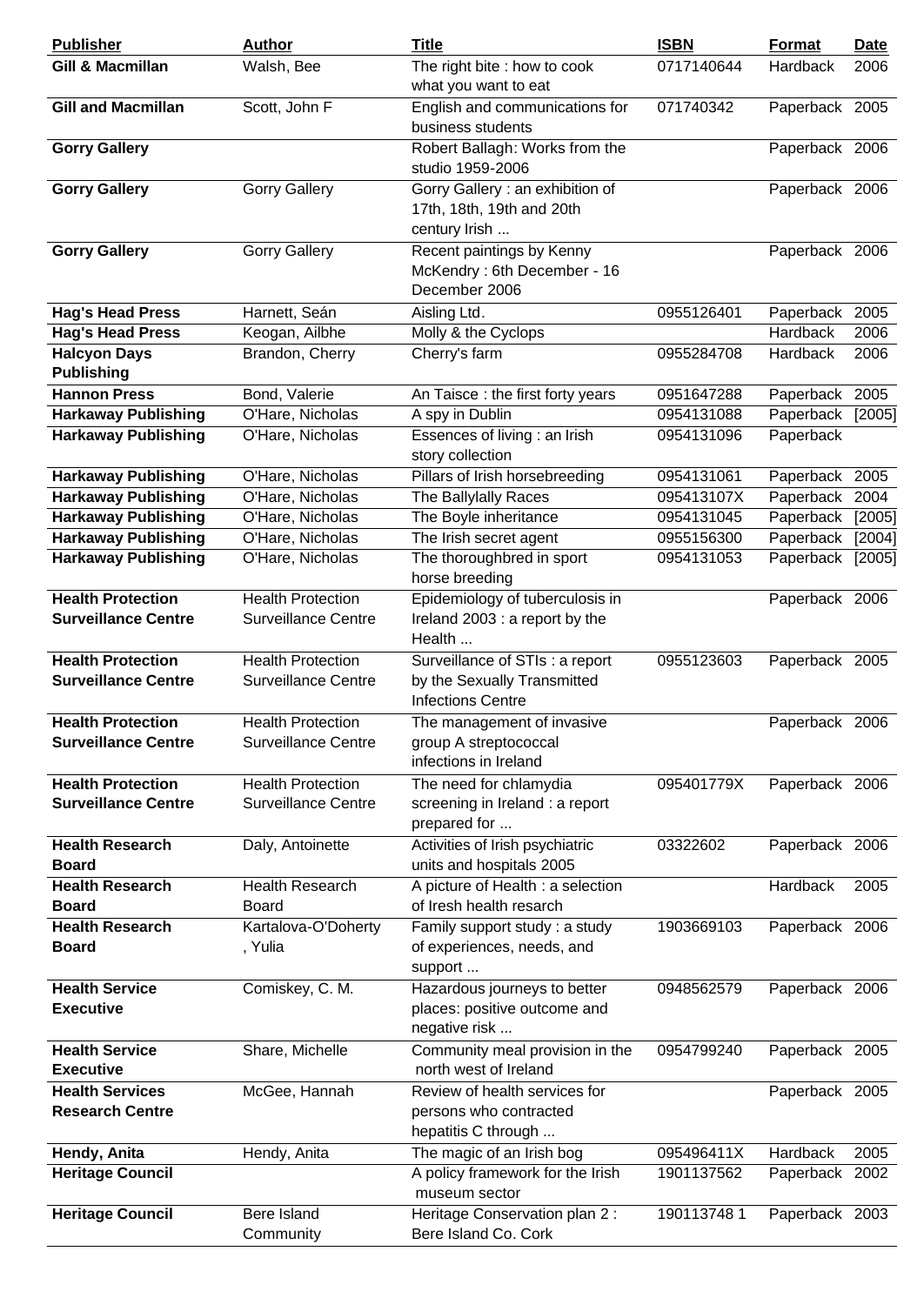| <b>Publisher</b>                         | <b>Author</b>                  | <b>Title</b>                                                                      | <b>ISBN</b>   | <b>Format</b>  | <u>Date</u> |
|------------------------------------------|--------------------------------|-----------------------------------------------------------------------------------|---------------|----------------|-------------|
| <b>Heritage Council</b>                  | Colin Buchanan and<br>Partners | Waterways corridor study 2005                                                     | 1901137821    | Paperback      | 2005        |
| <b>Heritage Council</b>                  | Gwyn, D.                       | A review of the CAP rural<br>development plan 2000-2006 :                         | 1 901137 43 0 |                | 2003        |
|                                          |                                | implications for                                                                  |               |                |             |
| <b>Heritage Council</b>                  | Harbison, Peter                | Lough Derg: the shore by<br>Saint's Island, Co. Donegal                           | 1901137589    | Paperback 2004 |             |
| <b>Heritage Council</b>                  | Heritage Council               | Conserving Ireland's maritime<br>heritage                                         | 9011378310    | Paperback 2006 |             |
| <b>Heritage Council</b>                  | O'Sullivan, Jerry              | Human remains in Irish                                                            | 1901137422    |                | 2003        |
|                                          |                                | archaeology                                                                       |               |                |             |
| <b>Heritage Council</b>                  | Reeners, Roberta               | Archaeology 20 20:<br>repositioning Irish archaeology<br>in the knowledge society | 1905254105    | Paperback 2006 |             |
| <b>Heron's Way Press</b>                 | Daly, Eugene                   | Leap and Glandore fact and<br>folklore                                            | 095866215     | Paperback 2005 |             |
| Higgisson, Seán                          | Higgisson, Seán                | A walker's guide to Killarney                                                     | 0953019454    | Paperback 2005 |             |
| Higgisson, Seán                          | Higgisson, Seán                | Hillwalker's guide to Mangerton                                                   | 0953019438    | Paperback 2003 |             |
| <b>Higher Education</b>                  | <b>Higher Education</b>        | Progressing the action plan:                                                      | 1905135084    | Paperback 2005 |             |
| <b>Authority</b>                         | Authority                      | funding to achieve equity of<br>access to higher                                  |               |                |             |
| <b>Higher Education</b>                  | O'Connell, Philip J.           | Who went to college in 2004? a                                                    | 1905135106    | Paperback 2006 |             |
| <b>Authority</b>                         |                                | national survey of new entrants<br>to higher                                      |               |                |             |
| <b>Hodder Headline</b><br><b>Ireland</b> | Corry, Eoghan                  | God and the referee:<br>unforgettable GAA quotations                              | 0340839767    | Paperback 2005 |             |
| <b>Hodder Headline</b><br><b>Ireland</b> | Gillece, Karen                 | Longshore drift                                                                   | 0340841230    | Paperback 2006 |             |
| <b>Hodder Headline</b><br><b>Ireland</b> | Hunt, Arlene                   | False intentions                                                                  | 0340832649    | Paperback 2005 |             |
| <b>Hodder Headline</b><br><b>Ireland</b> | Ingle, Róisín                  | Pieces of me: a life-in-progress                                                  | 034083918X    | Paperback 2005 |             |
| <b>Hodder Headline</b>                   | Kennedy, Brian                 | Roman song                                                                        | 0340832312    | Paperback 2005 |             |
| <b>Ireland</b>                           |                                |                                                                                   |               |                |             |
| <b>Hodder Headline</b>                   | O'Brien, Sarah                 | Love happens                                                                      | 0340837756    | Paperback 2005 |             |
| <b>Ireland</b>                           |                                |                                                                                   |               |                |             |
| <b>Hodder Headline</b><br><b>Ireland</b> | O'Flanagan, Sheila             | Connections                                                                       | 0755331273    | Paperback 2006 |             |
| <b>Hodder Headline</b>                   | Power, Suzanne                 | Love and the Monroes                                                              | 0340752033    | Paperback 2005 |             |
| Ireland                                  |                                |                                                                                   |               |                |             |
| Hogg, William E.                         | Hogg, William E.               | The millers and the mills of<br>Ireland : a database list<br>$(1700-1900)$        | 095322466X    | Hardback       | 2005        |
| Howarth, Peter                           | Howarth, Peter                 | Poems to enjoy                                                                    |               | Paperback      | 2006        |
| <b>Humbert</b><br><b>Publications</b>    | Cooney, John                   | Peace in Ireland                                                                  | 0952733471    | Paperback      |             |
| <b>ICA</b>                               | Gately, Bridie                 | Westmeath of yesteryear                                                           |               | Paperback      | [2006]      |
| <b>ICDL</b>                              | Lynch, Irene                   | Beyond faith and adventure:                                                       | 0955304709    | Hardback       | 2006        |
|                                          | Christina                      | Irish missionaries in Nigeria                                                     |               |                |             |
| <b>Image Books</b>                       | Marsden, Jo                    | André : the artistic apron                                                        | 190472518X    | Paperback      | 2006        |
| <b>Image Books</b>                       | Marsden, Jo                    | Dorothy: the dizzy doughnut                                                       | 190472521X    | Paperback      | 2006        |
| <b>Image Books</b>                       | Marsden, Jo                    | Ida : the incredible ironing board                                                | 1904725260    | Paperback      | 2006        |
| <b>Image Books</b>                       | Marsden, Jo                    | Percy: the peeping pot plant                                                      | 1904725333    | Paperback      | 2006        |
| <b>Image Books</b>                       | Marsden, Jo                    | Queenie : the quivering quilt                                                     | 1904725341    | Paperback      | 2005        |
| <b>Image Books</b>                       | Marsden, Jo                    | Wally: the wobbling wellington                                                    | 1904725406    | Paperback 2006 |             |
| <b>Immigrant Council</b>                 | Collins, Aoife                 | Family matters: experiences of                                                    | 0954549643    | Paperback 2006 |             |
| of Ireland                               |                                | family reunification in Ireland                                                   |               |                |             |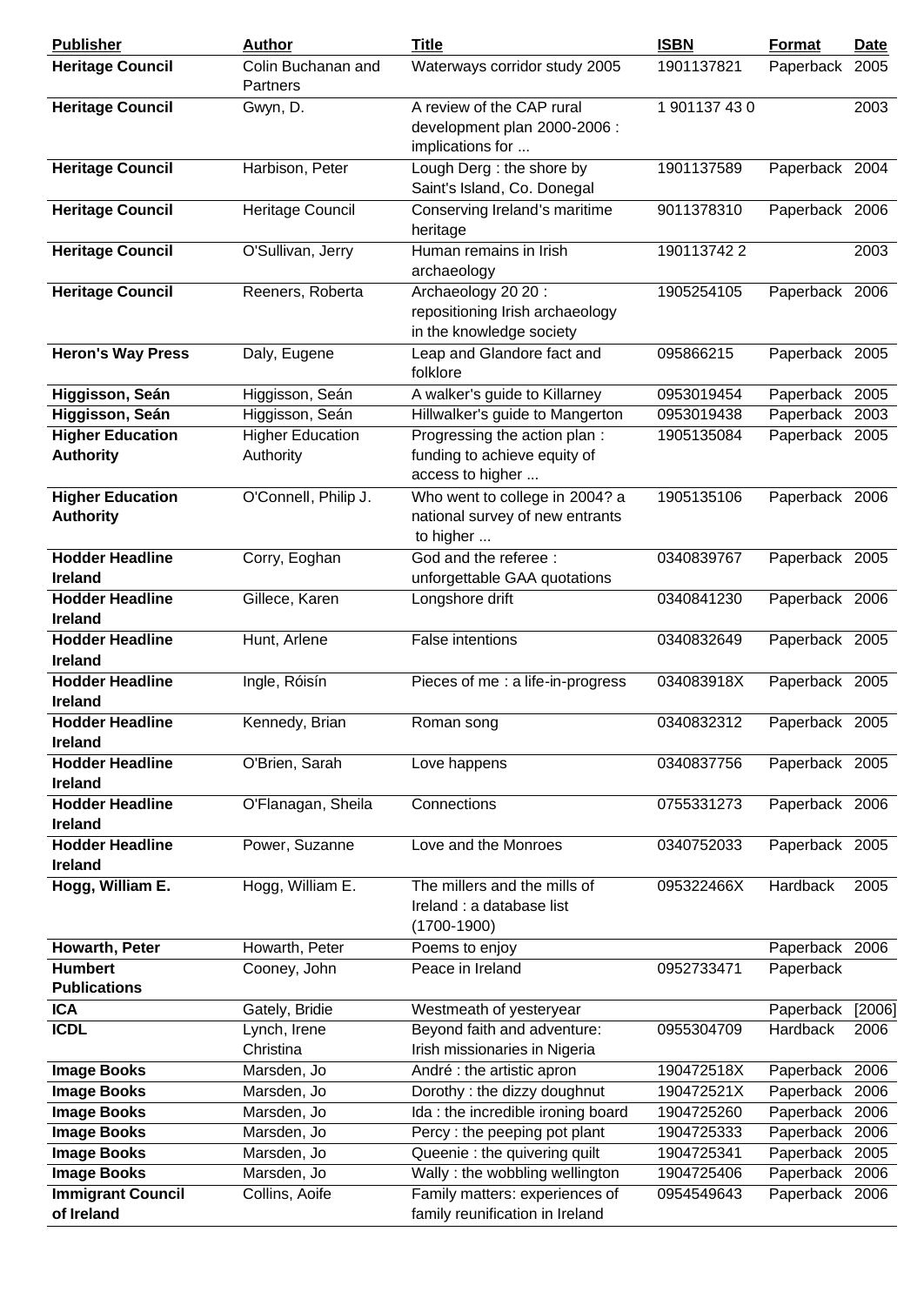| <b>Publisher</b>                                    | <b>Author</b>                           | <b>Title</b>                                                                           | <b>ISBN</b> | Format         | Date |
|-----------------------------------------------------|-----------------------------------------|----------------------------------------------------------------------------------------|-------------|----------------|------|
| <b>Immigrant Council</b><br>of Ireland              | Immigrant Council of<br>Ireland         | Summary analysis and initial<br>response to the governments<br>proposals for           | 0954549635  | Paperback 2005 |      |
| <b>Institute of Public</b><br><b>Administration</b> | Boyle, Richard                          | Cross departmental expenditure<br>reviews : lessons from the pilot<br>exercises        | 1904541461  | Paperback 2006 |      |
| <b>Institute of Public</b><br>Administration        | Boyle, Richard                          | Measuring public sector<br>productivity : lessons from<br>international experience     | 1904541493  | Paperback 2006 |      |
| <b>Institute of Public</b><br>Administration        | Boyle, Richard                          | Performance verification and<br>public service pay                                     | 1904541372  | Paperback 2006 |      |
| <b>Institute of Public</b><br>Administration        | Corcoran, Mary                          | Uncertain Ireland                                                                      | 1904541399  | Paperback 2006 |      |
| <b>Institute of Public</b><br>Administration        | Humphreys, Peter C.                     | Public service decentralisation<br>governance opportunities and<br>challenges          |             | Paperback 2006 |      |
| <b>Institute of Public</b><br>Administration        | McCarthy, Mick                          | International affairs at home:<br>the story of the Irish Institute of<br>International | 1904541453  | Paperback 2006 |      |
| <b>Institute of Public</b><br>Administration        | Norris, Michelle                        | Housing contemporary Ireland:<br>policy, society and shelter                           | 1904541348  | Paperback 2005 |      |
| <b>Institute of Public</b><br>Administration        | Quinlivan, Aodh                         | Philip Monahan a man apart : the<br>life and times of Ireland 's first<br>local        | 1904541356  | Paperback 2006 |      |
| <b>Institute of Public</b><br>Administration        | Whitaker, T. K.                         | Protection of free trade-the final<br>battle                                           | 1904541437  | Paperback 2006 |      |
| <b>Inter-Classic</b><br><b>Theatre Project</b>      | Inter-Classic<br><b>Theatre Project</b> | Claudine von Villa Bella                                                               | 0954429001  | Paperback 2002 |      |
| <b>Irish Academic</b><br><b>Press</b>               | Augusteijn, Joost                       | From public defiance to guerrilla<br>warfare : the experience of<br>ordinary           | 0716525895  | Hardback       | 2006 |
| <b>Irish Academic</b><br><b>Press</b>               | Barton, Ruth                            | Acting Irish in Hollywood: from<br><b>Fitzgerald to Farrell</b>                        | 0716533448  | Paperback 2006 |      |
| <b>Irish Academic</b><br><b>Press</b>               | Black, Eileen                           | Art in Belfast 1760-1888 : art<br>lovers or philistines?                               | 0716533626  | Paperback 2006 |      |
| <b>Irish Academic</b><br><b>Press</b>               | Borgonovo, John                         | Florence and Josephine<br>O'Donoghue's War of<br>Independence                          | 0716533707  | Hardback       | 2006 |
| <b>Irish Academic</b><br><b>Press</b>               | Cusack, George                          | Hungry words: images of the<br>Famine in the Irish canon                               | 0716533871  | Paperback 2006 |      |
| <b>Irish Academic</b><br><b>Press</b>               | Dooley, Terry                           | Sources for the history of<br>landed estates in Ireland                                | 0716526972  | Hardback       | 2000 |
| <b>Irish Academic</b><br><b>Press</b>               | Dudley Edwards,<br>Ruth                 | Patrick Pearse : the triumph of<br>failure                                             | 0716528355  | Paperback 2006 |      |
| <b>Irish Academic</b><br><b>Press</b>               | Githens-Mazer,<br>Jonathan              | Myths and memories of the<br>Easter Rising: cultural and<br>political nationalism      | 0716528231  | Hardback       | 2006 |
| <b>Irish Academic</b><br><b>Press</b>               | Jeffery, Keith                          | The GPO and the Easter Rising                                                          | 0716528274  | Hardback       | 2006 |
| <b>Irish Academic</b><br><b>Press</b>               | Lynch, Robert                           | The Northern IRA and the early<br>years of partition 1920-1922                         | 0716533774  | Hardback       | 2006 |
| <b>Irish Academic</b><br><b>Press</b>               | McCarthy, John P.                       | Kevin O'Higgins : builder of the<br>Irish state                                        | 0716534142  | Paperback 2006 |      |
| <b>Irish Academic</b><br><b>Press</b>               | McGladdery, Gary                        | The Provisional IRA in England :<br>the bombing campaign<br>1973-1997                  | 0716533731  | Hardback       | 2006 |
| <b>Irish Academic</b><br><b>Press</b>               | Refaussé, Raymond                       | Church of Ireland records                                                              | 0716527014  | Paperback 2000 |      |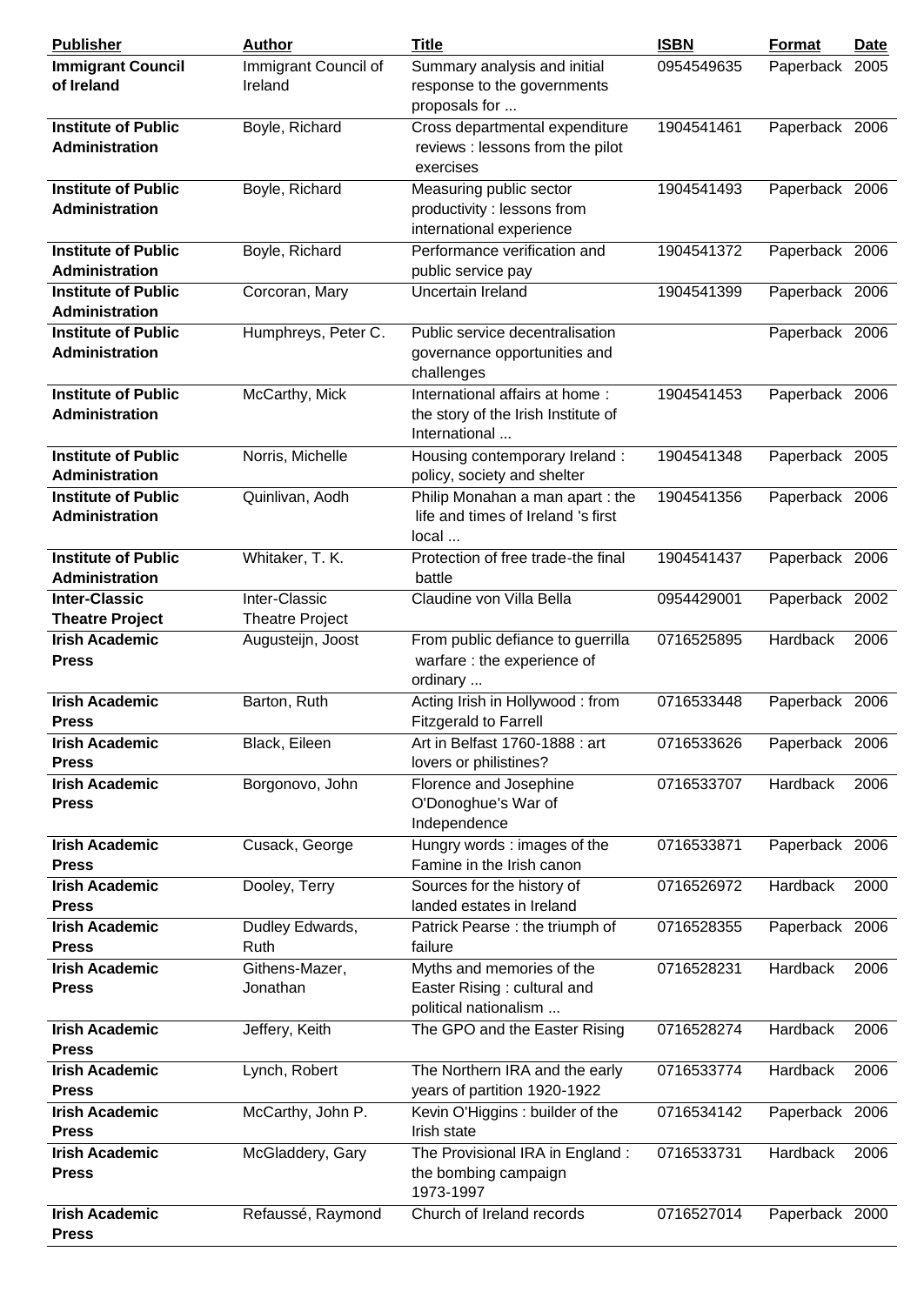| <b>Publisher</b>                                                      | <b>Author</b>                                 | <b>Title</b>                                                                    | <b>ISBN</b> | <b>Format</b>                | <b>Date</b> |
|-----------------------------------------------------------------------|-----------------------------------------------|---------------------------------------------------------------------------------|-------------|------------------------------|-------------|
| <b>Irish Academic</b><br><b>Press</b>                                 | Ward, Rachel                                  | Women, unionism and loyalism<br>in Northern Ireland : from<br>tea-makers to     | 0716533405  | Paperback 2006               |             |
| <b>Irish Acdemic Press</b>                                            | Wylie, Paula L.                               | Ireland and the cold war:<br>diplomacy and recognition<br>1949-63               | 0716533766  | Paperback 2006               |             |
| <b>Irish College of</b><br>General<br><b>Practitioners</b>            | Irish College of<br>General<br>Practitioners  | Managing and protecting the<br>privacy of personal health<br>information in     | 1904887996  | Paperback                    |             |
| <b>Irish Council for</b><br><b>Bioethics</b>                          | <b>Irish Council for</b><br><b>Bioethics</b>  | Genetically Modified crops and<br>food: threat or opportunity for<br>Ireland?   | 1904890172  | Paperback 2005               |             |
| <b>Irish</b><br><b>Countrywomen's</b><br>Association,<br>Cloughjordan | Darcy, Una                                    | A voice in the community : Irish<br>Countrywomen's Association,<br>Cloughjordan |             | Paperback 2005               |             |
| <b>Irish Energy Centre</b>                                            | <b>Irish Energy Centre</b>                    | Heat energy rating : user<br>manual version 1.0                                 |             | Paperback 1997               |             |
| <b>Irish Energy Centre</b>                                            | <b>Irish Energy Centre</b>                    | The route to sustainable<br>commuting : an employer's<br>guide to mobility      |             | Paperback 2001               |             |
| <b>Irish Energy Centre</b><br><b>Irish Family Names</b>               | <b>Irish Energy Centre</b><br>Bunbury, Turtle | Tomorrow's homes today<br>The landed gentry & aristocracy<br>of county Wicklow  | 0953848574  | Paperback<br><b>Hardback</b> | 2005        |
| <b>Irish Family Names</b>                                             | Kavanagh, Art                                 | The landed gentry &<br>aristocracy: Meath                                       | 095384854x  | Hardback                     | 2005        |
| <b>Irish Freedom Press</b><br>- Cló Saoirse                           | Cronin, Seán                                  | Our own red blood : the story<br>of the 1916 rising                             | 0954579119  | Paperback 2006               |             |
| <b>Irish Human Rights</b><br><b>Commission</b>                        | Irish Human Rights<br>Commission              | Making economic social and<br>cultural rights effective : an<br>IHRC discussion |             | Paperback 2005               |             |
| <b>Irish Manuscripts</b><br><b>Commission</b>                         | Fuller, Anne P.                               | Calendar of entries in the papal<br>registers: relating to Great<br>Britain and | 1874280789  | Hardback                     | 2005        |
| <b>Irish Manuscripts</b><br><b>Commission</b>                         | Malcomson, A.P.W.                             | The De Vesci papers                                                             | 1872480797  | Hardback                     | 2006        |
| <b>Irish Manuscripts</b><br><b>Commission</b>                         | McGrath, Bríd ed                              | The minute book of the<br><b>Corporation of Clonmel</b><br>1608-1649            | 1874280533  | Hardback                     | 2006        |
| <b>Irish Manuscripts</b><br><b>Commission</b>                         | O'Byrne, Eileen                               | The convert rolls : the calendar<br>of the convert rolls, 1703-1838             | 1874280649  | Hardback                     | 2005        |
| <b>Irish Manuscripts</b><br><b>Commission</b>                         | Tallon, Geraldine                             | Court of claims : submissions<br>and evidence, 1663                             |             | Hardback                     | 2006        |
| <b>Irish Museum of</b><br><b>Modern Art</b>                           | Cork, Richard                                 | Michael Craig-Martin                                                            | 0500286469  | Paperback 2006               |             |
| <b>Irish Museum of</b><br><b>Modern Art</b>                           | Irish Museum of<br>Modern Art                 | All Hawaii entrées lunar reggae                                                 | 8881585790  | Hardback                     | 2006        |
| <b>Irish Museum of</b><br><b>Modern Art</b>                           | Irish Museum of<br>Modern Art                 | Candida Hofer                                                                   | 103811619   | Paperback 2006               |             |
| <b>Irish Museum of</b><br><b>Modern Art</b>                           | Irish Museum of<br>Modern Art                 | Inner worlds outside                                                            | 1903811570  | Paperback 2006               |             |
| <b>Irish Museum of</b><br><b>Modern Art</b>                           | Irish Museum of<br>Modern Art                 | Iran do espírito santo                                                          | 1903811651  | Hardback                     | 2006        |
| <b>Irish Museum of</b><br><b>Modern Art</b>                           | Irish Museum of<br>Modern Art                 | Siar 50                                                                         | 1903811511  | Paperback 2005               |             |
| <b>Irish Museum of</b><br><b>Modern Art</b>                           | Juncosa, Enrique<br>ed.                       | Writers on Howard Hodgkin                                                       | 1854376748  | Hardback                     | 2006        |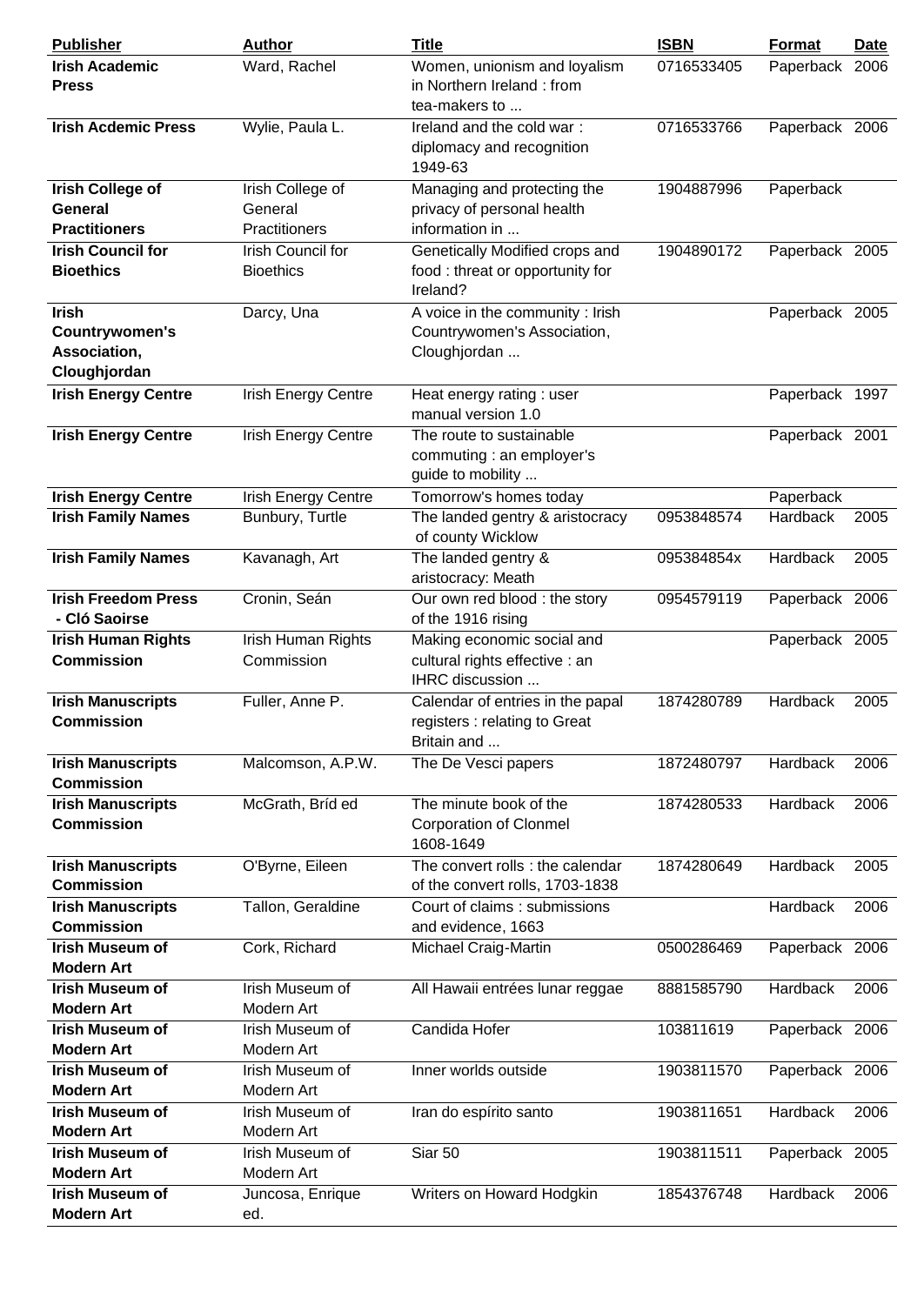| <b>Publisher</b>             | <b>Author</b>                | <b>Title</b>                      | <b>ISBN</b> | <b>Format</b>    | Date |
|------------------------------|------------------------------|-----------------------------------|-------------|------------------|------|
| <b>Irish National</b>        | <b>Irish National</b>        | The new Irish communities : a     |             | Paperback 2006   |      |
| <b>Committee</b>             | Committee                    | project to promote effective      |             |                  |      |
|                              |                              | professional                      |             |                  |      |
| <b>Irish National</b>        | <b>Irish National</b>        | Social, personal & health         |             | Paperback 2006   |      |
| <b>Teachers</b>              | <b>Teachers</b>              | education                         |             |                  |      |
| Organisation                 | Organisation                 |                                   |             |                  |      |
| <b>Irish National</b>        | <b>Irish National</b>        | Intercultural education in the    |             | Paperback [2005] |      |
| Teachers'                    | Teachers'                    | primary school                    |             |                  |      |
| Organisation                 | Organisation                 |                                   |             |                  |      |
| <b>Irish National</b>        | <b>Irish National</b>        | Leading early years education :   |             | Paperback [2006] |      |
| <b>Teachers'</b>             | Teachers'                    | including proceedings of the      |             |                  |      |
| Organisation                 | Organisation                 | consultative                      |             |                  |      |
| <b>Irish National</b>        | <b>Irish National</b>        | Maths in primary school:          |             | Paperback [2006] |      |
| Teachers'                    | Teachers'                    | including results of an INTO      |             |                  |      |
| Organisation                 | Organisation                 | survey                            |             |                  |      |
| <b>Irish National</b>        | <b>Irish National</b>        | Newcomer children in the          |             | Paperback 2006   |      |
| Teachers'                    | Teachers'                    | primary education system          |             |                  |      |
| Organisation                 | Organisation                 |                                   |             |                  |      |
| <b>Irish National</b>        | <b>Irish National</b>        | School evaluation : including     |             | Paperback [2006] |      |
| Teachers'                    | Teachers'                    | proceedings of INTO               |             |                  |      |
| Organisation                 | Organisation                 | consultative Conference           |             |                  |      |
| <b>Irish National</b>        | <b>Irish National</b>        | Taking part: encouraging          |             | Paperback 2006   |      |
| <b>Teachers'</b>             | Teachers'                    | participation in the INTO         |             |                  |      |
| Organisation                 | Organisation                 |                                   |             |                  |      |
| <b>Irish National</b>        | <b>Irish National</b>        | Towards positive behaviour in     |             | Paperback [2006] |      |
| Teachers'                    | Teachers'                    | primary schools                   |             |                  |      |
| Organisation                 | Organisation                 |                                   |             |                  |      |
| <b>Irish Origins</b>         | Nolan, Patrick M.            | An index to articles in the Old   |             | Paperback 2006   |      |
| <b>Research Agency</b>       |                              | Kilkenny Review 1946-2005         |             |                  |      |
| <b>Irish Social Services</b> | <b>Irish Social Services</b> | Inspection of Five Rivers Ireland |             | Paperback 2006   |      |
| Inspectorate                 | Inspectorate                 | and the Health Services           |             |                  |      |
|                              |                              | Executive                         |             |                  |      |
| <b>Irish Social Services</b> | <b>Irish Social Services</b> | Inspection report ID number :     |             | Paperback 2006   |      |
| Inspectorate                 | Inspectorate                 | 131                               |             |                  |      |
| <b>Irish Social Services</b> | <b>Irish Social Services</b> | Inspection report ID number:      |             | Paperback 2006   |      |
| Inspectorate                 | Inspectorate                 | 133                               |             |                  |      |
| <b>Irish Social Services</b> | <b>Irish Social Services</b> | Inspection report ID number:      |             | Paperback 2006   |      |
| Inspectorate                 | Inspectorate                 | 135                               |             |                  |      |
| <b>Irish Social Services</b> | <b>Irish Social Services</b> | Inspection report ID number:      |             | Paperback 2006   |      |
| Inspectorate                 | Inspectorate                 | 137                               |             |                  |      |
| <b>Irish Social Services</b> | <b>Irish Social Services</b> | Inspection report ID number:      |             | Paperback 2006   |      |
| Inspectorate                 | Inspectorate                 | 138                               |             |                  |      |
| <b>Irish Social Services</b> | <b>Irish Social Services</b> | Inspection report ID number:      |             | Paperback 2006   |      |
| Inspectorate                 | Inspectorate                 | 139                               |             |                  |      |
| <b>Irish Social Services</b> | <b>Irish Social Services</b> | Inspection report ID number:      |             | Paperback 2006   |      |
| Inspectorate                 | Inspectorate                 | 140                               |             |                  |      |
| <b>Irish Social Services</b> | <b>Irish Social Services</b> | Inspection report ID number:      |             | Paperback 2006   |      |
| Inspectorate                 | Inspectorate                 | 141                               |             |                  |      |
| <b>Irish Social Services</b> | <b>Irish Social Services</b> | Inspection report ID number:      |             | Paperback 2006   |      |
| Inspectorate                 | Inspectorate                 | 142                               |             |                  |      |
| <b>Irish Social Services</b> | <b>Irish Social Services</b> | Inspection report ID number:      |             | Paperback 2006   |      |
| Inspectorate                 | Inspectorate                 | 168                               |             |                  |      |
| <b>Irish Social Services</b> | <b>Irish Social Services</b> | Inspection report ID number 144   |             | Paperback 2006   |      |
| Inspectorate                 | Inspectorate                 |                                   |             |                  |      |
| <b>Irish Social Services</b> | <b>Irish Social Services</b> | Inspection report ID number 146   |             | Paperback 2006   |      |
| Inspectorate                 | Inspectorate                 |                                   |             |                  |      |
| <b>Irish Social Services</b> | <b>Irish Social Services</b> | Inspection report ID number 147   |             | Paperback 2006   |      |
| Inspectorate                 | Inspectorate                 |                                   |             |                  |      |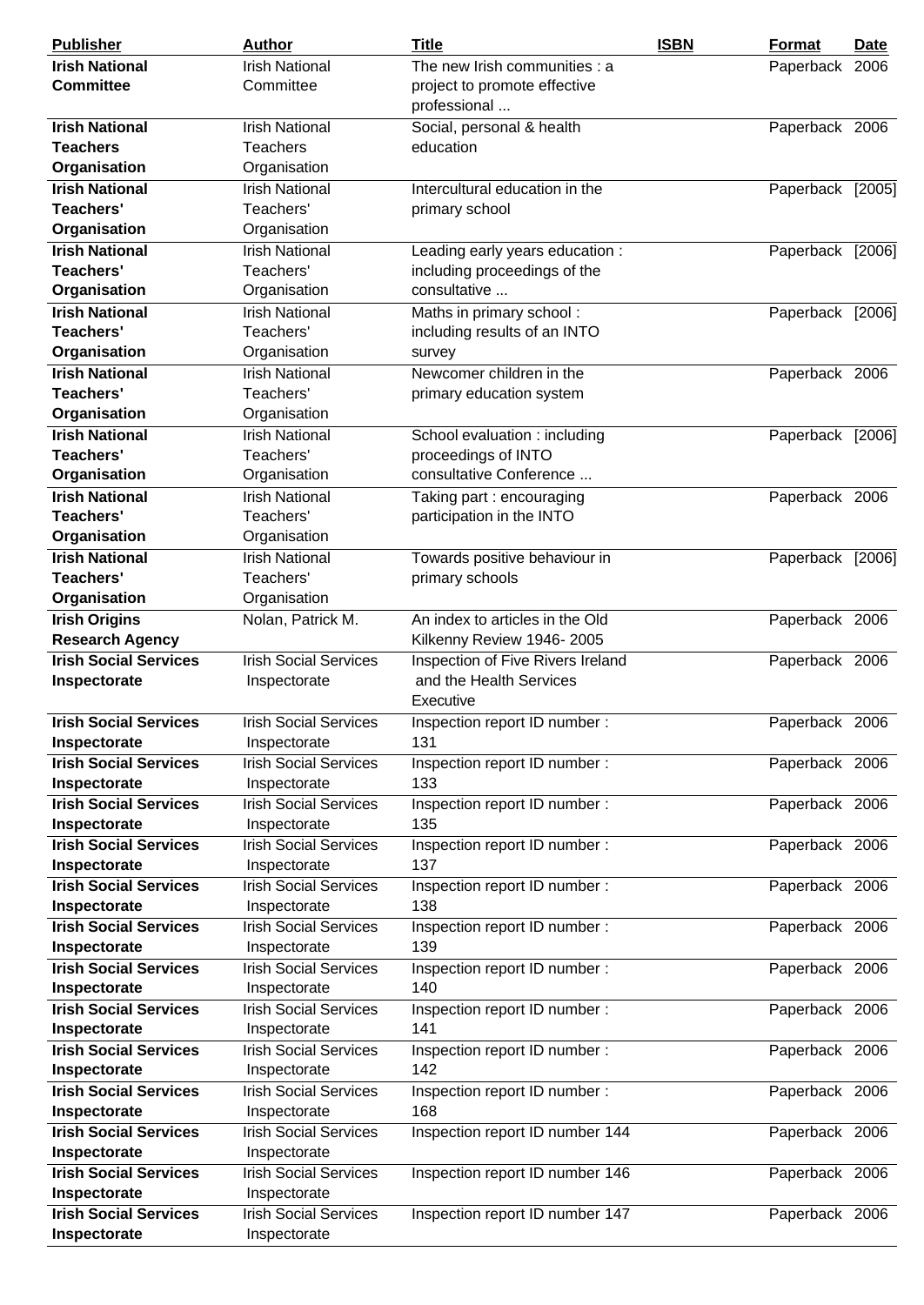| <b>Publisher</b>             | <b>Author</b>                | <b>Title</b>                              | <b>ISBN</b> | Format         | <b>Date</b> |
|------------------------------|------------------------------|-------------------------------------------|-------------|----------------|-------------|
| <b>Irish Social Services</b> | <b>Irish Social Services</b> | Inspection report ID number 148           |             | Hardback       | 2006        |
| Inspectorate                 | Inspectorate                 |                                           |             |                |             |
| <b>Irish Social Services</b> | <b>Irish Social Services</b> | Inspection report ID number 149           |             | Paperback 2006 |             |
| Inspectorate                 | Inspectorate                 |                                           |             |                |             |
| <b>Irish Social Services</b> | <b>Irish Social Services</b> | Inspection report ID number 150           |             | Paperback 2006 |             |
| Inspectorate                 | Inspectorate                 |                                           |             |                |             |
| <b>Irish Social Services</b> | <b>Irish Social Services</b> | Inspection report ID number 153           |             | Paperback 2006 |             |
| Inspectorate                 | Inspectorate                 |                                           |             |                |             |
| <b>Irish Social Services</b> | <b>Irish Social Services</b> | Inspection report ID number 154           |             | Paperback 2006 |             |
| Inspectorate                 | Inspectorate                 |                                           |             |                |             |
| <b>Irish Social Services</b> | <b>Irish Social Services</b> |                                           |             |                |             |
|                              |                              | Inspection report ID number 155           |             | Paperback 2006 |             |
| Inspectorate                 | Inspectorate                 |                                           |             |                |             |
| <b>Irish Social Services</b> | <b>Irish Social Services</b> | Inspection report ID number 156           |             | Paperback 2006 |             |
| Inspectorate                 | Inspectorate                 |                                           |             |                |             |
| <b>Irish Social Services</b> | <b>Irish Social Services</b> | Inspection report ID number 157           |             | Paperback 2006 |             |
| Inspectorate                 | Inspectorate                 |                                           |             |                |             |
| <b>Irish Social Services</b> | <b>Irish Social Services</b> | Inspection report ID number 158           |             | Paperback 2006 |             |
| Inspectorate                 | Inspectorate                 |                                           |             |                |             |
| <b>Irish Social Services</b> | <b>Irish Social Services</b> | Inspection report ID number 159           |             | Paperback 2006 |             |
| Inspectorate                 | Inspectorate                 |                                           |             |                |             |
| <b>Irish Social Services</b> | <b>Irish Social Services</b> | Inspection report ID number 161           |             | Paperback 2006 |             |
| Inspectorate                 | Inspectorate                 |                                           |             |                |             |
| <b>Irish Social Services</b> | <b>Irish Social Services</b> | Inspection report ID number 162           |             | Paperback 2006 |             |
| Inspectorate                 | Inspectorate                 |                                           |             |                |             |
| <b>Irish Universities</b>    | <b>Irish Universities</b>    | Good practice : in the                    |             | Paperback      |             |
| <b>Quality Board</b>         | <b>Quality Board</b>         | organisation of PhD                       |             |                |             |
|                              |                              | programmes in Irish universities          |             |                |             |
| <b>Irish Universities</b>    | <b>Irish Universities</b>    | Good practice : in the                    |             | Paperback 2006 |             |
| <b>Quality Board</b>         | <b>Quality Board</b>         | organisation of student support           |             |                |             |
|                              |                              | services in Irish                         |             |                |             |
| <b>Irish Universities</b>    | <b>Irish Universities</b>    | Irish universities quality board          |             | Paperback      |             |
| <b>Quality Board</b>         | <b>Quality Board</b>         |                                           |             |                |             |
| <b>Irish Universities</b>    | <b>Irish Universities</b>    | Review of quality assurance in            |             | Paperback 2005 |             |
| <b>Quality Board</b>         | <b>Quality Board</b>         | Irish universities : review of the        |             |                |             |
|                              |                              | effectiveness                             |             |                |             |
|                              |                              |                                           |             |                |             |
| <b>Irish Universities</b>    | <b>Irish Universities</b>    | Review of quality assurance in            |             | Paperback 2005 |             |
| <b>Quality Board</b>         | <b>Quality Board</b>         | Irish universities : sectoral             |             |                |             |
|                              |                              | report                                    |             |                |             |
| <b>Irish Writers' Centre</b> | Ní Dhomhnaill, Nuala         | The incredible hides in every             | 0955058805  | Paperback 2005 |             |
|                              |                              | house                                     |             |                |             |
| <b>Irish Youth Work</b>      | Bissett, Fran                | Rights and entitlements of                | 1900416573  | Paperback 2006 |             |
| <b>Press</b>                 |                              | young people : a pocket guide             |             |                |             |
|                              |                              | for youth workers                         |             |                |             |
| <b>Irish Youth Work</b>      | <b>Irish Youth Work</b>      | A handy guide to the Youth                |             | Paperback 2005 |             |
| <b>Press</b>                 |                              | Work Act and national youth               |             |                |             |
|                              |                              | work development                          |             |                |             |
| <b>Irish Youth Work</b>      | Youth Work Ireland           | Visual arts in youth work                 | 1900416658  | Paperback 2006 |             |
| <b>Press</b>                 |                              |                                           |             |                |             |
| <b>Islamic Cultural</b>      | <b>Islamic Cultural</b>      | <b>Islamic Cultural Centre of Ireland</b> |             | Paperback 2002 |             |
| <b>Centre of Ireland</b>     | Centre of Ireland            | : an Islamic cultural landmark in         |             |                |             |
|                              |                              | the West                                  |             |                |             |
| <b>James Adam &amp; Sons</b> |                              | The rediscovered photographs              |             | Paperback 2006 |             |
|                              |                              | of Frederick A Bligh                      |             |                |             |
|                              |                              | $(1861 - 1915)$                           |             |                |             |
| <b>James Adam &amp; Sons</b> |                              | The Sarah Purser sale                     |             | Paperback 2006 |             |
| <b>James Adam &amp; Sons</b> | James Adam &                 | Contemporary & modern art :               |             | Paperback 2006 |             |
|                              | Sons                         | Tuesday 21st March 2006 at                |             |                |             |
|                              |                              |                                           |             |                |             |
|                              |                              | 6.00 pm                                   |             |                |             |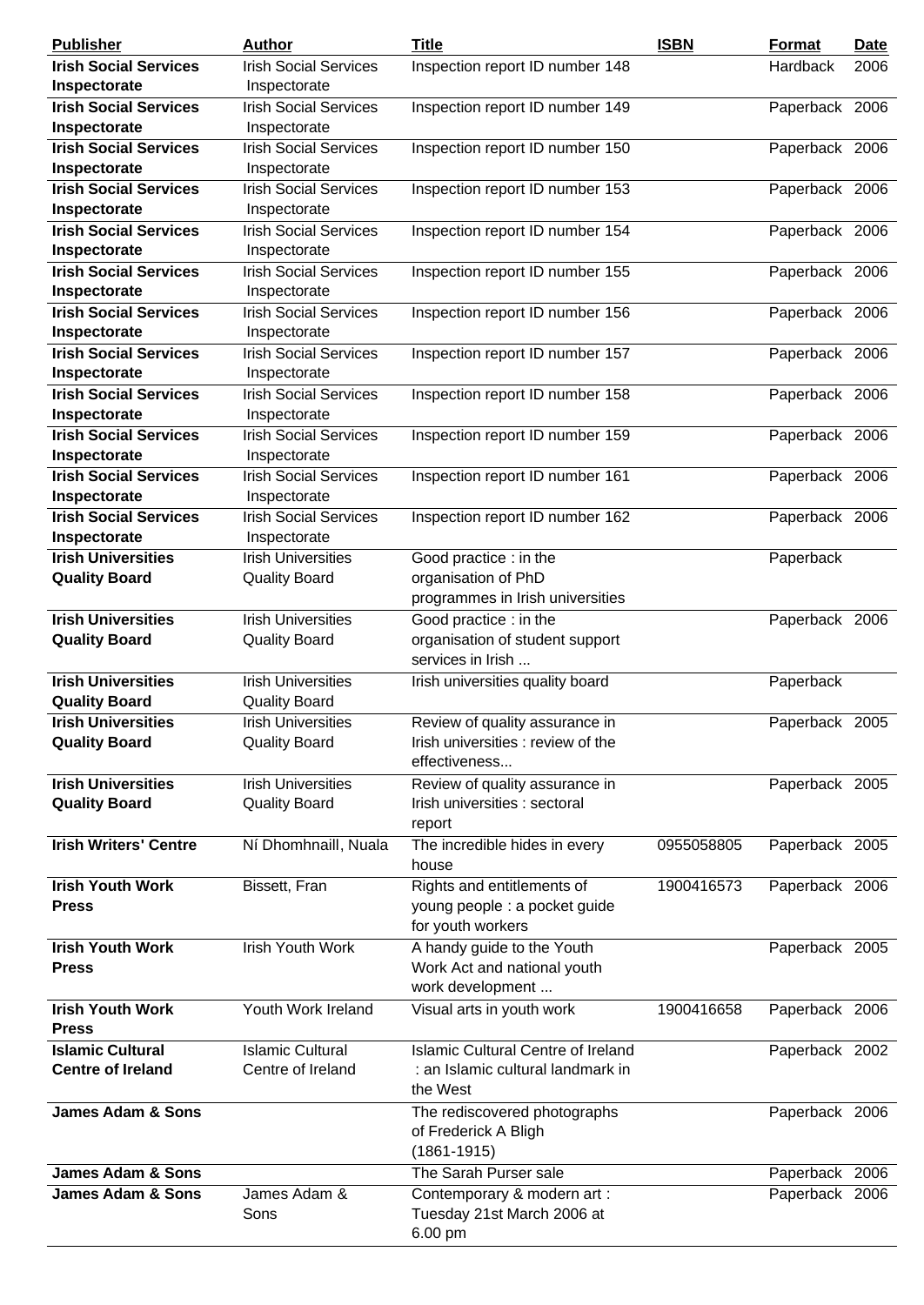| <b>Publisher</b>                         | <b>Author</b>                     | <b>Title</b>                                                                         | <b>ISBN</b> | Format          | <b>Date</b> |
|------------------------------------------|-----------------------------------|--------------------------------------------------------------------------------------|-------------|-----------------|-------------|
| <b>James Adam &amp; Sons</b>             | James Adam &<br>Sons              | Important Irish art: Wednesday<br>29th March 2006 at 6.00 pm                         |             | Paperback 2006  |             |
| <b>James Adam &amp; Sons</b>             | James Adam &<br>Sons              | Patrick Leonard: Wednesday<br>26th April 2006                                        |             | Paperback 2006  |             |
| <b>James Adam &amp; Sons</b>             | James Adam<br>Salerooms           | Mark O'Neill: Wednesday 28th<br><b>June 2006</b>                                     |             | Paperback 2006  |             |
| <b>James Fallon</b>                      | Fallon, James                     | Memories of the Turlough                                                             |             | Hardback        | 2005        |
| <b>Jorgensen Fine Art</b>                | Jorgensen Fine Art                | Cherith McKinstry (1928-2004)                                                        |             | Paperback       | 2006        |
| <b>Jorgensen Fine Art</b>                | Jorgensen Fine Art                | Christmas exhibition: on<br>Thursday, 30th November, 2006                            |             | Paperback 2006  |             |
| <b>Jorgensen Fine Art</b>                | Jorgensen Fine Art                | Conor Walton: philosophical<br>paintings                                             |             | Paperback 2006  |             |
| <b>Jorgensen Fine Art</b>                | Jorgensen Fine Art                | Interiors                                                                            |             | Paperback 2006  |             |
| <b>Jorgensen Fine Art</b>                | Jorgensen Fine Art                | James O'Halloran                                                                     |             | Paperback 2006  |             |
| <b>Jorgensen Fine Art</b>                | Jorgensen Fine Art                | <b>Roy Petley</b>                                                                    |             | Paperback 2006  |             |
| <b>JR Books</b>                          | Grinsted, John                    | The spiritual verses                                                                 | 0954222717  | Paperback 2006  |             |
| <b>Justin Nelson</b>                     | Grattan-Bellew,                   | Sundown Safari                                                                       | 1900913127  | Paperback 2005  |             |
| <b>Productions</b>                       | Henry                             |                                                                                      |             |                 |             |
| Kelly, Andrew                            | Kelly, Andrew                     | The deaf wife                                                                        |             | Hardback        | 2006        |
| Kelly, Andrew                            | Kelly, Andrew                     | Three mile water                                                                     |             | <b>Hardback</b> | 2006        |
| <b>Kerry County</b><br><b>Council</b>    | Coyne, Frank                      | Islands in the clouds : an upland<br>archaeological study on Mount<br><b>Brandon</b> | 0954176529  | Paperback 2006  |             |
| <b>Kid's Own</b>                         | Kid's Own                         | Beneath the surface                                                                  | 1902432274  | Paperback       |             |
| <b>Kilbaha Publishing</b>                | Greehy, Elizabeth                 | Sshhh: a secret between<br>friends is sacred or is it?                               | 0955101816  | Paperback 2005  |             |
| <b>Kilkenny County</b><br><b>Council</b> | <b>Kilkenny County</b><br>Council | Kilkenny city & environs<br>development plan 2002                                    |             | Paperback 2002  |             |
| <b>Kilkenny County</b>                   | <b>Kilkenny County</b>            | Kilkenny County Council county                                                       |             | Paperback 2002  |             |
| <b>Council</b>                           | Council                           | development plan 2002 : volume                                                       |             |                 |             |
| <b>Kilkenny County</b>                   | <b>Kilkenny County</b>            | Kilkenny County Council County                                                       |             | Paperback 2002  |             |
| <b>Council</b>                           | Council                           | development plan 2002 : volume<br>$\overline{2}$                                     |             |                 |             |
| <b>Kilkenny County</b><br><b>Council</b> | <b>Kilkenny County</b><br>Council | Variations to Kilkenny city and<br>environs development plan and<br>Kilkenny         |             | Paperback 2002  |             |
| <b>Killynon House</b><br><b>Books</b>    | Dunne, Lee                        | Paddy Maguire is dead                                                                | 1905706022  | Paperback 2006  |             |
| <b>Killynon House</b><br><b>Books</b>    | O'Rourke, TS                      | The Republican: An Irish Civil<br>War story                                          | 1905706006  | Paperback 2006  |             |
| <b>Killynon House</b><br><b>Books</b>    | O'Toole, Jason                    | Off the edge: A freefall into<br>modern Irish literature                             | 1905706014  | Paperback 2006  |             |
| Kilronan<br><b>Publications</b>          | Regan, Peter                      | Gypsy gold                                                                           | 0955358205  | Paperback 2006  |             |
| <b>Kincora Books</b>                     | Mac Mahon, Michael                | On a fertile rock the Cistercian<br>Abbey of Corcomroe                               | 0953866718  | Paperback 2000  |             |
| <b>Kincora Books</b>                     | Mac Mahon, Michael                | Portumna castle ad its lords                                                         | 095386670X  | Paperback       | 2000        |
| <b>Kingdom Books</b>                     | Gaughan, J.<br>Anthony            | Scouting in Ireland                                                                  | 0952456729  | Hardback        | 2006        |
| Kingston, Bob                            | Kingston, Bob                     | Achill Island map and guide                                                          | 0951606727  | Paperback 2006  |             |
| La Malfa, Concetto                       | La Malfa, Concetto                | Funny encounters and<br>language misdemeanours                                       |             | Paperback 2003  |             |
| La Malfa, Concetto                       | La Malfa, Concetto                | Italians in Ireland : a brief history                                                |             | Paperback 2004  |             |
| La Malfa, Concetto                       | La Malfa, Concetto                | Ricordi di Sicilia                                                                   | 1899293302  | Paperback       | 2005        |
| La Malfa, Concetto                       | La Malfa, Concetto                | Una macchia nel sole                                                                 | 1870089928  | Paperback 2006  |             |
| La Touche Legacy                         | McGinley, Michael                 | The La Touche family in Ireland                                                      | 0954914309  | Paperback 2004  |             |
| <b>Committee</b>                         |                                   |                                                                                      |             |                 |             |
| <b>Labour Court</b>                      | <b>Labour Court</b>               | Guide to the Labour Court                                                            |             | Paperback 2002  |             |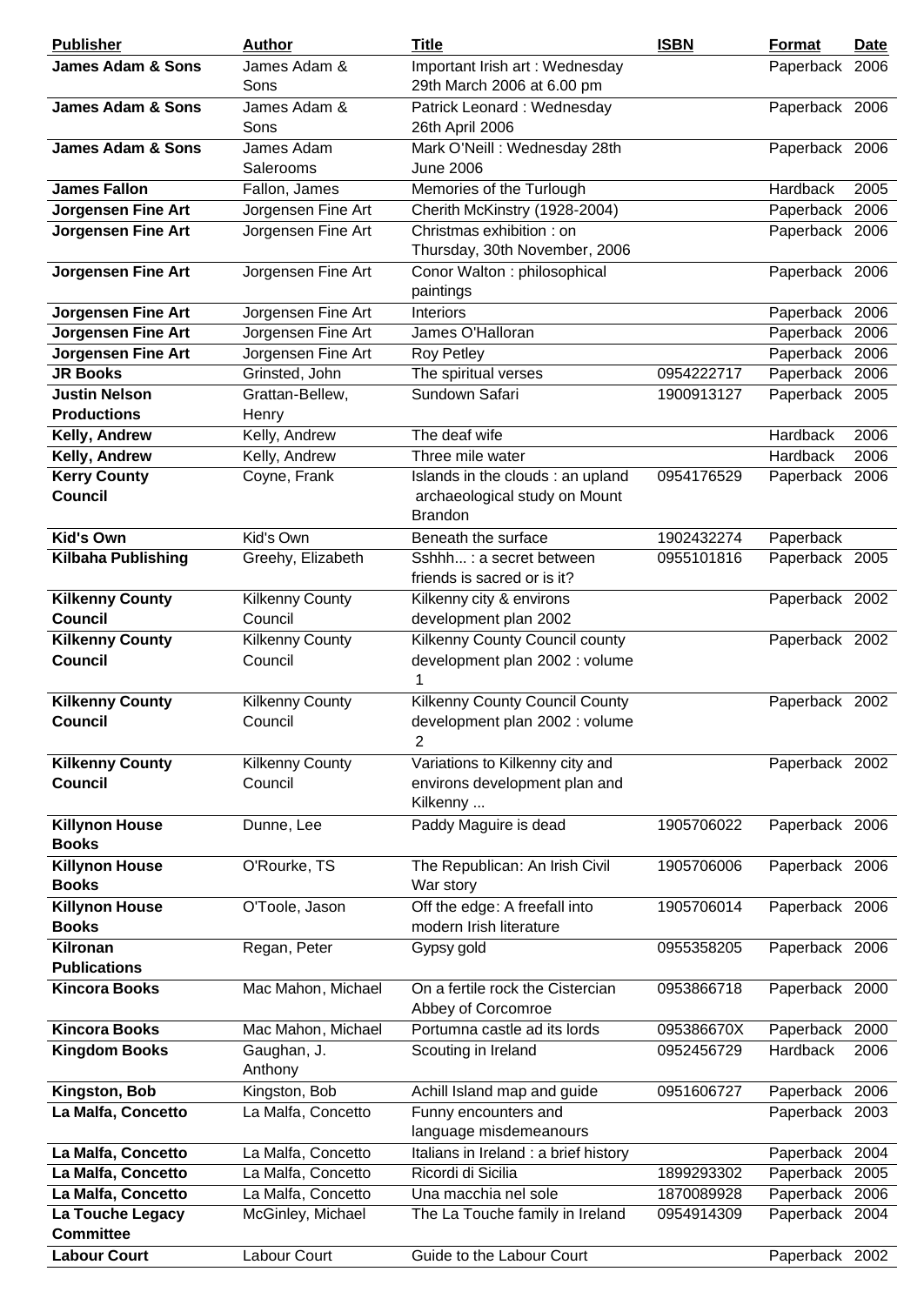| <b>Publisher</b>                      | <b>Author</b>             | <b>Title</b>                                                                             | <b>ISBN</b> | Format          | <u>Date</u> |
|---------------------------------------|---------------------------|------------------------------------------------------------------------------------------|-------------|-----------------|-------------|
| <b>Labour Party</b>                   | Labour Party              | Liberty 1916-2006                                                                        |             | Paperback 2006  |             |
| <b>Labour Relations</b>               | <b>Labour Relations</b>   | <b>Labour Relations Commission</b>                                                       |             | Paperback 2002  |             |
| <b>Commission</b>                     | Commission                | strategy framework 2002-2004                                                             |             |                 |             |
| <b>Laois County</b><br><b>Council</b> | Brett, Heather            | ID : a midlands collaborative<br>writing project co-ordinated by<br><b>Heather Brett</b> | 1899642021  | Paperback 2005  |             |
| <b>Laois County</b>                   | Laois County              | Laois County Council:                                                                    |             | Paperback 2004  |             |
| Council                               | Council                   | corporate plan 2004-2009                                                                 |             |                 |             |
| <b>Laois County</b>                   | Laois County              | Laois County Council charter                                                             |             | Paperback 2005  |             |
| <b>Council</b>                        | Council                   | for socially inclusive services                                                          |             |                 |             |
| <b>Laois County</b><br><b>Council</b> | Laois County<br>Council   | Laois retail stategy 2003                                                                |             | Paperback 2003  |             |
| <b>Laois County</b>                   | O'Brien, Jean             | From Mairgy to Slieve Bloom:                                                             | 1899642013  | Paperback       |             |
| <b>Council</b>                        |                           | Laois anthology 2005                                                                     |             |                 |             |
| <b>Last Gasp Press</b>                | Kirk, Claire              | A blue day                                                                               |             | Paperback       | [2006]      |
| <b>Last Gasp Press</b>                | O'Beirne, Brendan         | A briefcase full of clouds                                                               |             | Paperback 2005  |             |
| <b>Law Reform</b>                     | Law Reform                | Report: the establishment of a                                                           |             | Paperback 2005  |             |
| <b>Commission</b>                     | Commission                | DNA database                                                                             |             |                 |             |
| <b>Law Society of</b>                 | Law Society of            | Rights-based child law: the                                                              |             | Paperback 2006  |             |
| <b>Ireland</b>                        | Ireland                   | case for reform                                                                          |             |                 |             |
| <b>Law Society of</b>                 | O'Connell,                | ECHE Act 2003 : a preliminary                                                            | 0902027379  | Paperback 2006  |             |
| <b>Ireland</b>                        | Donnacha                  | assessment of impact                                                                     |             |                 |             |
| Lee, Dominic                          | Lee, Dominic              | Out of your tree                                                                         | 0952493144  | Hardback        | 2005        |
| <b>Lemon Soap Press</b>               | <b>Oscar Wilde Centre</b> | Incorrigibly plural : new writing<br>from the Oscar Wilde Centre                         | 0954765036  | Paperback 2006  |             |
| <b>Liberties Press</b>                | FitzGerald,<br>Desmond    | Desmond's Rising: memoirs<br>1913 to Easter 1916                                         | 1905483058  | Paperback 2006  |             |
| <b>Liberties Press</b>                | Flood, Finbarr            | In full flood : a memoir                                                                 | 1905483023  | Paperback 2006  |             |
| <b>Liberties Press</b>                | Higgins, Michael D.       | Causes for concern                                                                       | 1905483090  | <b>Hardback</b> | 2006        |
| <b>Liberties Press</b>                | McHugh, Orla              | Celtic cubs: inside the mind of<br>the Irish teenager                                    | 1905483082  | Paperback 2006  |             |
| <b>Liberties Press</b>                | Walker, Antoinette        | Unstoppable brilliance: Irish<br>geniuses and Asperger's<br>syndrome                     | 1905483031  | Hardback        | 2006        |
| <b>Liberties Press</b>                | West, Patrick             | Beating them at their own game                                                           | 1905483104  | Paperback 2006  |             |
| <b>Liffey Press</b>                   | Arnold, Bruce             | The Spire : and other essays in<br>modern Irish culture                                  | 1904148360  | Paperback 2003  |             |
| <b>Liffey Press</b>                   | Byrne, Pat                | Fuelled by belief: the Cityjet<br>story                                                  | 1904148573  | paperback 2004  |             |
| <b>Liffey Press</b>                   | Coleman, Carole           | Alleluia America! : an Irish<br>journalist in Bush country                               | 190414876X  | Paperback 2005  |             |
| <b>Liffey Press</b>                   | Donegan, Tracy            | The better birth book: taking the<br>mystery (and fear) out of<br>childbirth             | 1904148875  | Paperback 2006  |             |
| <b>Liffey Press</b>                   | Gaire, Eleanor            | Primary options : how to<br>choose the right school for your<br>child                    | 1904148484  | Paperback 2005  |             |
| <b>Liffey Press</b>                   | Green, Roger              | Under the spotlight:<br>conversations with 17 leading<br>Irish journalists               | 1904148824  | Paperback 2005  |             |
| <b>Liffey Press</b>                   | Keohane, Kieran           | Collision culture:<br>transformations in everyday life<br>in Ireland                     | 1904148611  | Paperback 2004  |             |
| <b>Liffey Press</b>                   | Lynch, Seamus             | Cast out into the deep :<br>attracting young people to the<br>church                     | 1904148581  | Paperback 2004  |             |
| <b>Liffey Press</b>                   | Lyons, Mary Ann           | Perspectives on equality: the<br>second Seamus Heaney<br>lectures                        | 1904148662  | Paperback 2005  |             |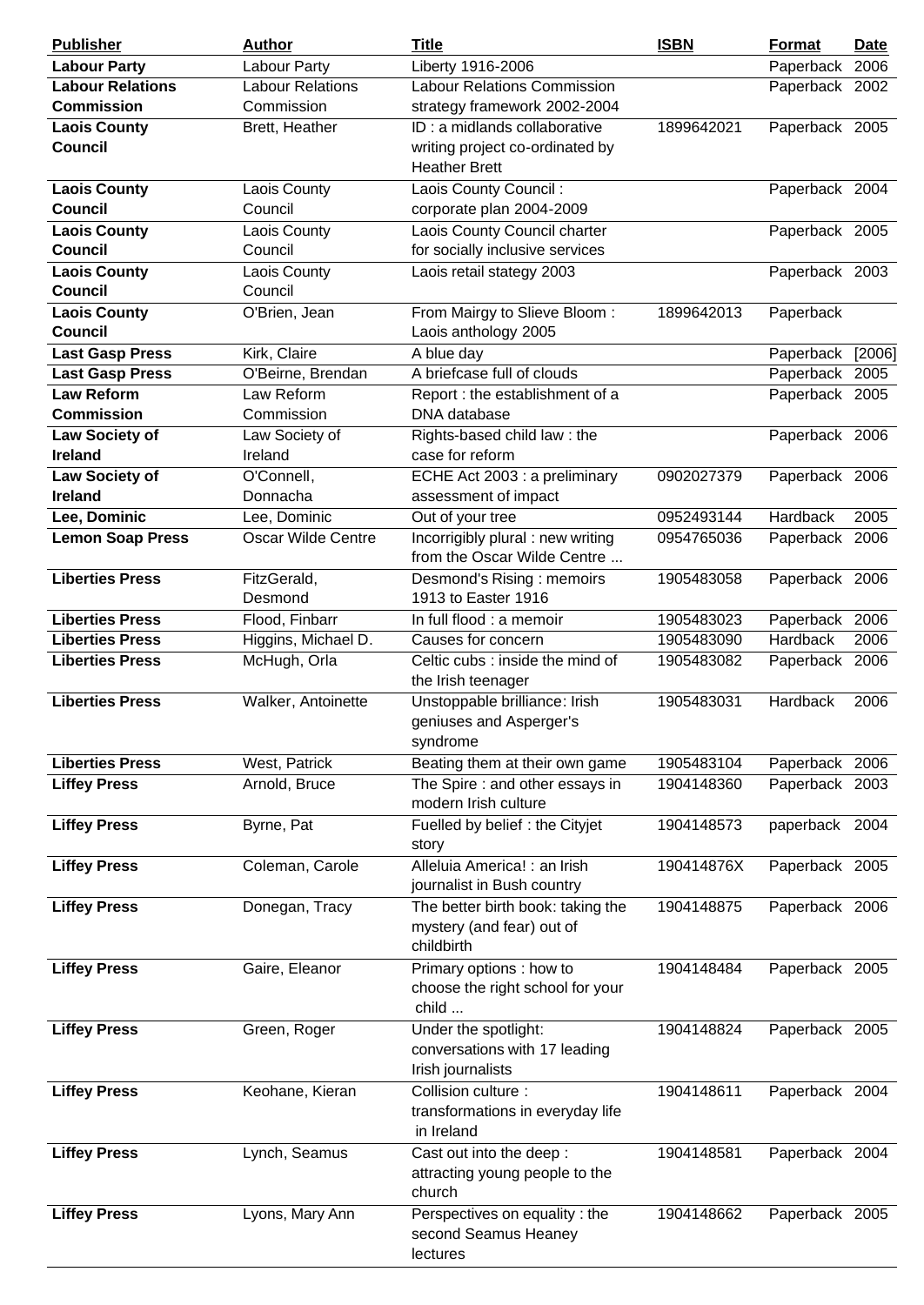| <b>Publisher</b>                                                | <b>Author</b>           | <b>Title</b>                                                                    | <b>ISBN</b> | Format           | <b>Date</b> |
|-----------------------------------------------------------------|-------------------------|---------------------------------------------------------------------------------|-------------|------------------|-------------|
| <b>Liffey Press</b>                                             | Malone, Jim             | The new Ireland and its sacred<br>cows: orthodoxies and<br>heresies at the      | 1904148670  | Paperback 2005   |             |
| <b>Liffey Press</b>                                             | Malone, Samuel A.       | A practical guide to learning in<br>the workplace                               | 1904148700  | Paperback 2005   |             |
| <b>Liffey Press</b>                                             | Malone, Samuel A.       | The 10 skills of highly<br>successful people                                    | 1904148956  | Paperback 2006   |             |
| <b>Liffey Press</b>                                             | Millar, Frank           | David Trimble : the price of<br>peace                                           | 1904148646  | <b>Hardback</b>  | 2004        |
| <b>Liffey Press</b>                                             | Mooney, Paul            | Union-free : creating a<br>committed and productive<br>workforce                | 1904148719  | Paperback 2005   |             |
| <b>Liffey Press</b>                                             | Nolan, Brendan          | Phoenix Park: a history and<br>guidebook                                        | 1904148786  | Paperback 2006   |             |
| <b>Liffey Press</b>                                             | Smyth Emer              | The transition year programme :<br>an assessment                                | 1904148350  | Paperback 2004   |             |
| <b>Liffey Press</b>                                             | Smyth, Emer             | Who chooses science? :<br>subject take-up in second-level<br>school             | 1904148247  | Paperback 2002   |             |
| <b>Liffey Press</b>                                             | Sterne, John            | Adventures in code: the story<br>of the Irish software industry                 | 190414859X  | Paperback 2004   |             |
| <b>Liffey Press</b>                                             | Waters, John            | The Politburo has decided that<br>you are unwell                                | 1904148468  | Paperback 2004   |             |
| Lighthouse<br><b>Publications</b>                               | Beattie, Sean           | The book of Inistrahull                                                         | 0952048108  | Paperback 1997   |             |
| Lighthouse<br><b>Publictions</b>                                | Beattie, Sean           | Thomas D'Arcy McGee : a<br>commemoration 1998                                   | 095048140   | Paperback 1998   |             |
| <b>Limerick Civic Trust</b>                                     | Lee, David              | Made in Limerick Vol. II: a<br>history of trades, industries &<br>commerce      | 0953122484  | Paperback 2006   |             |
| <b>Linden Publishing</b><br><b>Service</b>                      | Ryan, Patrick           | Distant Babylon: a voice from<br>the ground                                     | 1905487010  | Paperback 2006   |             |
| <b>Little Book Company</b>                                      | Mullan, Don             | Gordon Banks : a hero who<br>could fly                                          | 0954704738  | Paperback 2006   |             |
| <b>Lourdes Youth and</b><br><b>Community</b><br><b>Services</b> | McNeill, Helena         | Connecting communities : a<br>practical guide to using<br>development education | 0955220203  | Paperback        |             |
| <b>Louth County</b><br><b>Council</b>                           | Louth County<br>Council | Draft Dundalk south west local<br>area plan                                     |             | Paperback [2005] |             |
| <b>Marine Institute</b>                                         | Codling, Edward A.      | Reports from the FSS<br>mini-symposia 2004-2005                                 | 1902895290  | Paperback 2006   |             |
| <b>Marine Institute</b>                                         | Connolly, Paul L.       | Results of 1997 longline survey<br>of the Rockall Trough                        | 033321789   | Paperback 1999   |             |
| <b>Marine Institute</b>                                         | Molloy, John            | The herring fisheries of Ireland:<br>biology research, development<br>and       | 1902895304  | Paperback 2006   |             |
| <b>Marino Books</b>                                             | Fitzmaurice, Gabriel    | The boghole boys                                                                | 1860231586  | Paperback 2005   |             |
| <b>Marino Press</b>                                             | Kennelly, Paddy         | <b>Disciples</b>                                                                | 1860231594  | Paperback 2005   |             |
| <b>Marlin Press</b>                                             | Enright, Damien         | Walks of Clonakilty town and<br>country                                         | 1902631021  | Paperback        |             |
| <b>Marlin Press</b>                                             | Enright, Damien         | Walks of Skibbereen, Baltimore<br>and Roaring Water Bay                         | 1902631048  | Paperback 2000   |             |
| <b>Martin, Denis</b>                                            | Greensmyth, Harry       | Ballyhoura breezers : rambling<br>through a land so fair                        |             | Paperback 2005   |             |
| <b>Martin, Denis</b>                                            | Greensmyth, Harry       | John Flanagan : his life and<br>times                                           |             | Paperback        |             |
| Martin, John                                                    | Martin, John            | Memories of Kilkerley 2006                                                      |             | Paperback 2006   |             |
| <b>Maurice O'Keeffe</b><br>and Jane O'Keeffe                    | O'Keeffe, Jane          | Recollections of 1916 and its<br>aftermath                                      | 0954327446  | Paperback 2005   |             |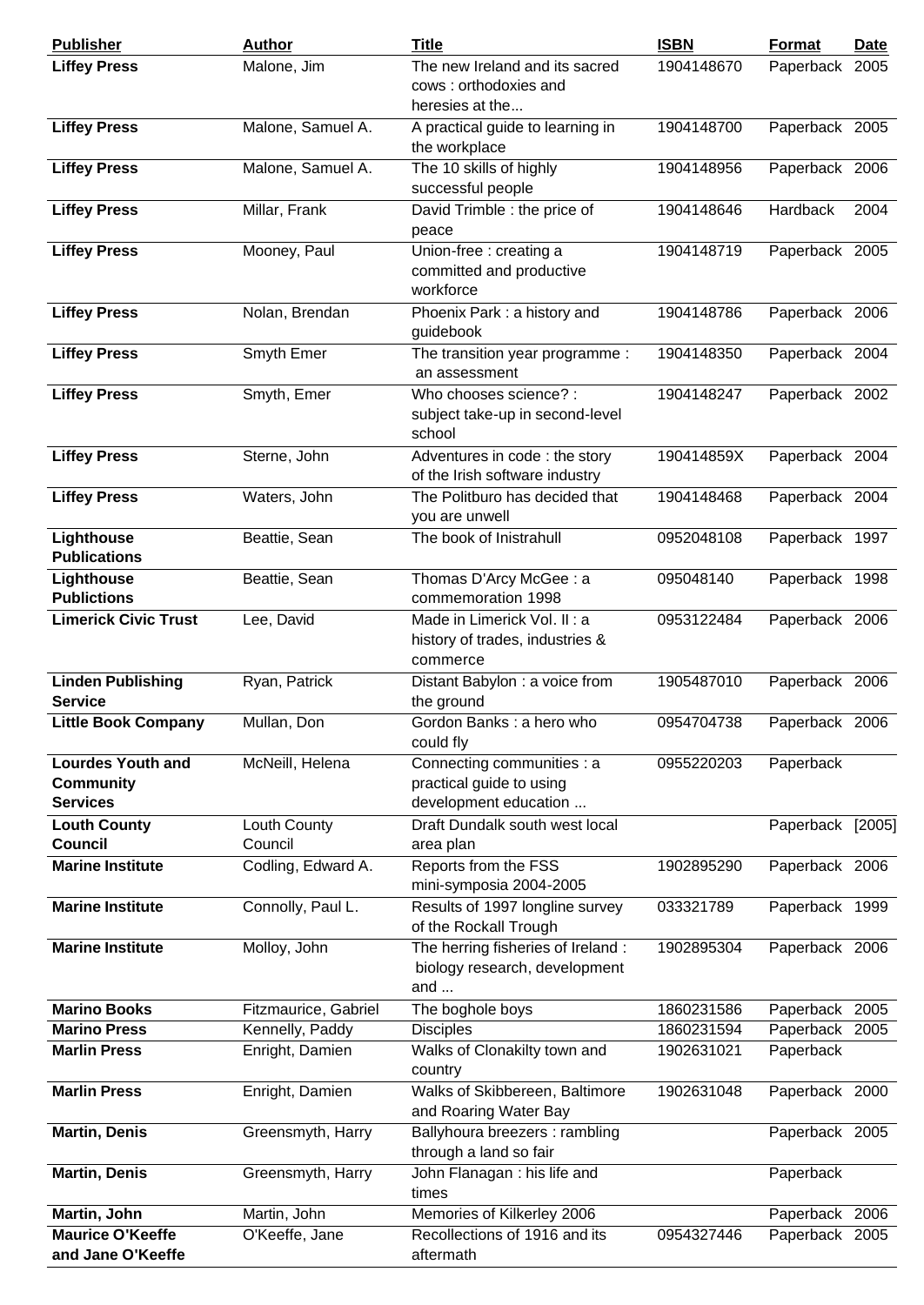| <b>Publisher</b>                          | <b>Author</b>                      | <b>Title</b>                                                                       | <b>ISBN</b> | <b>Format</b>   | <b>Date</b> |
|-------------------------------------------|------------------------------------|------------------------------------------------------------------------------------|-------------|-----------------|-------------|
| <b>Maverick House</b>                     | Danes, Kay                         | Nightmare in Laos: the true<br>story of a woman imprisoned in<br>a communist gulag | 1905379080  | Paperback 2006  |             |
| <b>Maverick House</b>                     | Holohan, Christine                 | A voice from the grave : the<br>unseen witness in the Jacqui<br>Poole murder case  | 190537920X  | Paperback 2006  |             |
| <b>Maverick House</b>                     | Malone, Martin                     | The Lebanon diaries : an Irish<br>soldier's story                                  | 1905379250  | Paperback 2006  |             |
| <b>Maverick House</b>                     | Murphy, Eoin                       | Munster rugby: the<br>phenomenon                                                   | 1905379196  | Paperback 2006  |             |
| <b>Maverick House</b>                     | Zinn-Collis, Zoltan                | Final witness : my journey from<br>the holocaust to Ireland                        | 1905379188  | Paperback 2006  |             |
| McGrath, Declan                           | McGrath, Declan                    | A guide to wildlife in Waterford<br>City                                           | 0954106210  | Paperback 2006  |             |
| Mealy's                                   | Mealy's                            | Luggala County Wicklow<br>Tuesday, May 2nd, 2006                                   |             | Paperback 2006  |             |
| <b>Mend</b>                               | Heneghan, Frank                    | Mend : a review of music<br>education in Ireland,<br>incorporating the final       |             | <b>Hardback</b> | 2001        |
| <b>Mental Health</b><br><b>Commission</b> | <b>Mental Health</b><br>Commission | A vision for a recovery model in<br>Irish mental services :<br>discussion paper    | 0954929241  | Paperback 2005  |             |
| <b>Mental Health</b><br><b>Commission</b> | <b>Mental Health</b><br>Commission | Forensic mental health services<br>for adults in Ireland :<br>discussion paper     | 0954929268  | Hardback        | 2006        |
| <b>Mental Health</b>                      | <b>Mental Health</b>               | Multidisciplinary team working:                                                    |             | Paperback 2006  |             |
| <b>Commission</b><br><b>Mental Health</b> | Commission<br><b>Mental Health</b> | from theory to practice<br>Your guide to the Mental Health                         |             |                 |             |
| <b>Commission</b>                         | Commission                         | Act 2001                                                                           |             | Paperback       |             |
| <b>Mentor Books</b>                       | Coleman, Shane                     | Foot in mouth: famous Irish<br>political gaffes                                    | 1842103768  | Paperback 2006  |             |
| <b>Mentor Books</b>                       | Collins, Liam                      | Irish family feuds : battles over<br>money, sex and power                          | 1842103776  | Paperback 2006  |             |
| <b>Mentor Books</b>                       | Harrison, Cora                     | Drumshee chronicles : a life for<br>a life                                         | 1842102923  | Paperback 2005  |             |
| <b>Mentor Books</b>                       | Harrison, Cora                     | Drumshee chronicles: Doomed<br>to die                                              | 1842102915  | Paperback 2005  |             |
| <b>Mentor Books</b>                       | Kenny, David                       | Erindipity: the Irish miscellany                                                   | 184210375X  | Hardback        | 2006        |
| <b>Mentor Books</b>                       | McCarthy, Finbarr                  | Great GAA moments 2006                                                             | 1842103741  | Paperback 2006  |             |
| <b>Mentor Books</b>                       | McCormack, John                    | Twists of fate: stories behind<br>Irish battles and sieges                         | 1842102443  | Paperback 2005  |             |
| <b>Mentor Books</b>                       | <b>Mentor Books</b>                | Nelson Mandela: words of<br>wisdom                                                 | 1842103415  | Paperback 2006  |             |
| <b>Mentor Books</b>                       | <b>Mentor Books</b>                | Words of wisdom John F.<br>Kennedy                                                 | 184210344X  | Paperback 2006  |             |
| <b>Mercier Press</b>                      | Blake, Carla                       | The Irish Cookbook                                                                 | 1856355047  | Paperback 2006  |             |
| <b>Mercier Press</b>                      | Bolger, Joan                       | Don't call me boy! : hot names<br>for cool dogs                                    | 1856354768  | Paperback 2005  |             |
| <b>Mercier Press</b>                      | Boyce, Dick                        | Irish gardening for all seasons                                                    | 1856354954  | Paperbackb 2006 |             |
| <b>Mercier Press</b>                      | Buckley, Barth                     | Motorcycle tours : in the south<br>of Ireland                                      | 1856354938  | Paperback 2006  |             |
| <b>Mercier Press</b>                      | Chrysostomou,<br>Alicia            | Strange superstitions and<br>curious customs of the ancient<br>world               | 1856354946  | Paperback 2006  |             |
| <b>Mercier Press</b>                      | Connolly, Jim                      | The how to pull cookbook                                                           | 1856354997  | Paperback 2006  |             |
| <b>Mercier Press</b>                      | Counahan, Sandra                   | Traditional Irish embroidery:<br>Mountmellick work                                 | 1856354857  | Paperback 2005  |             |
| <b>Mercier Press</b>                      | Dwyer, Ryle T.                     | The squad and the intelligence<br>operations of Michael Collins                    | 1856354695  | Paperback 2005  |             |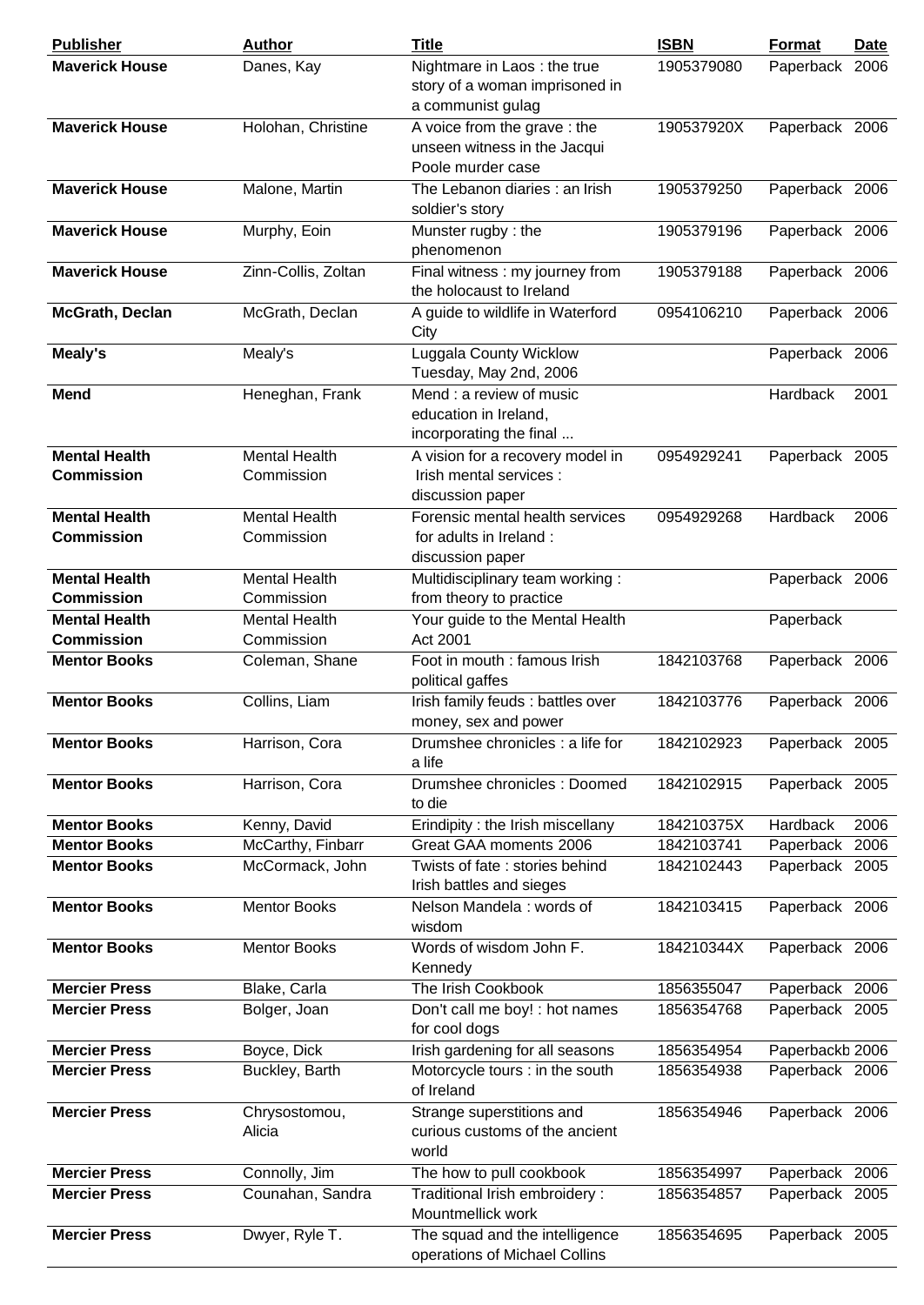| <b>Publisher</b>     | <b>Author</b>           | <b>Title</b>                                                                    | <b>ISBN</b> | Format          | <b>Date</b> |
|----------------------|-------------------------|---------------------------------------------------------------------------------|-------------|-----------------|-------------|
| <b>Mercier Press</b> | Dwyer, T. Ryle          | I signed my death warrant:<br>Michael Collins and the treaty                    | 1856355268  | Paperback 2007  |             |
| <b>Mercier Press</b> | Fahy, Desmond           | Death on a country road                                                         | 1856355039  | Paperback 2006  |             |
| <b>Mercier Press</b> | Farrell, Bernard        | Many happy returns                                                              | 185635525X  | Paperback 2006  |             |
| <b>Mercier Press</b> | Fitzmaurice, Gabriel    | Beat the goatskin till the goat<br>cries                                        | 1856355004  | Paperback 2006  |             |
| <b>Mercier Press</b> | Fitzmaurice, Gabriel    | I'm proud to be me : poems for<br>children and their parents                    | 1856354741  | Paperback 2005  |             |
| <b>Mercier Press</b> | Fitzmaurice, Gabriel    | The world of Bryan MacMahon                                                     | 1856354679  | Paperback 2005  |             |
| <b>Mercier Press</b> | Fitzpatrick, Denise     | Cease and desist: surviving the<br>might of the largest<br>entertainment        | 1856354911  | Paperback 2006  |             |
| <b>Mercier Press</b> | Flannery, Tony          | Keeping the faith: Church of<br>Rome or Church of Christ?                       | 1856354849  | Paperback 2005  |             |
| <b>Mercier Press</b> | French, Alex            | DOT ie : a practical guide to<br>using the internet in Ireland                  | 1856354881  | Paperback 2006  |             |
| <b>Mercier Press</b> | Furlong, Nicholas       | Diarmait king of Leinster                                                       | 1856355055  | Paperback 2006  |             |
| <b>Mercier Press</b> | Hawkins, Margaret       | Restless spirit : the story of<br>Rose Quinn                                    | 1856354962  | Paperaperb 2006 |             |
| <b>Mercier Press</b> | Healy, Audrey           | Contacted: testimonies of<br>people who say the dead are<br>alive and have been | 1856354784  | Paperback 2005  |             |
| <b>Mercier Press</b> | Jones, Mary             | The Republic : essays from RTÉ<br>radio's the Thomas Davis<br>lecture series    | 185354903   | Paperback 2005  |             |
| <b>Mercier Press</b> | Jones, Mary             | The Republic : essays from RTÉ<br>radio's Thomas David lecture<br>series        | 1856354903  | Paperback 2005  |             |
| <b>Mercier Press</b> | Kenneally, Christy      | Small wonders                                                                   | 1856354822  | Paperback 2005  |             |
| <b>Mercier Press</b> | Keogh, Niall            | Con Cremin: Ireland's wartime<br>diplomat                                       | 1856354970  | Paperback 2006  |             |
| <b>Mercier Press</b> | Kuffner, Trish          | The preschooler's busy book:<br>hundreds of creative games<br>and activities    | 1856355020  | Paperback 2006  |             |
| <b>Mercier Press</b> | Lenihan, Eddie          | Irish tales of mystery and magic                                                | 1856355195  | Hardback        | 2006        |
| <b>Mercier Press</b> | Lynch, Terry            | Beyond Prozac : healing mental<br>distress                                      | 1856354717  | Paperback 2005  |             |
| <b>Mercier Press</b> | MacHale, Des            | A decapitated coffee, please :<br>and other great malapropisms                  | 185635492X  | Hardback        | 2006        |
| <b>Mercier Press</b> | MacHale, Des            | Puzzleology tough puzzles for<br>smart kids                                     | 185635508X  | Paperback 2006  |             |
| <b>Mercier Press</b> | MacHale, Des            | The bumper book of Kerryman<br>jokes                                            | 1856354709  | Paperback 2005  |             |
| <b>Mercier Press</b> | Martin, Stephen J.      | Rock and a hard place                                                           | 1856355071  | Paperback 2006  |             |
| <b>Mercier Press</b> | McMahon, Sean           | Rebel Ireland : from Easter<br>rising to civil war                              | 1856354989  | Paperback 2006  |             |
| <b>Mercier Press</b> | McMahon, Sean           | The story of the Claddagh ring                                                  | 1856354733  | Paperback 2005  |             |
| <b>Mercier Press</b> | Murray, Helen           | What lies beneath: women and<br>their underwear                                 | 1856354776  | Paperback 2005  |             |
| <b>Mercier Press</b> | Nally, Carl             | Conspiracy of silence: UFO's in<br>Ireland phenomenon                           | 1856355098  | Paperback 2006  |             |
| <b>Mercier Press</b> | Ó Lubhaing,<br>Bearnard | Ventry calling                                                                  | 1856354814  | Paperback 2005  |             |
| <b>Mercier Press</b> | O'Brien, Caimin         | Stories from a sacred<br>landscape: Croghan Hill to<br>Clonmacnoise             | 185635489X  | Hardback        | 2006        |
| <b>Mercier Press</b> | O'Coineen, Enda         | The unsinkable entrepreneur                                                     | 1856354687  | Paperback       | 2005        |
| <b>Mercier Press</b> | O'Donnell, Peadar       | Islanders                                                                       | 1856354725  | Paperback 2005  |             |
| <b>Mercier Press</b> | O'Hely, Eileen          | Penny goes undercover                                                           | 1856355187  | Paperback 2006  |             |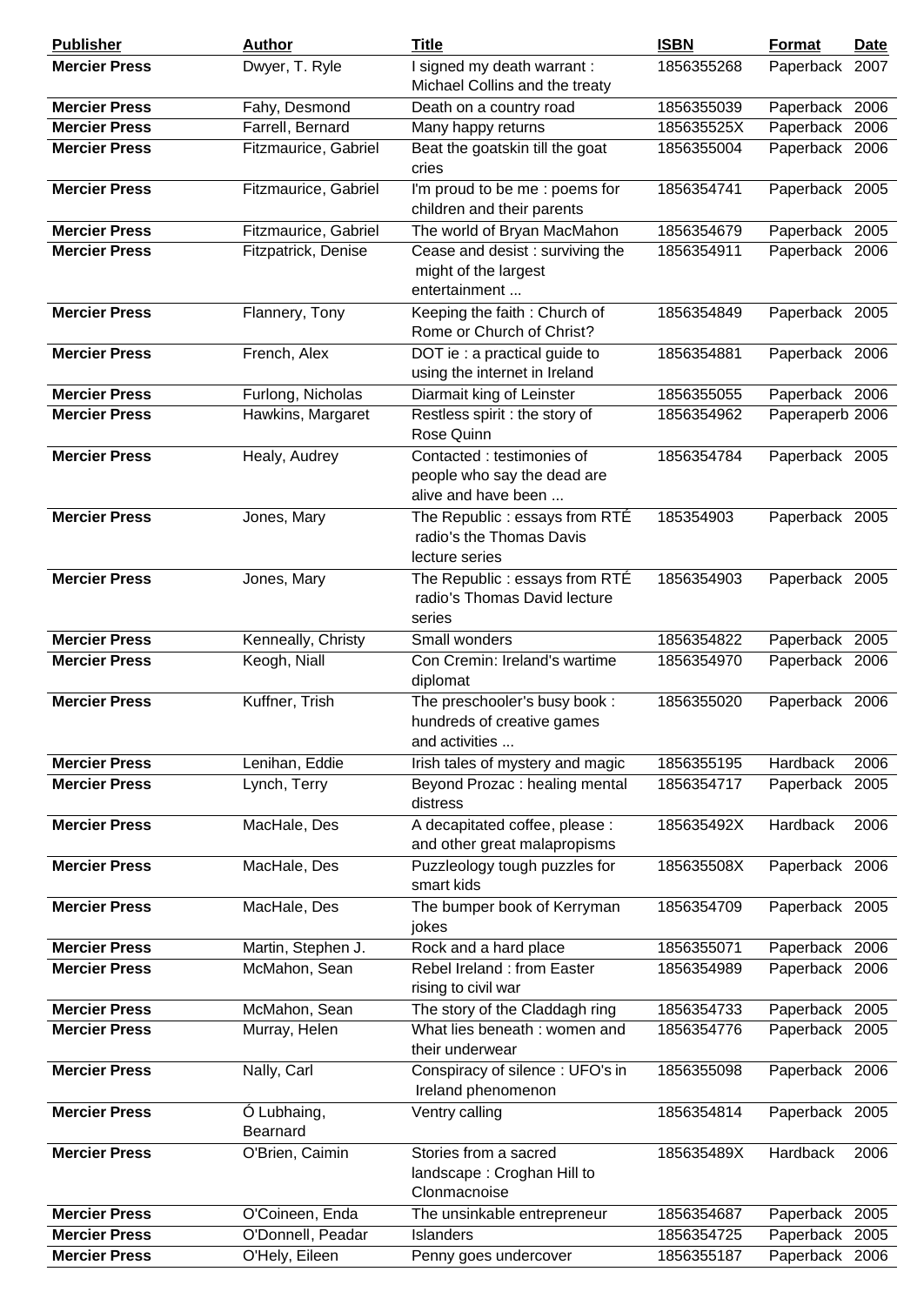| <b>Publisher</b>           | <b>Author</b>            | <b>Title</b>                      | <b>ISBN</b> | Format         | <u>Date</u> |
|----------------------------|--------------------------|-----------------------------------|-------------|----------------|-------------|
| <b>Mercier Press</b>       | O'Hely, Eileen           | Penny the pencil                  | 185635475X  | Paperback      | 2005        |
| <b>Mercier Press</b>       | O'Toole, Michael         | Cleared for disaster: Ireland's   | 1856355101  | Paperback 2006 |             |
|                            |                          | most horrific air crashes         |             |                |             |
| <b>Mercier Press</b>       | Pollock, Mark            | Making it happen                  | 1856354873  | Paperback 2005 |             |
| <b>Mercier Press</b>       | Reddin, Brian            | What do rabbits think ? : and     | 1856355179  | Paperback 2006 |             |
|                            |                          | other fun poems for kids          |             |                |             |
| <b>Mercier Press</b>       | Rowan, Pamela            | Honeymoon hurricane               | 1856355012  | Paperback 2006 |             |
| <b>Mercier Press</b>       | Ryan, Meda               | Michael Collins and the women     | 1856355136  | Paperback 2006 |             |
|                            |                          | who spied for Ireland             |             |                |             |
| <b>Mercier Press</b>       | Rynne, Andrew            | The vasectomy doctor: a           | 1856354830  | Paperback 2005 |             |
|                            |                          | memoir                            |             |                |             |
| <b>Mercier Press</b>       | Tubridy, Aine            | Depression : an emotion not a     | 1856354792  | Paperback 2005 |             |
|                            |                          | disease                           |             |                |             |
| <b>Mercier Press</b>       | White, Gerry             | Baptised in blood: the formation  | 1856354652  | Paperback 2005 |             |
|                            |                          | of the Cork brigade of Irish      |             |                |             |
|                            |                          | volunteers                        |             |                |             |
| <b>Merlin Press</b>        | Enright, Damien          | Easy walks of west Dingle         | 1902631056  | Paperback      |             |
| <b>Merlin Press</b>        | Enright, Damien          | Six easy walks of Killarney and   | 1902631064  | Paperback      |             |
|                            |                          | Kenmare                           |             |                |             |
| <b>Merlin Press</b>        |                          | Walks in and around Kinsale       |             |                |             |
|                            | Enright, Damien          |                                   | 1902631013  | Paperback 1998 |             |
| <b>Merlin Press</b>        | Enright, Damien          | Walks of seven west Cork          | 1902631084  | Paperback      |             |
|                            |                          | islands                           |             |                |             |
| <b>Merlin Publishing</b>   | Brokmann, Angela.        | The love guide : sex talk and the | 1903582601  | Paperback 2005 |             |
|                            |                          | Irish                             |             |                |             |
| <b>Merlin Publishing</b>   | Keane, Moss              | Rucks, mauls & Gaelic football    | 1903582628  | Hardback       | 2005        |
| Merne, Rich                | Merne, Rich              | Prisoners                         |             | Paperback      | 2005        |
| <b>Messenger</b>           | Murphy, Edmond           | Saint Margaret Mary : apostle of  | 0901335703  | Paperback 2006 |             |
| <b>Publications</b>        |                          | the Sacred Heart                  |             |                |             |
| <b>Metro Eireann</b>       | Lentin, Ronit            | After optimism? Ireland, racism   | 0955338506  | Paperback 2006 |             |
|                            |                          | and globalisation                 |             |                |             |
| <b>Mike Brown</b>          | Brown, Mike              | Images of Irish nature            | 0954286316  | Hardback       | 2006        |
| <b>Publishing</b>          |                          |                                   |             |                |             |
| <b>Missionaries of the</b> | Mac Cárthaigh,           | A hundred years of MSC            |             | Hardback       | 2005        |
| <b>Sacred Heart</b>        | Donncha                  | mission 1909 - 2009 (vol. 2)      |             |                |             |
| <b>Mo Chua Press</b>       |                          | "For the Lord take delight in     |             | Paperback 2004 |             |
|                            |                          | you" isaiah 62 : a collention of  |             |                |             |
|                            |                          | reflections for                   |             |                |             |
| Móinín                     | Ó Laighléis, Ré          | The great book of the shapers:    | 095327778x  | Paperback 2006 |             |
|                            |                          | a right kick up in the arts       |             |                |             |
| <b>Molesworth Gallery</b>  | Damien Matthews          | Beastly beasts, birds, people &   |             | Paperback 2006 |             |
|                            |                          | places                            |             |                |             |
| <b>Molesworth Gallery</b>  | <b>Moleswort Gallery</b> | Maeve McCarthy 2006: the          |             | Paperback 2006 |             |
|                            |                          | Molesworth Gallery                |             |                |             |
| <b>Molesworth Gallery</b>  | Molesworth Gallery       | Elizabeth Taggart at the          |             | Paperback 2005 |             |
|                            |                          | <b>Molesworth Gallery</b>         |             |                |             |
| <b>Molesworth Gallery</b>  | Molesworth Gallery       | <b>Patrick Redmond</b>            |             | Paperback 2006 |             |
| <b>Molesworth Gallery</b>  | Molesworth Gallery       | Sheila Pomeroy                    |             | Paperback 2006 |             |
| <b>Molesworth Gallery</b>  | Molesworth Gallery       | Una Sealy                         |             | Paperback      | 2006        |
| <b>Molesworth Gallery</b>  | Molesworth Gallery       | Winter group show 2005            |             | Paperback 2005 |             |
| <b>Monaghan County</b>     | Monaghan County          | Enriching lives: Monaghan         |             | Paperback 2005 |             |
| <b>Council Library</b>     | <b>Council Library</b>   | County Library 2005-2009          |             |                |             |
| <b>Services</b>            | <b>Services</b>          | development plan                  |             |                |             |
| <b>Moneystown</b>          | Moneystown               | Real food for real people         |             | Paperback 2006 |             |
| <b>National School</b>     | <b>National School</b>   |                                   |             |                |             |
| <b>Parents Committee</b>   | <b>Parents Committee</b> |                                   |             |                |             |
| <b>Morrigan Books</b>      | Kennedy, Conan           | The diaries of Mary Hayden        | 0907677452  | Paperback 2005 |             |
|                            |                          | 1878-1903 : volume V              |             |                |             |
|                            |                          | 1899-1903                         |             |                |             |
|                            |                          |                                   | 1902011082  | Hardback       |             |
| <b>Mount Eagle</b>         | Taylor, Alice            | A country miscellany              |             |                | 1998        |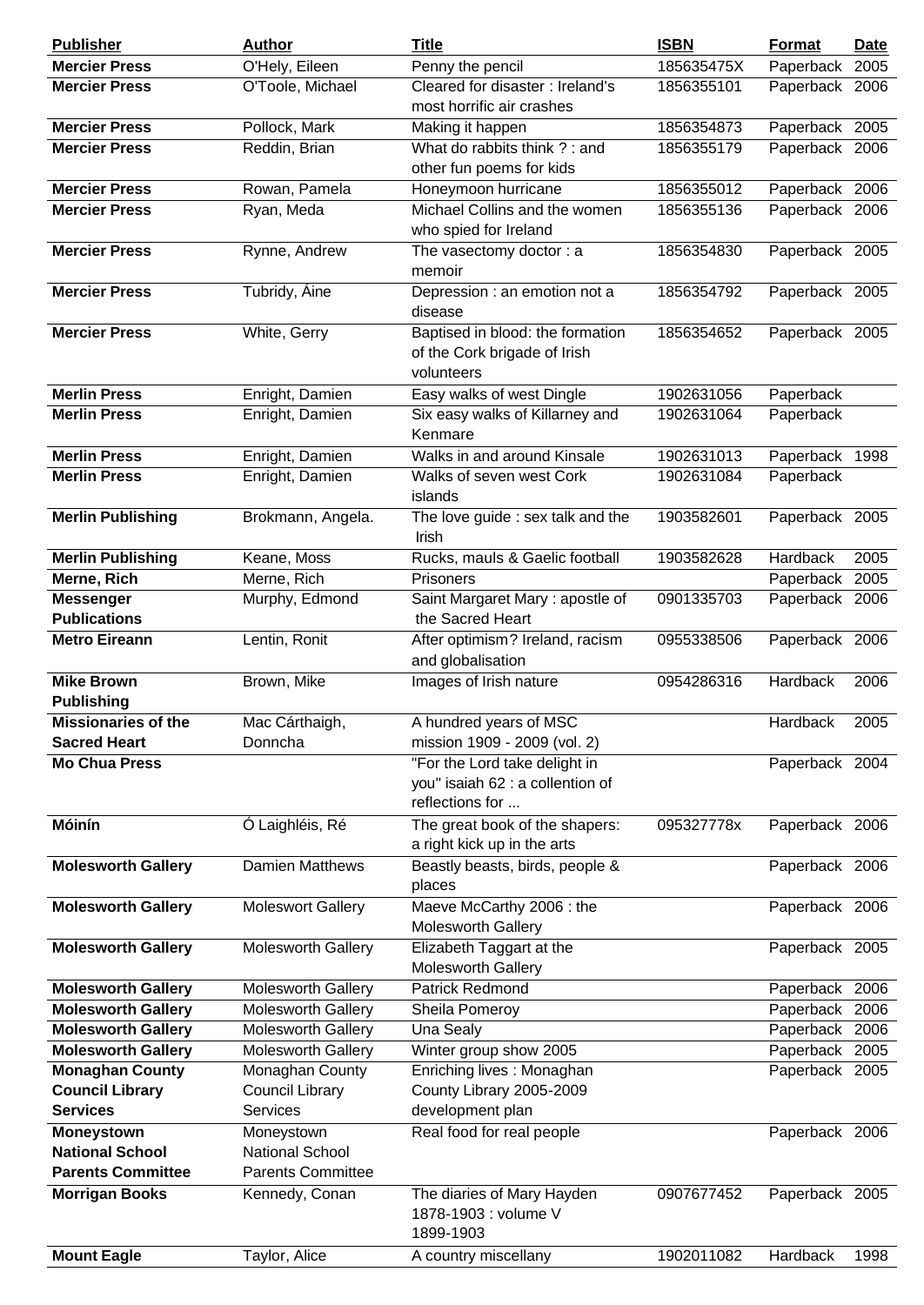| <b>Publisher</b>            | <b>Author</b>              | <b>Title</b>                                    | <b>ISBN</b> | <b>Format</b>    | <b>Date</b> |
|-----------------------------|----------------------------|-------------------------------------------------|-------------|------------------|-------------|
| Multyfarnham                | Multyfarnham               | 20th century memories of                        |             | Paperback 2006   |             |
| <b>History Group</b>        | <b>History Group</b>       | Multyfarnham                                    |             |                  |             |
| <b>Mynchen's Field</b>      | Connolly, Robert E.        | American property investment :                  | 0954555619  | Paperback 2006   |             |
| <b>Press</b>                |                            | a practical guide                               |             |                  |             |
| <b>Mynchen's Field</b>      | Connolly, Robert E.        | Thirty nine Dawson Street: the                  | 0954555600  | Paperback 2003   |             |
| <b>Press</b>                |                            | autobiography of a building                     |             |                  |             |
| <b>National Adult</b>       | <b>National Adult</b>      | Read write now : learner                        | 1871737052  | Paperback 2000   |             |
| <b>Literacy Agency</b>      | Literacy Agency            | workbook                                        |             |                  |             |
| <b>National Adult</b>       | <b>National Adult</b>      | Read write now 4 : learner                      | 1871737265  | Paperback 2003   |             |
| <b>Literacy Agency</b>      | Literacy Agency            | workbook supporting TV series                   |             |                  |             |
| <b>National Adult</b>       | <b>National Adult</b>      | Read write now 5 : learner                      | 1871737346  | Paperback 2004   |             |
| <b>Literacy Agency</b>      | <b>Literacy Agency</b>     | workbook supporting the TV                      |             |                  |             |
|                             |                            | series                                          |             |                  |             |
| <b>National Adult</b>       | <b>National Adult</b>      | Time 4 learning : learner                       | 1871737117  | Paperback 2001   |             |
| <b>Literacy Agency</b>      | <b>Literacy Agency</b>     | workbook                                        |             |                  |             |
| <b>National Centre for</b>  | National Centre for        | Civil service modernisation                     |             | Hardback         | 2004        |
| Partnership &               | Partnership &              |                                                 |             |                  |             |
| Performance                 | Performance                | using a partnership approach :<br>learning from |             |                  |             |
| <b>National Centre for</b>  |                            |                                                 |             |                  |             |
|                             | Flood, Patrick             | High performance work                           |             | Paperback        |             |
| Partnership and             |                            | systems in Ireland - the                        |             |                  |             |
| <b>Performance</b>          |                            | economic case                                   |             |                  |             |
| <b>National Centre for</b>  | National Centre for        | Building learning organisations                 |             | Hardback         |             |
| Partnership and             | Partnership and            | through networking                              |             |                  |             |
| Performance                 | Performance                |                                                 |             |                  |             |
| <b>National Centre for</b>  | National Centre for        | Promoting innovation and high                   |             | Paperback 2004   |             |
| <b>Partnership and</b>      | Partnership and            | performance : the impact of                     |             |                  |             |
| Performance                 | Performance                | partnership                                     |             |                  |             |
| <b>National Centre for</b>  | <b>National Centre for</b> | The EU information &                            |             | Hardback         | 2005        |
| Partnership and             | Partnership and            | consultation directive :                        |             |                  |             |
| <b>Performance</b>          | Performance                | everything you need to know                     |             |                  |             |
| <b>National Centre for</b>  | National Centre for        | Workplace change and                            |             | Paperback 2005   |             |
| Partnership and             | Partnership and            | innovation in Ireland's local                   |             |                  |             |
| Performance                 | Performance                | government sector                               |             |                  |             |
| <b>National Centre for</b>  | National Centre for        | Dissolving boundaries: ICTs                     |             | Paperback 2000   |             |
| <b>Technology in</b>        | Technology in              | and learning in the information                 |             |                  |             |
| <b>Education</b>            | Education                  | age                                             |             |                  |             |
| <b>National Centre for</b>  | National Centre for        | Engaging learners: mobile                       | 0953885135  | Paperback 2006   |             |
| <b>Technology in</b>        | Technology in              | technology, literacy and                        |             |                  |             |
| <b>Education</b>            | Education                  | inclusion                                       |             |                  |             |
| <b>National College of</b>  | National College of        | Influence : contemporary metals                 |             | Hardback         | 2004        |
| <b>Art and Design</b>       | Art and Design             | & jewellery exhibition                          |             |                  |             |
| <b>National</b>             | National                   | Changing Ireland                                |             | Paperback [2006] |             |
| <b>Consultative</b>         | Consultative               |                                                 |             |                  |             |
| <b>Committee on</b>         | Committee on               |                                                 |             |                  |             |
| <b>Racism and</b>           | Racism and                 |                                                 |             |                  |             |
| Interculturalism            | Interculturalism           |                                                 |             |                  |             |
| <b>National</b>             | National                   | Seeking advice and redress                      |             | Paperback 2006   |             |
| <b>Consultative</b>         | Consultative               | against racism in Ireland : an                  |             |                  |             |
| <b>Committee on</b>         | Committee on               | information                                     |             |                  |             |
| <b>Racism and</b>           | Racism and                 |                                                 |             |                  |             |
| <b>Interculturalism</b>     | Interculturalism           |                                                 |             |                  |             |
|                             |                            |                                                 |             |                  |             |
| <b>National Council for</b> | Conway, Paul F.            | International trends in                         | 16493362    | Paperback 2005   |             |
| <b>Curriculum and</b>       |                            | post-primary mathematics                        |             |                  |             |
| <b>Assessment</b>           |                            | education                                       |             |                  |             |
| <b>National Disability</b>  | <b>National Disability</b> | Response to outline sectoral                    |             | Paperback        |             |
| <b>Authority</b>            | Authority                  | plans of government                             |             |                  |             |
|                             |                            | departments under national                      |             |                  |             |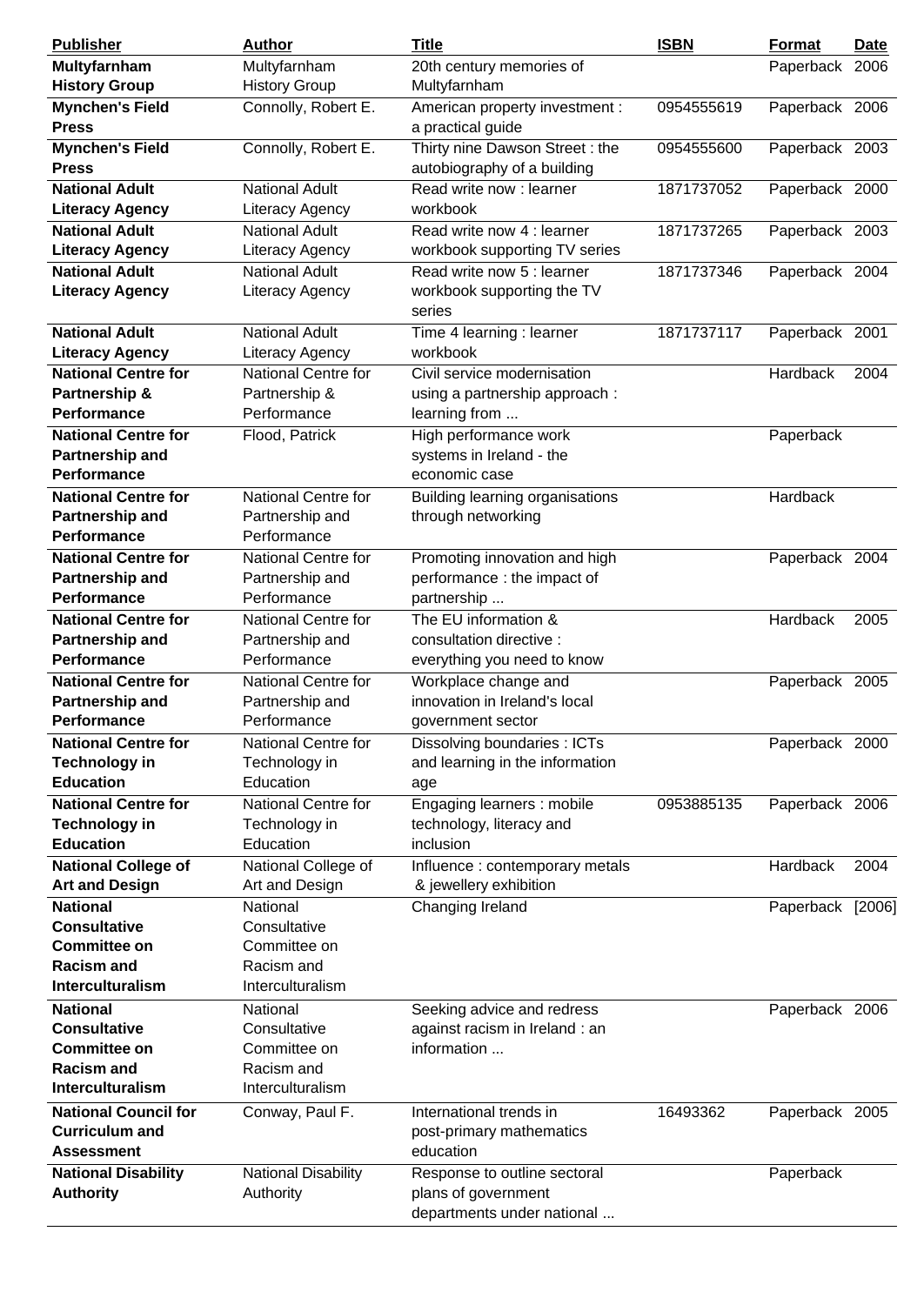| <b>Publisher</b>                                                                        | <b>Author</b>                                                      | <b>Title</b>                                                                     | <b>ISBN</b> | <b>Format</b>    | <b>Date</b> |
|-----------------------------------------------------------------------------------------|--------------------------------------------------------------------|----------------------------------------------------------------------------------|-------------|------------------|-------------|
| <b>National Economic</b><br>and Social Council                                          | <b>National Economic</b><br>and Social Council                     | Managing migration in Ireland: a<br>social and economic economic<br>analysis     | 0755717295  | Paperback 2006   |             |
| <b>National Economic</b><br>and Social Council                                          | <b>National Economic</b><br>and Social Council                     | <b>Migration policy</b>                                                          | 0755717287  | Paperback 2006   |             |
| <b>National Economic</b><br>and Social Council                                          | <b>National Economic</b><br>and Social Council                     | Migration policy overview                                                        |             | Paperback 2006   |             |
| <b>National Economic</b><br>and Social Forum                                            | <b>National Economic</b><br>and Social Forum                       | Creating a more inclusive labour<br>market                                       | 1899276394  | Paperback 2006   |             |
| <b>National Gallery of</b><br><b>Ireland</b>                                            |                                                                    | Samuel Beckett: a passion for<br>painting                                        | 1904288162  | Paperback 2006   |             |
| <b>National Gallery of</b><br><b>Ireland</b>                                            | Caffrey, Paul                                                      | Treasures to hold: Irish and<br>English miniatures 1650-1850                     | 0903162806  | Hardback         | 2000        |
| <b>National Gallery of</b><br><b>Ireland</b>                                            | National Gallery of<br>Ireland                                     | Museums, Galleries and young<br>people : are museums doing<br>enough to          | 1904288154  | Paperback 2005   |             |
| <b>National Gallery of</b><br><b>Ireland</b>                                            | Rooney, Brendan                                                    | A time and a place: two<br>centuries of Irish social life                        |             | Paperback 2006   |             |
| <b>National Museum of</b><br><b>Ireland</b>                                             | Bond, K. G. M.                                                     | An annotated checklist of the<br>Irish butterflies and moths<br>(lepidoptera)    | 0951151495  | Paperback 2006   |             |
| <b>National Museum of</b><br>Ireland                                                    | National Museum of<br>Ireland                                      | National Museum of Ireland<br><b>Collins Barrack</b>                             |             | Paperback        |             |
| <b>National Museum of</b><br><b>Ireland</b>                                             | O'Connor, James P.                                                 | First supplement to a<br>bibliography of Irish entomology                        | 0951151487  | Paperback 2005   |             |
| <b>National Parks &amp;</b><br><b>Wildlife Service</b>                                  | National Parks &<br><b>Wildlife Service</b>                        | Management plan for Killarney<br>National Park 2005-2009                         | 075577230X  | Paperback        |             |
| <b>National Parks and</b><br><b>Wildlife Service</b>                                    | King, James J.                                                     | The status and distribution of<br>lamprey and shad in the Slaney<br>and $\dots$  | 13936670    | Paperback 2004   |             |
| <b>National Parks and</b><br><b>Wildlife Service</b>                                    | Roche, Caroline                                                    | Inventory of Irish marine wildlife<br>publications                               | 13936670    | Paperback 2005   |             |
| <b>National Policy</b><br><b>Advisory and</b><br><b>Development</b><br><b>Committee</b> | <b>National Policy</b><br>Advisory and<br>Development<br>Committee | The impact of Schools IT2000:<br>report and recommendations to<br>the $\dots$    |             | Paperback 2001   |             |
| <b>National Roads</b><br><b>Auhority</b>                                                | <b>National Roads</b><br>Authority                                 | Code of practice between the<br>National Roads Authority and<br>the Minister for |             | Paperback        |             |
| <b>National Standards</b><br><b>Authority of Ireland</b>                                | <b>National Standards</b><br>Authority of Ireland                  | Energy management systems :<br>I.S. 393: 2005                                    |             | Paperback 2005   |             |
| <b>National Standards</b><br><b>Authority of Ireland</b>                                | <b>National Standards</b><br>Authority of Ireland                  | Specification for helmets for<br>hurling and camogie players :<br>I.S. 355: 2006 |             | Paperback 2006   |             |
| <b>National Standards</b><br><b>Authority of Ireland</b>                                | <b>National Standards</b><br>Authority of Ireland                  | Timber post and rail roadside<br>fencing: I.S.435: part 1: 2005                  |             | Paperback 2005   |             |
| <b>National Treatment</b><br><b>Purchase Fund</b>                                       | <b>National Treatment</b><br>Purchase Fund                         | A report on the patient<br>treatment register                                    |             | Paperback 2005   |             |
| <b>National Treatment</b><br><b>Purchase Fund</b>                                       | <b>National Treatment</b><br><b>Purchase Fund</b>                  | National treatment purchase<br>fund : treating people faster                     |             | Paperback [2006] |             |
| <b>National University</b><br>of Ireland Galway                                         | Raghavendra, S                                                     | Limits to Exhilarationism:<br>revisiting Kaldorian dynamics                      |             | Paperback 2005   |             |
| <b>National University</b><br>of Ireland, Galway                                        | Velupillai, Vela K.                                                | Using and producing ideas in<br>computable endogenous<br>growth                  |             | Paperback 2005   |             |
| <b>National University</b><br>of Ireland, Maynooth                                      | Antonesa, Mary                                                     | Researching and writing your<br>thesis : a guide for<br>postgraduate students    | 0901519715  | Paperback        |             |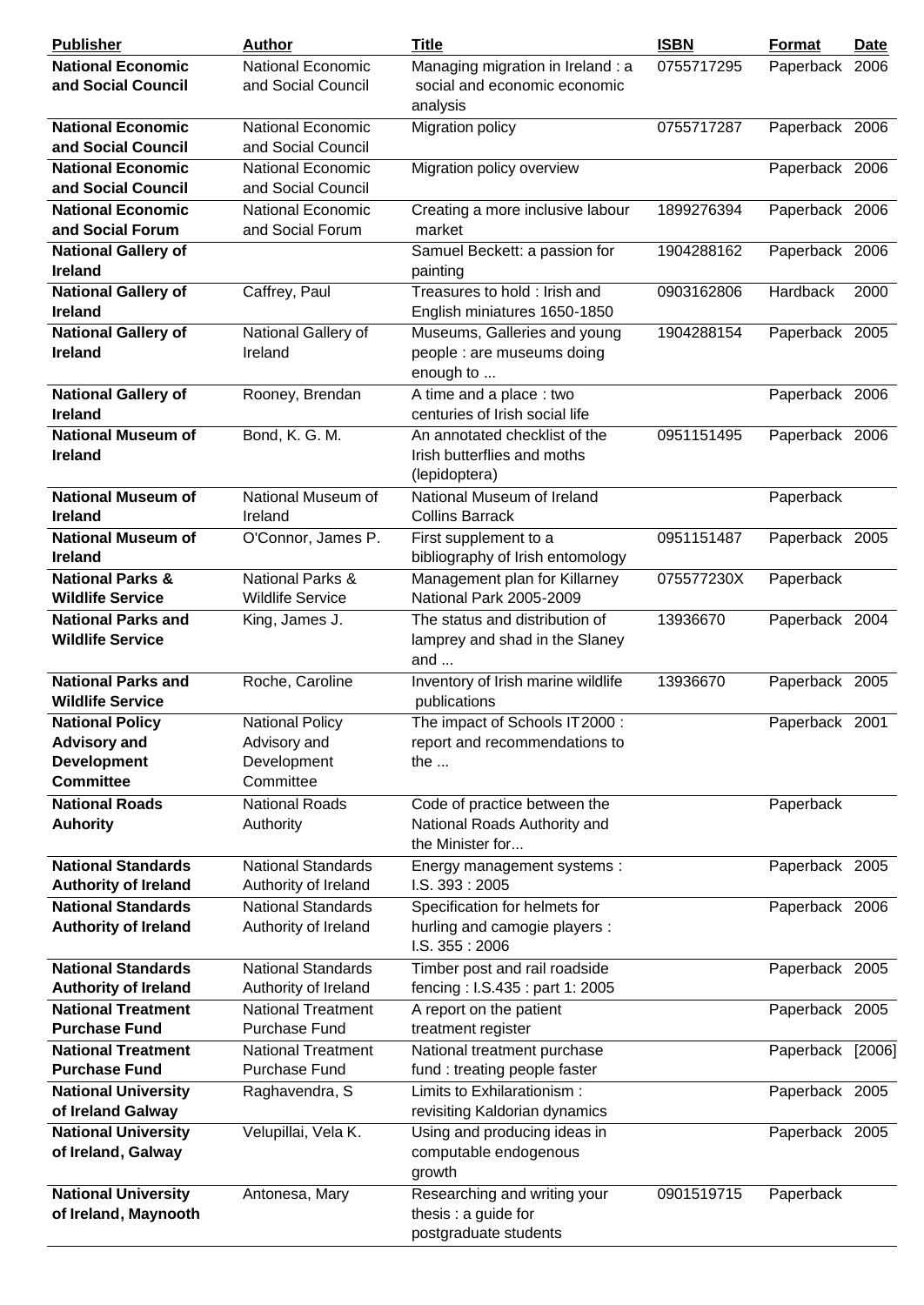| <b>Publisher</b>                                   | <b>Author</b>                                                              | <b>Title</b>                                                                          | <b>ISBN</b>              | Format                     | Date   |
|----------------------------------------------------|----------------------------------------------------------------------------|---------------------------------------------------------------------------------------|--------------------------|----------------------------|--------|
| <b>National University</b><br>of Ireland, Maynooth | Kelly, Thomas A. F.                                                        | What price the university? :<br>perspectives on the meaning<br>and value of higher    | 0901519766               | Pasperback                 |        |
| <b>National University</b><br>of Ireland, Maynooth | Leoni, Patrick                                                             | Designing the financial tools to<br>promote universal access to<br>AIDS care          |                          | Paperback 2006             |        |
| <b>National University</b><br>of Ireland, Maynooth | Leoni, Patrick                                                             | Market power, survival and<br>accuracy of predictions in<br>financial markets         |                          | Paperback 2006             |        |
| <b>National University</b><br>of Ireland, Maynooth | Leoni, Patrick                                                             | Regulatory practices and the<br>impossibility to extract truthful<br>risk information |                          | Paperback 2006             |        |
| <b>National University</b><br>of Ireland, Maynooth | Leoni, Patrick                                                             | Saturation effect and cyclical<br>herd behavior                                       |                          | Paperback 2006             |        |
| <b>National Youth</b><br><b>Council</b>            | Devlin, Maurice                                                            | Inequality and the stereotyping<br>of young people                                    | 190628064                | Paperback 2006             |        |
| <b>National Youth</b><br><b>Council</b>            | <b>National Youth</b><br>Council                                           | Beyond the local: bringing a<br>global perspective to anti-racist<br>youth work       |                          | Paperback 2005             |        |
| <b>National Youth</b><br><b>Council</b>            | National Youth<br>Council                                                  | Budget 2006 : youth forgotten<br>post-budget analysis                                 |                          |                            | 2005   |
| <b>National Youth</b><br><b>Council</b>            | <b>National Youth</b><br>Council                                           | Making a difference : young<br>people participating to change<br>their world          |                          |                            | 2005   |
| <b>National Youth</b><br><b>Council</b>            | <b>National Youth</b><br>Council                                           | Submission on government<br>policies to assist those<br>parenting alone to the        |                          |                            | 2005   |
| <b>National Youth</b><br><b>Council</b>            | <b>National Youth</b><br>Council                                           | Submission on the proposed<br>new licensing arrangements in<br>the general            |                          | Paperback 2005             |        |
| <b>National Youth</b><br><b>Council</b>            | Sheehan, Johnny                                                            | Going Global! : good practice<br>guidelines for development<br>education in youth     |                          | Paperback 2005             |        |
| <b>National Youth</b><br><b>Council of Ireland</b> | FitzGibbon, Sarah                                                          | Drama spaces : a manual for<br>working with young people<br>through drama             | 190021007X               | Paperback                  |        |
| <b>National Youth</b><br><b>Council of Ireland</b> | Leclerc, Elise                                                             | Digital media resource pack                                                           | 1900210096               | Paperback 2005             |        |
| <b>NCB</b>                                         | <b>NCB</b>                                                                 | 2020 vision : Ireland's<br>demographic dividend                                       |                          | Paperback                  | [2006] |
| <b>NCCRI</b>                                       | National<br>Consultative<br>Committee on<br>Racism and<br>Interculturalism | Developing a North/South<br>agenda for anti-racism and<br>racial equality strategies  |                          |                            | 2002   |
| <b>New Island</b>                                  | Bannister, Ivy                                                             | <b>New Dubliners</b>                                                                  | 190430172X               | Hardback                   | 2005   |
| <b>New Island</b>                                  | Barnes, Suzanne                                                            | When our plane hit the mountain<br>: a true story                                     | 1904301738               | Paperback 2005             |        |
| <b>New Island</b>                                  | Boland, Rosita                                                             | A secret map of Ireland                                                               | 1904301789               | Paperback                  | 2005   |
| <b>New Island</b><br><b>New Island</b>             | Cahill, Katherine<br>Carty, Ciaran                                         | Mrs Delany's menus medicines<br>and manners<br>The new Hennessy book of               | 1904301770<br>1904301339 | Hardback<br>Paperback 2005 | 2005   |
| <b>New Island</b>                                  |                                                                            | Irish fiction                                                                         |                          |                            |        |
|                                                    | Casey, Philip                                                              | Dialogue in fading light : new<br>and selected poems                                  | 1904301819               | Paperback 2005             |        |
| <b>New Island</b>                                  | Considine, June                                                            | Deceptions.                                                                           | 1904301746               | Paperback 2005             |        |
| <b>New Island</b>                                  | Douglas, Malcolm                                                           | Trials and tribunalations: the<br>best of the worst of the<br>tribunals               | 1904301932               | Paperback 2005             |        |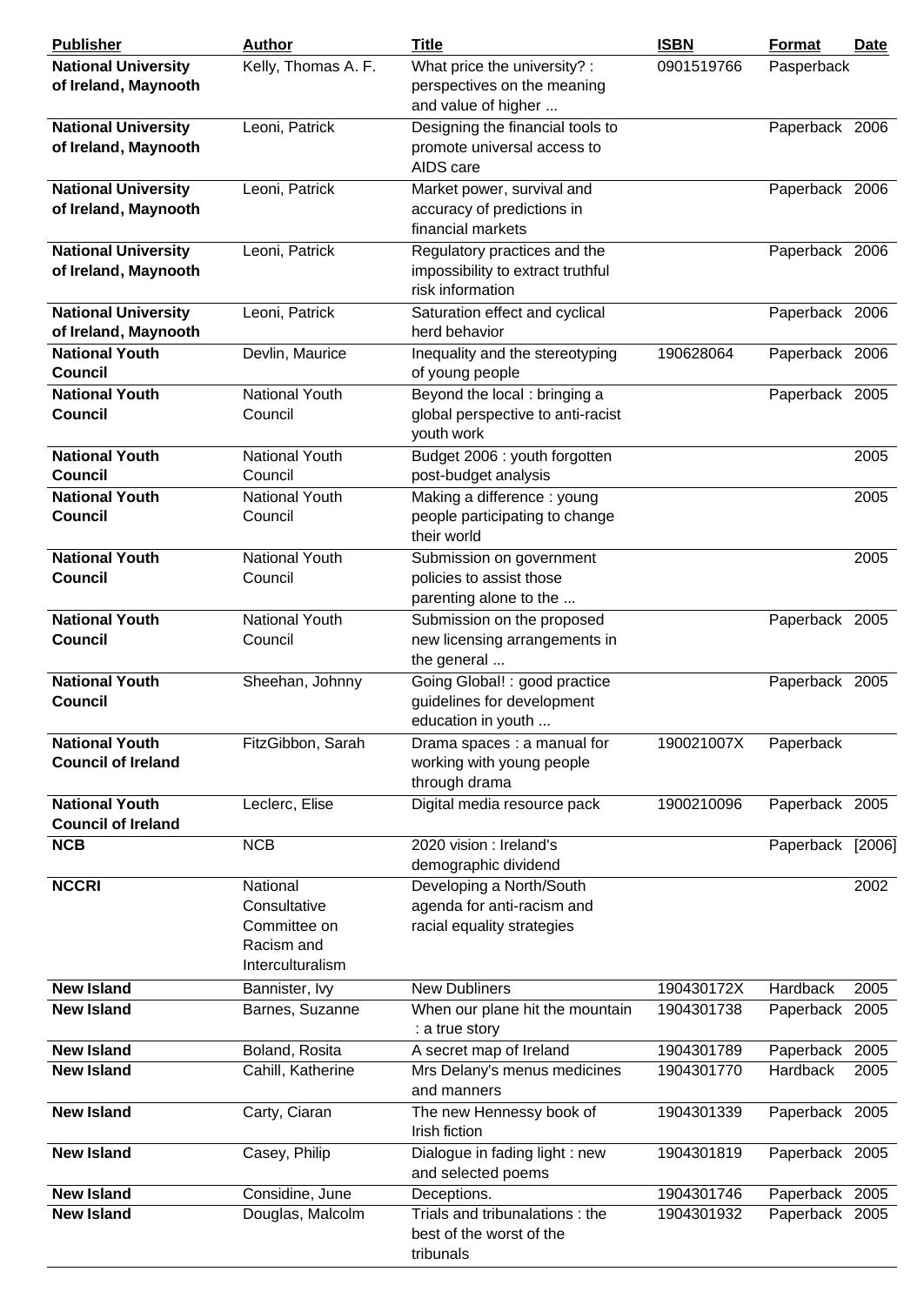| <b>Publisher</b>          | <b>Author</b>           | <b>Title</b>                                                                                  | <b>ISBN</b> | <b>Format</b>   | <b>Date</b> |
|---------------------------|-------------------------|-----------------------------------------------------------------------------------------------|-------------|-----------------|-------------|
| <b>New Island</b>         | Downes, Richard         | In search of Iraq: Baghdad to<br>Babylon                                                      | 1905494335  | Paperback 2006  |             |
| <b>New Island</b>         | Dungan, Myles           | How the Irish won the west                                                                    | 1905494114  | Hardback        | 2006        |
| <b>New Island</b>         | Henrick, Ann            | A time to dance                                                                               | 1905494327  | <b>Hardback</b> | 2006        |
| <b>New Island</b>         | Kenny, David            | The little buke of Dublin: (or<br>how to be a real Dub)                                       | 1902602277  | Paperback 2000  |             |
| <b>New Island</b>         | Klein, Betsy            | Cottage industry : portraits of<br>Irish artisans                                             | 1905494165  | Hardback        | 2006        |
| <b>New Island</b>         | Lynch, Brian            | The winner of sorrow                                                                          | 1904301800  | Paperback 2005  |             |
| <b>New Island</b>         | Mac Intyre, Tom         | What happened Bridgie Cleary                                                                  | 1904301843  | Paperback 2005  |             |
| <b>New Island</b>         | MacGill, Patrick        | Moleskin Joe                                                                                  | 1904301916  | Paperback       |             |
| <b>New Island</b>         | MacIntyre, Tom          | ABC new poems                                                                                 | 1905494092  | Paperback 2006  |             |
| <b>New Island</b>         | MacKenna, John          | Things you should know                                                                        | 1905494173  | Paperback       | 2006        |
| <b>New Island</b>         | Mathews, Tom            | Tom Mathews: the best of                                                                      | 1904301797  | Paperback 2005  |             |
| <b>New Island</b>         | McKay, Susan            | Without fear: 25 years of the<br>Dublin rape crisis centre                                    | 1904301878  | Paperback 2005  |             |
| <b>New Island</b>         | Ní Anluain, Clíodhna    | Sunday miscellany : a selection<br>from 2004-2006                                             | 1905494130  | Paperback 2006  |             |
| <b>New Island</b>         | Ní Dhomhnaill, Nuala    | Selected essays                                                                               | 1904301320  | Paperback 2005  |             |
| <b>New Island</b>         | O'Donnell, Mary         | The place of miracles : new and<br>selected poems                                             | 1905494068  | Paperback 2005  |             |
| <b>New Island</b>         | O'Rawe, Richard         | Blanketmen : an untold story of<br>the H-Block hunger strike                                  | 1904301673  | Paperback 2005  |             |
| <b>New Island</b>         | Patterson, Glenn        | <b>Lapsed Protestant</b>                                                                      | 1905494246  | Paperback 2006  |             |
| <b>New Island</b>         | Price, Stephen          | Monkey man                                                                                    | 1904301924  | Paperback 2005  |             |
| <b>New Island</b>         | Prior, Claire           | A page in the life : true life<br>stories from RTÉ's The Marian<br><b>Finucane Show</b>       | 1904301959  | Paperback 2005  |             |
| <b>New Island</b>         | Roche, Anthony          | The UCD aesthetic: celebrating<br>150 years of UCD writers                                    | 1904301827  | Paperback 2005  |             |
| <b>New Island</b>         | Sweeney, Paul           | Selling out? : privatisation in<br>Ireland                                                    | 1904301681  | Paperback 2004  |             |
| <b>New Island</b>         | Tussing, A. Dale        | How Ireland cares: the case<br>for health care reform                                         | 1905494238  | Paperback 2006  |             |
| <b>Newry Dundalk</b>      | <b>Newry Dundalk</b>    | Cross border tales                                                                            | 0955143802  | Paperback       |             |
| <b>Cross Border</b>       | Cross Border            |                                                                                               |             |                 |             |
| <b>Museum Education</b>   | <b>Museum Education</b> |                                                                                               |             |                 |             |
| Programme                 | Programme               |                                                                                               |             |                 |             |
| Ni Chairbre, Aine         | Hickey, Elizabeth       | I send my love along the Boyne                                                                | 0953950603  | Hardback        | 2000        |
| <b>Noel Farrell</b>       | Farrell, Noel           | Castlebar and Westport family<br>roots: exploring family origins in<br>Castlebar and Westport | 1904182275  | Paperback 2006  |             |
| <b>Noel Farrell</b>       | Farrell, Noel           | Mullingar family roots: exploring<br>family origins in Mullingar                              | 1904182267  | Paperback 2005  |             |
| <b>Nonsuch Publishing</b> | Redmond, Robert         | Athy Town: images of Ireland                                                                  | 1845885023  | Paperback 2005  |             |
| <b>Nurture Press</b>      | Connolly, Owen          | Standing on the shoulders of<br>giants from father to Dad                                     | 0953473120  | Paperback       |             |
| Ó Ceallaigh,              | Ó Ceallaigh,            | Coláiste Uladh 1906-2006                                                                      |             | Hardback        | 2006        |
| Seosamh                   | Seosamh                 |                                                                                               |             |                 |             |
| Ó Riain, Dónal            | Ó Riain, Dónal          | The album of the past in picture<br>and verse: Parteen, Meelick,<br>Conagh                    |             | Paperback 2006  |             |
| Ó Ríordáin, John J.       | Ó Ríordáin, John J.     | A tragic troubadour : life &<br>collected works of folklorist,<br>poet & translator           | 0955105900  | Hardback        | 2005        |
| <b>O'Bhrid Press</b>      | Kinane, Peter           | Effectuationism: philosophy<br>and rocket science                                             | 0953200973  | Paperback 2006  |             |
| <b>O'Brien Press</b>      | Barrett, Betty          | Le livre d'or Dublin                                                                          | 0862788617  | Paperback 2003  |             |
| <b>O'Brien Press</b>      | Barrett, Betty          | The golden book of Dublin                                                                     | 0862788129  | Paperback       |             |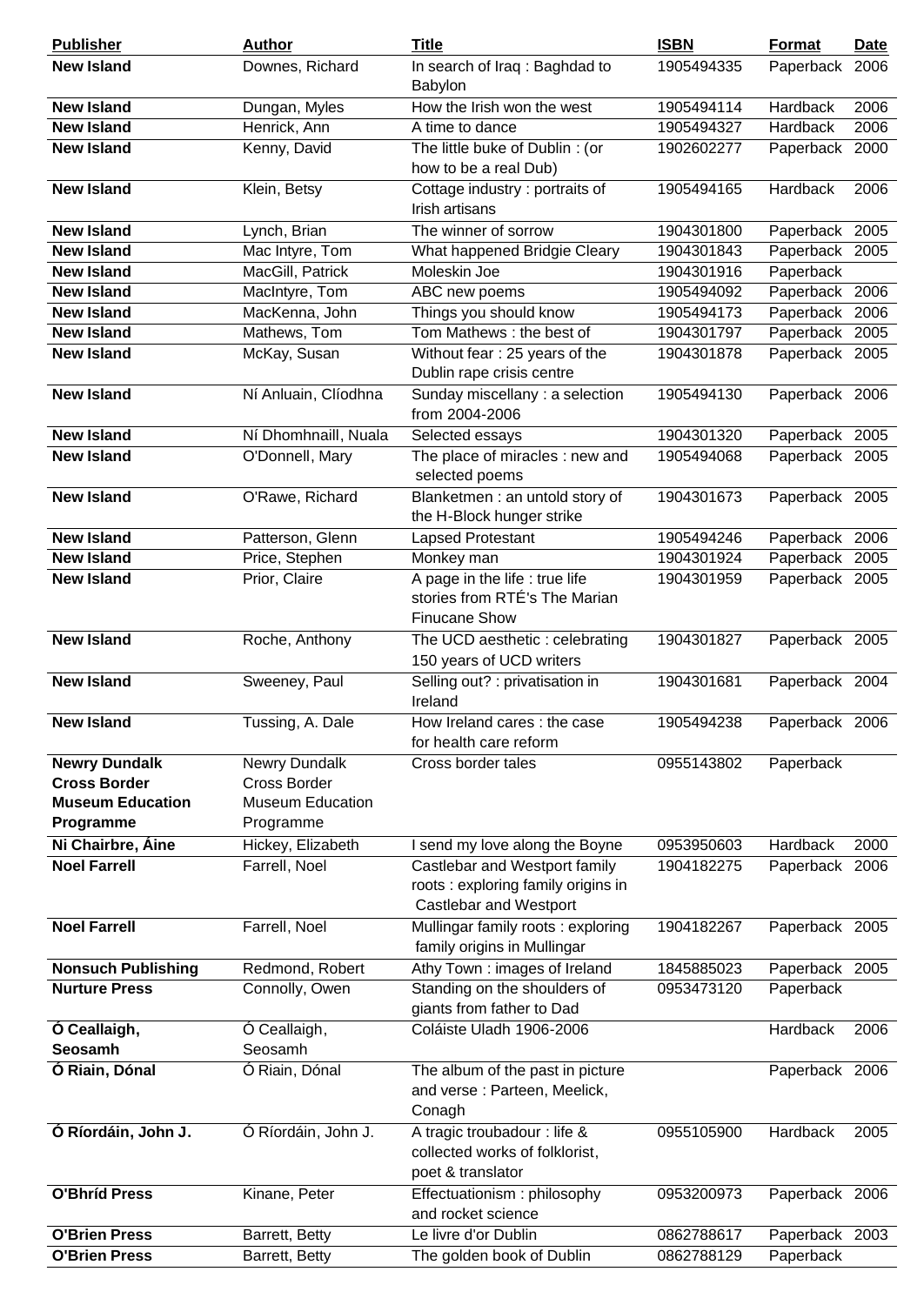| <b>Publisher</b>     | <b>Author</b>              | <b>Title</b>                                                                      | <b>ISBN</b> | <b>Format</b>  | <b>Date</b> |
|----------------------|----------------------------|-----------------------------------------------------------------------------------|-------------|----------------|-------------|
| <b>O'Brien Press</b> | Boyne, Sean                | Gunrunners : the covert arms<br>trial to Ireland                                  | 1847170145  | Paperback 2006 |             |
| <b>O'Brien Press</b> | Brady Dawson,<br>Brianóg   | Pageboy Danny                                                                     | 0862789508  | Paperback 2006 |             |
| <b>O'Brien Press</b> | Burlington, Marie          | Lighthouse Joey                                                                   | 0862789451  | Paperback      | 2006        |
| <b>O'Brien Press</b> | Conlon-McKenna,<br>Marita  | <b>Granny MacGinty</b>                                                            | 0862786282  | Hardback       | 1999        |
| <b>O'Brien Press</b> | Curran, Bob                | Holy smoke! : true papal stories<br>that will amaze and amuse                     | 0862789478  | Hardback       | 2006        |
| <b>O'Brien Press</b> | Curtin, Judi               | Alice next door                                                                   | 0862788986  | Paperback 2005 |             |
| <b>O'Brien Press</b> | Deeley, Patrick            | Mo mhadra beoga                                                                   | 0862789427  | Paperback      | 2005        |
| <b>O'Brien Press</b> | Deeley, Patrick            | Snobby cat                                                                        | 086278946X  | Paperback      | 2005        |
| <b>O'Brien Press</b> | Deeley, Patrick            | Snobby cat                                                                        | 086278946X  | Paperback      | 2005        |
| <b>O'Brien Press</b> | Delany, Ronnie             | Ronnie Delany: staying the<br>distance                                            | 0862789753  | Hardback       | 2006        |
| <b>O'Brien Press</b> | Ekin, Des                  | The stolen village : Baltimore<br>and the Barbary pirates                         | 0862789559  | Paperback 2006 |             |
| <b>O'Brien Press</b> | Gildea, Anne               | Deadlines and d**kheads                                                           | 086278963X  | Paperback      | 2006        |
| <b>O'Brien Press</b> | Grimason, Darryl           | Reading the water: a life spent<br>fishing                                        | 0862789141  | Hardback       | 2005        |
| <b>O'Brien Press</b> | Harte, Paddy               | Young tigers and mongrel foxes<br>: a life in politics                            | 086278865X  | Hardback       | 2005        |
| <b>O'Brien Press</b> | Healy, Shay                | On the road Shay Healy                                                            | 0862789494  | Paperback      | 2005        |
| <b>O'Brien Press</b> | Hick, Gillian              | Vet on the loose                                                                  | 0862789257  | Paperback 2005 |             |
| <b>O'Brien Press</b> | Jeffares, A. Norman        | O'Brien pocket history of Irish<br>writers                                        | 0862789117  | Paperback 1997 |             |
| <b>O'Brien Press</b> | Kennedy, John              | Sudoku solved : with easy to<br>use expert tips                                   | 0862789591  | Paperback 2005 |             |
| <b>O'Brien Press</b> | Kiely, Kevin               | A horse called El Dorado                                                          | 0862789079  | Paperback 2005 |             |
| <b>O'Brien Press</b> | Kostick, Conor             | Saga                                                                              | 0862789796  | Paperback 2006 |             |
| <b>O'Brien Press</b> | Llywelyn, Morgan           | The young rebels                                                                  | 0862785790  | Paperback 2006 |             |
| <b>O'Brien Press</b> | Looney, Fiona              | Misadventures in motherhood:<br>life with the small girl, the boy                 | 086278929X  | Paperback 2005 |             |
|                      |                            | and the                                                                           |             |                |             |
| <b>O'Brien Press</b> | MacSwiney Brugha,<br>Máire | History's daughter : a memoir<br>from the only child of Terence<br>MacSwiney      | 0862789486  | Hardback       | 2005        |
| <b>O'Brien Press</b> | Maguire, Gregory           | Four stupid cupids                                                                | 0862787408  | Paperback      |             |
| <b>O'Brien Press</b> | Mansfield, Creina          | My nutty neighbours                                                               | 0862787882  | Paperback 2006 |             |
| <b>O'Brien Press</b> | May, Judy                  | Blue lavender girl                                                                | 0862789915  | Paperback      | 2006        |
| <b>O'Brien Press</b> | May, Judy                  | <b>CG Copper Girl</b>                                                             | 0862789907  | Paperback      | 2006        |
| <b>O'Brien Press</b> | McGann, Oisín              | Mad Grandad and the Kleptoes                                                      | 0862789389  | Paperback      | 2005        |
| <b>O'Brien Press</b> | McGann, Oisín              | Mad Grandad and the mutant<br>river                                               | 0862789397  | Paperback 2005 |             |
| <b>O'Brien Press</b> | McGann, Oisín              | The evil hairdo                                                                   | 0862789400  | Paperback      |             |
| <b>O'Brien Press</b> | McGann, Oisín              | The poison factory                                                                | 0862789419  | Paperback 2006 |             |
| <b>O'Brien Press</b> | McGann, Oisín              | Under fragile stone : the<br>Archisan tales                                       | 0862788358  | Paperback 2005 |             |
| <b>O'Brien Press</b> | Morgan, Paul               | Little piggies                                                                    | 0862784271  | Paperback      | 1991        |
| <b>O'Brien Press</b> | Murphy Colin               | The book of deadly Irish<br>quotations some smart fecher in<br>the pub in always  | 0862788315  | Hardback       |             |
| <b>O'Brien Press</b> | Murphy, Colin              | The 2nd feckin' book of Irish<br>slang that makes a holy show<br>of the first one | 0862789613  | Hardback       | 2006        |
| <b>O'Brien Press</b> | Ni Laoghaire, Ide          | Fond memory: consoling words<br>from the Irish tradition                          | 0862789265  | Hardback       | 2005        |
| <b>O'Brien Press</b> | O'Brien, Brendan           | O'Brien pocket history of the<br><b>IRA</b>                                       | 0862789346  | Paperback 2005 |             |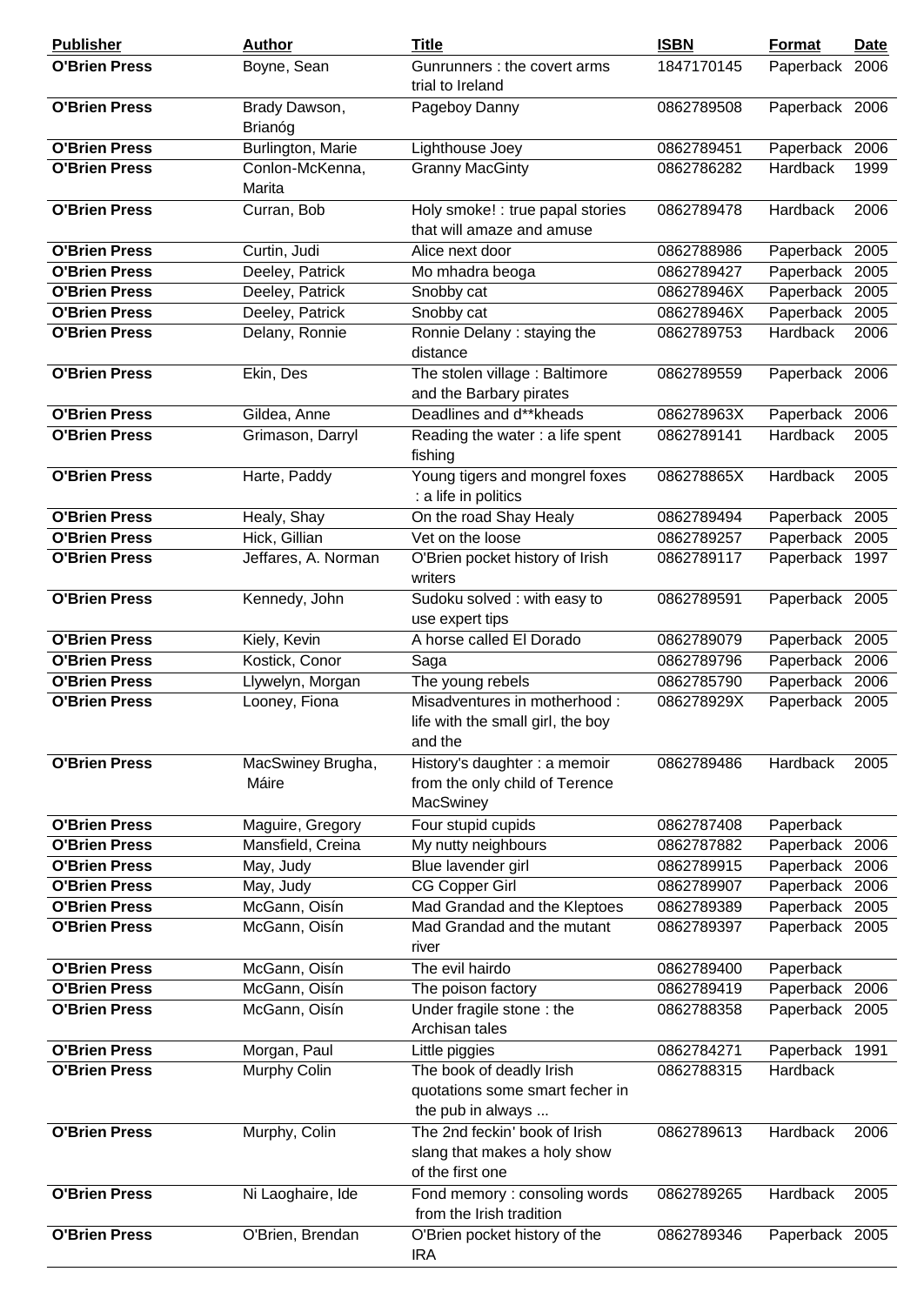| <b>Publisher</b>               | <b>Author</b>           | <b>Title</b>                                                                     | <b>ISBN</b> | <b>Format</b>    | <b>Date</b> |
|--------------------------------|-------------------------|----------------------------------------------------------------------------------|-------------|------------------|-------------|
| <b>O'Brien Press</b>           | O'Brien, Joe            | Alfie Green and a sink full of<br>frogs                                          | 0862789370  | Hardback         | 2005        |
| <b>O'Brien Press</b>           | O'Brien, Joe            | Alfie Green and the bee-bottle<br>gang                                           | 0862789532  | Hardback         | 2006        |
| <b>O'Brien Press</b>           | O'Brien, Joe            | Alfie Green and the fly-trapper                                                  | 0862789540  | Hardback         | 2006        |
| <b>O'Brien Press</b>           | O'Brien, Joe            | Alfie Green and the magical gift                                                 | 0862789362  | Hardback         | 2005        |
| <b>O'Brien Press</b>           | O'Connor, Christy       | Last man standing: hurling                                                       | 0862789222  | Paperback 2005   |             |
|                                |                         | goalkeepers                                                                      |             |                  |             |
| <b>O'Brien Press</b>           | O'Donnell, Daniel       | Daniel O'Donnell : follow your<br>dream                                          | 0862788722  | Paperback        | [2005]      |
| <b>O'Brien Press</b>           | O'Keefe, Eroline        | Fatal journey : the murder of<br>Trevor O'Keefe                                  | 0862789133  | Paperback 2006   |             |
| <b>O'Brien Press</b>           | Parkinson, Siobhán      | Kate                                                                             | 0862789931  | Paperback 2006   |             |
| <b>O'Brien Press</b>           | Perdue, Gillian         | An buachaill bó                                                                  | 1847170064  | Paperback        | 2006        |
| <b>O'Brien Press</b>           | Quinn, John             | Bill & Fred?                                                                     | 086278915X  | Paperback 2005   |             |
| <b>O'Brien Press</b>           | Ray, Jane               | The story of the creation                                                        | 0862784832  | Paperback        | 1996        |
| <b>O'Brien Press</b>           | Riegel, Ralph           | Afraid of the dark : the tragic                                                  | 0862789990  | Paperback 2006   |             |
|                                |                         | story of Robert Holohan                                                          |             |                  |             |
| <b>O'Brien Press</b>           | Snell, Gordon           | Tina and the tooth fairy                                                         | 0862786010  | Paperback        | 2005        |
| <b>O'Brien Press</b>           | Vance, Rob              | The magic of celtic spirituality                                                 | 086278932X  | Hardback         | 2006        |
| <b>O'Brien Press</b>           | Vance, Rob              | The magic of pagan Ireland                                                       | 0862789338  | <b>Hardback</b>  | 2006        |
| <b>O'Brien Press</b>           | White Lennon, Biddy     | Best of Irish festive cooking                                                    | 0862789303  | Paperback        | 2005        |
| <b>O'Brien Press</b>           | White Lennon, Biddy     | Best of Irish meat recipes                                                       | 0862789311  | Paperback        | 2006        |
| O'Concubhair,                  | O'Concubhair,           | A remote outpost : the story of                                                  |             | Paperback        | 2005        |
| Pádraig                        | Pádraig                 | the Methodist Society in Tarbert,<br><b>County Kerry</b>                         |             |                  |             |
| O'Connor, Tommy                | O'Connor, Tommy         | Ardfert church 150 : a history<br>of St. Brendan's Church Ardfert<br>Co. Kerry   | 0951573624  | Paperback        |             |
| O'Dochartaigh,<br><b>Niamh</b> | O'Dochartaigh,<br>Niamh | A way with horses                                                                |             | Paperback [2005] |             |
| O'Donovan, Dermot              | O'Donovan, Dermot       | Ballincollig : a local history                                                   |             | Paperback        |             |
| <b>Oak Tree Press</b>          | Briscoe, Robert         | Helping ourselves : success                                                      | 1860762840  | Paperback 2005   |             |
|                                |                         | stories in co-operative business<br>& social                                     |             |                  |             |
| <b>Oak Tree Press</b>          | Carney, Marie           | Health service management :                                                      | 1904887112  | Paperback 2006   |             |
|                                |                         | culture, consensus & the middle                                                  |             |                  |             |
|                                |                         | manager                                                                          |             |                  |             |
| <b>Oak Tree Press</b>          | Cullen, John            | IMI best practice HR in Ireland                                                  | 1904887015  | Paperback 2005   |             |
| <b>Oak Tree Press</b>          | Cunningham, James       | Strategic management of<br>technology transfer: the new<br>challenge on campus   | 1904887074  | Paperback 2006   |             |
| <b>Oak Tree Press</b>          | Curley, T.              | The construction safety                                                          | 1904887007  | Paperback 2006   |             |
|                                |                         | handbook                                                                         |             |                  |             |
| <b>Oak Tree Press</b>          |                         |                                                                                  |             |                  |             |
|                                | Fachler, Yanky          | Chutzpah: unlocking the<br>maverick mindset for success                          | 1904887082  | Paperback 2006   |             |
| <b>Oak Tree Press</b>          | Kenny, Ivor             | Achievers : visionary Irish<br>leaders who achieved their<br>dream               | 1904887031  | Hardback         | 2005        |
| <b>Oak Tree Press</b>          | Mulcahy, Diane          | Venturing forward : a practical<br>guide to raising equity capital in<br>Ireland | 190488704X  | Paperback 2005   |             |
| <b>Oak Tree Press</b>          | Oliver, John J          | Growing your own heroes: the<br>commonsense way to improve<br>business           | 1904887066  | Paperback 2006   |             |
| <b>Oak Tree Press</b>          | Overy, Paul A.          | The tricks of the rich                                                           | 1904887090  | Paperback        | 2006        |
| <b>Occasional Press</b>        | Berger, John            | Berger on drawing                                                                | 0954897617  | Hardback         | 2005        |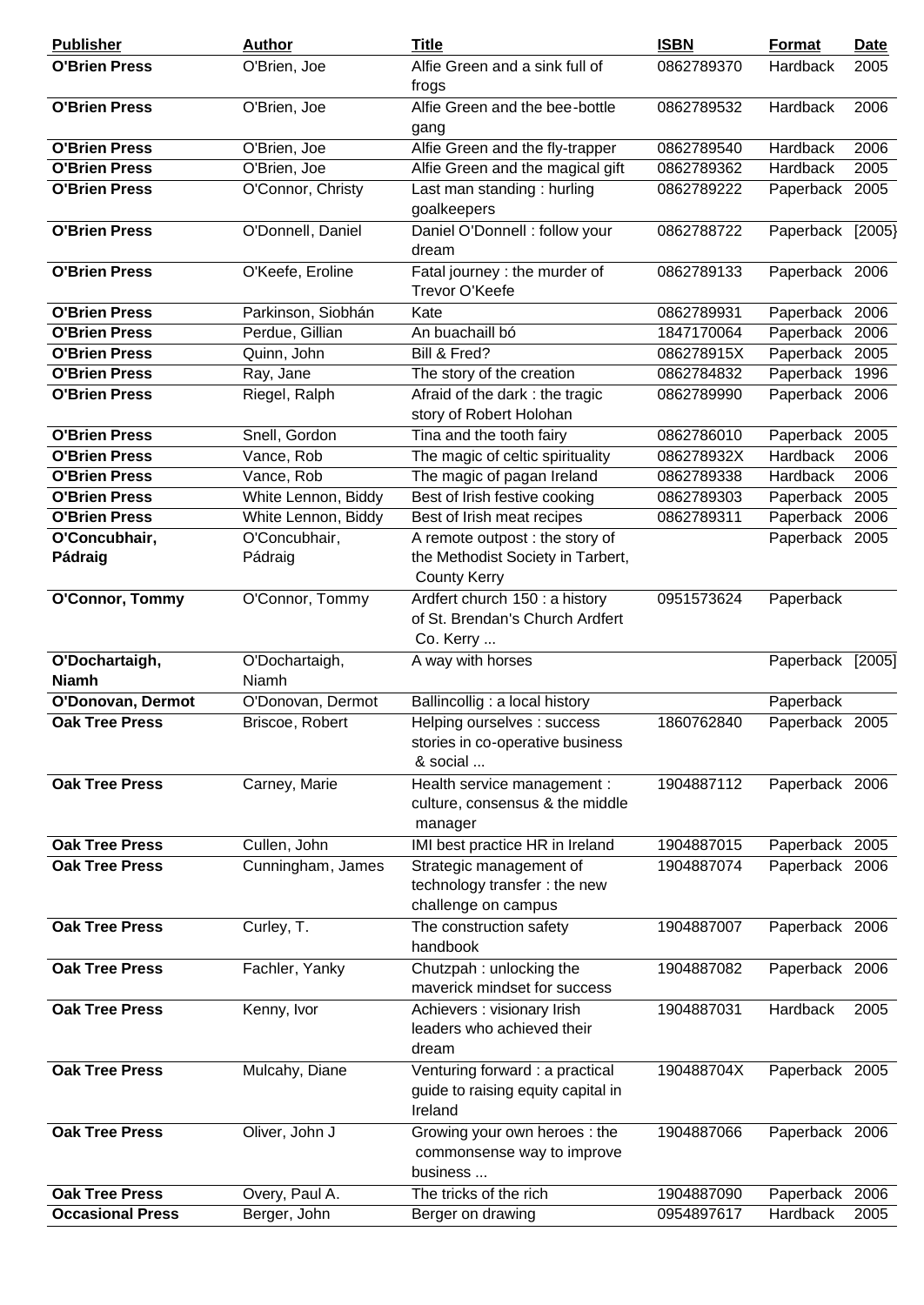| <b>Publisher</b>        | <b>Author</b>           | <b>Title</b>                      | <b>ISBN</b> | <b>Format</b>  | Date |
|-------------------------|-------------------------|-----------------------------------|-------------|----------------|------|
| <b>Offaly County</b>    |                         | Birr civic offices and library:   |             | Paperback 2006 |      |
| <b>Council</b>          |                         | Souvenir booklet to mark the      |             |                |      |
|                         |                         | conservation and refurbishment    |             |                |      |
| <b>Offaly County</b>    | Fitzpatrick, Mary       | School, community and nation:     | 0953584143  | Paperback 2005 |      |
| <b>Council</b>          |                         | the papers of R. H. Moore         |             |                |      |
|                         |                         | 1899-1956                         |             |                |      |
| <b>Office of Public</b> | McCabe, Desmond         | Major figures in the history of   | 0755774183  | Paperback 2006 |      |
|                         |                         |                                   |             |                |      |
| <b>Works</b>            |                         | the OPW: celebrating 175          |             |                |      |
|                         |                         | years                             |             |                |      |
| Office of the           | Office of the           | Office of the Attorney General :  |             | Paperback 2006 |      |
| <b>Attorney General</b> | <b>Attorney General</b> | client service guide 2005-2007    |             |                |      |
| <b>Oidhreacht Chill</b> | O'Connor, Gabriel       | A place of genius and gentilily : | 0955379601  | Hardback       | 2006 |
| Choirín                 |                         | insights into our past            |             |                |      |
| <b>One Family</b>       | One Family              | Human rights and one-parent       |             | Paperback      |      |
|                         |                         | families                          |             |                |      |
| Onstream                |                         | Stirmixmash: cook book for        | 1897685742  | Paperback 2005 |      |
|                         |                         | young people                      |             |                |      |
| Onstream                | Crowley, Roz            | At home in Renvyle                | 1897685718  | Paperback 2005 |      |
| Onstream                | McNamara, Nora          | Who brings trees brings life      | 1897685734  | Paperback      | 2004 |
|                         |                         |                                   |             |                |      |
| Onstream                | Mee, Paula              | The health squad guide to         | 189768570X  | Paperback 2005 |      |
|                         |                         | health and fitness                |             |                |      |
| Onstream                | Murphy, Ted             | A kingdom of wine: a              | 1898685726  | Hardback       | 2005 |
|                         |                         | celebration of Ireland's          |             |                |      |
|                         |                         | winegeese                         |             |                |      |
| <b>Ordnance Survey</b>  | Ordnance Survey         | Cork street map                   | 1903974933  | Paperback 2005 |      |
| <b>Ireland</b>          | Ireland                 |                                   |             |                |      |
| <b>Ordnance Survey</b>  | Ordnance Survey         | Discovery series : 24 (2nd. Ed.)  | 1901496287  | Paperback 2002 |      |
| <b>Ireland</b>          | Ireland                 |                                   |             |                |      |
| <b>Ordnance Survey</b>  | <b>Ordnance Survey</b>  | Discovery series: 32              | 1901496007  | Paperback 1998 |      |
| <b>Ireland</b>          | Ireland                 |                                   |             |                |      |
|                         | <b>Ordnance Survey</b>  | Discovery series: 33              |             |                |      |
| <b>Ordnance Survey</b>  |                         |                                   | 1901496058  | Paperback 1998 |      |
| <b>Ireland</b>          | Ireland                 |                                   |             |                |      |
| <b>Ordnance Survey</b>  | <b>Ordnance Survey</b>  | Discovery series: 33 (2nd. Ed.)   | 1903974151  | Paperback 2003 |      |
| Ireland                 | Ireland                 |                                   |             |                |      |
| <b>Ordnance Survey</b>  | <b>Ordnance Survey</b>  | Discovery series: 34              | 1901496104  | Paperback 1998 |      |
| <b>Ireland</b>          | Ireland                 |                                   |             |                |      |
| <b>Ordnance Survey</b>  | <b>Ordnance Survey</b>  | Discovery series: 35              | 1901496155  | Paperback 1998 |      |
| Ireland                 | Ireland                 |                                   |             |                |      |
| <b>Ordnance Survey</b>  | Ordnance Survey         | Discovery series: 36              | 1901496015  | Paperback 1997 |      |
| <b>Ireland</b>          | Ireland                 |                                   |             |                |      |
| <b>Ordnance Survey</b>  | <b>Ordnance Survey</b>  | Discovery series: 36 (2nd. Ed.)   | 1903974194  | Paperback 2003 |      |
| <b>Ireland</b>          | Ireland                 |                                   |             |                |      |
| <b>Ordnance Survey</b>  | <b>Ordnance Survey</b>  | Discovery series: 39              | 1901496201  | Paperback 1998 |      |
| <b>Ireland</b>          | Ireland                 |                                   |             |                |      |
|                         |                         |                                   |             |                |      |
| <b>Ordnance Survey</b>  | <b>Ordnance Survey</b>  | Discovery series: 40              | 1901496252  | Paperback 1998 |      |
| <b>Ireland</b>          | Ireland                 |                                   |             |                |      |
| <b>Ordnance Survey</b>  | <b>Ordnance Survey</b>  | Discovery series: 41              | 1901496309  | Paperback 1998 |      |
| <b>Ireland</b>          | Ireland                 |                                   |             |                |      |
| <b>Ordnance Survey</b>  | Ordnance Survey         | Discovery series: 41(2nd. Ed.)    | 1903974208  | Paperback 2003 |      |
| <b>Ireland</b>          | Ireland                 |                                   |             |                |      |
| <b>Ordnance Survey</b>  | <b>Ordnance Survey</b>  | Discovery series: 42              | 1901496066  | Paperback 1997 |      |
| <b>Ireland</b>          | Ireland                 |                                   |             |                |      |
| <b>Ordnance Survey</b>  | <b>Ordnance Survey</b>  | Discovery series: 43 (2nd. Ed.)   | 1901496821  | Paperback 2000 |      |
| <b>Ireland</b>          | Ireland                 |                                   |             |                |      |
| <b>Ordnance Survey</b>  | <b>Ordnance Survey</b>  | Discovery series: 44              | 1903974097  | Paperback 2002 |      |
| <b>Ireland</b>          | Ireland                 |                                   |             |                |      |
|                         |                         |                                   |             |                |      |
| <b>Ordnance Survey</b>  | <b>Ordnance Survey</b>  | Discovery series: 45              | 0904996697  | Paperback 1975 |      |
| Ireland                 | Ireland                 |                                   |             |                |      |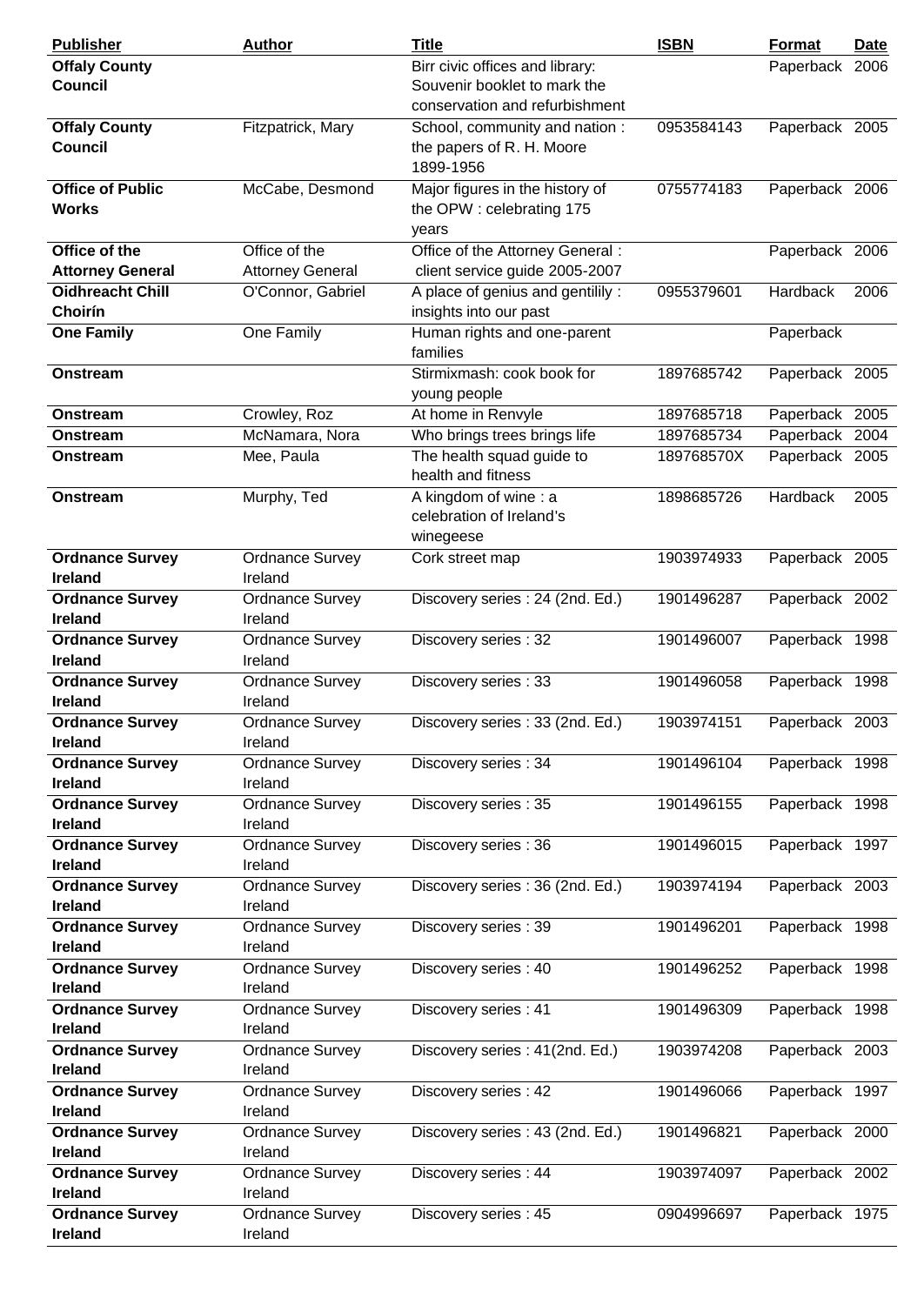| <b>Publisher</b>                         | <b>Author</b>                     | <b>Title</b>                                                | <b>ISBN</b> | Format         | <b>Date</b> |
|------------------------------------------|-----------------------------------|-------------------------------------------------------------|-------------|----------------|-------------|
| <b>Ordnance Survey</b><br><b>Ireland</b> | Ordnance Survey<br>Ireland        | Discovery series: 45 (2nd. Ed.)                             | 1903974100  | Paperback 2002 |             |
| <b>Ordnance Survey</b><br><b>Ireland</b> | <b>Ordnance Survey</b><br>Ireland | Discovery series: 46                                        | 190149635X  | Paperback 1998 |             |
| <b>Ordnance Survey</b><br><b>Ireland</b> | <b>Ordnance Survey</b><br>Ireland | Discovery series: 47                                        | 1901496406  | Paperback 1998 |             |
| <b>Ordnance Survey</b><br><b>Ireland</b> | Ordnance Survey<br>Ireland        | Discovery series: 48                                        | 1901496457  | Paperback 1998 |             |
| <b>Ordnance Survey</b><br><b>Ireland</b> | <b>Ordnance Survey</b><br>Ireland | Discovery series: 49                                        | 1901496163  | Paperback 1997 |             |
| <b>Ordnance Survey</b><br><b>Ireland</b> | <b>Ordnance Survey</b><br>Ireland | Discovery series: 49 (2nd.Ed.)                              | 190397416X  | Paperback 2003 |             |
| <b>Ordnance Survey</b><br><b>Ireland</b> | Ordnance Survey<br>Ireland        | Discovery series: 51                                        | 1903974119  | Paperback 2002 |             |
| <b>Ordnance Survey</b><br><b>Ireland</b> | <b>Ordnance Survey</b><br>Ireland | Discovery series: 52                                        | 1901496503  | Paperback 1998 |             |
| <b>Ordnance Survey</b><br>Ireland        | <b>Ordnance Survey</b><br>Ireland | Discovery series: 53                                        | 1901496554  | Paperback 1998 |             |
| <b>Ordnance Survey</b><br><b>Ireland</b> | <b>Ordnance Survey</b><br>Ireland | Discovery series: 54                                        | 1901496600  | Paperback 1998 |             |
| <b>Ordnance Survey</b><br><b>Ireland</b> | <b>Ordnance Survey</b><br>Ireland | Discovery series: 55                                        | 1903974127  | Paperback 2002 |             |
| <b>Ordnance Survey</b><br><b>Ireland</b> | Ordnance Survey<br>Ireland        | Discovery series: 57                                        | 1903974135  | Paperback 2002 |             |
| <b>Ordnance Survey</b><br><b>Ireland</b> | <b>Ordnance Survey</b><br>Ireland | Discovery series: 58                                        | 0904996778  | Paperback 1996 |             |
| <b>Ordnance Survey</b><br><b>Ireland</b> | <b>Ordnance Survey</b><br>Ireland | Discovery series: 69                                        | 1903974011  | Paperback 2002 |             |
| <b>Ordnance Survey</b><br><b>Ireland</b> | Ordnance Survey<br>Ireland        | Discovery series: 70                                        | 0904996050  | Paperback 1994 |             |
| <b>Ordnance Survey</b><br><b>Ireland</b> | Ordnance Survey<br>Ireland        | Discovery series: 74                                        | 1903974143  | Paperback 2003 |             |
| <b>Ordnance Survey</b><br>Ireland        | <b>Ordnance Survey</b><br>Ireland | Discovery series: 75                                        | 1903974046  | Paperback 2003 |             |
| <b>Ordnance Survey</b><br><b>Ireland</b> | <b>Ordnance Survey</b><br>Ireland | Discovery series: 76                                        | 1903974186  | Paperback 2003 |             |
| <b>Ordnance Survey</b><br><b>Ireland</b> | <b>Ordnance Survey</b><br>Ireland | Discovery series: 79                                        | 0904996077  | Paperback 1997 |             |
| <b>Ordnance Survey</b><br><b>Ireland</b> | <b>Ordnance Survey</b><br>Ireland | Discovery series: 80                                        | 0904996727  | Paperback 1996 |             |
| <b>Ordnance Survey</b><br><b>Ireland</b> | <b>Ordnance Survey</b><br>Ireland | Discovery series: 81                                        | 1901496562  | Paperback 1997 |             |
| <b>Ordnance Survey</b><br><b>Ireland</b> | <b>Ordnance Survey</b><br>Ireland | Discovery series: 81(2nd. Ed)                               | 1901496651  | Paperback 2001 |             |
| <b>Ordnance Survey</b><br><b>Ireland</b> | <b>Ordnance Survey</b><br>Ireland | Discovery series: 82                                        | 0904996921  | Paperback 1996 |             |
| <b>Ordnance Survey</b><br><b>Ireland</b> | <b>Ordnance Survey</b><br>Ireland | Discovery series: 82 (2nd. Ed.)                             | 1901496686  | Paperback 2003 |             |
| <b>Ordnance Survey</b><br><b>Ireland</b> | <b>Ordnance Survey</b><br>Ireland | Discovery series: 89                                        | 1901496783  | Paperback 2002 |             |
| <b>Ordnance Survey</b><br><b>Ireland</b> | <b>Ordnance Survey</b><br>Ireland | Discovery series Armagh,<br>Cavan, Monaghan, Tyrone 28B     | 1903974623  | Paperback 2005 |             |
| <b>Ordnance Survey</b><br>Ireland        | <b>Ordnance Survey</b><br>Ireland | Discovery series Cavan,<br>Fermanagh Monaghan Tyrone<br>28A | 1903974615  | Paperback 2005 |             |
| <b>Ordnance Survey</b><br><b>Ireland</b> | <b>Ordnance Survey</b><br>Ireland | Discovery series Clare, Kerry,<br>Limerick 64               | 1905511078  | Paperback 2006 |             |
| <b>Ordnance Survey</b><br>Ireland        | <b>Ordnance Survey</b><br>Ireland | Discovery series Cork 87                                    | 1901496759  | Paperback 2001 |             |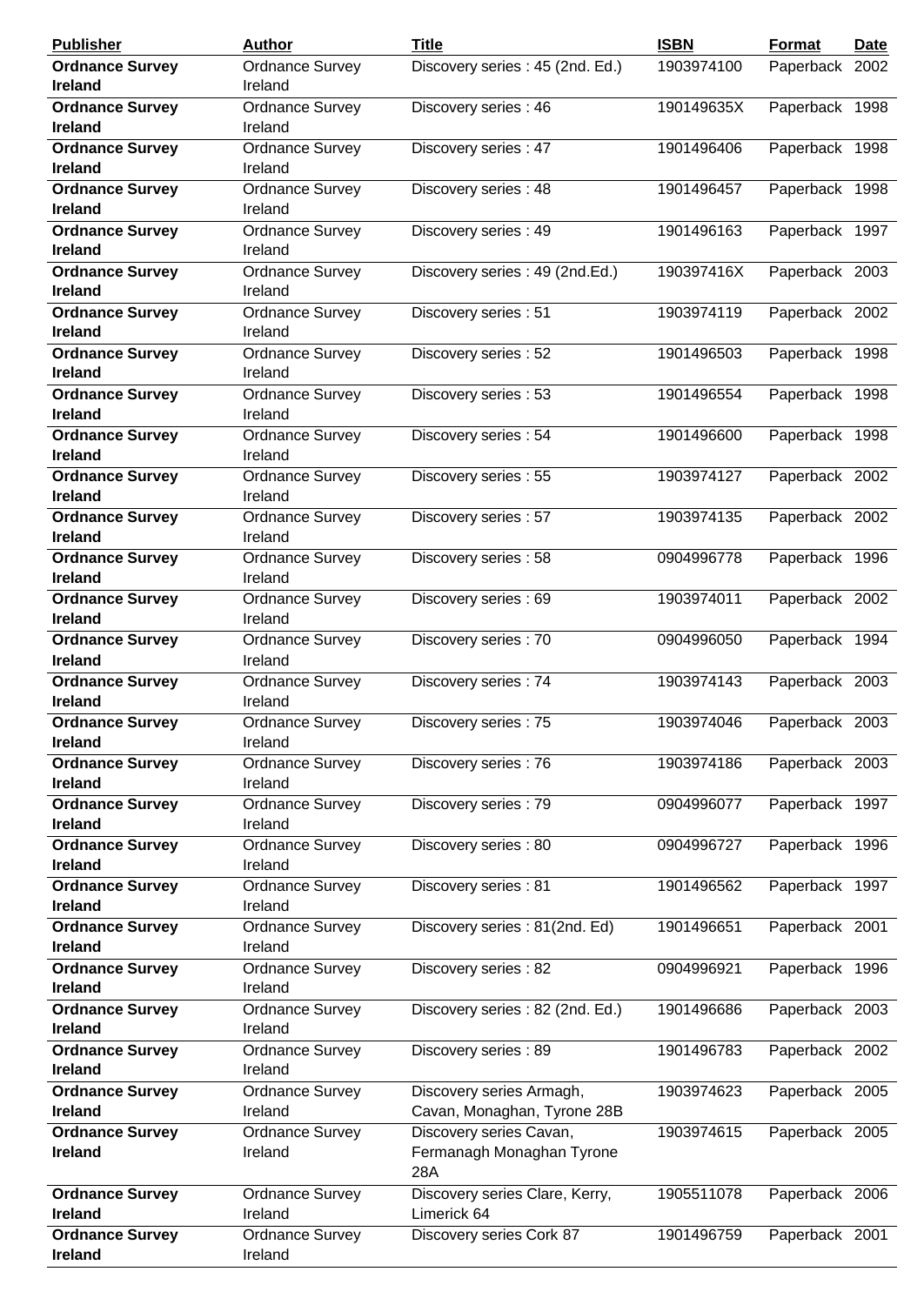| <b>Publisher</b>                                 | Author                            | <b>Title</b>                                                                                  | <b>ISBN</b>              | Format                           | <b>Date</b> |
|--------------------------------------------------|-----------------------------------|-----------------------------------------------------------------------------------------------|--------------------------|----------------------------------|-------------|
| <b>Ordnance Survey</b><br>Ireland                | Ordnance Survey<br>Ireland        | Discovery series Cork 88                                                                      | 1903974887               | Paperback 2005                   |             |
| <b>Ordnance Survey</b><br><b>Ireland</b>         | <b>Ordnance Survey</b><br>Ireland | Discovery series Cork, Kerry 84                                                               | 1903974860               | Paperback 2005                   |             |
| <b>Ordnance Survey</b><br><b>Ireland</b>         | <b>Ordnance Survey</b><br>Ireland | Discovery series Derry,<br>Donegal 3                                                          | 1903974526               | Paperback 2005                   |             |
| <b>Ordnance Survey</b><br><b>Ireland</b>         | <b>Ordnance Survey</b><br>Ireland | Discovery series Donegal 1                                                                    | 190397450X               | Paperback 2005                   |             |
| <b>Ordnance Survey</b><br><b>Ireland</b>         | Ordnance Survey<br>Ireland        | Discovery series Donegal 2                                                                    | 1903974518               | Paperback 2005                   |             |
| <b>Ordnance Survey</b><br><b>Ireland</b>         | <b>Ordnance Survey</b><br>Ireland | Discovery series Donegal<br>Fermanagh Tyrone 11                                               | 1903974550               | Paperback 2005                   |             |
| <b>Ordnance Survey</b><br><b>Ireland</b>         | <b>Ordnance Survey</b><br>Ireland | Discovery series Donegal,<br>Fermanagh, Leitrim Sligo 16                                      | 1903974569               | Paperback 2005                   |             |
| <b>Ordnance Survey</b><br><b>Ireland</b>         | <b>Ordnance Survey</b><br>Ireland | Discovery series Donegal,<br>Tyrone 6                                                         | 1903974534               | Paperback 2006                   |             |
| <b>Ordnance Survey</b><br><b>Ireland</b>         | <b>Ordnance Survey</b><br>Ireland | Discovery series Galway 24                                                                    | 1905511035               | Paperback 2006                   |             |
| <b>Ordnance Survey</b><br><b>Ireland</b>         | <b>Ordnance Survey</b><br>Ireland | Discovery series Kerry 70                                                                     | 1903974852               | Paperback 2005                   |             |
| <b>Ordnance Survey</b><br><b>Ireland</b>         | <b>Ordnance Survey</b><br>Ireland | Discovery series Mayo 23                                                                      | 1903974577               | Paperback 2005                   |             |
| <b>Ordnance Survey</b><br><b>Ireland</b>         | Ordnance Survey<br>Ireland        | Discovery series Mayo 30                                                                      | 1903974631               | Paperback 2005                   |             |
| <b>Ordnance Survey</b><br><b>Ireland</b>         | <b>Ordnance Survey</b><br>Ireland | Dublin city centre street atlas                                                               | 1903974755               | Paperback 2005                   |             |
| <b>Ordnance Survey</b><br><b>Ireland</b>         | <b>Ordnance Survey</b><br>Ireland | Dublin street map                                                                             | 1903974747               | Paperback                        |             |
| <b>Ordnance Survey</b><br><b>Ireland</b>         | <b>Ordnance Survey</b><br>Ireland | Galway street atlas (pocket<br>series)                                                        | 1901496074               | Spiral                           | 1998        |
| <b>Ordnance Survey</b><br><b>Ireland</b>         | <b>Ordnance Survey</b><br>Ireland | Ireland culture map                                                                           | 1905511027               | Paperback 2006                   |             |
| <b>Ordnance Survey</b><br>Ireland                | Ordnance Survey<br>Ireland        | Ireland leisure map                                                                           | 1905511019               | Paperback 2006                   |             |
| <b>Ordnance Survey</b><br><b>Ireland</b>         | <b>Ordnance Survey</b><br>Ireland | North Leinster town maps                                                                      | 1905511000               | Paperback 2006                   |             |
| <b>Ordnance Survey</b><br><b>Ireland</b>         | Ordnance Survey of<br>Ireland     | Discovery series: 59                                                                          | 190149621X               | Paperback 1997                   |             |
| <b>Ordnance Survey</b><br><b>Ireland</b>         | Ordnance Survey of<br>Ireland     | Discovery series: 60                                                                          | 1901496260               | Paperback 1997                   |             |
| <b>Ordnance Survey of</b><br><b>Ireland</b>      | Ordnance Survey of<br>Ireland     | Discovery series: 61                                                                          | 1901496317               | Paperback 1997                   |             |
| <b>Ordnance Survey of</b><br><b>Ireland</b>      | Ordnance Survey of<br>Ireland     | Discovery series: 67                                                                          | 1901496988               | Paperback 2001                   |             |
| <b>Other World Press</b>                         | <b>Other World Press</b>          | Step together: from pillar to<br>spire                                                        | 0954615018               | Paperback 2006                   |             |
| <b>Padraig Corcoran</b><br><b>Publishing</b>     | Clarke, P. J.                     | Mayo comrades of the Great<br>War                                                             | 095543680X               | Hardback                         | 2006        |
| <b>Pagan Publications</b>                        | Downes, Steve                     | Side-angles : citycapes                                                                       | 0955155606               | Paperback 2005                   |             |
| <b>Pagan Publications</b>                        | Downes, Steve                     | Side-angles : cityscapes                                                                      | 0955155606               | Paperback                        | 2005        |
| <b>Patrick Quinn Books</b>                       | Quinn, Patrick                    | Homage to P.J's mystery                                                                       | 0955316405               | Paperback                        | 2006        |
| <b>Penguin Ireland</b>                           | Cullen, Damian                    | The Penguin Ireland guide to<br>championship 2006                                             | 1844881024               | Paperback 2006                   |             |
| <b>Penguin Ireland</b><br><b>Penguin Ireland</b> | Devlin, Denyse<br>Devlin, Martina | Hopscotch<br>The hollow heart : the true story<br>of how one woman's desire to<br>have a baby | 184488063X<br>1844880605 | Paperback 2006<br>Paperback 2005 |             |
| <b>Penguin Ireland</b>                           | Dillon, Brian                     | In the dark room : a journey in<br>memory                                                     | 184488046X               | Hardback                         | 2005        |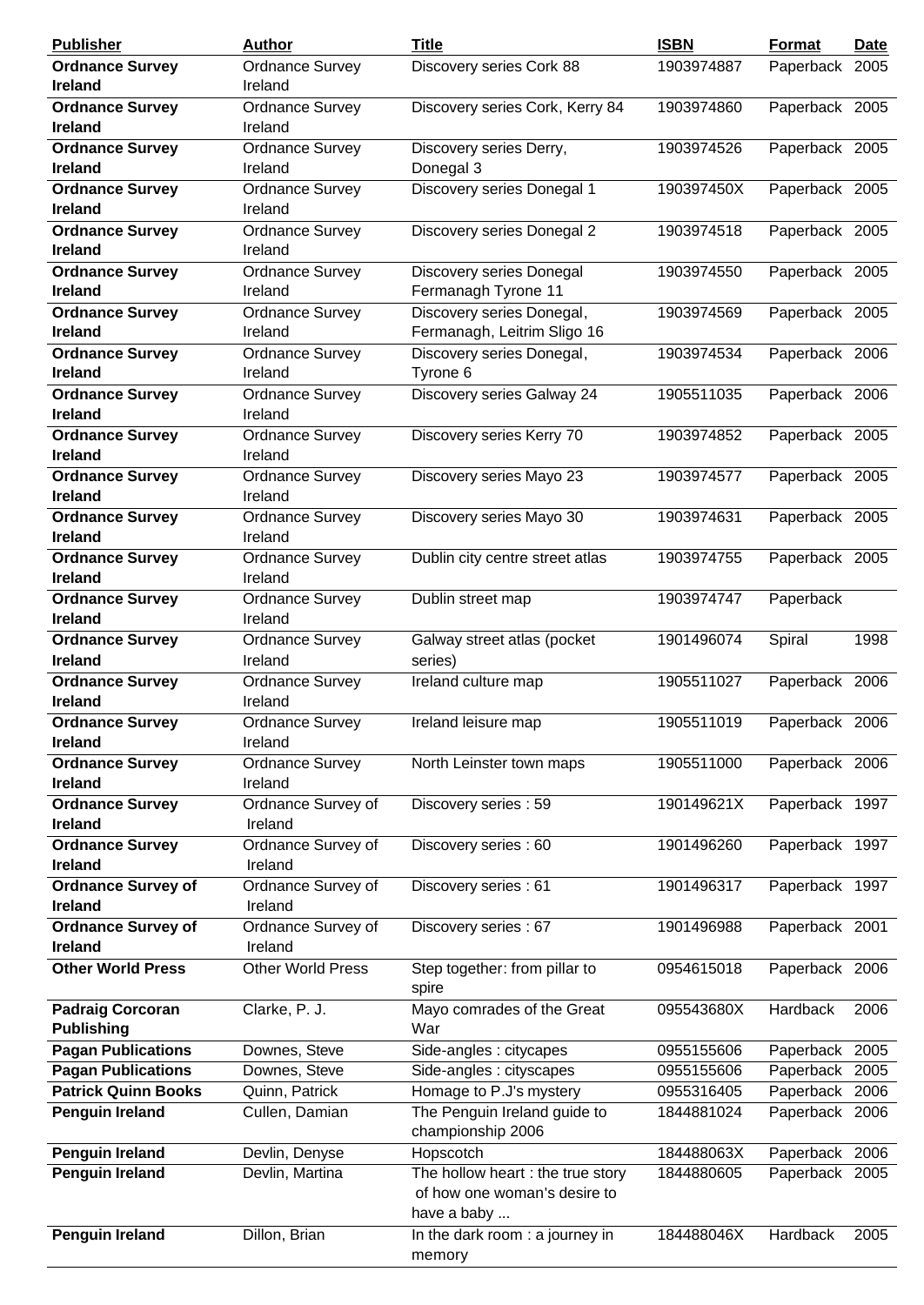| <b>Publisher</b>        | <b>Author</b>         | <b>Title</b>                       | <b>ISBN</b> | <b>Format</b>  | <b>Date</b> |
|-------------------------|-----------------------|------------------------------------|-------------|----------------|-------------|
| <b>Penguin Ireland</b>  | Hobbs, Eddie          | Loot! : the informed guide to      | 1844881113  | Paperback 2006 |             |
|                         |                       | your SSIA and other                |             |                |             |
|                         |                       | investments                        |             |                |             |
| <b>Penguin Ireland</b>  | Hook, George          | Time added on : the                | 184488077X  | Paperback 2005 |             |
|                         |                       | autobiography                      |             |                |             |
| <b>Penguin Ireland</b>  | Jameson, Alison       | This man and me                    | 1844881075  | Paperback 2006 |             |
| <b>Penguin Ireland</b>  | Madden, Andrew        | Altar boy : a story of life after  | 1844880397  | Paperback 2005 |             |
|                         |                       | abuse                              |             |                |             |
| <b>Penguin Ireland</b>  | Millar, Cormac        | The grounds                        | 1844880281  | Paperback 2006 |             |
| <b>Penguin Ireland</b>  | Moriarty, Sinéad      | A perfect match                    | 1844880419  | Paperback      | 2005        |
| <b>Penguin Ireland</b>  | Ó Muircheartaigh,     | From Borroloola to Mangerton       | 1844881210  | Hardback       | 2006        |
|                         | Micheál               | mountain: travels and stories      |             |                |             |
|                         |                       | from Ireland's                     |             |                |             |
| <b>Penguin Ireland</b>  | O'Brien, Kate         | As music and splendour             | 1844880648  | Paperback 2005 |             |
| <b>Penguin Ireland</b>  | O'Carroll-Kelly, Ross | Should have got off at Sydney      | 1844880915  | Paperback 2006 |             |
|                         |                       | Parade                             |             |                |             |
| <b>Penguin Ireland</b>  | O'Carroll-Kelly, Ross | The curious incident of the dog    | 1844880893  | Paperback 2005 |             |
|                         |                       | in the nightdress                  |             |                |             |
| <b>Penguin Ireland</b>  | O'Driscoll, Brian     | A year in the centre               | 1844880796  | Paperback 2005 |             |
| <b>Penguin Ireland</b>  | Walsh, Bill           | <b>About Matilda</b>               | 1844880990  | Paperback 2006 |             |
| <b>Penguin Ireland</b>  | Walsh, Denis          | Hurling : the revolution years     | 1844880346  | Paperback      | 2006        |
| Penguin Ireland         | White, Adrian         | Where the rain gets in             | 1844880168  | Paperback      | 2006        |
| <b>Penguin Ireland</b>  | Woods, Denyse         | Like nowhere else                  | 1844880435  | Paperback      | 2005        |
| Peppercanister          | Peppercanister        | Albert Irvin                       |             | Hardback       | 2006        |
| <b>Gallery</b>          | Gallery               |                                    |             |                |             |
| Peppercanister          | Peppercanister        | Ann Griffin-Bernstorff: recent     |             | Paperback 2006 |             |
| Gallery                 | Gallery               | paintings                          |             |                |             |
| Peppercanister          | Peppercanister        | Anne Donnelly                      |             | Paperback 2006 |             |
| <b>Gallery</b>          | Gallery               |                                    |             |                |             |
| Peppercanister          | Peppercanister        | Peppercanister Gallery:            |             | Paperback 2006 |             |
| Gallery                 | Gallery               | Antoinette and Bryan Murphy        |             |                |             |
|                         |                       | invite you to the                  |             |                |             |
| Peppercanister          | Peppercanister        | Robert Janz: garden gate           |             | Paperback 2006 |             |
| Gallery                 | Gallery               |                                    |             |                |             |
| <b>Pobal</b>            | Pobal                 | Creating solutions from diversity  | 190426218X  | Paperback 2006 |             |
|                         |                       | : the journey & practice of city / |             |                |             |
|                         |                       | county                             |             |                |             |
| Pobal                   | Pobal                 | Supporting quality improvement     |             | Paperback 2005 |             |
|                         |                       | : summary of the work &            |             |                |             |
|                         |                       | achievements                       |             |                |             |
| <b>Policy Institute</b> | Peillon, Michel       | Civic engagement and the           | 1902585194  | Paperback 2006 |             |
|                         |                       | governance of Irish suburbs        |             |                |             |
| <b>Policy Institute</b> | Shipan, Charles R.    | Independence and the Irish         | 1902585186  | Paperback 2006 |             |
|                         |                       | <b>Environmental Protection</b>    |             |                |             |
|                         |                       | Agency: a comparative              |             |                |             |
| <b>Polymath Press</b>   | O'Carroll, Gerard     | Mr. Justice Robert Day             | 0954790200  | Paperback 2004 |             |
|                         |                       | $(1746 - 1841)$                    |             |                |             |
| Poolbeg                 | Dillon, Anna          | Consequences                       | 1842232207  | Paperback 2005 |             |
| Poolbeg                 | Gallagher, Ger        | A life left untold                 | 1842232525  | Paperback      | 2005        |
| Poolbeg                 | Maguire, Neven        | Neven Maguire's cookery            | 1842232568  | Paperback 2005 |             |
|                         |                       | collection                         |             |                |             |
| <b>Poolbeg Press</b>    | Daly, Catherine       | A French affair                    | 1842232282  | Paperback 2006 |             |
| <b>Poolbeg Press</b>    | Dunne, Lee            | Goodbye to the hill                | 1842232517  | Paperback      | 2005        |
| <b>Poolbeg Press</b>    | Dunne, Lee            | Seasons of destiny                 | 1842232290  | Paperback 2006 |             |
| <b>Poolbeg Press</b>    | English, Gemma        | Three wishes                       | 1842232371  | Paperback 2006 |             |
| <b>Poolbeg Press</b>    | Holliday, Annett      | The honeymoon is over              | 1842232347  | Paperback      | 2006        |
| <b>Poolbeg Press</b>    | Kavanagh, Linda       | Love child                         | 1842232231  | Paperback      | 2005        |
| <b>Poolbeg Press</b>    | Kaye, Erin            | Closer to home                     | 1842232584  | Paperback      | 2006        |
| <b>Poolbeg Press</b>    | Keyes, Marian         | Anybody out there?                 | 1842232363  | Hardback       | 2006        |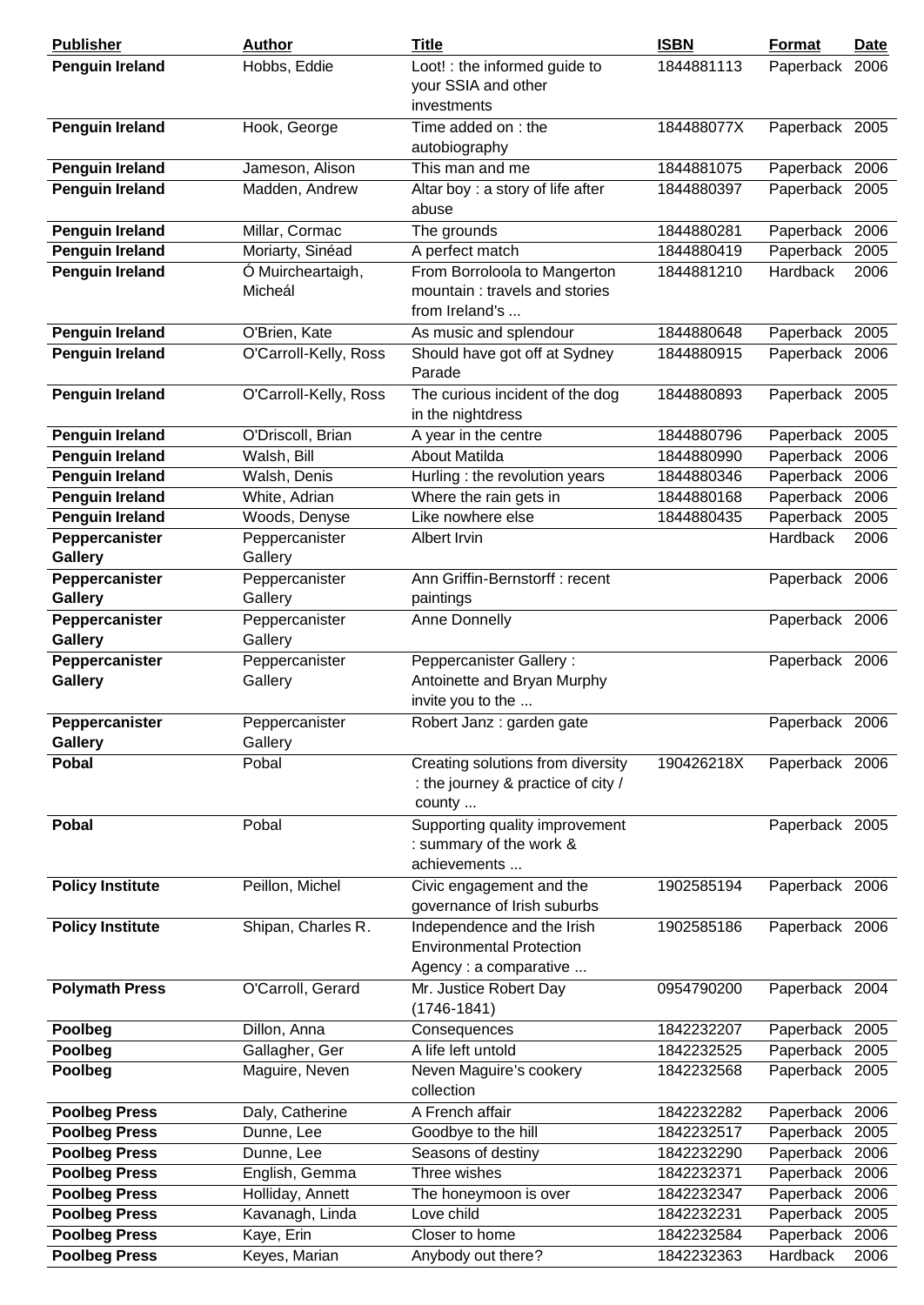| <b>Publisher</b>              | <b>Author</b>        | <b>Title</b>                     | <b>ISBN</b> | <b>Format</b>  | <b>Date</b> |
|-------------------------------|----------------------|----------------------------------|-------------|----------------|-------------|
| <b>Poolbeg Press</b>          | McCabe, Kate         | The beach bar                    | 184223238X  | Paperback      | 2006        |
| <b>Poolbeg Press</b>          | McPartlin, Anna      | Apart from the crowd             | 184223269X  | Paperback 2006 |             |
| <b>Poolbeg Press</b>          | McPartlin, Anna      | Pack up the moon                 | 1842232533  | Paperback      | 2005        |
| <b>Poolbeg Press</b>          | Moncrieff, Sean      | God a user's guide               | 1842232835  | Paperback      | 2006        |
| <b>Poolbeg Press</b>          | Mulrooney, Sharon    | More to life                     | 1842231952  | Paperback      | 2006        |
| <b>Poolbeg Press</b>          | O'Connor, A          | Exclusive                        | 1842232398  | Paperback      | 2006        |
| <b>Poolbeg Press</b>          | O'Mahony, Terri      | The missing years                | 1842232355  | Paperback      | 2006        |
| <b>Poolbeg Press</b>          | O'Neill, Geraldine   | The flowers of Ballygrace        | 1842232487  | Paperback      | 2006        |
| <b>Poolbeg Press</b>          | O'Sullivan, Mary     | Parting company                  | 184223255x  | Paperback 2006 |             |
| <b>Poolbeg Press</b>          | Owens, Sharon        | The tavern on Maple Street       | 1842232436  | Paperback      | 2006        |
| <b>Poolbeg Press</b>          | Ross, Nancy          | Alice                            | 184223224x  | Paperback 2006 |             |
| Post, An                      | Ferguson, Stephen    | G.P.O. state in 1916 : self      | 1872228410  |                | 2005        |
|                               |                      | respect and a little extra leave |             |                |             |
| Prumplestown                  | Dawes, Dick          | Playing at soldiers : a military | 0955172205  | Hardback       | 2005        |
| <b>Press</b>                  |                      | memoir                           |             |                |             |
| <b>Public Health</b>          | <b>Public Health</b> | Creating connections:            | 0954787722  | Paperback 2004 |             |
| <b>Alliance Ireland</b>       | Alliance Ireland     | perpectives on health            |             |                |             |
|                               |                      | inequalities on the island       |             |                |             |
| <b>Púca Press</b>             | Lieb, Dominique      | Planet Ventry strand             |             | Hardback       | 2003        |
| <b>Púca Press</b>             | Mac Sithigh,         | Allagar na gCloch                |             | Hardback       | 2006        |
|                               | Domhnall             |                                  |             |                |             |
| Quirke Smyth, Joan            | Quirke Smyth, Joan   | Act 1 : early memories           |             | Paperback 2006 |             |
| <b>Raldon Books</b>           | Noon $J. S.$         | Love, lies and bleeding          | 0955216915  | Paperback      | 2006        |
| <b>Raldon Books</b>           | Young, Sylvester     | More than a game: a story        | 0955216907  | Paperback 2006 |             |
|                               |                      | about football and other stuff   |             |                |             |
| Rathmullan and                | Spears, Arthur       | The cult of Saint Catherine of   | 0954088816  | Hardback       | 2006        |
| <b>District local History</b> |                      | Alexandria in Ireland            |             |                |             |
| <b>Society</b>                |                      |                                  |             |                |             |
| <b>Rebus Poetry</b>           | Ellis, Conleth       | Conleth Ellis : selected poems   | 0955127602  | Paperback      | 2005        |
| Rí Rá                         |                      |                                  | 071714044X  | Hardback       | 2006        |
|                               | Hegarty, Pat         | Irish soup recipes               |             |                |             |
| <b>Riposte Books</b>          | Ledwidge, Francis    | Legends of the Boyne &           | 1901596125  | Paperback 2006 |             |
|                               |                      | selected prose: Francis          |             |                |             |
|                               |                      | Ledwidge                         |             |                |             |
| <b>Round Hall</b>             | Farrell, Brian       | Coroners : practice and          | 1899738568  | Hardback       | 2000        |
|                               |                      | procedure                        |             |                |             |
| <b>Round Hall</b>             | Forde, Michael       | Employment law                   | 1858001889  | Paperback 2001 |             |
| <b>Royal Dublin Society</b>   | Kelleher, Mary       | The founders of the Royal        | 0860270491  | Paperback 2005 |             |
|                               |                      | <b>Dublin Society</b>            |             |                |             |
| <b>Royal Irish Academy</b>    | Ahlstrom, Dick       | Flashes of brilliance            | 1904890156  | Paperback 2006 |             |
| <b>Royal Irish Academy</b>    | Crowe, Catriona      | Documents on Irish foreign       | 1904890210  | Hardback       | 2006        |
|                               |                      | policy: volume V, 1937-1939      |             |                |             |
| <b>Royal Irish Academy</b>    | Daly, Mary E.        | Roger Casement in Irish & world  | 1904890040  | Hardback       | 2005        |
|                               |                      | history                          |             |                |             |
| <b>Royal Irish Academy</b>    | Feran, David         | Academia industry interface :    |             | Paperback 2006 |             |
|                               |                      | from the research perspective    |             |                |             |
|                               |                      |                                  |             |                |             |
| <b>Royal Irish Academy</b>    | Ferguson, W. S.      | Maps & views of Derry            | 1804890075  | Paperback 2005 |             |
|                               |                      | 1600-1914, a catalogue           |             |                |             |
| <b>Royal Irish Academy</b>    | McCutcheon, Clare    | Medieval pottery fom Wood        | 1904890121  | Paperback 2006 |             |
|                               |                      | Quay Dublin: the 1974-6          |             |                |             |
|                               |                      | waterfront excavations           |             |                |             |
| <b>Royal Irish Academy</b>    | Ó Dochartaigh, Pól   | Language policy & language       |             | Paperback 2006 |             |
|                               |                      | planning in Ireland : a report   |             |                |             |
| <b>Royal Irish Academy</b>    | Royal Irish Academy  | Cumhacht feasa : report of the   |             | Hardback       | [2005]      |
|                               |                      | working group on higher          |             |                |             |
|                               |                      | education                        |             |                |             |
| <b>Royal Irish Academy</b>    | Royal Irish Academy  | School science infrastructure :  |             | Paperback 2005 |             |
|                               |                      | can Ireland deliver?             |             |                |             |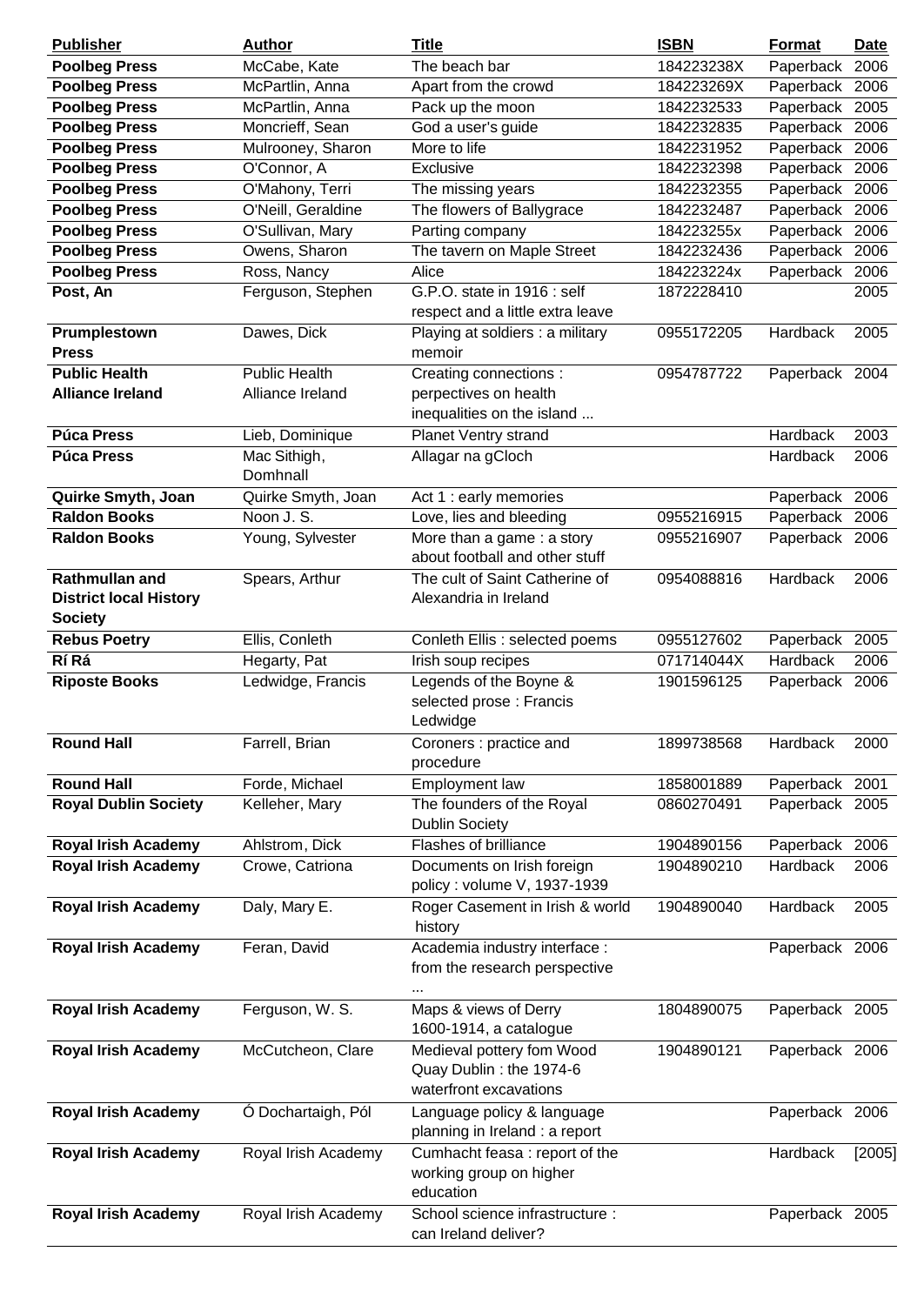| <b>Publisher</b>                                                | <b>Author</b>                                  | <b>Title</b>                                                                          | <b>ISBN</b> | Format          | <b>Date</b> |
|-----------------------------------------------------------------|------------------------------------------------|---------------------------------------------------------------------------------------|-------------|-----------------|-------------|
| <b>Royal Irish Academy</b>                                      | Simms, Anngret                                 | Dundalk : Irish historic town<br>atlas No. 16                                         | 1904890199  | Hardback        | 2006        |
| <b>Royl Irish Academy</b>                                       | Thomas, Avril                                  | Derry-Londonderry: Irish<br>historic towns atlas No. 15                               | 190489013X  | Paperback 2005  |             |
| Ryan, Tom                                                       | Ryan, Tom                                      | Cherry blossoms                                                                       | 0954849612  | Paperback 2005  |             |
| <b>Saint Patrick's</b><br><b>Cathedral</b>                      | Saint Patrick's<br>Cathedral                   | Conservation plan : the national<br>Cathedral and Collegiate Church<br>of St. Patrick | 1901137880  | Paperback 2006  |             |
| <b>Salmon Publishing</b>                                        | Brown, John                                    | In the chair: interviews with<br>poets from the North of Ireland                      | 1903392217  | Paperback 2002  |             |
| <b>Salmon Publishing</b>                                        | Fried, Philip                                  | Big men speaking to little men                                                        | 1903392551  | Paperback 2006  |             |
| <b>Salmon Publishing</b>                                        | McKenzie,<br>Stephanie                         | Cutting my mother's hair                                                              | 1903392527  | Paperback 2006  |             |
| <b>Scáthán Publications</b>                                     | Halligan, Brendan                              | The Brendan Corish seminar<br>proceedings, 11 March 2006                              | 0955344107  | Paperback 2006  |             |
| <b>School of Law</b><br><b>Trinity College</b><br><b>Dublin</b> | School of Law<br><b>Trinity College Dublin</b> | Recent development in judicial<br>review                                              |             | Paperback 2005  |             |
| School of Nursing,<br><b>Dublin City Univerity</b>              | Scott, P. Anne                                 | Community nursing in Ireland:<br>an exploration of the core<br>nursing elements       | 1872327591  | Paperback 2006  |             |
| <b>SDB Media</b>                                                | Egan, Patrick                                  | Rekindling the fire : inspiring<br>examples from the history of<br>the church         | 0948320184  | Paperback 2006  |             |
| <b>SDB Media</b>                                                | SDB Media                                      | Led by a dream: the Salesian<br>story                                                 | 0948320168  | Paperback 2006  |             |
| <b>Seed Press</b>                                               | Allin, Steve                                   | Building with hemp                                                                    | 0955110904  | Paperback 2005  |             |
| <b>Seven Towers</b>                                             | Finn, Joseph                                   | Selections from "Giovanni Seipi<br>at home"                                           |             | Paperback 2006  |             |
| <b>Seven Towers</b>                                             | Ryan, Oran                                     | The death of Finn                                                                     | 0955275717  | Paperback 2006  |             |
| Sheedy, Kieran                                                  | Sheedy, Kieran                                 | The horse in County Clare Vol 2                                                       |             | <b>Hardback</b> | 2006        |
| <b>Sherkin Island</b><br><b>Marine Station</b>                  | Solbé, John                                    | Long-term monitoring: why,<br>what, where, when & how?                                | 187049282X  | Paperback 2005  |             |
| Sisters of Mercy,<br>Castleblayney                              | McManus, Joan                                  | What's a hundred years? :<br>Sisters of Mercy Castleblayney<br>1905-2005              |             | Paperback 2005  |             |
| <b>Six Degrees West</b>                                         | Cowzer, David                                  | A matter of life and death                                                            | 0954050835  | Paperback 2006  |             |
| Sliabh Bán<br><b>Productions</b>                                | Carthy, Brian                                  | The championship 2005:<br>football and hurling the complete<br>record                 | 0954582942  | Paperback 2005  |             |
| Sliabh Bán<br><b>Productions</b>                                | D'Arcy, Brian                                  | A different journey                                                                   | 0954582950  | Paperback 2006  |             |
| <b>Sligo County Council</b>                                     | <b>Sligo County Council</b>                    | Sligo: record of protected<br>structures 2005-2001                                    |             | Paperback 2005  |             |
| <b>Sligo Education</b><br><b>Centre</b>                         | Sligo Education<br>Centre                      | Looking a wild salmon in the<br>eye: poems from eight Sligo<br>primary schools        | 0950244287  | Paperback 2004  |             |
| <b>Small Business</b><br><b>Forum</b>                           | <b>Small Business</b><br>Forum                 | <b>Report of the Small Business</b><br>Forum : small business is big<br>business      |             | Paperback 2006  |             |
| <b>Socialist Party</b>                                          | Barry, Mick                                    | We are workers not slaves :<br>the story of the GAMA struggle                         |             | Paperback 2006  |             |
| <b>Socialist Party</b>                                          | Hadden, Peter                                  | Towards division not peace :<br>can the working class unite to<br>build a real        |             | Paperback       |             |
| <b>Socialist Party</b>                                          | Socialist Party                                | The battle against the bin tax<br>and the role of socialists in the<br>working class  |             | Paperback 2005  |             |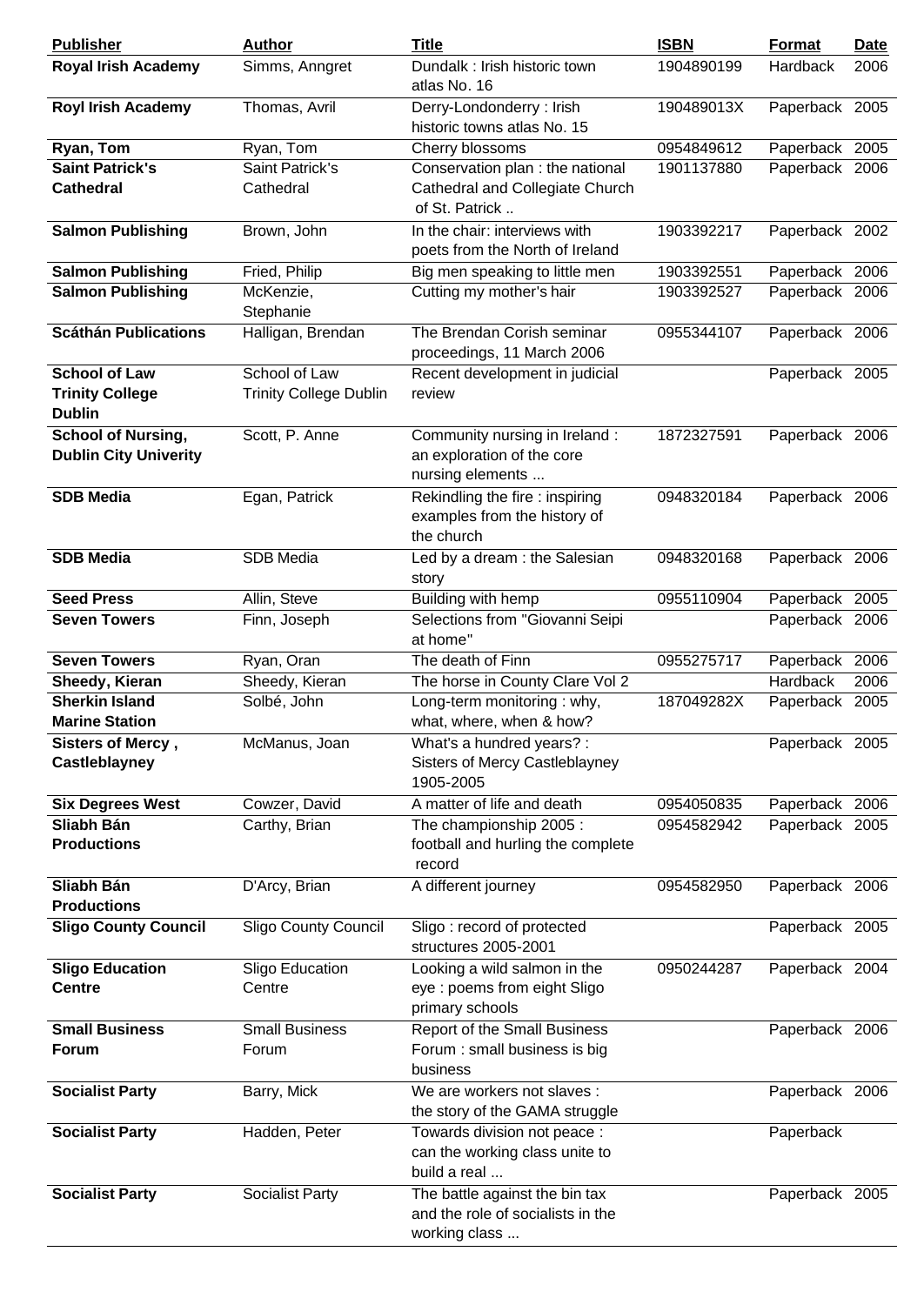| <b>Publisher</b>                             | <b>Author</b>                  | <b>Title</b>                                                                         | <b>ISBN</b> | Format         | <b>Date</b> |
|----------------------------------------------|--------------------------------|--------------------------------------------------------------------------------------|-------------|----------------|-------------|
| <b>South Dublin County</b><br><b>Council</b> | South Dublin County<br>Council | South Dublin County Council<br>development plan 2004-2010 :<br>book of maps          |             | Paperback 2004 |             |
| <b>South Dublin County</b><br><b>Council</b> | South Dublin County<br>Council | South Dublin County Council<br>development plan 2004-2010 :<br>written               |             | Hardback       | 2004        |
| <b>South Dublin County</b><br><b>Council</b> | South Dublin County<br>Council | South Dublin county<br>development plan 2004-2010<br>(veriation No. 1 Greenogue)     |             | Paperback 2005 |             |
| <b>South Dublin</b><br><b>Libraries</b>      | Healy, Patrick                 | Glenasmole roads                                                                     | 0954766091  | Paperback 2006 |             |
| <b>South Dublin</b><br><b>Libraries</b>      | South Dublin<br>Libraries      | A pictorial history: Brittas,<br>Saggart, Rathcoole, Newcastle                       |             | Paperback 2006 |             |
| <b>South Dublin</b><br><b>Libraries</b>      | Whelan, Michael                | The battle of Jadotville : Irish<br>soldiers in combat in the Congo<br>1961          | 0954766067  | Paperback 2006 |             |
| <b>South Dublin</b><br><b>Libraries</b>      | Williams, Joe                  | St. Mochua and the round<br>tower                                                    | 0954766059  | Paperback 2006 |             |
| <b>Southword Editions</b>                    | Cotter, Patrick                | Moose beetle swallow                                                                 | 1905002130  | Paperback 2005 |             |
| <b>Southword Editions</b>                    | Lator, Lásló                   | The belling                                                                          | 1905002149  | Paperback 2005 |             |
| SQ 1828 Committee                            | Finn, Michael                  | The Quay: memories of<br>Sullivan's Quay CBS 1828-2006                               | 0955379008  | Paperback 2006 |             |
| <b>St John Publishing</b>                    | Plant, Ronnie                  | Health is wealth : encyclopedia<br>A to Z of over the counter<br>natural remedies    | 0955105102  | Paperback 2005 |             |
| <b>St. John's Central</b><br>College         | Murphy, Padraig                | Projections : St. John's Central<br>College Cork 2005 European<br>capital of culture |             | Paperback 2005 |             |
| <b>Stinging Fly Press</b>                    | Meade, Declan                  | These are our lives                                                                  | 0955015227  | Paperback 2006 |             |
| <b>Summer Palace</b><br><b>Press</b>         | Hanson, Stephen                | Knitted wings for the host                                                           | 0955212219  | Paperback 2006 |             |
| <b>Summer Palace</b><br><b>Press</b>         | McDonnell, Clare               | Feeling for infinity                                                                 | 0955212227  | Paperback 2006 |             |
| <b>Summer Palace</b><br><b>Press</b>         | Smeaton, Brian                 | Whin bushes in long grass                                                            | 0955212235  | Paperback 2006 |             |
| <b>Summer Palace</b><br><b>Press</b>         | Zell, Ann                      | Between me and all harm                                                              | 0955212200  | Paperback 2005 |             |
| <b>Sustainable Energy</b><br>Ireland         | E P B D Working<br>Group       | Consultation document : [draft]<br>action plan for implementation of<br>the EU       |             | Paperback 2005 |             |
| <b>Sustainable Energy</b><br><b>Ireland</b>  | Greer, Heather                 | Investing in energy : a practical<br>guide to preparing and<br>presenting energy     |             | Paperback 2004 |             |
| <b>Sustainable Energy</b><br><b>Ireland</b>  | Howley, Martin                 | Energy in Ireland 1990-2003 :<br>trend, issues and indicators                        |             | Paperback 2005 |             |
| <b>Sustainable Energy</b><br><b>Ireland</b>  | Howley, Martin                 | Profiling energy consumption<br>and CO2 emissons in industry<br>2004 update          |             | Paperback 2004 |             |
| <b>Sustainable Energy</b><br><b>Ireland</b>  | O'Cleirigh, Byrne              | Cost benefit analysis of<br>government support options for<br>offshore wind energy   |             | Hardback       | 2002        |
| <b>Sustainable Energy</b><br><b>Ireland</b>  | O'Leary, Fergal                | Combined heat and power in<br>Ireland: trends and issues<br>1991-2002                |             | Paperback 2004 |             |
| <b>Sustainable Energy</b><br><b>Ireland</b>  | O'Leary, Fergal                | Profiling energy and CO2<br>emissions in the services<br>sector                      |             | Paperback 2005 |             |
| <b>Sustainable Energy</b><br>Ireland         | Sustainable Energy<br>Ireland  | A consumer guide to<br>sustainable energy                                            |             | Paperback      |             |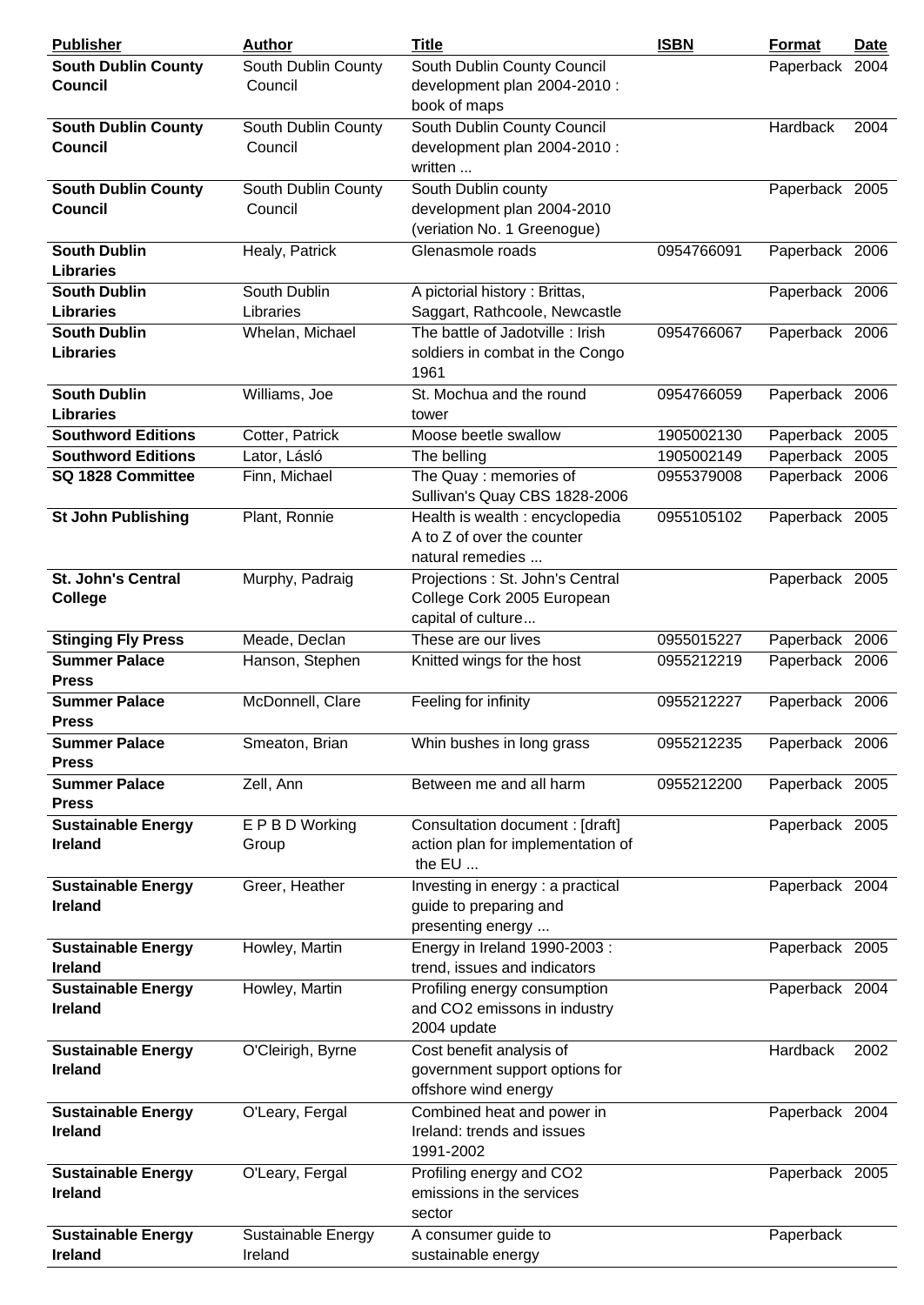| <b>Publisher</b>                            | <b>Author</b>                 | <b>Title</b>                                   | <b>ISBN</b> | <b>Format</b>  | Date |
|---------------------------------------------|-------------------------------|------------------------------------------------|-------------|----------------|------|
| <b>Sustainable Energy</b>                   | Sustainable Energy            | A detailed guide to home                       |             | Paperback      |      |
| <b>Ireland</b>                              | Ireland                       | heating systems                                |             |                |      |
| <b>Sustainable Energy</b>                   | Sustainable Energy            | A detailed guide to insulating                 |             | Paperback      |      |
| <b>Ireland</b>                              | Ireland                       | your home                                      |             |                |      |
| <b>Sustainable Energy</b>                   | Sustainable Energy            | Attitudes towards the                          |             | Paperback 2003 |      |
| <b>Ireland</b>                              | Ireland                       | development of wind farms in                   |             |                |      |
|                                             |                               | Ireland                                        |             |                |      |
| <b>Sustainable Energy</b>                   | Sustainable Energy            | Building an energy efficient                   |             | Paperback 2006 |      |
| Ireland                                     | Ireland                       | house                                          |             |                |      |
| <b>Sustainable Energy</b>                   | Sustainable Energy            | Exploring energy : a practical                 |             | Paperback      |      |
| <b>Ireland</b>                              | Ireland                       | resource for teachers of junior                |             |                |      |
|                                             |                               | certificate                                    |             |                |      |
| <b>Sustainable Energy</b>                   | Sustainable Energy            | Five year strategy                             |             | Paperback      |      |
| <b>Ireland</b>                              | Ireland                       |                                                |             |                |      |
| <b>Sustainable Energy</b>                   | Sustainable Energy            | Guzzler investigates energy! :                 |             | Paperback      |      |
| <b>Ireland</b>                              | Ireland                       | <b>SESE</b> activities and                     |             |                |      |
|                                             |                               | investigations for infant                      |             |                |      |
| <b>Sustainable Energy</b>                   | Sustainable Energy            | Heat energy rating : user                      |             | Paperback 2002 |      |
| Ireland                                     | Ireland                       | manual version 2.0                             |             |                |      |
| <b>Sustainable Energy</b>                   | Sustainable Energy            | How to make your house                         |             | Paperback 2006 |      |
| <b>Ireland</b>                              | Ireland                       | energy efficient                               |             |                |      |
| <b>Sustainable Energy</b>                   | Sustainable Energy            | Negotiated energy agreements                   |             | Paperback 2003 |      |
| <b>Ireland</b>                              | Ireland                       | pilot project final report :                   |             |                |      |
|                                             |                               | executive summary                              |             |                |      |
| <b>Sustainable Energy</b>                   | Sustainable Energy            | Operating reserve requirements                 |             | Paperback 2004 |      |
| <b>Ireland</b>                              | Ireland                       | as wind power penetration                      |             |                |      |
|                                             |                               | increases                                      |             |                |      |
| <b>Sustainable Energy</b>                   | Sustainable Energy            | Profiling energy consumption                   |             | Paperback 2003 |      |
| <b>Ireland</b>                              | Ireland                       | and CO2 emissions in industry:                 |             |                |      |
|                                             |                               | sensitivity                                    |             |                |      |
|                                             |                               |                                                |             | Hardback       |      |
| <b>Sustainable Energy</b>                   | Sustainable Energy            | Renewable energy research                      |             |                |      |
| <b>Ireland</b>                              | Ireland                       | development & demonstration :                  |             |                |      |
|                                             |                               | programme                                      |             |                |      |
| <b>Sustainable Energy</b>                   | Sustainable Energy            | The energy file : ideas for                    |             | Paperback      |      |
| <b>Ireland</b>                              | Ireland                       | teaching energy in the SESE                    |             |                |      |
|                                             |                               | curriculum                                     |             |                |      |
| <b>Sustainable Energy</b>                   | Sustainable Energy            | Updating the renewable energy                  |             | Paperback 2004 |      |
| <b>Ireland</b>                              | Ireland                       | resource in Ireland (2004) final               |             |                |      |
|                                             |                               | report                                         |             |                |      |
| <b>Sustainable Energy</b>                   | Sustainable Energy            | Warmer homes scheme: warm                      |             | Paperback      |      |
| <b>Ireland</b>                              | Ireland                       | up your home and cut your fuel                 |             |                |      |
|                                             |                               | bills!                                         |             |                |      |
| <b>Sustainable Energy</b><br>Ireland        | Sustainable Energy<br>Ireland | Wind turbines : in 50 questions<br>and answers | 2913620205  | Paperback 2003 |      |
|                                             |                               |                                                |             |                |      |
| <b>Sustainable Energy</b><br><b>Ireland</b> | Sustainable Energy<br>Ireland | Your guide to renovating an<br>older house     |             | Hardback       |      |
|                                             |                               |                                                |             |                |      |
| <b>Swan Aviation</b><br><b>Publishers</b>   | Swan, John                    | Irish aviation law for pilots                  | 1899969209  | Paperback 2006 |      |
| <b>Swan Press</b>                           |                               | Phoenix fire                                   | 0953920542  |                |      |
|                                             | Davis, Kate                   |                                                | 0954453069  | Paperback 2004 |      |
| Swordpoint<br>Intercontinental              | Scoltock, Jack                | Patrick's gift                                 |             | Paperback 2006 |      |
|                                             |                               |                                                |             |                |      |
| <b>Teagasc</b>                              | Guinee, T. P.                 | Cheesmaking efficiency                         | 1841703923  | Hardback       | 2003 |
| <b>Teagasc</b>                              | Guinee, T. P.                 | Reduced-fat cheese for pizza                   | 1841704288  | Paperback      | 2005 |
| <b>Teagasc</b>                              | Jordan, K.                    | The effect of processing                       | 1841704296  | Paperback 2005 |      |
|                                             |                               | parameters on survival of                      |             |                |      |
|                                             |                               | pathogens in dairy foods                       |             |                |      |
| <b>Teagasc</b>                              | Keane, N. G.                  | Evaluation of the progeny of                   | 1841703842  | Paperback 2005 |      |
|                                             |                               | beef sires differing in genetic                |             |                |      |
|                                             |                               | merit                                          |             |                |      |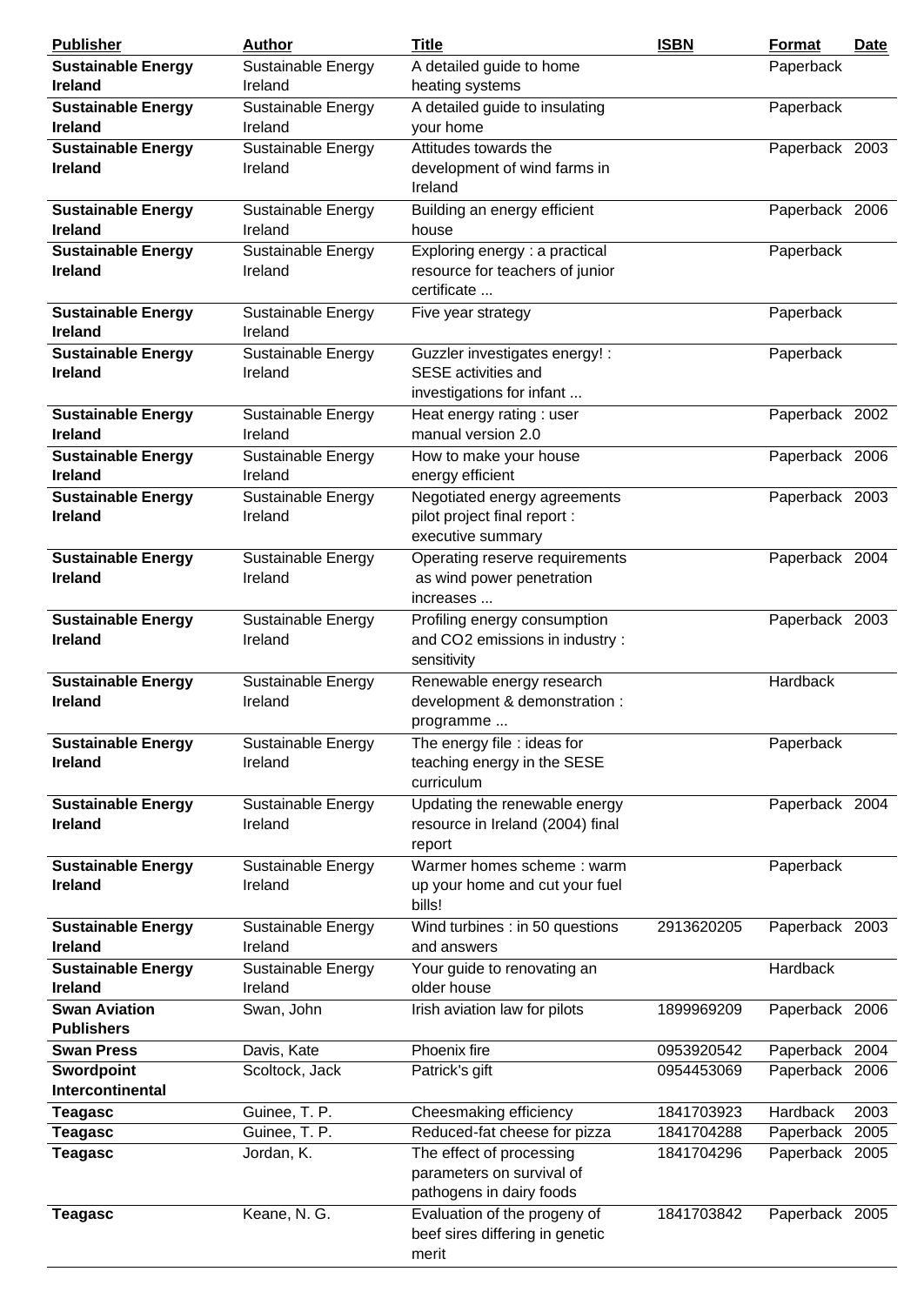| <b>Publisher</b>          | <b>Author</b>      | <b>Title</b>                                                   | <b>ISBN</b> | Format         | <b>Date</b> |
|---------------------------|--------------------|----------------------------------------------------------------|-------------|----------------|-------------|
| <b>Teagasc</b>            | Keogh, Kieran      | Functionality of dairy                                         | 1841704423  | Paperback 2005 |             |
|                           |                    | ingredients in chocolate                                       |             |                |             |
| <b>Teagasc</b>            | Lilcawley, K.      | Role of lipolysis in the                                       | 1841704172  | Paperback 2005 |             |
|                           |                    | biogenesis of cheese flavour                                   |             |                |             |
| <b>Teagasc</b>            | Murphy, P.         | MAP in milk and dairy products                                 | 1841704164  | Paperback 2005 |             |
| <b>Teagasc</b>            | O'Callaghan, D. J. | Advanced process control                                       | 1841704547  | Paperback 2005 |             |
| <b>Teagasc</b>            | Ross, R. Paul      | Bacsafe: elimination of                                        | 1841704083  | Paperback 2005 |             |
|                           |                    | foodborne pathogens using                                      |             |                |             |
|                           |                    | bacteriocins                                                   |             |                |             |
| <b>Teagasc</b>            | Ross, R. Paul      | Bactool: bacteriocins as                                       | 1841704075  | Paperback 2005 |             |
|                           |                    | biological tools for food                                      |             |                |             |
|                           |                    | improvement                                                    |             |                |             |
| <b>Teagasc</b>            | Ross, R. Paul      | The genetic blueprint of a                                     | 1841704429  | Paperback 2005 |             |
|                           |                    | flavour enhancing cheese                                       |             |                |             |
|                           |                    | starter culture                                                |             |                |             |
| <b>Teagasc</b>            | Stanton, Catherine | Probif and prolac                                              | 184170413X  | Paperback 2005 |             |
| <b>Teagasc</b>            | Teagasc            | 2003 research report : dairy<br>production research centre and |             | Paperback 2003 |             |
|                           |                    | pig production                                                 |             |                |             |
| <b>Teagasc</b>            |                    | 2004 research report : dairy                                   |             | Paperback 2004 |             |
|                           | Teagasc            | production research centre and                                 |             |                |             |
|                           |                    | pig production                                                 |             |                |             |
| <b>Teagasc</b>            | Teagasc            | Grazing and ensiling of                                        | 1841704369  | Paperback 2005 |             |
|                           |                    | energy-rich grasses with                                       |             |                |             |
|                           |                    | elevated sugar contents                                        |             |                |             |
| <b>Teagasc</b>            | Teagasc            | Management data for farm                                       | 1841704377  | Paperback 2005 |             |
|                           |                    | planning 2005                                                  |             |                |             |
| <b>Teagasc</b>            | Teagasc            | Rural Ireland 2025 : foresight                                 |             | Paperback 2005 |             |
|                           |                    | perspectives                                                   |             |                |             |
| Terry, Kevin              | Terry, Kevin       | Terrys of Cork 1600-2000                                       | 0954740912  | Paperback 2005 |             |
| <b>The Authors</b>        | Green, May         | Growing up in Arcadia                                          |             | Paperback 2004 |             |
| The authors               | O'Keefe, Maurice & | The premier county of Tipperary                                | 0954327470  | Paperback 2006 |             |
|                           | Jane               |                                                                |             |                |             |
| <b>Thomson Round Hall</b> |                    | The expert witness directory of                                | 042192120X  | Paperback 2005 |             |
|                           |                    | Ireland 2006                                                   |             |                |             |
| <b>Thomson Round Hall</b> | Aylward, Ross      | Pre-nuptial agreements                                         | 1858004640  | Paperback      | 2006        |
| <b>Thomson Round Hall</b> | Ball F. Elrington  | The Judges in Ireland                                          | 1858000270  | Hardback       | 1993        |
|                           |                    | 1221-1921 Vol. 2                                               |             |                |             |
| <b>Thomson Round Hall</b> | Ball, F. Elrington | The judges in Ireland,                                         | 1858000262  | Hardback       | 1993        |
|                           |                    | 1221-1921 Vol. 1                                               |             |                |             |
| <b>Thomson Round Hall</b> | Barry, John        | Termination, redundancy and                                    | 1858004179  | Paperback 2005 |             |
|                           |                    | grievance procedures : a guide<br>to $\ldots$                  |             |                |             |
| <b>Thomson Round Hall</b> | Bolger, Marguerite | Sex discrimination Law                                         | 1858000629  | Hardback       | 2000        |
| <b>Thomson Round Hall</b> | Breslin, John      | <b>Banking law</b>                                             | 185800375X  | Hardback       | 2007        |
| <b>Thomson Round Hall</b> | Byrne, Raymond     | Annual review of Irish law 2003                                | 1858003911  | Hardback       | 2004        |
| <b>Thomson Round Hall</b> | Byrne, Raymond     | Annual review of Irish law 2004                                | 1858004152  | Hardback       | 2005        |
| <b>Thomson Round Hall</b> | Byrne, Raymond     | Annual review of Irish law 2005                                | 1858004152  | Paperback      | 2006        |
| <b>Thomson Round Hall</b> | Byrne, Raymond     | Safety, Health and Welfare at                                  | 1858004357  | Paperback 2006 |             |
|                           |                    | Work Act 2005                                                  |             |                |             |
| <b>Thomson Round Hall</b> | Cannon, Ruth       | Round Hall nutshells land law                                  | 1858001706  | Paperback      | 2001        |
| <b>Thomson Round Hall</b> | Canny, James       | The law of local government                                    | 1858001676  | Hardback       | 2000        |
| <b>Thomson Round Hall</b> | Canny, James       | What is the law? Buying and                                    | 1858003148  | Paperback 2002 |             |
|                           |                    | selling a house                                                |             |                |             |
| <b>Thomson Round Hall</b> | Casey, James       | Constitutional Law in Ireland                                  | 1899738630  | Hardback       | 2000        |
| <b>Thomson Round Hall</b> | Cassidy, Constance | The licensing handbook 2002                                    | 1858003164  | Paperback 2002 |             |
|                           |                    | edition                                                        |             |                |             |
| <b>Thomson Round Hall</b> | Comerford, Henry   | Wildlife: legislation 1976-2000                                | 1858002613  | Paperback      | 2001        |
| <b>Thomson Round Hall</b> | Corrigan, Kieran   | Revenue law: Vol 1.                                            | 1858008058  | Hardback       | 2000        |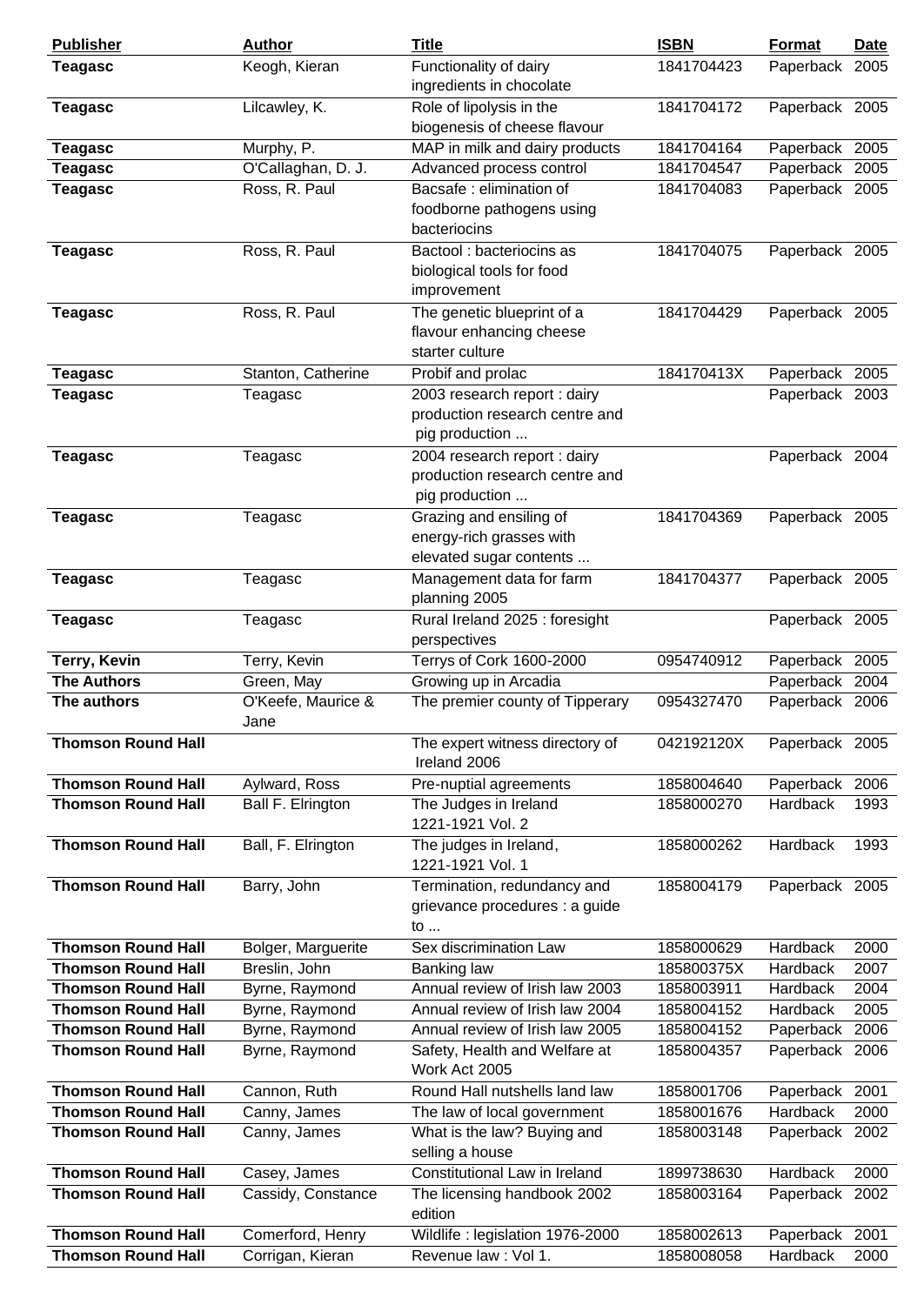| <b>Publisher</b>          | <b>Author</b>              | <b>Title</b>                                            | <b>ISBN</b> | Format         | <b>Date</b> |
|---------------------------|----------------------------|---------------------------------------------------------|-------------|----------------|-------------|
| <b>Thomson Round Hall</b> | Corrigan, Kieran           | Revenue law : vol 2.                                    | 1858002044  | Hardback       | 2000        |
| <b>Thomson Round Hall</b> | Cousins, Mel               | Social welfare law                                      | 1858002893  | Hardback       | 2002        |
| <b>Thomson Round Hall</b> | Crean, John                | What is the law? Do you require<br>planning permission? | 1858002990  | Paperback      | 2002        |
| <b>Thomson Round Hall</b> | Delany, Hilary             | Civil procedure in the superior<br>courts               | 1858004063  | Hardback       | 2005        |
| <b>Thomson Round Hall</b> | Delany, Hilary             | The Courts Acts 1929-1997 :                             | 1858001617  | Hardback       | 2000        |
|                           |                            | including the courts service act<br>1998                |             |                |             |
| <b>Thomson Round Hall</b> | Donovan, Dorothy           | Employment law                                          | 1858004543  | Paperback 2006 |             |
| <b>Thomson Round Hall</b> | Finucane, Kevin            | Irish pensions law and practice                         | 1858004098  | Hardback       | 2006        |
| <b>Thomson Round Hall</b> | Flynn, James T             | <b>Taxation of costs</b>                                | 1901657701  | Hardback       | 1999        |
| <b>Thomson Round Hall</b> | Friel, Raymond J.          | The law of contract (second                             | 1858001919  | Paperback      | 2000        |
|                           |                            | edition)                                                |             |                |             |
| <b>THomson Round Hall</b> | Glanville, Stephen         | The enforcement of judgments                            | 1899738886  | Hardback       | 1999        |
| <b>Thomson Round Hall</b> | Gorman, Ross               | Evidence                                                | 1858004217  | Paperback      | 2006        |
| <b>Thomson Round Hall</b> | Heffernan, Liz             | Evidence: cases and materials                           | 1858004047  | Paperback      | 2005        |
| <b>Thomson Round Hall</b> | Hinds, Anna-Louise         | Competition law                                         | 1858004462  | Paperback      | 2006        |
| <b>Thomson Round Hall</b> | Keating, Albert            | Equitable succession rights                             | 1858003962  | Hardback       | 2005        |
| <b>Thomson Round Hall</b> | Keating, Albert            | The construction of wills                               | 1858002311  | Hardback       | 2001        |
| <b>Thomson Round Hall</b> | Kerr, Anthony              | Employment rights legislation                           | 1858002117  | Paperback      | 2002        |
| <b>Thomson Round Hall</b> | Kerr, Anthony              | Employment rights legislation                           | 1858004667  | Paperback 2006 |             |
| <b>Thomson Round Hall</b> | Kerr, Anthony              | Termination of employment                               | 1858002079  | Paperback 2000 |             |
|                           |                            | statutes                                                |             |                |             |
| <b>Thomson Round Hall</b> | Kerr, Anthony              | Termination of employment                               | 1858004659  | Paperback 2006 |             |
|                           |                            | statutes                                                |             |                |             |
| <b>Thomson Round Hall</b> | Kerr, Anthony              | The Civil Liability Acts                                | 1858004306  | Paperback 2005 |             |
| <b>Thomson Round Hall</b> | Kerr, Anthony              | The trade union and industrial                          | 1858002702  | Paperback 2001 |             |
|                           |                            | relations acts                                          |             |                |             |
| <b>Thomson Round Hall</b> | Lucey, Mary                | Irish perspectives on EC law                            | 185800280X  | Paperback 2003 |             |
|                           | Catherine                  |                                                         |             |                |             |
| <b>Thomson Round Hall</b> | Lyall, Andrew              | Land law in Ireland                                     | 1858001994  | Paperback      | 2000        |
| <b>Thomson Round Hall</b> | McDermott, Paul<br>Anthony | Prison law                                              | 185800182X  | Hardback       | 2000        |
| <b>Thomson Round Hall</b> | McDonagh, Maeve            | Freedom of information law                              | 1858004373  | Hardback       | 2006        |
| <b>Thomson Round Hall</b> | McMahon, Michael           | What is the law? construction                           | 1858002796  | Paperback 2002 |             |
|                           |                            | health and safety                                       |             |                |             |
| <b>Thomson Round Hall</b> | McMahon, Michael           | What is the law? fire safety : a                        | 1858002559  | Paperback 2001 |             |
|                           |                            | guide to implementing legislation                       |             |                |             |
| <b>Thomson Round Hall</b> | McMahon, Michael           | What is the law? Manual                                 | 1858003016  | Paperback 2002 |             |
|                           |                            | handling : a guide to                                   |             |                |             |
|                           |                            | implementing the legislation                            |             |                |             |
| <b>Thomson Round Hall</b> | Meaney, Mary               | Special educational needs and                           | 1858004292  | Hardback       | 2005        |
|                           |                            | the law                                                 |             |                |             |
| <b>Thomson Round Hall</b> | Murphy, Yvonne             | Journalists and the law                                 | 1858001943  | Paperback 2000 |             |
| <b>Thomson Round Hall</b> | Ní Choileáin, Cecilia      | Criminal law: Thomson Round<br><b>Hall Nutshells</b>    | 1858004535  | Paperback 2006 |             |
| <b>Thomson Round Hall</b> | O'Connor, Michael          | Stamp duties : for business and                         | 1858004233  | Hardback       | 2005        |
|                           |                            | property                                                |             |                |             |
| <b>Thomson Round Hall</b> | O'Halloran, Kerry          | Charity law in Northern Ireland                         | 1858002125  | Hardback       | 2001        |
| <b>Thomson Round Hall</b> | Ó'Laoire, Dónall           | Waste management legislation                            | 1858002605  | Paperback      | 2001        |
| <b>Thomson Round Hall</b> | O'Mahony, Conor            | Educational rights in Irish law                         | 1858004586  | Paperback      | 2006        |
| <b>Thomson Round Hall</b> | O'Malley, Thomas           | Sentencing law and practice                             | 1858004381  | Hardback       | 2006        |
| <b>Thomson Round Hall</b> | Ryan, Fergus               | <b>Contract Law</b>                                     | 1858001714  | Paperback 2006 |             |
| <b>Thomson Round Hall</b> | Scannell, Yvonne           | Environmental and land use law                          | 1858003598  | Hardback       | 2006        |
| <b>Thomson Round Hall</b> | Walsh, Majella             | Criminal law                                            | 185800456X  | Paperback      | 2006        |
| <b>Thomson Round Hall</b> | Ward, Paul                 | The Child Care Acts                                     | 1858002885  | Hardback       | 2005        |
| <b>Thomson Round Hall</b> | Connolly, Ursula           | Tort: cases and materials                               | 1858004438  | Paperback 2006 |             |
| Ltd.                      |                            |                                                         |             |                |             |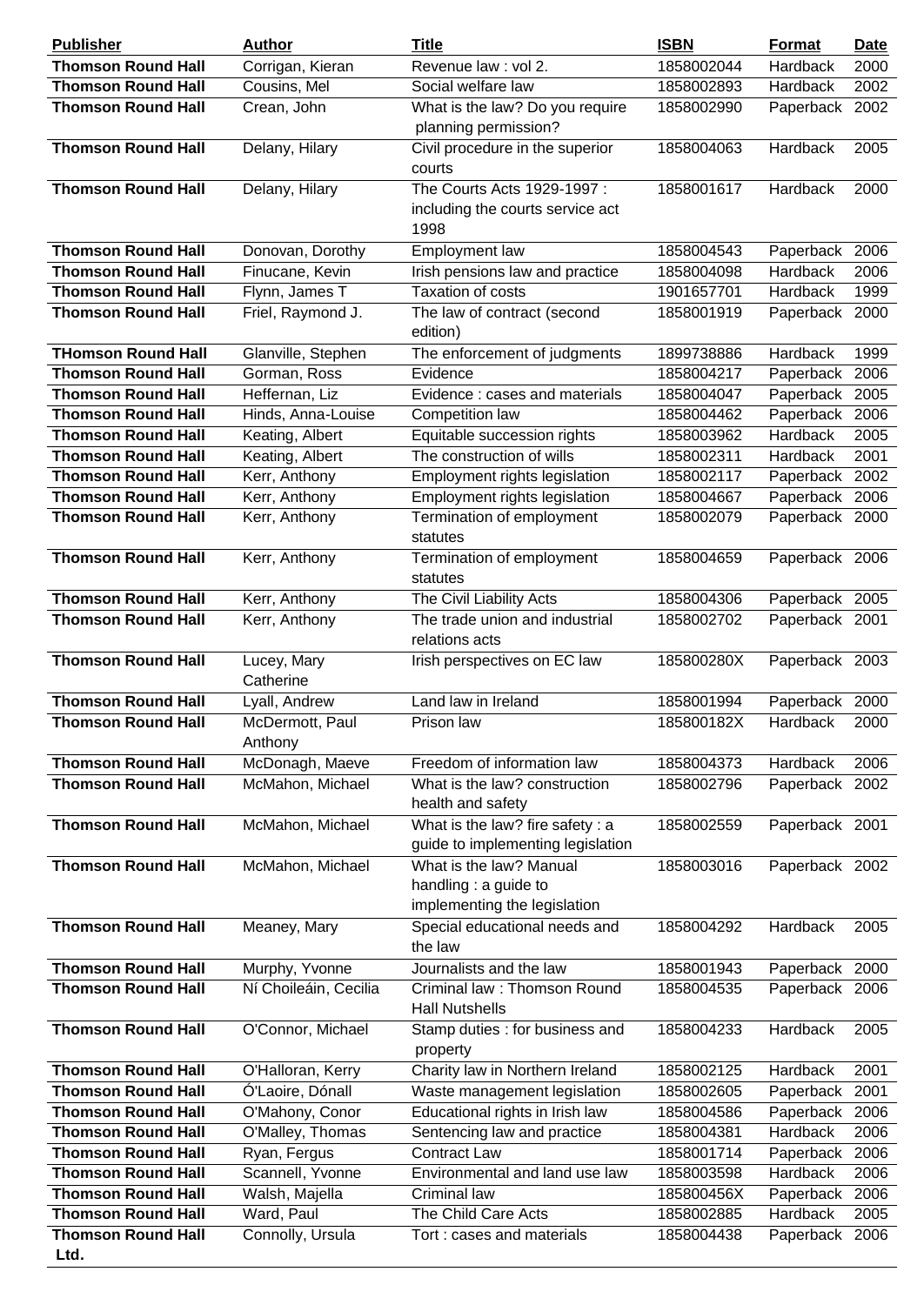| <b>Publisher</b>                                      | <b>Author</b>                 | <b>Title</b>                                                 | <b>ISBN</b> | Format         | <b>Date</b> |
|-------------------------------------------------------|-------------------------------|--------------------------------------------------------------|-------------|----------------|-------------|
| <b>Thonson Round Hall</b>                             | Buckley, Austin J.            | Insurance law                                                | 1858004411  | Hardback       | 2006        |
| <b>Thornton's</b>                                     | Thornton, Kevin               | Food for life : the photography                              | 0955153905  | Hardback       | 2005        |
| <b>Restaurant</b>                                     |                               | of Kevin Thornton                                            |             |                |             |
| <b>Three Counties</b>                                 | Cahill, Sean                  | Lough Ree & its islands                                      | 0955412005  | Hardback       |             |
| <b>Press</b>                                          |                               |                                                              |             |                |             |
| <b>Tír Eolas</b>                                      | D'Arcy, Gordon                | The Burren wall                                              | 1873821166  | Paperback 2006 |             |
| <b>Tivoli</b>                                         | Bond, Mary                    | All things perfect                                           | 0717140822  | Paperback      | 2006        |
| <b>Tivoli</b>                                         | Curtin, Judi                  | Almost perfect                                               | 0717140369  | Paperback      | 2006        |
| <b>Tivoli</b>                                         |                               | The Lazarus bell                                             | 0717138070  |                |             |
|                                                       | Dunne, Patrick                |                                                              |             | Paperback 2006 |             |
| <b>Tivoli</b>                                         | Harrison, Noelle              | A small part of me                                           | 0717138658  | Paperback      | 2005        |
| <b>Tivoli</b>                                         | Harrison, Noelle              | <b>Beatrice</b>                                              | 0717138054  | Hardback       | 2004        |
| <b>Tottel Publishing</b>                              | Brennan, Philip               | Tax acts : income tax,                                       | 1845921410  | Paperback 2005 |             |
|                                                       |                               | corporation tax, capital gains                               |             |                |             |
|                                                       |                               | tax                                                          |             |                |             |
| <b>Tottel Publishing</b>                              | Eastaway, Nigel               | Tottel's tax advisers' guide to<br>trusts                    | 1845920430  | Paperback 2005 |             |
| <b>Tottel Publishing</b>                              | Smith, Kelley                 | Irish tax reports : cumulative<br>tables and index 1922-2005 | 1845922336  | Paperback 2006 |             |
| <b>Tottel Publishing</b>                              | <b>Tottel Publishing</b>      | Tax guide 2006                                               | 1845922824  | Paperback 2006 |             |
| <b>Town House</b>                                     | Kennedy, Stanislaus           | Now is the time                                              | 1860592503  | Paperback 2006 |             |
| <b>Town House</b>                                     | Kennedy, Stanislaus           | Stillness: though my prayers                                 | 1860592511  | Paperback 2006 |             |
| <b>Town House</b>                                     | Ledbetter, Gordon             | John McCormack: the great<br>Irish tenor                     | 1860592953  | Paperback 2006 |             |
| <b>Town House</b>                                     | MacCarthy, Jimmy              | Ride on : in song and story                                  | 1860592651  | Paperback 2006 |             |
| <b>Town House</b>                                     | Ní Lamhna, Éanna              | Straight talking wild: more<br>wildlife on the radio         | 1860592600  | Paperback 2006 |             |
| <b>Town House</b>                                     | O'Connor, Dónal               | Lifelines : new and collected                                | 186059249X  | Paperback      | 2006        |
| <b>TownHouse</b>                                      | Dillon, Helen                 | Helen Dillon on gardening                                    | 1860592430  | Paperback      | 2005        |
| <b>TownHouse</b>                                      | Matthews, Nicki               | Off to Chelsea with Diarmuid                                 | 1860592465  | Paperback      | 2005        |
| <b>Trafford</b>                                       | Dunphy, James                 | St. Ita: the forgotten princess                              | 1412077788  | Paperback      | 2006        |
| <b>Trinity College</b>                                | McBrierty, Vincent            | Howth through the eye of the                                 | 1871408407  | Hardback       | 2005        |
| <b>Dublin Press</b>                                   |                               | artist                                                       |             |                |             |
| <b>Trinity College</b>                                | McBrierty, Vincent            | Oman: ancient civilisation                                   | 1871408239  | Hardback       | 2004        |
| <b>Dublin Press</b>                                   |                               | modern nation                                                |             |                |             |
| <b>Trinity College</b>                                | Ní Dheirg, losjold            | Vade mecum na Gaeilge : a                                    | 1871408423  | Hardback       |             |
| <b>Dublin Press</b>                                   |                               | guide to sources of information<br>on the Irish language     |             |                |             |
| <b>Trinity College</b>                                | Corporate and                 | Recent developments in                                       |             | Paperback 2006 |             |
| <b>Dublin School of Law</b>                           | <b>Commercial Law</b>         | regulation and compliance :                                  |             |                |             |
|                                                       | Research Group                | companies, auditors                                          |             |                |             |
| <b>Trinity College</b>                                | Lynch, Brendan                | Recent developments in                                       |             | Paperback 2005 |             |
| <b>Dublin School of Law</b>                           |                               | personal injuries litigation :                               |             |                |             |
|                                                       |                               | personal injuries                                            |             |                |             |
| <b>Trinity College</b>                                | School of Law                 | Litigation against post-primary                              |             | Hardback       | 2005        |
| <b>Dublin School of Law</b>                           | <b>Trinity College</b>        | schools : strategies to reduce                               |             |                |             |
|                                                       |                               | the risk of                                                  |             |                |             |
| <b>Trinity College</b><br><b>Dublin School of Law</b> | <b>Trinity College Dublin</b> | Assisted human reproduction :                                |             | Paperback 2006 |             |
|                                                       | School of Law                 | issues of human rights and the<br>law                        |             |                |             |
| <b>Trinity College</b>                                | <b>Trinity College Dublin</b> | Costs : recent developments                                  |             | Paperback 2006 |             |
| <b>Dublin School of Law</b>                           | School of Law                 | and new issues for the legal<br>profession                   |             |                |             |
| <b>Trinity College</b>                                | <b>Trinity College Dublin</b> | Fourth Annual Freedom of                                     |             | Hardback       | 2005        |
| <b>Dublin School of Law</b>                           | School of Law                 | <b>Information Conference</b>                                |             |                |             |
| <b>Trinity College</b>                                | <b>Trinity College Dublin</b> | Legal recognition of committed                               |             | Paperback 2005 |             |
| <b>Dublin School of Law</b>                           | School of Law                 | relationships                                                |             |                |             |
| <b>Trinity College</b>                                | <b>Trinity College Dublin</b> | Litigation against employers :                               |             | Paperback 2005 |             |
| <b>Dublin School of Law</b>                           | School of Law                 | recent developments and new                                  |             |                |             |
|                                                       |                               | strategies                                                   |             |                |             |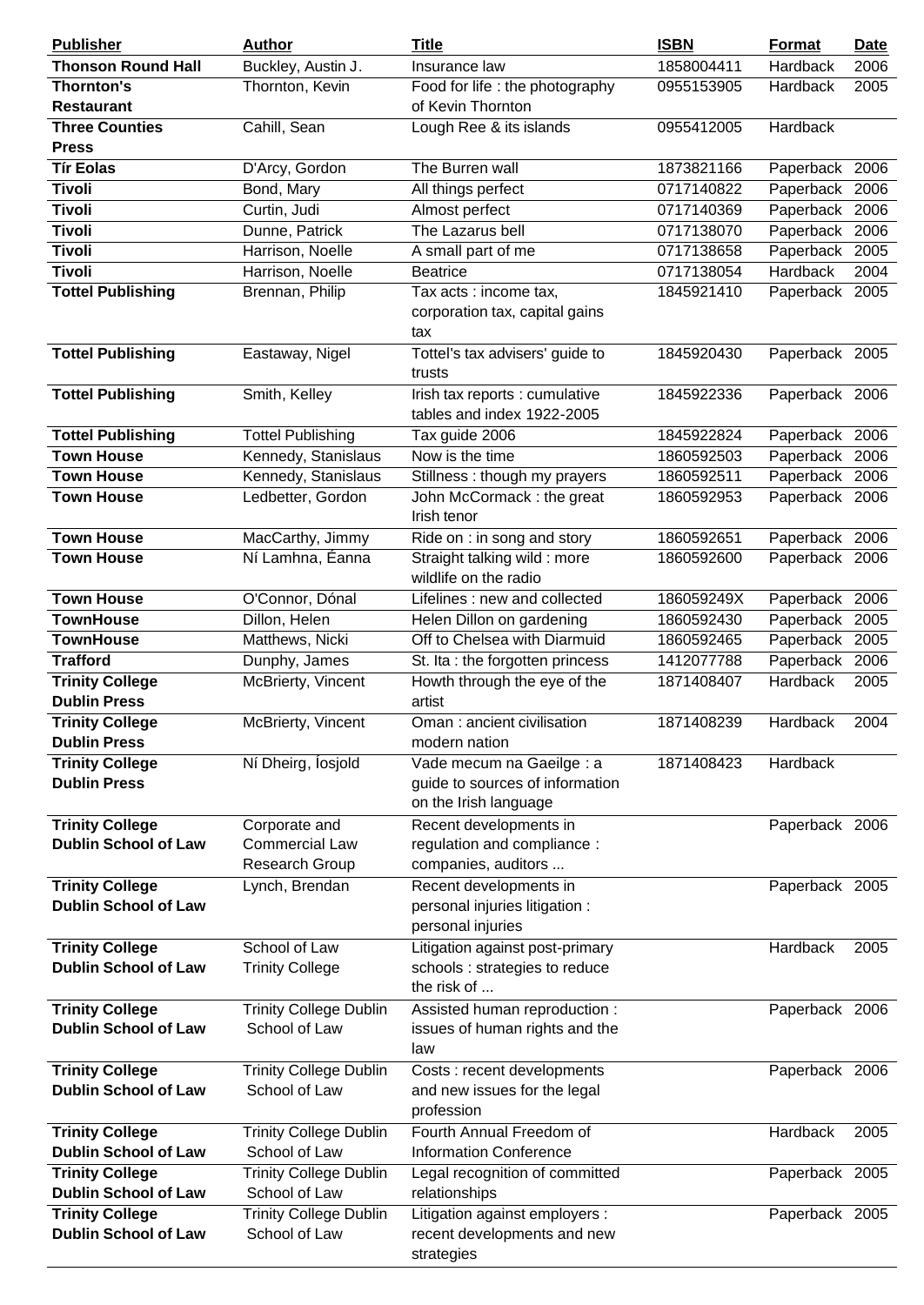| <b>Publisher</b>                                                    | <b>Author</b>                                  | <b>Title</b>                                                                          | <b>ISBN</b> | <b>Format</b>  | <b>Date</b> |
|---------------------------------------------------------------------|------------------------------------------------|---------------------------------------------------------------------------------------|-------------|----------------|-------------|
| <b>Trinity College</b><br><b>Dublin School of Law</b>               | <b>Trinity College Dublin</b><br>School of Law | Litigation against primary<br>schools : strategies to reduce<br>the risk of liability |             | Paperback 2005 |             |
| <b>Trinity College</b><br><b>Dublin School of Law</b>               | <b>Trinity College Dublin</b><br>School of Law | Local authorities new legal<br>duties : implications for practice                     |             | Hardback       | 2004        |
| <b>Trinity College</b><br><b>Dublin School of Law</b>               | <b>Trinity College Dublin</b><br>School of Law | New developments in medical<br>negligence litigation :<br>implications for practice   |             | Paperback 2006 |             |
| <b>Trinity College</b><br><b>Dublin School of Law</b>               | <b>Trinity College Dublin</b><br>School of Law | Special areas of conservation<br>and natural heritage areas                           |             | Paperback 2005 |             |
| <b>Trinity College</b><br><b>Dublin School of Law</b>               | <b>Trinity College Dublin</b><br>School of Law | The Criminal Justice Bill 2004 :<br>implications for human rights<br>and legal        |             | Paperback 2005 |             |
| <b>Trinity College</b><br><b>Dublin School of Law</b>               | <b>Trinity College Dublin</b><br>School of Law | The Health Bill reference<br>conference                                               |             | Paperback 2005 |             |
| <b>Trinity College</b><br><b>Dublin School of Law</b>               | <b>Trinity College Dublin</b><br>School of Law | Torts 2006 : new developments<br>in the law                                           |             | Paperback 2006 |             |
| <b>Trinity College</b><br>Dublin, Dept. of<br><b>Social Studies</b> | O'Sullivan, Eoin                               | Homelessness and social policy<br>in the Republic of Ireland                          | 0951576836  | Hardback       | 1996        |
| <b>Unilever Ireland</b>                                             | Mulhern, Paul                                  | The story of HB: 80 years of<br>Ireland's favourite ice cream                         | 0955229206  | Hardback       | 2006        |
| <b>University College</b><br><b>Dublin</b>                          | Garnham, Neil                                  | Culture, place and identity                                                           | 1900621348  | Hardback       | 2005        |
| <b>University College</b><br><b>Dublin Press</b>                    | Bruce, William                                 | Belfast politics: thoughts on the<br><b>British Constitution</b>                      | 1904558216  | Paperback 2005 |             |
| <b>University College</b><br><b>Dublin Press</b>                    | Casey, John<br>Sarsfield                       | The Galtee boy: a Fenian<br>prison narrative                                          | 1904558224  | Paperback 2004 |             |
| <b>University College</b><br><b>Dublin Press</b>                    | Elias, Norbert                                 | The collected works of Norbert<br>Elias, volume 1 : early writings                    | 1904558399  | Hardback       | 2006        |
| <b>University College</b><br><b>Dublin Press</b>                    | Elias, Norbert                                 | The court society: volume 2                                                           | 1904558402  | Hardback       | 2006        |
| <b>University College</b><br><b>Dublin Press</b>                    | Fanning, Bryan                                 | Theorising Irish social policy                                                        | 1904558313  | Paperback 2004 |             |
| <b>University College</b><br><b>Dublin Press</b>                    | Geary, Laurence M.                             | Medicine and charity in Ireland<br>1718-1851                                          | 1904558178  | Hardback       | 2004        |
| <b>University College</b><br><b>Dublin Press</b>                    | Geary, Laurence M.                             | Nineteenth-century Ireland : a<br>guide to recent research                            | 1904558275  | Paperback 2005 |             |
| <b>University College</b><br><b>Dublin Press</b>                    | Girvin, Brian                                  | The Lemass era : politics and<br>society in the Ireland of Seán<br>Lemass             | 1904558291  | Paperback 2005 |             |
| <b>University College</b><br><b>Dublin Press</b>                    | Hanbridge, William                             | Memories of West Wicklow,<br>1813-1939                                                | 1904558240  | Paperback 2005 |             |
| <b>University College</b><br><b>Dublin Press</b>                    | Komito, Lee                                    | The information revolution and<br>Ireland: prospects and<br>challenges                | 1904558070  | Paperback 2004 |             |
| <b>University College</b><br><b>Dublin Press</b>                    | McCartney, Donal &<br>Travers, Pauric          | The ivy leaf : the Parnells<br>remembered                                             | 1904558593  | Paperback 2006 |             |
| <b>University College</b><br><b>Dublin Press</b>                    | Ó Ciosáin, Niall                               | Explaining change in cultural<br>history                                              | 1904558267  | Hardback       | 2005        |
| <b>University College</b><br><b>Dublin Press</b>                    | Ó Gallchoir, Clíona                            | Maria Edgeworth: women,<br>enlightenment and nation                                   | 1904558461  | Hardback       | 2005        |
| <b>University College</b><br><b>Dublin Press</b>                    | Ó Gráda, Cormac                                | Ireland's great famine:<br>interdisciplinary perspectives                             | 1904558577  | Paperback 2005 |             |
| <b>University College</b><br><b>Dublin Press</b>                    | O'Connor, Emmet                                | Reds and the green: Ireland,<br>Russia, and the Communist<br>Internationals,          | 1904558194  | Hardback       | 2004        |
| <b>University College</b><br><b>Dublin Press</b>                    | O'Gara, A. P. A.                               | The green republic : a visit to<br>South Tyrone                                       | 1904558232  | Paperback 2005 |             |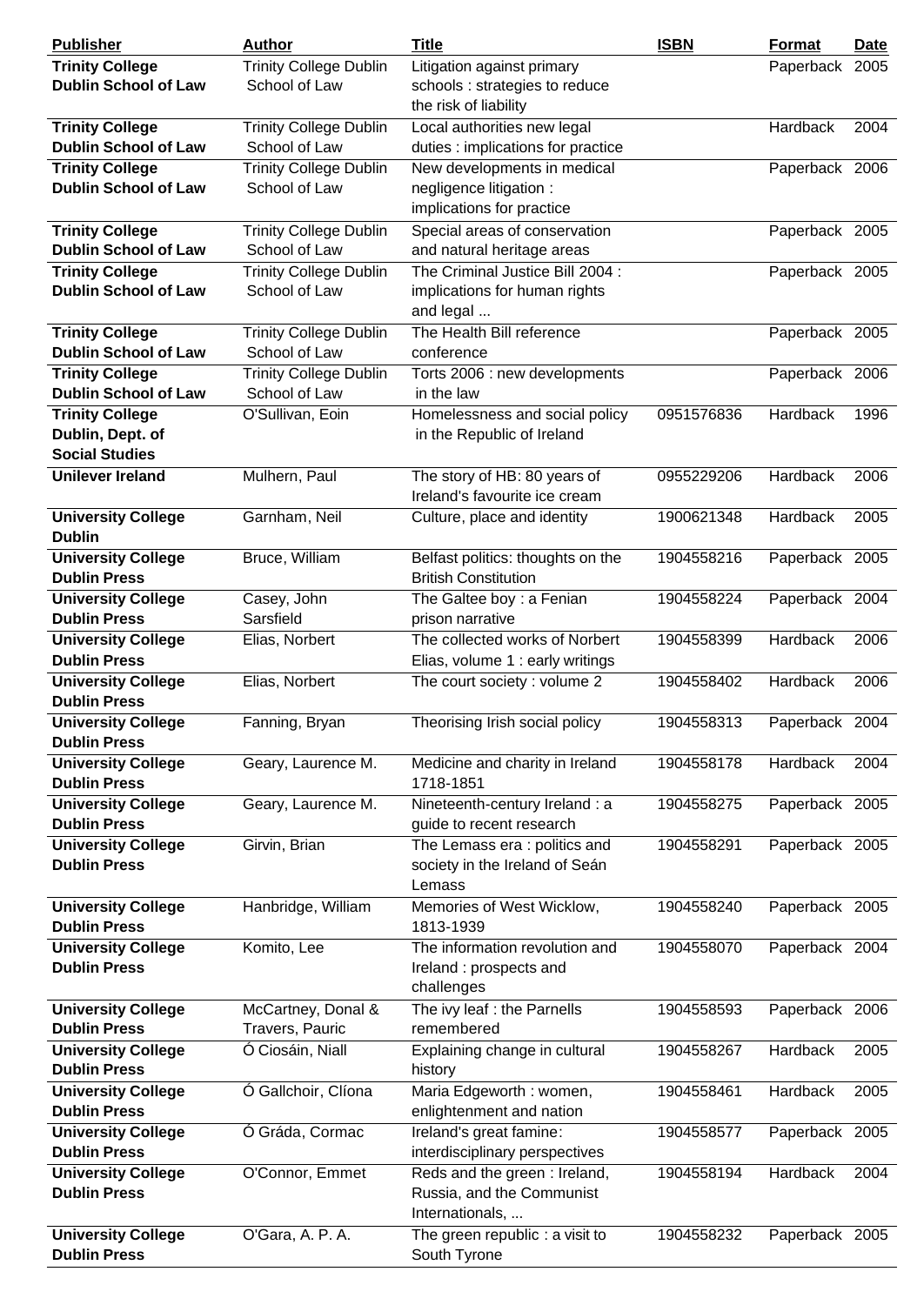| <b>Publisher</b>                                 | <b>Author</b>                                                            | <b>Title</b>                                                                      | <b>ISBN</b> | Format         | Date |
|--------------------------------------------------|--------------------------------------------------------------------------|-----------------------------------------------------------------------------------|-------------|----------------|------|
| <b>University College</b><br><b>Dublin Press</b> | Quin, Suzanne                                                            | Mental health and social policy<br>in Ireland                                     | 1904558321  | Paperback 2005 |      |
| <b>University College</b>                        | Taylor, William                                                          | <b>Reminiscences of Daniel</b>                                                    | 1904558259  | Paperback 2005 |      |
| <b>Dublin Press</b>                              | Cooke                                                                    | O'Connell                                                                         |             |                |      |
| <b>University College</b>                        | Walsh, Oonagh                                                            | Anglican women in Dublin:                                                         | 1904558488  | Hardback       | 2005 |
| <b>Dublin Press</b>                              |                                                                          | philanthropy, politics and<br>education in the                                    |             |                |      |
| <b>University College</b><br><b>Press</b>        | Norton, Desmond                                                          | Landlords, tenants and famine :<br>the business of an Irish land<br>agency in the | 1904558569  | Hardback       | 2006 |
| University of                                    | Curriculum                                                               | I am an artist : NCTE / RTÉ                                                       |             | Paperback 2004 |      |
| Limerick                                         | Development Unit<br>Mary Immaculate<br>College University of<br>Limerick | multimedia education resource                                                     |             |                |      |
| <b>University of</b>                             | Curriculum                                                               | Sci - Spy: NCTE / RTÉ                                                             |             | Paperback 2004 |      |
| <b>Limerick</b>                                  | Development Unit<br>Mary Immaculate<br>College University of<br>Limerick | multimedia education resource                                                     |             |                |      |
| University of<br><b>Limerick</b>                 | Hvannberg, Ebba T                                                        | Inventivity: teaching theory,<br>design and innovation in HCI                     | 1874653917  | Paperback 2006 |      |
| <b>University of</b>                             | Lewis, Huw                                                               | FAIM 2006 : proceedings of the                                                    | 1874653933  | Paperback 2006 |      |
| Limerick                                         |                                                                          | 16th international conference<br>on  Vol. 1                                       |             |                |      |
| <b>University of</b>                             | Lewis, Huw                                                               | FAIM 2006 : proceedings of                                                        | 1874653933  | Paperback 2006 |      |
| <b>Limerick</b>                                  |                                                                          | the 16th international<br>conference on  Vol.2                                    |             |                |      |
| <b>Urban Ballyfermot</b>                         | Urban Ballyfermot                                                        | Ballyfermot air quality & noise<br>assessment October 04                          |             | Paperback 2004 |      |
| <b>Urban Ballyfermot</b>                         | Urban Ballyfermot                                                        | Community initiative programme<br>2000-2006                                       |             | Paperback 2000 |      |
| <b>Urban Ballyfermot</b>                         | Urban Ballyfermot                                                        | Equality in Ballyfermot:<br>summary report                                        |             | Paperback 2002 |      |
| <b>Urban Ballyfermot</b>                         | Urban Ballyfermot                                                        | Urban Ballyfermot 2002-2006 :<br>an Urban II initiative                           |             | Paperback 2000 |      |
| <b>Urban Ballyfermot</b>                         | Urban Ballyfermot                                                        | Urban II initiative Ballyfermot<br>Dublin, Ireland: priority 1<br>community       |             | Paperback 2005 |      |
| <b>Vale Oil Company</b>                          | Bergin, Denis                                                            | Fuelling progress : the story of<br>an oil products distribution<br>company       |             | Paperback 2005 |      |
| <b>Veritas</b>                                   | Goggin, Paula                                                            | The search for meaning and<br>values                                              | 1853908614  | Paperback 2004 |      |
| <b>Veritas</b>                                   | Gunning, Tom                                                             | Worship, prayer and ritual                                                        | 1853908711  | Paperback      | 2005 |
| <b>Veritas</b>                                   | Jackson, Donald                                                          | Gospels and Acts: the Saint                                                       | 1853908975  | Hardback       | 2005 |
|                                                  |                                                                          | John's Bible                                                                      |             |                |      |
| <b>Veritas</b>                                   | Scally, John                                                             | An Easter people : Sr.<br>Stanislaus Kennedy                                      | 1853908576  | Hardback       | 2005 |
| <b>Veritas Publications</b>                      | Atkins, Rosemary                                                         | Prayer-bytes: everyday<br>prayers for young people                                | 1853909173  | Paperback 2004 |      |
| <b>Veritas Publications</b>                      | Benefiel, Margaret                                                       | Soul at work : spiritual<br>leadership in organisations                           | 1853909009  | Paperback 2005 |      |
| <b>Veritas Publications</b>                      | Bohan, Harry                                                             | Filling the vacuum?                                                               | 1853909475  | Paperback 2006 |      |
| <b>Veritas Publications</b>                      | Cotter, Bernard                                                          | Liturgy preparation for 2006                                                      | 1853909769  | Paperback 2005 |      |
|                                                  |                                                                          | (year B) : resources for<br>churches and schools                                  |             |                |      |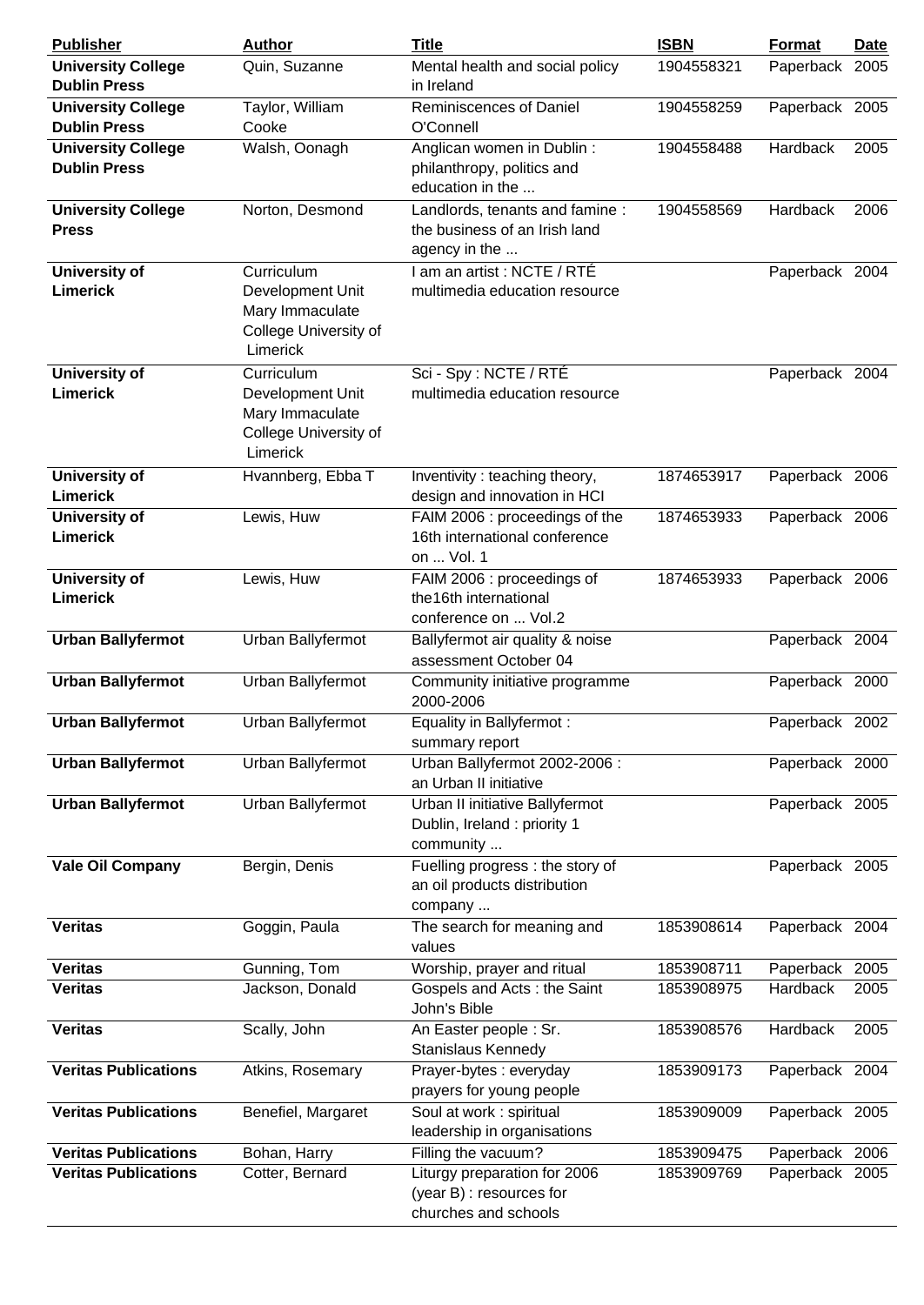| <b>Publisher</b>                                    | <b>Author</b>                                             | <b>Title</b>                                                                     | <b>ISBN</b> | Format         | Date   |
|-----------------------------------------------------|-----------------------------------------------------------|----------------------------------------------------------------------------------|-------------|----------------|--------|
| <b>Veritas Publications</b>                         | Crilly, Oliver                                            | A shortcut to the gospels :<br>hearing the word in Lent and<br><b>Holy Week</b>  | 1853908320  | Paperback 2005 |        |
| <b>Veritas Publications</b>                         | Cullinane, Peter J.                                       | I believe within the church:<br>personal witness                                 | 185390922X  | Paperback      |        |
| <b>Veritas Publications</b>                         | Doherty, Johnny                                           | Think big act small: working at<br>collaborative ministry through<br>parish      | 185390995   | Paperback 2005 |        |
| <b>Veritas Publications</b>                         | Durkan, Teresita                                          | Reflections on a life : Ó<br>Mhuigheó go Valparaiso                              | 1853909815  | Paperback 2005 |        |
| <b>Veritas Publications</b>                         | Gormally, Eleanor                                         | Little Lucy's family: a story<br>about adoption                                  | 1853909971  | Paperback 2006 |        |
| <b>Veritas Publications</b>                         | Hughes, Elizabeth                                         | On the way to the wedding: a<br>complete guide to planning your<br>wedding       | 1853909408  | Paperback 2006 |        |
| <b>Veritas Publications</b>                         | Irish Bishop's<br>Conference                              | Our children, our church: child<br>protection policies and<br>procedures for the | 1853909181  | Paperback 2005 |        |
| <b>Veritas Publications</b>                         | Jesuit<br>Communication<br>Centre                         | Sacred space : the prayer book<br>2006                                           | 1853909300  | Paperback 2005 |        |
| <b>Veritas Publications</b>                         | Kieran, Patricia                                          | Children, Catholicism and<br>religious education                                 | 1853908525  | Paperback 2005 |        |
| <b>Veritas Publications</b>                         | Leahy, Brendan                                            | No peace without justice, no<br>justice without forgiveness :<br>messages from   | 18539098266 | Paperback 2005 |        |
| <b>Veritas Publications</b>                         | Marmion, Declan                                           | Christian identity in a<br>postmodern age : celebrating<br>the legacies of Karl  | 1853908088  | Paperback 2005 |        |
| <b>Veritas Publications</b>                         | O'Reilly, Orla Marie                                      | Angels for little people                                                         | 1853909084  | Paperback 2006 |        |
| <b>Veritas Publications</b>                         | <b>Pontifical Council for</b><br><b>Justice and Peace</b> | Compendium of the social<br>doctrine of the church                               | 1853908398  | Hardback       | 2005   |
| <b>Veritas Publications</b>                         | Ruth, Seán                                                | High-quality leadership: a<br>self-assessment guide for<br>individuals and teams | 1853909424  | Paperback 2006 |        |
| <b>Veritas Publications</b>                         | Sharry, John                                              | Parenting preschoolers and<br>young children : a practical<br>guide to promoting | 1853909157  | Paperback 2005 |        |
| <b>Veritas Publications</b>                         | Sheehan, Jill                                             | <b>Encouraging words</b>                                                         | 1853909572  | Paperback 2006 |        |
| <b>Veritas Publications</b>                         | Swan, Billy                                               | Creed of love: reflections on<br>the Apostles' creed                             | 1853909777  | Paperback 2006 |        |
| <b>Veritas Publications</b>                         | Theissen, Gesa E.                                         | Theology in the making:<br>biography, contexts, methods                          | 1853909459  | Paperback 2005 |        |
| <b>Veritas Publications</b>                         | Veritas                                                   | Twenty five years on, a<br>message for today 1979-2004                           | 1853908061  | Hardback       | 2005   |
| <b>Veritas Publications</b>                         | Wade, Gary                                                | A fragile kingdom: reflections<br>on sunday readings                             | 1856074978  | Paperback 2005 |        |
| <b>W. B. Publications</b>                           | Nicholson, David                                          | The story of Woodford Bourne,<br>wine importers, estab. 1750                     | 0955120608  | Hardback       | 2005   |
| Watchman<br><b>Publications</b>                     | Fitzgerald, George                                        | Somebody up there likes me too                                                   | 0954988302  | Paperback 2005 |        |
| <b>Waterford County</b><br><b>Archives Services</b> | <b>Waterford County</b><br><b>Archives Services</b>       | Sources for family history in<br>Waterford county                                |             | Paperback      | [2005] |
| <b>Waterford Museum</b><br>of Treasures             | Bonaparte Wyse,<br>Olga                                   | The issue of Bonaparte Wyse:<br>Waterford's imperial relations                   | 0954733517  | Hardback       | 2004   |
| <b>Waxwing Poems</b>                                | Groenewegen,<br>Willem                                    | What water left behind                                                           | 0954977130  | Paperback 2005 |        |
| Wayside<br><b>Publications</b>                      | Tynan, Eddie                                              | In the shadow of Bray Head: a<br>memoir                                          | 094801850   | Paperback 2006 |        |